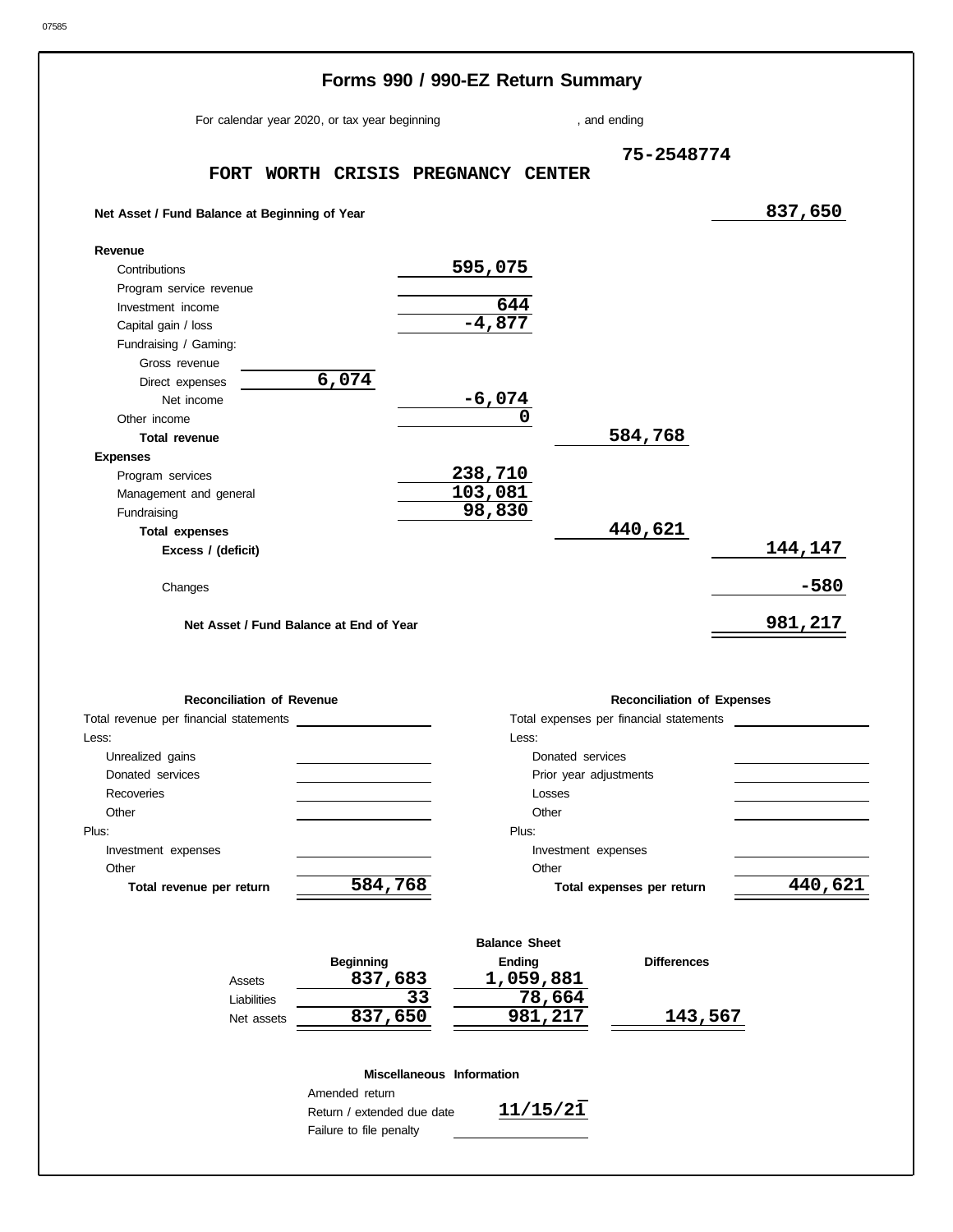| ×<br>I<br>×<br>۰.<br>I<br>I |  |
|-----------------------------|--|

| 2020<br>u Do not send to the IRS. Keep for your records.<br>Department of the Treasury<br>u Go to www.irs.gov/Form8879EO for the latest information.<br>Internal Revenue Service<br>Taxpayer identification number<br>Name of exempt organization or person subject to tax<br>75-2548774<br>FORT WORTH CRISIS PREGNANCY CENTER<br>Name and title of officer or person subject to tax<br>SHELLEY LEE<br><b>CEO</b><br>Type of Return and Return Information (Whole Dollars Only)<br>Part I<br>Check the box for the return for which you are using this Form 8879-EO and enter the applicable amount, if any, from the return. If you<br>check the box on line 1a, 2a, 3a, 4a, 5a, 6a, or 7a below, and the amount on that line for the return being filed with this form was<br>blank, then leave line 1b, 2b, 3b, 4b, 5b, 6b, or 7b, whichever is applicable, blank (do not enter -0-). But, if you entered -0- on the<br>return, then enter -0- on the applicable line below. Do not complete more than one line in Part I.<br>584,768<br> X <br>1a Form 990 check here<br>b<br>1b<br>2a Form 990-EZ check here<br><b>b</b> Total revenue, if any (Form 990-EZ, line 9) $\ldots$ $\ldots$ $\ldots$ $\ldots$ $\ldots$ $\ldots$<br>3a Form 1120-POL check here<br>3b<br>4a Form 990-PF check here $\blacktriangleright$<br><b>b</b> Tax based on investment income (Form 990-PF, Part VI, line 5)<br>4b.<br>5a Form 8868 check here ▶<br><b>b</b> Balance due (Form 8868, line 3c)<br>5b<br>6a Form 990-T check here $\blacktriangleright$<br>6b.<br>7a Form 4720 check here<br>7b.<br>Declaration and Signature Authorization of Officer or Person Subject to Tax<br>Part II<br> X <br>I am an officer of the above organization or     I am a person subject to tax with respect to<br>Under penalties of perjury, I declare that<br>, $(EIN)$<br>(name of organization)<br>and that I have examined a copy<br>of the 2020 electronic return and accompanying schedules and statements, and, to the best of my knowledge and belief, they are<br>true, correct, and complete. I further declare that the amount in Part I above is the amount shown on the copy of the electronic return.<br>I consent to allow my intermediate service provider, transmitter, or electronic return originator (ERO) to send the return to the IRS and<br>to receive from the IRS (a) an acknowledgement of receipt or reason for rejection of the transmission, (b) the reason for any delay in<br>processing the return or refund, and (c) the date of any refund. If applicable, I authorize the U.S. Treasury and its designated Financial<br>Agent to initiate an electronic funds withdrawal (direct debit) entry to the financial institution account indicated in the tax preparation<br>software for payment of the federal taxes owed on this return, and the financial institution to debit the entry to this account. To revoke<br>a payment, I must contact the U.S. Treasury Financial Agent at 1-888-353-4537 no later than 2 business days prior to the payment<br>(settlement) date. I also authorize the financial institutions involved in the processing of the electronic payment of taxes to receive<br>confidential information necessary to answer inquiries and resolve issues related to the payment. I have selected a personal<br>identification number (PIN) as my signature for the electronic return and, if applicable, the consent to electronic funds withdrawal.<br>PIN: check one box only<br>48774<br>$ \mathbf{X} $ I authorize $\Box$<br>PSK LLP<br>to enter my PIN<br>$\Box$ as my signature<br>ERO firm name<br>Enter five numbers, but<br>do not enter all zeros<br>on the tax year 2020 electronically filed return. If I have indicated within this return that a copy of the return is being filed with a<br>state agency(ies) regulating charities as part of the IRS Fed/State program, I also authorize the aforementioned ERO to enter my<br>PIN on the return's disclosure consent screen.<br>As an officer or person subject to tax with respect to the organization, I will enter my PIN as my signature on the tax year 2020<br>electronically filed return. If I have indicated within this return that a copy of the return is being filed with a state agency(ies)<br>regulating charities as part of the IRS Fed/State program, I will enter my PIN on the return's disclosure consent screen.<br>Shalley L<br>$\overline{\mathcal{L}}$<br>06/22/21<br>Signature of officer or person subject to tax<br>Date<br>Part III<br>Certification and Authentication<br><b>ERO's EFIN/PIN.</b> Enter your six-digit electronic filing identification<br>***********<br>number (EFIN) followed by your five-digit self-selected PIN.<br>Do not enter all zeros<br>I certify that the above numeric entry is my PIN, which is my signature on the 2020 electronically filed return indicated above. I confirm<br>that I am submitting this return in accordance with the requirements of Pub. 4163, Modernized e-File (MeF) Information for Authorized<br>IRS e-file Providers for Business Returns.<br>06/22/21<br>ERO's signature<br>Date<br><b>ERO Must Retain This Form - See Instructions</b><br>Do Not Submit This Form to the IRS Unless Requested To Do So<br>Form 8879-EO (2020)<br>For Paperwork Reduction Act Notice, see back of form. | 8879-EO<br>Form | <b>IRS</b> e-file Signature Authorization<br>for an Exempt Organization | OMB No. 1545-0047 |
|-------------------------------------------------------------------------------------------------------------------------------------------------------------------------------------------------------------------------------------------------------------------------------------------------------------------------------------------------------------------------------------------------------------------------------------------------------------------------------------------------------------------------------------------------------------------------------------------------------------------------------------------------------------------------------------------------------------------------------------------------------------------------------------------------------------------------------------------------------------------------------------------------------------------------------------------------------------------------------------------------------------------------------------------------------------------------------------------------------------------------------------------------------------------------------------------------------------------------------------------------------------------------------------------------------------------------------------------------------------------------------------------------------------------------------------------------------------------------------------------------------------------------------------------------------------------------------------------------------------------------------------------------------------------------------------------------------------------------------------------------------------------------------------------------------------------------------------------------------------------------------------------------------------------------------------------------------------------------------------------------------------------------------------------------------------------------------------------------------------------------------------------------------------------------------------------------------------------------------------------------------------------------------------------------------------------------------------------------------------------------------------------------------------------------------------------------------------------------------------------------------------------------------------------------------------------------------------------------------------------------------------------------------------------------------------------------------------------------------------------------------------------------------------------------------------------------------------------------------------------------------------------------------------------------------------------------------------------------------------------------------------------------------------------------------------------------------------------------------------------------------------------------------------------------------------------------------------------------------------------------------------------------------------------------------------------------------------------------------------------------------------------------------------------------------------------------------------------------------------------------------------------------------------------------------------------------------------------------------------------------------------------------------------------------------------------------------------------------------------------------------------------------------------------------------------------------------------------------------------------------------------------------------------------------------------------------------------------------------------------------------------------------------------------------------------------------------------------------------------------------------------------------------------------------------------------------------------------------------------------------------------------------------------------------------------------------------------------------------------------------------------------------------------------------------------------------------------------------------------------------------------------------------------------------------------------------------------------------------------------------------------------------------------------------------------------------------------------------------------------------------------------------------------------------------------------------------------------------------------------------------------------------------------------------------------------------------------------------------------------------------------------------------------------------------------------------------------------------------------------------------------------------------------------------------------------------------------------------------------------------------------------------------------------------------------------------------------------------------------------------------------|-----------------|-------------------------------------------------------------------------|-------------------|
|                                                                                                                                                                                                                                                                                                                                                                                                                                                                                                                                                                                                                                                                                                                                                                                                                                                                                                                                                                                                                                                                                                                                                                                                                                                                                                                                                                                                                                                                                                                                                                                                                                                                                                                                                                                                                                                                                                                                                                                                                                                                                                                                                                                                                                                                                                                                                                                                                                                                                                                                                                                                                                                                                                                                                                                                                                                                                                                                                                                                                                                                                                                                                                                                                                                                                                                                                                                                                                                                                                                                                                                                                                                                                                                                                                                                                                                                                                                                                                                                                                                                                                                                                                                                                                                                                                                                                                                                                                                                                                                                                                                                                                                                                                                                                                                                                                                                                                                                                                                                                                                                                                                                                                                                                                                                                                                                                                                     |                 |                                                                         |                   |
|                                                                                                                                                                                                                                                                                                                                                                                                                                                                                                                                                                                                                                                                                                                                                                                                                                                                                                                                                                                                                                                                                                                                                                                                                                                                                                                                                                                                                                                                                                                                                                                                                                                                                                                                                                                                                                                                                                                                                                                                                                                                                                                                                                                                                                                                                                                                                                                                                                                                                                                                                                                                                                                                                                                                                                                                                                                                                                                                                                                                                                                                                                                                                                                                                                                                                                                                                                                                                                                                                                                                                                                                                                                                                                                                                                                                                                                                                                                                                                                                                                                                                                                                                                                                                                                                                                                                                                                                                                                                                                                                                                                                                                                                                                                                                                                                                                                                                                                                                                                                                                                                                                                                                                                                                                                                                                                                                                                     |                 |                                                                         |                   |
|                                                                                                                                                                                                                                                                                                                                                                                                                                                                                                                                                                                                                                                                                                                                                                                                                                                                                                                                                                                                                                                                                                                                                                                                                                                                                                                                                                                                                                                                                                                                                                                                                                                                                                                                                                                                                                                                                                                                                                                                                                                                                                                                                                                                                                                                                                                                                                                                                                                                                                                                                                                                                                                                                                                                                                                                                                                                                                                                                                                                                                                                                                                                                                                                                                                                                                                                                                                                                                                                                                                                                                                                                                                                                                                                                                                                                                                                                                                                                                                                                                                                                                                                                                                                                                                                                                                                                                                                                                                                                                                                                                                                                                                                                                                                                                                                                                                                                                                                                                                                                                                                                                                                                                                                                                                                                                                                                                                     |                 |                                                                         |                   |
|                                                                                                                                                                                                                                                                                                                                                                                                                                                                                                                                                                                                                                                                                                                                                                                                                                                                                                                                                                                                                                                                                                                                                                                                                                                                                                                                                                                                                                                                                                                                                                                                                                                                                                                                                                                                                                                                                                                                                                                                                                                                                                                                                                                                                                                                                                                                                                                                                                                                                                                                                                                                                                                                                                                                                                                                                                                                                                                                                                                                                                                                                                                                                                                                                                                                                                                                                                                                                                                                                                                                                                                                                                                                                                                                                                                                                                                                                                                                                                                                                                                                                                                                                                                                                                                                                                                                                                                                                                                                                                                                                                                                                                                                                                                                                                                                                                                                                                                                                                                                                                                                                                                                                                                                                                                                                                                                                                                     |                 |                                                                         |                   |
|                                                                                                                                                                                                                                                                                                                                                                                                                                                                                                                                                                                                                                                                                                                                                                                                                                                                                                                                                                                                                                                                                                                                                                                                                                                                                                                                                                                                                                                                                                                                                                                                                                                                                                                                                                                                                                                                                                                                                                                                                                                                                                                                                                                                                                                                                                                                                                                                                                                                                                                                                                                                                                                                                                                                                                                                                                                                                                                                                                                                                                                                                                                                                                                                                                                                                                                                                                                                                                                                                                                                                                                                                                                                                                                                                                                                                                                                                                                                                                                                                                                                                                                                                                                                                                                                                                                                                                                                                                                                                                                                                                                                                                                                                                                                                                                                                                                                                                                                                                                                                                                                                                                                                                                                                                                                                                                                                                                     |                 |                                                                         |                   |
|                                                                                                                                                                                                                                                                                                                                                                                                                                                                                                                                                                                                                                                                                                                                                                                                                                                                                                                                                                                                                                                                                                                                                                                                                                                                                                                                                                                                                                                                                                                                                                                                                                                                                                                                                                                                                                                                                                                                                                                                                                                                                                                                                                                                                                                                                                                                                                                                                                                                                                                                                                                                                                                                                                                                                                                                                                                                                                                                                                                                                                                                                                                                                                                                                                                                                                                                                                                                                                                                                                                                                                                                                                                                                                                                                                                                                                                                                                                                                                                                                                                                                                                                                                                                                                                                                                                                                                                                                                                                                                                                                                                                                                                                                                                                                                                                                                                                                                                                                                                                                                                                                                                                                                                                                                                                                                                                                                                     |                 |                                                                         |                   |
|                                                                                                                                                                                                                                                                                                                                                                                                                                                                                                                                                                                                                                                                                                                                                                                                                                                                                                                                                                                                                                                                                                                                                                                                                                                                                                                                                                                                                                                                                                                                                                                                                                                                                                                                                                                                                                                                                                                                                                                                                                                                                                                                                                                                                                                                                                                                                                                                                                                                                                                                                                                                                                                                                                                                                                                                                                                                                                                                                                                                                                                                                                                                                                                                                                                                                                                                                                                                                                                                                                                                                                                                                                                                                                                                                                                                                                                                                                                                                                                                                                                                                                                                                                                                                                                                                                                                                                                                                                                                                                                                                                                                                                                                                                                                                                                                                                                                                                                                                                                                                                                                                                                                                                                                                                                                                                                                                                                     |                 |                                                                         |                   |
|                                                                                                                                                                                                                                                                                                                                                                                                                                                                                                                                                                                                                                                                                                                                                                                                                                                                                                                                                                                                                                                                                                                                                                                                                                                                                                                                                                                                                                                                                                                                                                                                                                                                                                                                                                                                                                                                                                                                                                                                                                                                                                                                                                                                                                                                                                                                                                                                                                                                                                                                                                                                                                                                                                                                                                                                                                                                                                                                                                                                                                                                                                                                                                                                                                                                                                                                                                                                                                                                                                                                                                                                                                                                                                                                                                                                                                                                                                                                                                                                                                                                                                                                                                                                                                                                                                                                                                                                                                                                                                                                                                                                                                                                                                                                                                                                                                                                                                                                                                                                                                                                                                                                                                                                                                                                                                                                                                                     |                 |                                                                         |                   |
|                                                                                                                                                                                                                                                                                                                                                                                                                                                                                                                                                                                                                                                                                                                                                                                                                                                                                                                                                                                                                                                                                                                                                                                                                                                                                                                                                                                                                                                                                                                                                                                                                                                                                                                                                                                                                                                                                                                                                                                                                                                                                                                                                                                                                                                                                                                                                                                                                                                                                                                                                                                                                                                                                                                                                                                                                                                                                                                                                                                                                                                                                                                                                                                                                                                                                                                                                                                                                                                                                                                                                                                                                                                                                                                                                                                                                                                                                                                                                                                                                                                                                                                                                                                                                                                                                                                                                                                                                                                                                                                                                                                                                                                                                                                                                                                                                                                                                                                                                                                                                                                                                                                                                                                                                                                                                                                                                                                     |                 |                                                                         |                   |
|                                                                                                                                                                                                                                                                                                                                                                                                                                                                                                                                                                                                                                                                                                                                                                                                                                                                                                                                                                                                                                                                                                                                                                                                                                                                                                                                                                                                                                                                                                                                                                                                                                                                                                                                                                                                                                                                                                                                                                                                                                                                                                                                                                                                                                                                                                                                                                                                                                                                                                                                                                                                                                                                                                                                                                                                                                                                                                                                                                                                                                                                                                                                                                                                                                                                                                                                                                                                                                                                                                                                                                                                                                                                                                                                                                                                                                                                                                                                                                                                                                                                                                                                                                                                                                                                                                                                                                                                                                                                                                                                                                                                                                                                                                                                                                                                                                                                                                                                                                                                                                                                                                                                                                                                                                                                                                                                                                                     |                 |                                                                         |                   |
|                                                                                                                                                                                                                                                                                                                                                                                                                                                                                                                                                                                                                                                                                                                                                                                                                                                                                                                                                                                                                                                                                                                                                                                                                                                                                                                                                                                                                                                                                                                                                                                                                                                                                                                                                                                                                                                                                                                                                                                                                                                                                                                                                                                                                                                                                                                                                                                                                                                                                                                                                                                                                                                                                                                                                                                                                                                                                                                                                                                                                                                                                                                                                                                                                                                                                                                                                                                                                                                                                                                                                                                                                                                                                                                                                                                                                                                                                                                                                                                                                                                                                                                                                                                                                                                                                                                                                                                                                                                                                                                                                                                                                                                                                                                                                                                                                                                                                                                                                                                                                                                                                                                                                                                                                                                                                                                                                                                     |                 |                                                                         |                   |
|                                                                                                                                                                                                                                                                                                                                                                                                                                                                                                                                                                                                                                                                                                                                                                                                                                                                                                                                                                                                                                                                                                                                                                                                                                                                                                                                                                                                                                                                                                                                                                                                                                                                                                                                                                                                                                                                                                                                                                                                                                                                                                                                                                                                                                                                                                                                                                                                                                                                                                                                                                                                                                                                                                                                                                                                                                                                                                                                                                                                                                                                                                                                                                                                                                                                                                                                                                                                                                                                                                                                                                                                                                                                                                                                                                                                                                                                                                                                                                                                                                                                                                                                                                                                                                                                                                                                                                                                                                                                                                                                                                                                                                                                                                                                                                                                                                                                                                                                                                                                                                                                                                                                                                                                                                                                                                                                                                                     |                 |                                                                         |                   |
|                                                                                                                                                                                                                                                                                                                                                                                                                                                                                                                                                                                                                                                                                                                                                                                                                                                                                                                                                                                                                                                                                                                                                                                                                                                                                                                                                                                                                                                                                                                                                                                                                                                                                                                                                                                                                                                                                                                                                                                                                                                                                                                                                                                                                                                                                                                                                                                                                                                                                                                                                                                                                                                                                                                                                                                                                                                                                                                                                                                                                                                                                                                                                                                                                                                                                                                                                                                                                                                                                                                                                                                                                                                                                                                                                                                                                                                                                                                                                                                                                                                                                                                                                                                                                                                                                                                                                                                                                                                                                                                                                                                                                                                                                                                                                                                                                                                                                                                                                                                                                                                                                                                                                                                                                                                                                                                                                                                     |                 |                                                                         |                   |
|                                                                                                                                                                                                                                                                                                                                                                                                                                                                                                                                                                                                                                                                                                                                                                                                                                                                                                                                                                                                                                                                                                                                                                                                                                                                                                                                                                                                                                                                                                                                                                                                                                                                                                                                                                                                                                                                                                                                                                                                                                                                                                                                                                                                                                                                                                                                                                                                                                                                                                                                                                                                                                                                                                                                                                                                                                                                                                                                                                                                                                                                                                                                                                                                                                                                                                                                                                                                                                                                                                                                                                                                                                                                                                                                                                                                                                                                                                                                                                                                                                                                                                                                                                                                                                                                                                                                                                                                                                                                                                                                                                                                                                                                                                                                                                                                                                                                                                                                                                                                                                                                                                                                                                                                                                                                                                                                                                                     |                 |                                                                         |                   |
|                                                                                                                                                                                                                                                                                                                                                                                                                                                                                                                                                                                                                                                                                                                                                                                                                                                                                                                                                                                                                                                                                                                                                                                                                                                                                                                                                                                                                                                                                                                                                                                                                                                                                                                                                                                                                                                                                                                                                                                                                                                                                                                                                                                                                                                                                                                                                                                                                                                                                                                                                                                                                                                                                                                                                                                                                                                                                                                                                                                                                                                                                                                                                                                                                                                                                                                                                                                                                                                                                                                                                                                                                                                                                                                                                                                                                                                                                                                                                                                                                                                                                                                                                                                                                                                                                                                                                                                                                                                                                                                                                                                                                                                                                                                                                                                                                                                                                                                                                                                                                                                                                                                                                                                                                                                                                                                                                                                     |                 |                                                                         |                   |
|                                                                                                                                                                                                                                                                                                                                                                                                                                                                                                                                                                                                                                                                                                                                                                                                                                                                                                                                                                                                                                                                                                                                                                                                                                                                                                                                                                                                                                                                                                                                                                                                                                                                                                                                                                                                                                                                                                                                                                                                                                                                                                                                                                                                                                                                                                                                                                                                                                                                                                                                                                                                                                                                                                                                                                                                                                                                                                                                                                                                                                                                                                                                                                                                                                                                                                                                                                                                                                                                                                                                                                                                                                                                                                                                                                                                                                                                                                                                                                                                                                                                                                                                                                                                                                                                                                                                                                                                                                                                                                                                                                                                                                                                                                                                                                                                                                                                                                                                                                                                                                                                                                                                                                                                                                                                                                                                                                                     |                 |                                                                         |                   |
|                                                                                                                                                                                                                                                                                                                                                                                                                                                                                                                                                                                                                                                                                                                                                                                                                                                                                                                                                                                                                                                                                                                                                                                                                                                                                                                                                                                                                                                                                                                                                                                                                                                                                                                                                                                                                                                                                                                                                                                                                                                                                                                                                                                                                                                                                                                                                                                                                                                                                                                                                                                                                                                                                                                                                                                                                                                                                                                                                                                                                                                                                                                                                                                                                                                                                                                                                                                                                                                                                                                                                                                                                                                                                                                                                                                                                                                                                                                                                                                                                                                                                                                                                                                                                                                                                                                                                                                                                                                                                                                                                                                                                                                                                                                                                                                                                                                                                                                                                                                                                                                                                                                                                                                                                                                                                                                                                                                     |                 |                                                                         |                   |
|                                                                                                                                                                                                                                                                                                                                                                                                                                                                                                                                                                                                                                                                                                                                                                                                                                                                                                                                                                                                                                                                                                                                                                                                                                                                                                                                                                                                                                                                                                                                                                                                                                                                                                                                                                                                                                                                                                                                                                                                                                                                                                                                                                                                                                                                                                                                                                                                                                                                                                                                                                                                                                                                                                                                                                                                                                                                                                                                                                                                                                                                                                                                                                                                                                                                                                                                                                                                                                                                                                                                                                                                                                                                                                                                                                                                                                                                                                                                                                                                                                                                                                                                                                                                                                                                                                                                                                                                                                                                                                                                                                                                                                                                                                                                                                                                                                                                                                                                                                                                                                                                                                                                                                                                                                                                                                                                                                                     |                 |                                                                         |                   |
|                                                                                                                                                                                                                                                                                                                                                                                                                                                                                                                                                                                                                                                                                                                                                                                                                                                                                                                                                                                                                                                                                                                                                                                                                                                                                                                                                                                                                                                                                                                                                                                                                                                                                                                                                                                                                                                                                                                                                                                                                                                                                                                                                                                                                                                                                                                                                                                                                                                                                                                                                                                                                                                                                                                                                                                                                                                                                                                                                                                                                                                                                                                                                                                                                                                                                                                                                                                                                                                                                                                                                                                                                                                                                                                                                                                                                                                                                                                                                                                                                                                                                                                                                                                                                                                                                                                                                                                                                                                                                                                                                                                                                                                                                                                                                                                                                                                                                                                                                                                                                                                                                                                                                                                                                                                                                                                                                                                     |                 |                                                                         |                   |
|                                                                                                                                                                                                                                                                                                                                                                                                                                                                                                                                                                                                                                                                                                                                                                                                                                                                                                                                                                                                                                                                                                                                                                                                                                                                                                                                                                                                                                                                                                                                                                                                                                                                                                                                                                                                                                                                                                                                                                                                                                                                                                                                                                                                                                                                                                                                                                                                                                                                                                                                                                                                                                                                                                                                                                                                                                                                                                                                                                                                                                                                                                                                                                                                                                                                                                                                                                                                                                                                                                                                                                                                                                                                                                                                                                                                                                                                                                                                                                                                                                                                                                                                                                                                                                                                                                                                                                                                                                                                                                                                                                                                                                                                                                                                                                                                                                                                                                                                                                                                                                                                                                                                                                                                                                                                                                                                                                                     |                 |                                                                         |                   |
|                                                                                                                                                                                                                                                                                                                                                                                                                                                                                                                                                                                                                                                                                                                                                                                                                                                                                                                                                                                                                                                                                                                                                                                                                                                                                                                                                                                                                                                                                                                                                                                                                                                                                                                                                                                                                                                                                                                                                                                                                                                                                                                                                                                                                                                                                                                                                                                                                                                                                                                                                                                                                                                                                                                                                                                                                                                                                                                                                                                                                                                                                                                                                                                                                                                                                                                                                                                                                                                                                                                                                                                                                                                                                                                                                                                                                                                                                                                                                                                                                                                                                                                                                                                                                                                                                                                                                                                                                                                                                                                                                                                                                                                                                                                                                                                                                                                                                                                                                                                                                                                                                                                                                                                                                                                                                                                                                                                     |                 |                                                                         |                   |
|                                                                                                                                                                                                                                                                                                                                                                                                                                                                                                                                                                                                                                                                                                                                                                                                                                                                                                                                                                                                                                                                                                                                                                                                                                                                                                                                                                                                                                                                                                                                                                                                                                                                                                                                                                                                                                                                                                                                                                                                                                                                                                                                                                                                                                                                                                                                                                                                                                                                                                                                                                                                                                                                                                                                                                                                                                                                                                                                                                                                                                                                                                                                                                                                                                                                                                                                                                                                                                                                                                                                                                                                                                                                                                                                                                                                                                                                                                                                                                                                                                                                                                                                                                                                                                                                                                                                                                                                                                                                                                                                                                                                                                                                                                                                                                                                                                                                                                                                                                                                                                                                                                                                                                                                                                                                                                                                                                                     |                 |                                                                         |                   |
|                                                                                                                                                                                                                                                                                                                                                                                                                                                                                                                                                                                                                                                                                                                                                                                                                                                                                                                                                                                                                                                                                                                                                                                                                                                                                                                                                                                                                                                                                                                                                                                                                                                                                                                                                                                                                                                                                                                                                                                                                                                                                                                                                                                                                                                                                                                                                                                                                                                                                                                                                                                                                                                                                                                                                                                                                                                                                                                                                                                                                                                                                                                                                                                                                                                                                                                                                                                                                                                                                                                                                                                                                                                                                                                                                                                                                                                                                                                                                                                                                                                                                                                                                                                                                                                                                                                                                                                                                                                                                                                                                                                                                                                                                                                                                                                                                                                                                                                                                                                                                                                                                                                                                                                                                                                                                                                                                                                     |                 |                                                                         |                   |
|                                                                                                                                                                                                                                                                                                                                                                                                                                                                                                                                                                                                                                                                                                                                                                                                                                                                                                                                                                                                                                                                                                                                                                                                                                                                                                                                                                                                                                                                                                                                                                                                                                                                                                                                                                                                                                                                                                                                                                                                                                                                                                                                                                                                                                                                                                                                                                                                                                                                                                                                                                                                                                                                                                                                                                                                                                                                                                                                                                                                                                                                                                                                                                                                                                                                                                                                                                                                                                                                                                                                                                                                                                                                                                                                                                                                                                                                                                                                                                                                                                                                                                                                                                                                                                                                                                                                                                                                                                                                                                                                                                                                                                                                                                                                                                                                                                                                                                                                                                                                                                                                                                                                                                                                                                                                                                                                                                                     |                 |                                                                         |                   |
|                                                                                                                                                                                                                                                                                                                                                                                                                                                                                                                                                                                                                                                                                                                                                                                                                                                                                                                                                                                                                                                                                                                                                                                                                                                                                                                                                                                                                                                                                                                                                                                                                                                                                                                                                                                                                                                                                                                                                                                                                                                                                                                                                                                                                                                                                                                                                                                                                                                                                                                                                                                                                                                                                                                                                                                                                                                                                                                                                                                                                                                                                                                                                                                                                                                                                                                                                                                                                                                                                                                                                                                                                                                                                                                                                                                                                                                                                                                                                                                                                                                                                                                                                                                                                                                                                                                                                                                                                                                                                                                                                                                                                                                                                                                                                                                                                                                                                                                                                                                                                                                                                                                                                                                                                                                                                                                                                                                     |                 |                                                                         |                   |
|                                                                                                                                                                                                                                                                                                                                                                                                                                                                                                                                                                                                                                                                                                                                                                                                                                                                                                                                                                                                                                                                                                                                                                                                                                                                                                                                                                                                                                                                                                                                                                                                                                                                                                                                                                                                                                                                                                                                                                                                                                                                                                                                                                                                                                                                                                                                                                                                                                                                                                                                                                                                                                                                                                                                                                                                                                                                                                                                                                                                                                                                                                                                                                                                                                                                                                                                                                                                                                                                                                                                                                                                                                                                                                                                                                                                                                                                                                                                                                                                                                                                                                                                                                                                                                                                                                                                                                                                                                                                                                                                                                                                                                                                                                                                                                                                                                                                                                                                                                                                                                                                                                                                                                                                                                                                                                                                                                                     |                 |                                                                         |                   |
|                                                                                                                                                                                                                                                                                                                                                                                                                                                                                                                                                                                                                                                                                                                                                                                                                                                                                                                                                                                                                                                                                                                                                                                                                                                                                                                                                                                                                                                                                                                                                                                                                                                                                                                                                                                                                                                                                                                                                                                                                                                                                                                                                                                                                                                                                                                                                                                                                                                                                                                                                                                                                                                                                                                                                                                                                                                                                                                                                                                                                                                                                                                                                                                                                                                                                                                                                                                                                                                                                                                                                                                                                                                                                                                                                                                                                                                                                                                                                                                                                                                                                                                                                                                                                                                                                                                                                                                                                                                                                                                                                                                                                                                                                                                                                                                                                                                                                                                                                                                                                                                                                                                                                                                                                                                                                                                                                                                     |                 |                                                                         |                   |
|                                                                                                                                                                                                                                                                                                                                                                                                                                                                                                                                                                                                                                                                                                                                                                                                                                                                                                                                                                                                                                                                                                                                                                                                                                                                                                                                                                                                                                                                                                                                                                                                                                                                                                                                                                                                                                                                                                                                                                                                                                                                                                                                                                                                                                                                                                                                                                                                                                                                                                                                                                                                                                                                                                                                                                                                                                                                                                                                                                                                                                                                                                                                                                                                                                                                                                                                                                                                                                                                                                                                                                                                                                                                                                                                                                                                                                                                                                                                                                                                                                                                                                                                                                                                                                                                                                                                                                                                                                                                                                                                                                                                                                                                                                                                                                                                                                                                                                                                                                                                                                                                                                                                                                                                                                                                                                                                                                                     |                 |                                                                         |                   |
|                                                                                                                                                                                                                                                                                                                                                                                                                                                                                                                                                                                                                                                                                                                                                                                                                                                                                                                                                                                                                                                                                                                                                                                                                                                                                                                                                                                                                                                                                                                                                                                                                                                                                                                                                                                                                                                                                                                                                                                                                                                                                                                                                                                                                                                                                                                                                                                                                                                                                                                                                                                                                                                                                                                                                                                                                                                                                                                                                                                                                                                                                                                                                                                                                                                                                                                                                                                                                                                                                                                                                                                                                                                                                                                                                                                                                                                                                                                                                                                                                                                                                                                                                                                                                                                                                                                                                                                                                                                                                                                                                                                                                                                                                                                                                                                                                                                                                                                                                                                                                                                                                                                                                                                                                                                                                                                                                                                     |                 |                                                                         |                   |
|                                                                                                                                                                                                                                                                                                                                                                                                                                                                                                                                                                                                                                                                                                                                                                                                                                                                                                                                                                                                                                                                                                                                                                                                                                                                                                                                                                                                                                                                                                                                                                                                                                                                                                                                                                                                                                                                                                                                                                                                                                                                                                                                                                                                                                                                                                                                                                                                                                                                                                                                                                                                                                                                                                                                                                                                                                                                                                                                                                                                                                                                                                                                                                                                                                                                                                                                                                                                                                                                                                                                                                                                                                                                                                                                                                                                                                                                                                                                                                                                                                                                                                                                                                                                                                                                                                                                                                                                                                                                                                                                                                                                                                                                                                                                                                                                                                                                                                                                                                                                                                                                                                                                                                                                                                                                                                                                                                                     |                 |                                                                         |                   |
|                                                                                                                                                                                                                                                                                                                                                                                                                                                                                                                                                                                                                                                                                                                                                                                                                                                                                                                                                                                                                                                                                                                                                                                                                                                                                                                                                                                                                                                                                                                                                                                                                                                                                                                                                                                                                                                                                                                                                                                                                                                                                                                                                                                                                                                                                                                                                                                                                                                                                                                                                                                                                                                                                                                                                                                                                                                                                                                                                                                                                                                                                                                                                                                                                                                                                                                                                                                                                                                                                                                                                                                                                                                                                                                                                                                                                                                                                                                                                                                                                                                                                                                                                                                                                                                                                                                                                                                                                                                                                                                                                                                                                                                                                                                                                                                                                                                                                                                                                                                                                                                                                                                                                                                                                                                                                                                                                                                     |                 |                                                                         |                   |
|                                                                                                                                                                                                                                                                                                                                                                                                                                                                                                                                                                                                                                                                                                                                                                                                                                                                                                                                                                                                                                                                                                                                                                                                                                                                                                                                                                                                                                                                                                                                                                                                                                                                                                                                                                                                                                                                                                                                                                                                                                                                                                                                                                                                                                                                                                                                                                                                                                                                                                                                                                                                                                                                                                                                                                                                                                                                                                                                                                                                                                                                                                                                                                                                                                                                                                                                                                                                                                                                                                                                                                                                                                                                                                                                                                                                                                                                                                                                                                                                                                                                                                                                                                                                                                                                                                                                                                                                                                                                                                                                                                                                                                                                                                                                                                                                                                                                                                                                                                                                                                                                                                                                                                                                                                                                                                                                                                                     |                 |                                                                         |                   |
|                                                                                                                                                                                                                                                                                                                                                                                                                                                                                                                                                                                                                                                                                                                                                                                                                                                                                                                                                                                                                                                                                                                                                                                                                                                                                                                                                                                                                                                                                                                                                                                                                                                                                                                                                                                                                                                                                                                                                                                                                                                                                                                                                                                                                                                                                                                                                                                                                                                                                                                                                                                                                                                                                                                                                                                                                                                                                                                                                                                                                                                                                                                                                                                                                                                                                                                                                                                                                                                                                                                                                                                                                                                                                                                                                                                                                                                                                                                                                                                                                                                                                                                                                                                                                                                                                                                                                                                                                                                                                                                                                                                                                                                                                                                                                                                                                                                                                                                                                                                                                                                                                                                                                                                                                                                                                                                                                                                     |                 |                                                                         |                   |
|                                                                                                                                                                                                                                                                                                                                                                                                                                                                                                                                                                                                                                                                                                                                                                                                                                                                                                                                                                                                                                                                                                                                                                                                                                                                                                                                                                                                                                                                                                                                                                                                                                                                                                                                                                                                                                                                                                                                                                                                                                                                                                                                                                                                                                                                                                                                                                                                                                                                                                                                                                                                                                                                                                                                                                                                                                                                                                                                                                                                                                                                                                                                                                                                                                                                                                                                                                                                                                                                                                                                                                                                                                                                                                                                                                                                                                                                                                                                                                                                                                                                                                                                                                                                                                                                                                                                                                                                                                                                                                                                                                                                                                                                                                                                                                                                                                                                                                                                                                                                                                                                                                                                                                                                                                                                                                                                                                                     |                 |                                                                         |                   |
|                                                                                                                                                                                                                                                                                                                                                                                                                                                                                                                                                                                                                                                                                                                                                                                                                                                                                                                                                                                                                                                                                                                                                                                                                                                                                                                                                                                                                                                                                                                                                                                                                                                                                                                                                                                                                                                                                                                                                                                                                                                                                                                                                                                                                                                                                                                                                                                                                                                                                                                                                                                                                                                                                                                                                                                                                                                                                                                                                                                                                                                                                                                                                                                                                                                                                                                                                                                                                                                                                                                                                                                                                                                                                                                                                                                                                                                                                                                                                                                                                                                                                                                                                                                                                                                                                                                                                                                                                                                                                                                                                                                                                                                                                                                                                                                                                                                                                                                                                                                                                                                                                                                                                                                                                                                                                                                                                                                     |                 |                                                                         |                   |
|                                                                                                                                                                                                                                                                                                                                                                                                                                                                                                                                                                                                                                                                                                                                                                                                                                                                                                                                                                                                                                                                                                                                                                                                                                                                                                                                                                                                                                                                                                                                                                                                                                                                                                                                                                                                                                                                                                                                                                                                                                                                                                                                                                                                                                                                                                                                                                                                                                                                                                                                                                                                                                                                                                                                                                                                                                                                                                                                                                                                                                                                                                                                                                                                                                                                                                                                                                                                                                                                                                                                                                                                                                                                                                                                                                                                                                                                                                                                                                                                                                                                                                                                                                                                                                                                                                                                                                                                                                                                                                                                                                                                                                                                                                                                                                                                                                                                                                                                                                                                                                                                                                                                                                                                                                                                                                                                                                                     |                 |                                                                         |                   |
|                                                                                                                                                                                                                                                                                                                                                                                                                                                                                                                                                                                                                                                                                                                                                                                                                                                                                                                                                                                                                                                                                                                                                                                                                                                                                                                                                                                                                                                                                                                                                                                                                                                                                                                                                                                                                                                                                                                                                                                                                                                                                                                                                                                                                                                                                                                                                                                                                                                                                                                                                                                                                                                                                                                                                                                                                                                                                                                                                                                                                                                                                                                                                                                                                                                                                                                                                                                                                                                                                                                                                                                                                                                                                                                                                                                                                                                                                                                                                                                                                                                                                                                                                                                                                                                                                                                                                                                                                                                                                                                                                                                                                                                                                                                                                                                                                                                                                                                                                                                                                                                                                                                                                                                                                                                                                                                                                                                     |                 |                                                                         |                   |
|                                                                                                                                                                                                                                                                                                                                                                                                                                                                                                                                                                                                                                                                                                                                                                                                                                                                                                                                                                                                                                                                                                                                                                                                                                                                                                                                                                                                                                                                                                                                                                                                                                                                                                                                                                                                                                                                                                                                                                                                                                                                                                                                                                                                                                                                                                                                                                                                                                                                                                                                                                                                                                                                                                                                                                                                                                                                                                                                                                                                                                                                                                                                                                                                                                                                                                                                                                                                                                                                                                                                                                                                                                                                                                                                                                                                                                                                                                                                                                                                                                                                                                                                                                                                                                                                                                                                                                                                                                                                                                                                                                                                                                                                                                                                                                                                                                                                                                                                                                                                                                                                                                                                                                                                                                                                                                                                                                                     |                 |                                                                         |                   |
|                                                                                                                                                                                                                                                                                                                                                                                                                                                                                                                                                                                                                                                                                                                                                                                                                                                                                                                                                                                                                                                                                                                                                                                                                                                                                                                                                                                                                                                                                                                                                                                                                                                                                                                                                                                                                                                                                                                                                                                                                                                                                                                                                                                                                                                                                                                                                                                                                                                                                                                                                                                                                                                                                                                                                                                                                                                                                                                                                                                                                                                                                                                                                                                                                                                                                                                                                                                                                                                                                                                                                                                                                                                                                                                                                                                                                                                                                                                                                                                                                                                                                                                                                                                                                                                                                                                                                                                                                                                                                                                                                                                                                                                                                                                                                                                                                                                                                                                                                                                                                                                                                                                                                                                                                                                                                                                                                                                     |                 |                                                                         |                   |
|                                                                                                                                                                                                                                                                                                                                                                                                                                                                                                                                                                                                                                                                                                                                                                                                                                                                                                                                                                                                                                                                                                                                                                                                                                                                                                                                                                                                                                                                                                                                                                                                                                                                                                                                                                                                                                                                                                                                                                                                                                                                                                                                                                                                                                                                                                                                                                                                                                                                                                                                                                                                                                                                                                                                                                                                                                                                                                                                                                                                                                                                                                                                                                                                                                                                                                                                                                                                                                                                                                                                                                                                                                                                                                                                                                                                                                                                                                                                                                                                                                                                                                                                                                                                                                                                                                                                                                                                                                                                                                                                                                                                                                                                                                                                                                                                                                                                                                                                                                                                                                                                                                                                                                                                                                                                                                                                                                                     |                 |                                                                         |                   |
|                                                                                                                                                                                                                                                                                                                                                                                                                                                                                                                                                                                                                                                                                                                                                                                                                                                                                                                                                                                                                                                                                                                                                                                                                                                                                                                                                                                                                                                                                                                                                                                                                                                                                                                                                                                                                                                                                                                                                                                                                                                                                                                                                                                                                                                                                                                                                                                                                                                                                                                                                                                                                                                                                                                                                                                                                                                                                                                                                                                                                                                                                                                                                                                                                                                                                                                                                                                                                                                                                                                                                                                                                                                                                                                                                                                                                                                                                                                                                                                                                                                                                                                                                                                                                                                                                                                                                                                                                                                                                                                                                                                                                                                                                                                                                                                                                                                                                                                                                                                                                                                                                                                                                                                                                                                                                                                                                                                     |                 |                                                                         |                   |
|                                                                                                                                                                                                                                                                                                                                                                                                                                                                                                                                                                                                                                                                                                                                                                                                                                                                                                                                                                                                                                                                                                                                                                                                                                                                                                                                                                                                                                                                                                                                                                                                                                                                                                                                                                                                                                                                                                                                                                                                                                                                                                                                                                                                                                                                                                                                                                                                                                                                                                                                                                                                                                                                                                                                                                                                                                                                                                                                                                                                                                                                                                                                                                                                                                                                                                                                                                                                                                                                                                                                                                                                                                                                                                                                                                                                                                                                                                                                                                                                                                                                                                                                                                                                                                                                                                                                                                                                                                                                                                                                                                                                                                                                                                                                                                                                                                                                                                                                                                                                                                                                                                                                                                                                                                                                                                                                                                                     |                 |                                                                         |                   |
|                                                                                                                                                                                                                                                                                                                                                                                                                                                                                                                                                                                                                                                                                                                                                                                                                                                                                                                                                                                                                                                                                                                                                                                                                                                                                                                                                                                                                                                                                                                                                                                                                                                                                                                                                                                                                                                                                                                                                                                                                                                                                                                                                                                                                                                                                                                                                                                                                                                                                                                                                                                                                                                                                                                                                                                                                                                                                                                                                                                                                                                                                                                                                                                                                                                                                                                                                                                                                                                                                                                                                                                                                                                                                                                                                                                                                                                                                                                                                                                                                                                                                                                                                                                                                                                                                                                                                                                                                                                                                                                                                                                                                                                                                                                                                                                                                                                                                                                                                                                                                                                                                                                                                                                                                                                                                                                                                                                     |                 |                                                                         |                   |
|                                                                                                                                                                                                                                                                                                                                                                                                                                                                                                                                                                                                                                                                                                                                                                                                                                                                                                                                                                                                                                                                                                                                                                                                                                                                                                                                                                                                                                                                                                                                                                                                                                                                                                                                                                                                                                                                                                                                                                                                                                                                                                                                                                                                                                                                                                                                                                                                                                                                                                                                                                                                                                                                                                                                                                                                                                                                                                                                                                                                                                                                                                                                                                                                                                                                                                                                                                                                                                                                                                                                                                                                                                                                                                                                                                                                                                                                                                                                                                                                                                                                                                                                                                                                                                                                                                                                                                                                                                                                                                                                                                                                                                                                                                                                                                                                                                                                                                                                                                                                                                                                                                                                                                                                                                                                                                                                                                                     |                 |                                                                         |                   |
|                                                                                                                                                                                                                                                                                                                                                                                                                                                                                                                                                                                                                                                                                                                                                                                                                                                                                                                                                                                                                                                                                                                                                                                                                                                                                                                                                                                                                                                                                                                                                                                                                                                                                                                                                                                                                                                                                                                                                                                                                                                                                                                                                                                                                                                                                                                                                                                                                                                                                                                                                                                                                                                                                                                                                                                                                                                                                                                                                                                                                                                                                                                                                                                                                                                                                                                                                                                                                                                                                                                                                                                                                                                                                                                                                                                                                                                                                                                                                                                                                                                                                                                                                                                                                                                                                                                                                                                                                                                                                                                                                                                                                                                                                                                                                                                                                                                                                                                                                                                                                                                                                                                                                                                                                                                                                                                                                                                     |                 |                                                                         |                   |
|                                                                                                                                                                                                                                                                                                                                                                                                                                                                                                                                                                                                                                                                                                                                                                                                                                                                                                                                                                                                                                                                                                                                                                                                                                                                                                                                                                                                                                                                                                                                                                                                                                                                                                                                                                                                                                                                                                                                                                                                                                                                                                                                                                                                                                                                                                                                                                                                                                                                                                                                                                                                                                                                                                                                                                                                                                                                                                                                                                                                                                                                                                                                                                                                                                                                                                                                                                                                                                                                                                                                                                                                                                                                                                                                                                                                                                                                                                                                                                                                                                                                                                                                                                                                                                                                                                                                                                                                                                                                                                                                                                                                                                                                                                                                                                                                                                                                                                                                                                                                                                                                                                                                                                                                                                                                                                                                                                                     |                 |                                                                         |                   |
|                                                                                                                                                                                                                                                                                                                                                                                                                                                                                                                                                                                                                                                                                                                                                                                                                                                                                                                                                                                                                                                                                                                                                                                                                                                                                                                                                                                                                                                                                                                                                                                                                                                                                                                                                                                                                                                                                                                                                                                                                                                                                                                                                                                                                                                                                                                                                                                                                                                                                                                                                                                                                                                                                                                                                                                                                                                                                                                                                                                                                                                                                                                                                                                                                                                                                                                                                                                                                                                                                                                                                                                                                                                                                                                                                                                                                                                                                                                                                                                                                                                                                                                                                                                                                                                                                                                                                                                                                                                                                                                                                                                                                                                                                                                                                                                                                                                                                                                                                                                                                                                                                                                                                                                                                                                                                                                                                                                     |                 |                                                                         |                   |
|                                                                                                                                                                                                                                                                                                                                                                                                                                                                                                                                                                                                                                                                                                                                                                                                                                                                                                                                                                                                                                                                                                                                                                                                                                                                                                                                                                                                                                                                                                                                                                                                                                                                                                                                                                                                                                                                                                                                                                                                                                                                                                                                                                                                                                                                                                                                                                                                                                                                                                                                                                                                                                                                                                                                                                                                                                                                                                                                                                                                                                                                                                                                                                                                                                                                                                                                                                                                                                                                                                                                                                                                                                                                                                                                                                                                                                                                                                                                                                                                                                                                                                                                                                                                                                                                                                                                                                                                                                                                                                                                                                                                                                                                                                                                                                                                                                                                                                                                                                                                                                                                                                                                                                                                                                                                                                                                                                                     |                 |                                                                         |                   |
|                                                                                                                                                                                                                                                                                                                                                                                                                                                                                                                                                                                                                                                                                                                                                                                                                                                                                                                                                                                                                                                                                                                                                                                                                                                                                                                                                                                                                                                                                                                                                                                                                                                                                                                                                                                                                                                                                                                                                                                                                                                                                                                                                                                                                                                                                                                                                                                                                                                                                                                                                                                                                                                                                                                                                                                                                                                                                                                                                                                                                                                                                                                                                                                                                                                                                                                                                                                                                                                                                                                                                                                                                                                                                                                                                                                                                                                                                                                                                                                                                                                                                                                                                                                                                                                                                                                                                                                                                                                                                                                                                                                                                                                                                                                                                                                                                                                                                                                                                                                                                                                                                                                                                                                                                                                                                                                                                                                     |                 |                                                                         |                   |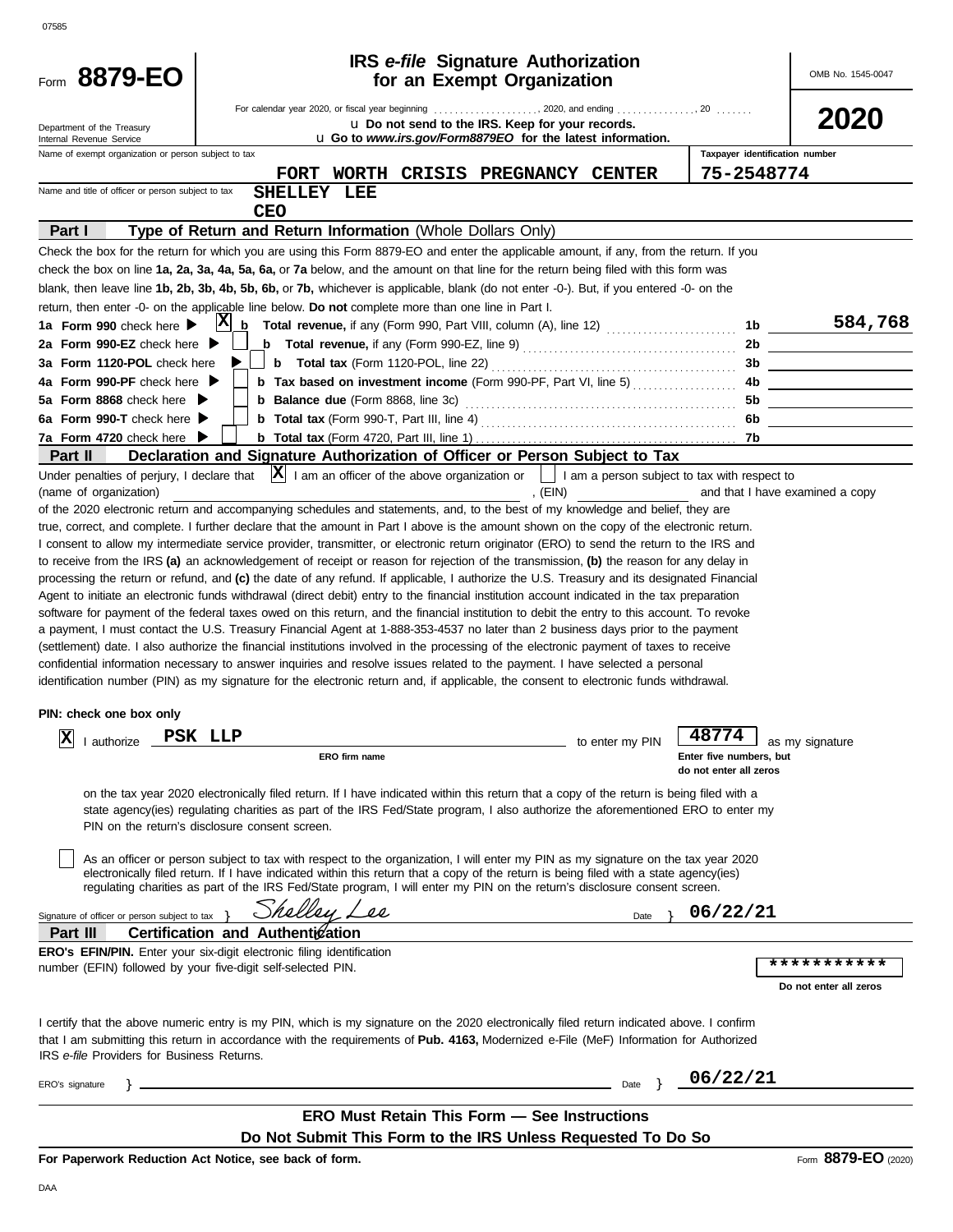Form

Department of the Treasury<br>Internal Revenue Senrice

# **990 1 2020 2010 2020 2020 Dependent Organization Exempt From Income Tax 2020 2020**

Internal Revenue Service u **Go to** *www.irs.gov/Form990* **for instructions and the latest information. u** Do not enter social security numbers on this form as it may be made public. OMB No. 1545-0047

|                       | ZUZU |  |
|-----------------------|------|--|
| <b>Open to Public</b> |      |  |
| <b>Inspection</b>     |      |  |

|                                |                             | and to the monthly of the monderations and the latest information.<br>For the 2020 calendar year, or tax year beginning<br><u>, and ending</u>                             |                                               |                     | ,,,,,,,,                                 |
|--------------------------------|-----------------------------|----------------------------------------------------------------------------------------------------------------------------------------------------------------------------|-----------------------------------------------|---------------------|------------------------------------------|
|                                | Check if applicable:        | C Name of organization                                                                                                                                                     |                                               |                     | D Employer identification number         |
|                                | Address change              | FORT WORTH CRISIS PREGNANCY CENTER                                                                                                                                         |                                               |                     |                                          |
|                                |                             | Doing business as<br>FORT WORTH PREGNANCY CENTER                                                                                                                           |                                               |                     | 75-2548774                               |
|                                | Name change                 | Number and street (or P.O. box if mail is not delivered to street address)                                                                                                 | Room/suite                                    | E Telephone number  |                                          |
|                                | Initial return              | P.O. BOX 11437                                                                                                                                                             |                                               |                     | 817-924-9110                             |
|                                | Final return/<br>terminated | City or town, state or province, country, and ZIP or foreign postal code                                                                                                   |                                               |                     |                                          |
|                                | Amended return              | FORT WORTH<br>TX 76110                                                                                                                                                     |                                               | G Gross receipts \$ | 595,719                                  |
|                                |                             | F Name and address of principal officer:                                                                                                                                   | H(a) Is this a group return for subordinates? |                     | $ \mathbf{X} $ No<br>Yes                 |
|                                | Application pending         | SHELLEY LEE                                                                                                                                                                |                                               |                     |                                          |
|                                |                             | P.O. BOX 11437                                                                                                                                                             | H(b) Are all subordinates included?           |                     | No<br>Yes                                |
|                                |                             | TX 76110<br><b>FORT WORTH</b>                                                                                                                                              |                                               |                     | If "No," attach a list. See instructions |
|                                | Tax-exempt status:          | $ \mathbf{X} $ 501(c)(3)<br>$t$ (insert no.)<br>4947(a)(1) or<br>527<br>501(c)                                                                                             |                                               |                     |                                          |
|                                | Website: U                  | WWW.FWPC.ORG                                                                                                                                                               | H(c) Group exemption number LI                |                     |                                          |
|                                | Form of organization:       | $\mathbf{X}$ Corporation<br>Trust<br>Association<br>Other <b>u</b>                                                                                                         | L Year of formation: 1994                     |                     | ТX<br>M State of legal domicile:         |
|                                | Part I                      | <b>Summary</b>                                                                                                                                                             |                                               |                     |                                          |
|                                |                             |                                                                                                                                                                            |                                               |                     |                                          |
|                                |                             | SEE SCHEDULE O                                                                                                                                                             |                                               |                     |                                          |
|                                |                             |                                                                                                                                                                            |                                               |                     |                                          |
| Governance                     |                             |                                                                                                                                                                            |                                               |                     |                                          |
|                                |                             | 2 Check this box $\mathbf{u}$   if the organization discontinued its operations or disposed of more than 25% of its net assets.                                            |                                               |                     |                                          |
| න්                             |                             | 3 Number of voting members of the governing body (Part VI, line 1a) [1] [2] Number of voting members of the governing body (Part VI, line 1a) [1] [2] $\sim$               |                                               | 3                   | 11                                       |
|                                |                             | 4 Number of independent voting members of the governing body (Part VI, line 1b) [1] [1] [1] [1] [1] [1] [1] [1                                                             |                                               | 4                   | 11                                       |
| Activities                     |                             |                                                                                                                                                                            |                                               | 5                   | 9                                        |
|                                |                             | 6 Total number of volunteers (estimate if necessary)                                                                                                                       |                                               | 6                   | 23                                       |
|                                |                             |                                                                                                                                                                            |                                               | 7a                  | 0                                        |
|                                |                             |                                                                                                                                                                            |                                               | 7b                  | 0                                        |
|                                |                             |                                                                                                                                                                            | Prior Year                                    |                     | Current Year                             |
|                                |                             |                                                                                                                                                                            |                                               | 632,561             | 595,075                                  |
|                                |                             |                                                                                                                                                                            |                                               |                     |                                          |
| Revenue                        |                             |                                                                                                                                                                            |                                               | 2,005               | $-4,233$                                 |
|                                |                             |                                                                                                                                                                            |                                               | $-60,341$           | $-6,074$                                 |
|                                |                             | 12 Total revenue - add lines 8 through 11 (must equal Part VIII, column (A), line 12)                                                                                      |                                               | 574,225             | 584,768                                  |
|                                |                             | 13 Grants and similar amounts paid (Part IX, column (A), lines 1-3)                                                                                                        |                                               | 720                 | 0                                        |
|                                |                             |                                                                                                                                                                            |                                               |                     |                                          |
|                                |                             | 15 Salaries, other compensation, employee benefits (Part IX, column (A), lines 5-10)                                                                                       |                                               | 365,566             | 408,518                                  |
| penses                         |                             | 16a Professional fundraising fees (Part IX, column (A), line 11e)                                                                                                          |                                               |                     | 0                                        |
|                                |                             | 98,830<br><b>b</b> Total fundraising expenses (Part IX, column (D), line 25) $\mathbf{u}$                                                                                  |                                               |                     |                                          |
| ŭ                              |                             |                                                                                                                                                                            |                                               | 159,783             | 32,103                                   |
|                                |                             | 18 Total expenses. Add lines 13-17 (must equal Part IX, column (A), line 25) [                                                                                             |                                               | 526,069             | 440,621                                  |
|                                |                             | 19 Revenue less expenses. Subtract line 18 from line 12                                                                                                                    |                                               | 48,156              | 144,147                                  |
|                                |                             |                                                                                                                                                                            | Beginning of Current Year                     |                     | End of Year                              |
| Net Assets or<br>Fund Balances |                             |                                                                                                                                                                            |                                               | 837,683             | 1,059,881                                |
|                                |                             |                                                                                                                                                                            |                                               | 33                  | 78,664                                   |
|                                |                             |                                                                                                                                                                            |                                               | 837,650             | 981,217                                  |
|                                | Part II                     | <b>Signature Block</b>                                                                                                                                                     |                                               |                     |                                          |
|                                |                             | Under penalties of perjury, I declare that I have examined this return, including accompanying schedules and statements, and to the best of my knowledge and belief, it is |                                               |                     |                                          |
|                                |                             | true, correct, and complete. Declaration of preparer (other than officer) is based on all information of which preparer has any knowledge.                                 |                                               |                     |                                          |
|                                |                             |                                                                                                                                                                            |                                               |                     |                                          |
| Sign                           |                             | Signature of officer                                                                                                                                                       |                                               | Date                |                                          |
| Here                           |                             | <b>CEO</b><br>SHELLEY LEE                                                                                                                                                  |                                               |                     |                                          |
|                                |                             | Type or print name and title                                                                                                                                               |                                               |                     |                                          |
|                                |                             | Print/Type preparer's name<br>Preparer's signature                                                                                                                         | Date                                          | Check               | PTIN                                     |
| Paid                           |                             | <b>KATHY HOWLETT</b>                                                                                                                                                       | $06/22/21$ self-employed                      |                     | P00943345                                |
|                                | Preparer<br>Firm's name     | PSK LLP                                                                                                                                                                    |                                               | Firm's $EIN$ }      | 75-1486711                               |
|                                | <b>Use Only</b>             | 3001 MEDLIN DR<br><b>STE 100</b>                                                                                                                                           |                                               |                     |                                          |
|                                | Firm's address              | 76015<br>ARLINGTON,<br>TX                                                                                                                                                  |                                               | Phone no.           | 817-664-3000                             |
|                                |                             | May the IRS discuss this return with the preparer shown above? See instructions                                                                                            |                                               |                     | X Yes<br>  No                            |

| Sign     |                            | Signature of officer |                                                                                 |                      |            |          |              | Date          |                   |              |    |
|----------|----------------------------|----------------------|---------------------------------------------------------------------------------|----------------------|------------|----------|--------------|---------------|-------------------|--------------|----|
| Here     |                            | <b>SHELLEY</b>       | LEE<br>Type or print name and title                                             |                      | <b>CEO</b> |          |              |               |                   |              |    |
|          | Print/Type preparer's name |                      |                                                                                 | Preparer's signature |            | Date     |              | Check         | $\mathsf{H}$ PTIN |              |    |
| Paid     | HOWLETT<br><b>KATHY</b>    |                      |                                                                                 |                      |            | 06/22/21 |              | self-employed |                   | P00943345    |    |
| Preparer | Firm's name                |                      | PSK LLP                                                                         |                      |            |          | Firm's $EIN$ |               |                   | 75-1486711   |    |
| Use Only |                            |                      | MEDLIN DR STE 100<br>3001                                                       |                      |            |          |              |               |                   |              |    |
|          | Firm's address             |                      | ТX.<br><b>ARLINGTON,</b>                                                        | 76015                |            |          | Phone no.    |               |                   | 817-664-3000 |    |
|          |                            |                      | May the IRS discuss this return with the preparer shown above? See instructions |                      |            |          |              |               | x                 | Yes          | No |
|          |                            |                      |                                                                                 |                      |            |          |              |               |                   | $\cdots$     |    |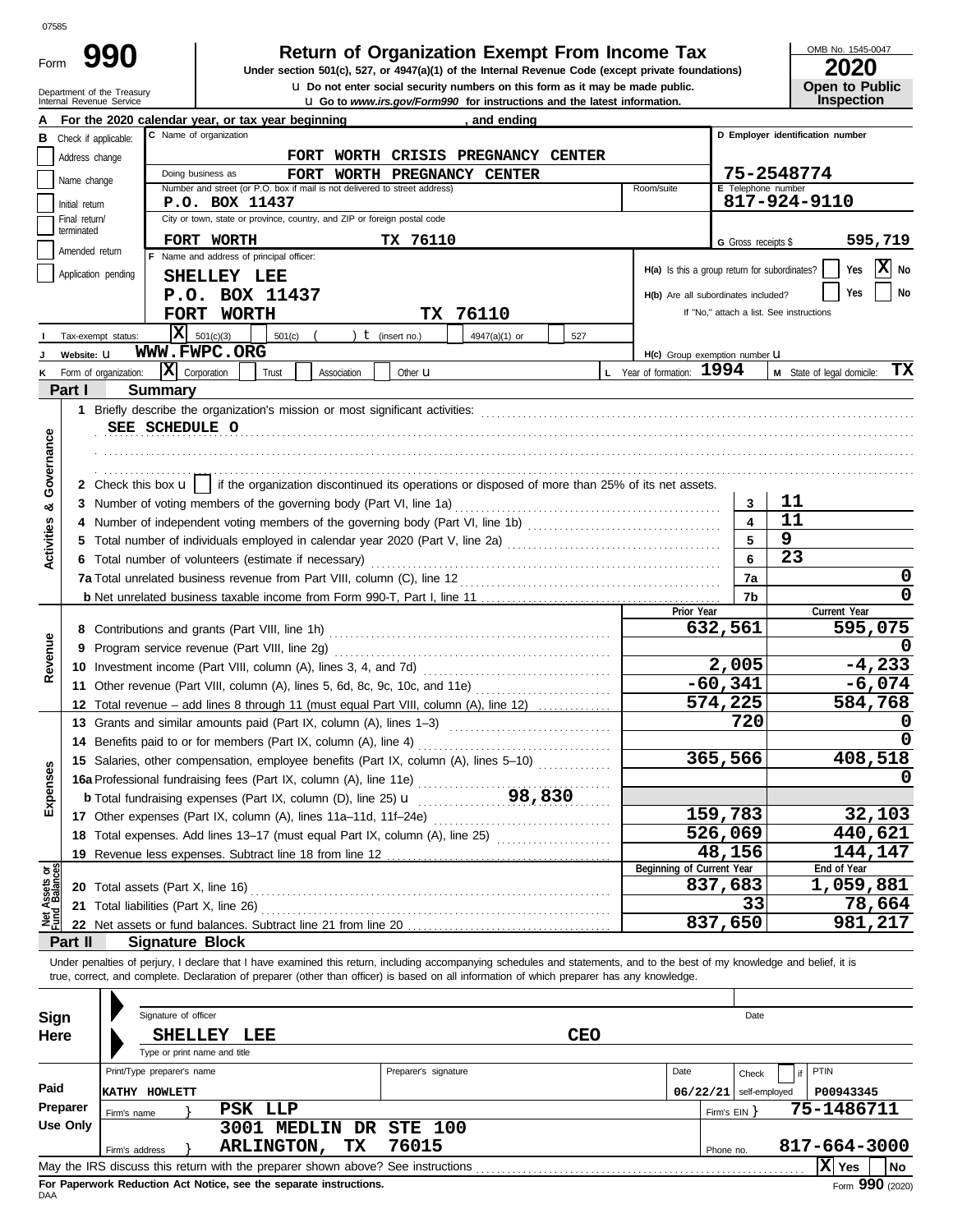|                             | Form 990 (2020) FORT WORTH CRISIS PREGNANCY CENTER                                                                             |                        | 75-2548774  |                                                                           | Page 2               |
|-----------------------------|--------------------------------------------------------------------------------------------------------------------------------|------------------------|-------------|---------------------------------------------------------------------------|----------------------|
| Part III                    | <b>Statement of Program Service Accomplishments</b>                                                                            |                        |             |                                                                           |                      |
|                             |                                                                                                                                |                        |             |                                                                           | $\boxed{\mathbf{X}}$ |
|                             | 1 Briefly describe the organization's mission:                                                                                 |                        |             | OUR MISSION IS TO EMPOWER YOUNG WOMEN AND MEN TO MAKE A POSITIVE DECISION |                      |
|                             | ABOUT THEIR UNEXPECTED PREGNANCY.                                                                                              |                        |             |                                                                           |                      |
|                             |                                                                                                                                |                        |             |                                                                           |                      |
|                             |                                                                                                                                |                        |             |                                                                           |                      |
| 2                           | Did the organization undertake any significant program services during the year which were not listed on the                   |                        |             |                                                                           |                      |
|                             |                                                                                                                                |                        |             | $\sqrt{\phantom{a}}$ Yes $\sqrt{\phantom{a}}$ X No                        |                      |
|                             | If "Yes," describe these new services on Schedule O.                                                                           |                        |             |                                                                           |                      |
| 3                           | Did the organization cease conducting, or make significant changes in how it conducts, any program                             |                        |             | $ X $ Yes $ $ No                                                          |                      |
|                             | If "Yes," describe these changes on Schedule O.                                                                                |                        |             |                                                                           |                      |
| 4                           | Describe the organization's program service accomplishments for each of its three largest program services, as measured by     |                        |             |                                                                           |                      |
|                             | expenses. Section 501(c)(3) and 501(c)(4) organizations are required to report the amount of grants and allocations to others, |                        |             |                                                                           |                      |
|                             | the total expenses, and revenue, if any, for each program service reported.                                                    |                        |             |                                                                           |                      |
|                             |                                                                                                                                |                        |             |                                                                           |                      |
|                             |                                                                                                                                |                        |             |                                                                           |                      |
|                             | SEE SCHEDULE O                                                                                                                 |                        |             |                                                                           |                      |
|                             |                                                                                                                                |                        |             |                                                                           |                      |
|                             |                                                                                                                                |                        |             |                                                                           |                      |
|                             |                                                                                                                                |                        |             |                                                                           |                      |
|                             |                                                                                                                                |                        |             |                                                                           |                      |
|                             |                                                                                                                                |                        |             |                                                                           |                      |
|                             |                                                                                                                                |                        |             |                                                                           |                      |
|                             |                                                                                                                                |                        |             |                                                                           |                      |
|                             |                                                                                                                                |                        |             |                                                                           |                      |
|                             |                                                                                                                                |                        |             |                                                                           |                      |
|                             |                                                                                                                                |                        |             |                                                                           |                      |
|                             | SEE SCHEDULE O                                                                                                                 |                        |             |                                                                           |                      |
|                             |                                                                                                                                |                        |             |                                                                           |                      |
|                             |                                                                                                                                |                        |             |                                                                           |                      |
|                             |                                                                                                                                |                        |             |                                                                           |                      |
|                             |                                                                                                                                |                        |             |                                                                           |                      |
|                             |                                                                                                                                |                        |             |                                                                           |                      |
|                             |                                                                                                                                |                        |             |                                                                           |                      |
|                             |                                                                                                                                |                        |             |                                                                           |                      |
|                             |                                                                                                                                |                        |             |                                                                           |                      |
|                             |                                                                                                                                |                        |             |                                                                           |                      |
|                             |                                                                                                                                |                        |             |                                                                           |                      |
| 4c (Code:<br>SEE SCHEDULE O |                                                                                                                                |                        |             |                                                                           |                      |
|                             |                                                                                                                                |                        |             |                                                                           |                      |
|                             |                                                                                                                                |                        |             |                                                                           |                      |
|                             |                                                                                                                                |                        |             |                                                                           |                      |
|                             |                                                                                                                                |                        |             |                                                                           |                      |
|                             |                                                                                                                                |                        |             |                                                                           |                      |
|                             |                                                                                                                                |                        |             |                                                                           |                      |
|                             |                                                                                                                                |                        |             |                                                                           |                      |
|                             |                                                                                                                                |                        |             |                                                                           |                      |
|                             |                                                                                                                                |                        |             |                                                                           |                      |
|                             |                                                                                                                                |                        |             |                                                                           |                      |
|                             | 4d Other program services (Describe on Schedule O.)                                                                            |                        |             |                                                                           |                      |
| (Expenses \$                | 14,323                                                                                                                         | including grants of \$ | (Revenue \$ |                                                                           |                      |
|                             | 4e Total program service expenses u                                                                                            | 238,710                |             |                                                                           |                      |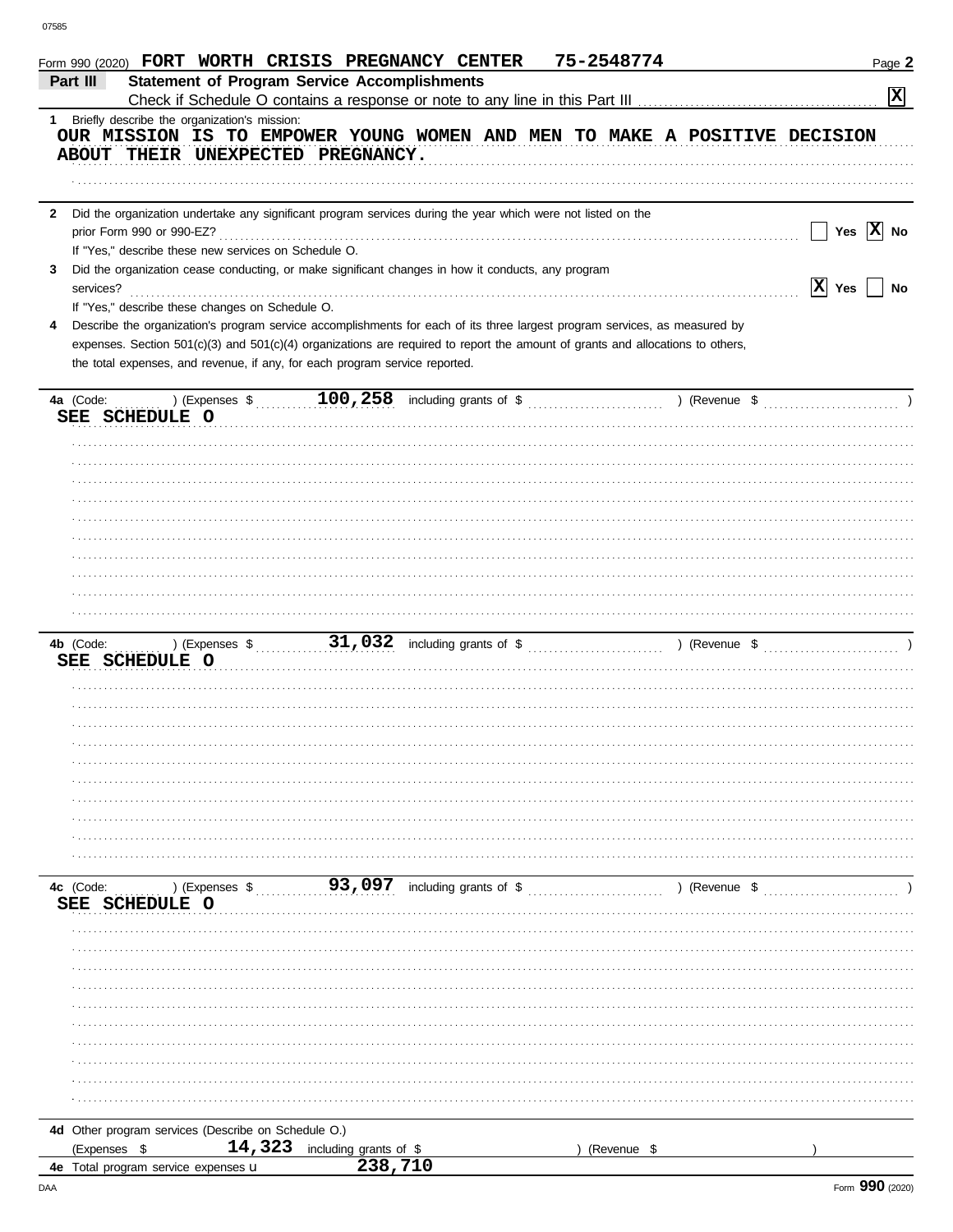#### **Part IV Checklist of Required Schedules** Form 990 (2020) FORT WORTH CRISIS PREGNANCY CENTER 75-2548774 Page 3

| Is the organization described in section $501(c)(3)$ or $4947(a)(1)$ (other than a private foundation)? If "Yes,"<br>Ί.<br>Х<br>complete Schedule A<br>1<br>X<br>$\mathbf{2}$<br>2<br>Did the organization engage in direct or indirect political campaign activities on behalf of or in opposition to<br>3<br>x<br>3<br>candidates for public office? If "Yes," complete Schedule C, Part I<br>Section 501(c)(3) organizations. Did the organization engage in lobbying activities, or have a section 501(h)<br>4<br>x<br>4<br>Is the organization a section $501(c)(4)$ , $501(c)(5)$ , or $501(c)(6)$ organization that receives membership dues,<br>5<br>x<br>5<br>assessments, or similar amounts as defined in Revenue Procedure 98-19? If "Yes," complete Schedule C, Part III<br>Did the organization maintain any donor advised funds or any similar funds or accounts for which donors<br>6<br>have the right to provide advice on the distribution or investment of amounts in such funds or accounts? If<br>x<br>"Yes," complete Schedule D, Part I<br>6<br>Did the organization receive or hold a conservation easement, including easements to preserve open space,<br>7<br>X.<br>$\overline{7}$<br>the environment, historic land areas, or historic structures? If "Yes," complete Schedule D, Part II<br>Did the organization maintain collections of works of art, historical treasures, or other similar assets? If "Yes,"<br>8<br>X<br>8<br>Did the organization report an amount in Part X, line 21, for escrow or custodial account liability, serve as a<br>9<br>custodian for amounts not listed in Part X; or provide credit counseling, debt management, credit repair, or<br>X.<br>9<br>Did the organization, directly or through a related organization, hold assets in donor-restricted endowments<br>10<br>X.<br>10<br>If the organization's answer to any of the following questions is "Yes," then complete Schedule D, Parts VI,<br>11<br>VII, VIII, IX, or X as applicable.<br>Did the organization report an amount for land, buildings, and equipment in Part X, line 10? If "Yes,"<br>a<br>x<br>11a<br>complete Schedule D, Part VI<br>Did the organization report an amount for investments—other securities in Part X, line 12, that is 5% or more<br>b<br>X.<br>11 <sub>b</sub><br>of its total assets reported in Part X, line 16? If "Yes," complete Schedule D, Part VII [[[[[[[[[[[[[[[[[[[[[<br>Did the organization report an amount for investments—program related in Part X, line 13, that is 5% or more<br>c<br>X.<br>11c<br>Did the organization report an amount for other assets in Part X, line 15, that is 5% or more of its total assets<br>d<br>X.<br>reported in Part X, line 16? If "Yes," complete Schedule D, Part IX<br>11d<br>X<br>11e<br>е<br>Did the organization's separate or consolidated financial statements for the tax year include a footnote that addresses<br>f<br>X.<br>the organization's liability for uncertain tax positions under FIN 48 (ASC 740)? If "Yes," complete Schedule D, Part X<br>11f<br>Did the organization obtain separate, independent audited financial statements for the tax year? If "Yes," complete<br>12a<br>X.<br>12a<br>Was the organization included in consolidated, independent audited financial statements for the tax year? If<br>b<br>12 <sub>b</sub><br>X<br>"Yes," and if the organization answered "No" to line 12a, then completing Schedule D, Parts XI and XII is optional<br>$\mathbf x$<br>13<br>13<br>$\mathbf x$<br>14a<br>Did the organization maintain an office, employees, or agents outside of the United States?<br>14a<br>Did the organization have aggregate revenues or expenses of more than \$10,000 from grantmaking,<br>b<br>fundraising, business, investment, and program service activities outside the United States, or aggregate<br>X.<br>14 <sub>b</sub><br>foreign investments valued at \$100,000 or more? If "Yes," complete Schedule F, Parts I and IV [[[[[[[[[[[[[[[<br>Did the organization report on Part IX, column (A), line 3, more than \$5,000 of grants or other assistance to or<br>15<br>X<br>for any foreign organization? If "Yes," complete Schedule F, Parts II and IV<br>15<br>Did the organization report on Part IX, column (A), line 3, more than \$5,000 of aggregate grants or other<br>16<br>x<br>assistance to or for foreign individuals? If "Yes," complete Schedule F, Parts III and IV<br>16<br>Did the organization report a total of more than \$15,000 of expenses for professional fundraising services on<br>17<br>X<br>17<br>Did the organization report more than \$15,000 total of fundraising event gross income and contributions on<br>18<br>x<br>Part VIII, lines 1c and 8a? If "Yes," complete Schedule G, Part II<br>18<br>Did the organization report more than \$15,000 of gross income from gaming activities on Part VIII, line 9a?<br>19<br>X.<br>19<br>X<br>20a<br>20a<br>20 <sub>b</sub><br>b<br>Did the organization report more than \$5,000 of grants or other assistance to any domestic organization or<br>21 |  |    | Yes | No |
|----------------------------------------------------------------------------------------------------------------------------------------------------------------------------------------------------------------------------------------------------------------------------------------------------------------------------------------------------------------------------------------------------------------------------------------------------------------------------------------------------------------------------------------------------------------------------------------------------------------------------------------------------------------------------------------------------------------------------------------------------------------------------------------------------------------------------------------------------------------------------------------------------------------------------------------------------------------------------------------------------------------------------------------------------------------------------------------------------------------------------------------------------------------------------------------------------------------------------------------------------------------------------------------------------------------------------------------------------------------------------------------------------------------------------------------------------------------------------------------------------------------------------------------------------------------------------------------------------------------------------------------------------------------------------------------------------------------------------------------------------------------------------------------------------------------------------------------------------------------------------------------------------------------------------------------------------------------------------------------------------------------------------------------------------------------------------------------------------------------------------------------------------------------------------------------------------------------------------------------------------------------------------------------------------------------------------------------------------------------------------------------------------------------------------------------------------------------------------------------------------------------------------------------------------------------------------------------------------------------------------------------------------------------------------------------------------------------------------------------------------------------------------------------------------------------------------------------------------------------------------------------------------------------------------------------------------------------------------------------------------------------------------------------------------------------------------------------------------------------------------------------------------------------------------------------------------------------------------------------------------------------------------------------------------------------------------------------------------------------------------------------------------------------------------------------------------------------------------------------------------------------------------------------------------------------------------------------------------------------------------------------------------------------------------------------------------------------------------------------------------------------------------------------------------------------------------------------------------------------------------------------------------------------------------------------------------------------------------------------------------------------------------------------------------------------------------------------------------------------------------------------------------------------------------------------------------------------------------------------------------------------------------------------------------------------------------------------------------------------------------------------------------------------------------------------------------------------------------------------------------------------------------------------------------------------------------------------------------------------------------------------------------------------------------------------------------------------------------------------------------------------------------------------------------------------------------------------------------------------------------------------------------------------------------------------------------------------------------------------------------------------------------------------------------------------------------------------------------------------------|--|----|-----|----|
|                                                                                                                                                                                                                                                                                                                                                                                                                                                                                                                                                                                                                                                                                                                                                                                                                                                                                                                                                                                                                                                                                                                                                                                                                                                                                                                                                                                                                                                                                                                                                                                                                                                                                                                                                                                                                                                                                                                                                                                                                                                                                                                                                                                                                                                                                                                                                                                                                                                                                                                                                                                                                                                                                                                                                                                                                                                                                                                                                                                                                                                                                                                                                                                                                                                                                                                                                                                                                                                                                                                                                                                                                                                                                                                                                                                                                                                                                                                                                                                                                                                                                                                                                                                                                                                                                                                                                                                                                                                                                                                                                                                                                                                                                                                                                                                                                                                                                                                                                                                                                                                                                                                      |  |    |     |    |
|                                                                                                                                                                                                                                                                                                                                                                                                                                                                                                                                                                                                                                                                                                                                                                                                                                                                                                                                                                                                                                                                                                                                                                                                                                                                                                                                                                                                                                                                                                                                                                                                                                                                                                                                                                                                                                                                                                                                                                                                                                                                                                                                                                                                                                                                                                                                                                                                                                                                                                                                                                                                                                                                                                                                                                                                                                                                                                                                                                                                                                                                                                                                                                                                                                                                                                                                                                                                                                                                                                                                                                                                                                                                                                                                                                                                                                                                                                                                                                                                                                                                                                                                                                                                                                                                                                                                                                                                                                                                                                                                                                                                                                                                                                                                                                                                                                                                                                                                                                                                                                                                                                                      |  |    |     |    |
|                                                                                                                                                                                                                                                                                                                                                                                                                                                                                                                                                                                                                                                                                                                                                                                                                                                                                                                                                                                                                                                                                                                                                                                                                                                                                                                                                                                                                                                                                                                                                                                                                                                                                                                                                                                                                                                                                                                                                                                                                                                                                                                                                                                                                                                                                                                                                                                                                                                                                                                                                                                                                                                                                                                                                                                                                                                                                                                                                                                                                                                                                                                                                                                                                                                                                                                                                                                                                                                                                                                                                                                                                                                                                                                                                                                                                                                                                                                                                                                                                                                                                                                                                                                                                                                                                                                                                                                                                                                                                                                                                                                                                                                                                                                                                                                                                                                                                                                                                                                                                                                                                                                      |  |    |     |    |
|                                                                                                                                                                                                                                                                                                                                                                                                                                                                                                                                                                                                                                                                                                                                                                                                                                                                                                                                                                                                                                                                                                                                                                                                                                                                                                                                                                                                                                                                                                                                                                                                                                                                                                                                                                                                                                                                                                                                                                                                                                                                                                                                                                                                                                                                                                                                                                                                                                                                                                                                                                                                                                                                                                                                                                                                                                                                                                                                                                                                                                                                                                                                                                                                                                                                                                                                                                                                                                                                                                                                                                                                                                                                                                                                                                                                                                                                                                                                                                                                                                                                                                                                                                                                                                                                                                                                                                                                                                                                                                                                                                                                                                                                                                                                                                                                                                                                                                                                                                                                                                                                                                                      |  |    |     |    |
|                                                                                                                                                                                                                                                                                                                                                                                                                                                                                                                                                                                                                                                                                                                                                                                                                                                                                                                                                                                                                                                                                                                                                                                                                                                                                                                                                                                                                                                                                                                                                                                                                                                                                                                                                                                                                                                                                                                                                                                                                                                                                                                                                                                                                                                                                                                                                                                                                                                                                                                                                                                                                                                                                                                                                                                                                                                                                                                                                                                                                                                                                                                                                                                                                                                                                                                                                                                                                                                                                                                                                                                                                                                                                                                                                                                                                                                                                                                                                                                                                                                                                                                                                                                                                                                                                                                                                                                                                                                                                                                                                                                                                                                                                                                                                                                                                                                                                                                                                                                                                                                                                                                      |  |    |     |    |
|                                                                                                                                                                                                                                                                                                                                                                                                                                                                                                                                                                                                                                                                                                                                                                                                                                                                                                                                                                                                                                                                                                                                                                                                                                                                                                                                                                                                                                                                                                                                                                                                                                                                                                                                                                                                                                                                                                                                                                                                                                                                                                                                                                                                                                                                                                                                                                                                                                                                                                                                                                                                                                                                                                                                                                                                                                                                                                                                                                                                                                                                                                                                                                                                                                                                                                                                                                                                                                                                                                                                                                                                                                                                                                                                                                                                                                                                                                                                                                                                                                                                                                                                                                                                                                                                                                                                                                                                                                                                                                                                                                                                                                                                                                                                                                                                                                                                                                                                                                                                                                                                                                                      |  |    |     |    |
|                                                                                                                                                                                                                                                                                                                                                                                                                                                                                                                                                                                                                                                                                                                                                                                                                                                                                                                                                                                                                                                                                                                                                                                                                                                                                                                                                                                                                                                                                                                                                                                                                                                                                                                                                                                                                                                                                                                                                                                                                                                                                                                                                                                                                                                                                                                                                                                                                                                                                                                                                                                                                                                                                                                                                                                                                                                                                                                                                                                                                                                                                                                                                                                                                                                                                                                                                                                                                                                                                                                                                                                                                                                                                                                                                                                                                                                                                                                                                                                                                                                                                                                                                                                                                                                                                                                                                                                                                                                                                                                                                                                                                                                                                                                                                                                                                                                                                                                                                                                                                                                                                                                      |  |    |     |    |
|                                                                                                                                                                                                                                                                                                                                                                                                                                                                                                                                                                                                                                                                                                                                                                                                                                                                                                                                                                                                                                                                                                                                                                                                                                                                                                                                                                                                                                                                                                                                                                                                                                                                                                                                                                                                                                                                                                                                                                                                                                                                                                                                                                                                                                                                                                                                                                                                                                                                                                                                                                                                                                                                                                                                                                                                                                                                                                                                                                                                                                                                                                                                                                                                                                                                                                                                                                                                                                                                                                                                                                                                                                                                                                                                                                                                                                                                                                                                                                                                                                                                                                                                                                                                                                                                                                                                                                                                                                                                                                                                                                                                                                                                                                                                                                                                                                                                                                                                                                                                                                                                                                                      |  |    |     |    |
|                                                                                                                                                                                                                                                                                                                                                                                                                                                                                                                                                                                                                                                                                                                                                                                                                                                                                                                                                                                                                                                                                                                                                                                                                                                                                                                                                                                                                                                                                                                                                                                                                                                                                                                                                                                                                                                                                                                                                                                                                                                                                                                                                                                                                                                                                                                                                                                                                                                                                                                                                                                                                                                                                                                                                                                                                                                                                                                                                                                                                                                                                                                                                                                                                                                                                                                                                                                                                                                                                                                                                                                                                                                                                                                                                                                                                                                                                                                                                                                                                                                                                                                                                                                                                                                                                                                                                                                                                                                                                                                                                                                                                                                                                                                                                                                                                                                                                                                                                                                                                                                                                                                      |  |    |     |    |
|                                                                                                                                                                                                                                                                                                                                                                                                                                                                                                                                                                                                                                                                                                                                                                                                                                                                                                                                                                                                                                                                                                                                                                                                                                                                                                                                                                                                                                                                                                                                                                                                                                                                                                                                                                                                                                                                                                                                                                                                                                                                                                                                                                                                                                                                                                                                                                                                                                                                                                                                                                                                                                                                                                                                                                                                                                                                                                                                                                                                                                                                                                                                                                                                                                                                                                                                                                                                                                                                                                                                                                                                                                                                                                                                                                                                                                                                                                                                                                                                                                                                                                                                                                                                                                                                                                                                                                                                                                                                                                                                                                                                                                                                                                                                                                                                                                                                                                                                                                                                                                                                                                                      |  |    |     |    |
|                                                                                                                                                                                                                                                                                                                                                                                                                                                                                                                                                                                                                                                                                                                                                                                                                                                                                                                                                                                                                                                                                                                                                                                                                                                                                                                                                                                                                                                                                                                                                                                                                                                                                                                                                                                                                                                                                                                                                                                                                                                                                                                                                                                                                                                                                                                                                                                                                                                                                                                                                                                                                                                                                                                                                                                                                                                                                                                                                                                                                                                                                                                                                                                                                                                                                                                                                                                                                                                                                                                                                                                                                                                                                                                                                                                                                                                                                                                                                                                                                                                                                                                                                                                                                                                                                                                                                                                                                                                                                                                                                                                                                                                                                                                                                                                                                                                                                                                                                                                                                                                                                                                      |  |    |     |    |
|                                                                                                                                                                                                                                                                                                                                                                                                                                                                                                                                                                                                                                                                                                                                                                                                                                                                                                                                                                                                                                                                                                                                                                                                                                                                                                                                                                                                                                                                                                                                                                                                                                                                                                                                                                                                                                                                                                                                                                                                                                                                                                                                                                                                                                                                                                                                                                                                                                                                                                                                                                                                                                                                                                                                                                                                                                                                                                                                                                                                                                                                                                                                                                                                                                                                                                                                                                                                                                                                                                                                                                                                                                                                                                                                                                                                                                                                                                                                                                                                                                                                                                                                                                                                                                                                                                                                                                                                                                                                                                                                                                                                                                                                                                                                                                                                                                                                                                                                                                                                                                                                                                                      |  |    |     |    |
|                                                                                                                                                                                                                                                                                                                                                                                                                                                                                                                                                                                                                                                                                                                                                                                                                                                                                                                                                                                                                                                                                                                                                                                                                                                                                                                                                                                                                                                                                                                                                                                                                                                                                                                                                                                                                                                                                                                                                                                                                                                                                                                                                                                                                                                                                                                                                                                                                                                                                                                                                                                                                                                                                                                                                                                                                                                                                                                                                                                                                                                                                                                                                                                                                                                                                                                                                                                                                                                                                                                                                                                                                                                                                                                                                                                                                                                                                                                                                                                                                                                                                                                                                                                                                                                                                                                                                                                                                                                                                                                                                                                                                                                                                                                                                                                                                                                                                                                                                                                                                                                                                                                      |  |    |     |    |
|                                                                                                                                                                                                                                                                                                                                                                                                                                                                                                                                                                                                                                                                                                                                                                                                                                                                                                                                                                                                                                                                                                                                                                                                                                                                                                                                                                                                                                                                                                                                                                                                                                                                                                                                                                                                                                                                                                                                                                                                                                                                                                                                                                                                                                                                                                                                                                                                                                                                                                                                                                                                                                                                                                                                                                                                                                                                                                                                                                                                                                                                                                                                                                                                                                                                                                                                                                                                                                                                                                                                                                                                                                                                                                                                                                                                                                                                                                                                                                                                                                                                                                                                                                                                                                                                                                                                                                                                                                                                                                                                                                                                                                                                                                                                                                                                                                                                                                                                                                                                                                                                                                                      |  |    |     |    |
|                                                                                                                                                                                                                                                                                                                                                                                                                                                                                                                                                                                                                                                                                                                                                                                                                                                                                                                                                                                                                                                                                                                                                                                                                                                                                                                                                                                                                                                                                                                                                                                                                                                                                                                                                                                                                                                                                                                                                                                                                                                                                                                                                                                                                                                                                                                                                                                                                                                                                                                                                                                                                                                                                                                                                                                                                                                                                                                                                                                                                                                                                                                                                                                                                                                                                                                                                                                                                                                                                                                                                                                                                                                                                                                                                                                                                                                                                                                                                                                                                                                                                                                                                                                                                                                                                                                                                                                                                                                                                                                                                                                                                                                                                                                                                                                                                                                                                                                                                                                                                                                                                                                      |  |    |     |    |
|                                                                                                                                                                                                                                                                                                                                                                                                                                                                                                                                                                                                                                                                                                                                                                                                                                                                                                                                                                                                                                                                                                                                                                                                                                                                                                                                                                                                                                                                                                                                                                                                                                                                                                                                                                                                                                                                                                                                                                                                                                                                                                                                                                                                                                                                                                                                                                                                                                                                                                                                                                                                                                                                                                                                                                                                                                                                                                                                                                                                                                                                                                                                                                                                                                                                                                                                                                                                                                                                                                                                                                                                                                                                                                                                                                                                                                                                                                                                                                                                                                                                                                                                                                                                                                                                                                                                                                                                                                                                                                                                                                                                                                                                                                                                                                                                                                                                                                                                                                                                                                                                                                                      |  |    |     |    |
|                                                                                                                                                                                                                                                                                                                                                                                                                                                                                                                                                                                                                                                                                                                                                                                                                                                                                                                                                                                                                                                                                                                                                                                                                                                                                                                                                                                                                                                                                                                                                                                                                                                                                                                                                                                                                                                                                                                                                                                                                                                                                                                                                                                                                                                                                                                                                                                                                                                                                                                                                                                                                                                                                                                                                                                                                                                                                                                                                                                                                                                                                                                                                                                                                                                                                                                                                                                                                                                                                                                                                                                                                                                                                                                                                                                                                                                                                                                                                                                                                                                                                                                                                                                                                                                                                                                                                                                                                                                                                                                                                                                                                                                                                                                                                                                                                                                                                                                                                                                                                                                                                                                      |  |    |     |    |
|                                                                                                                                                                                                                                                                                                                                                                                                                                                                                                                                                                                                                                                                                                                                                                                                                                                                                                                                                                                                                                                                                                                                                                                                                                                                                                                                                                                                                                                                                                                                                                                                                                                                                                                                                                                                                                                                                                                                                                                                                                                                                                                                                                                                                                                                                                                                                                                                                                                                                                                                                                                                                                                                                                                                                                                                                                                                                                                                                                                                                                                                                                                                                                                                                                                                                                                                                                                                                                                                                                                                                                                                                                                                                                                                                                                                                                                                                                                                                                                                                                                                                                                                                                                                                                                                                                                                                                                                                                                                                                                                                                                                                                                                                                                                                                                                                                                                                                                                                                                                                                                                                                                      |  |    |     |    |
|                                                                                                                                                                                                                                                                                                                                                                                                                                                                                                                                                                                                                                                                                                                                                                                                                                                                                                                                                                                                                                                                                                                                                                                                                                                                                                                                                                                                                                                                                                                                                                                                                                                                                                                                                                                                                                                                                                                                                                                                                                                                                                                                                                                                                                                                                                                                                                                                                                                                                                                                                                                                                                                                                                                                                                                                                                                                                                                                                                                                                                                                                                                                                                                                                                                                                                                                                                                                                                                                                                                                                                                                                                                                                                                                                                                                                                                                                                                                                                                                                                                                                                                                                                                                                                                                                                                                                                                                                                                                                                                                                                                                                                                                                                                                                                                                                                                                                                                                                                                                                                                                                                                      |  |    |     |    |
|                                                                                                                                                                                                                                                                                                                                                                                                                                                                                                                                                                                                                                                                                                                                                                                                                                                                                                                                                                                                                                                                                                                                                                                                                                                                                                                                                                                                                                                                                                                                                                                                                                                                                                                                                                                                                                                                                                                                                                                                                                                                                                                                                                                                                                                                                                                                                                                                                                                                                                                                                                                                                                                                                                                                                                                                                                                                                                                                                                                                                                                                                                                                                                                                                                                                                                                                                                                                                                                                                                                                                                                                                                                                                                                                                                                                                                                                                                                                                                                                                                                                                                                                                                                                                                                                                                                                                                                                                                                                                                                                                                                                                                                                                                                                                                                                                                                                                                                                                                                                                                                                                                                      |  |    |     |    |
|                                                                                                                                                                                                                                                                                                                                                                                                                                                                                                                                                                                                                                                                                                                                                                                                                                                                                                                                                                                                                                                                                                                                                                                                                                                                                                                                                                                                                                                                                                                                                                                                                                                                                                                                                                                                                                                                                                                                                                                                                                                                                                                                                                                                                                                                                                                                                                                                                                                                                                                                                                                                                                                                                                                                                                                                                                                                                                                                                                                                                                                                                                                                                                                                                                                                                                                                                                                                                                                                                                                                                                                                                                                                                                                                                                                                                                                                                                                                                                                                                                                                                                                                                                                                                                                                                                                                                                                                                                                                                                                                                                                                                                                                                                                                                                                                                                                                                                                                                                                                                                                                                                                      |  |    |     |    |
|                                                                                                                                                                                                                                                                                                                                                                                                                                                                                                                                                                                                                                                                                                                                                                                                                                                                                                                                                                                                                                                                                                                                                                                                                                                                                                                                                                                                                                                                                                                                                                                                                                                                                                                                                                                                                                                                                                                                                                                                                                                                                                                                                                                                                                                                                                                                                                                                                                                                                                                                                                                                                                                                                                                                                                                                                                                                                                                                                                                                                                                                                                                                                                                                                                                                                                                                                                                                                                                                                                                                                                                                                                                                                                                                                                                                                                                                                                                                                                                                                                                                                                                                                                                                                                                                                                                                                                                                                                                                                                                                                                                                                                                                                                                                                                                                                                                                                                                                                                                                                                                                                                                      |  |    |     |    |
|                                                                                                                                                                                                                                                                                                                                                                                                                                                                                                                                                                                                                                                                                                                                                                                                                                                                                                                                                                                                                                                                                                                                                                                                                                                                                                                                                                                                                                                                                                                                                                                                                                                                                                                                                                                                                                                                                                                                                                                                                                                                                                                                                                                                                                                                                                                                                                                                                                                                                                                                                                                                                                                                                                                                                                                                                                                                                                                                                                                                                                                                                                                                                                                                                                                                                                                                                                                                                                                                                                                                                                                                                                                                                                                                                                                                                                                                                                                                                                                                                                                                                                                                                                                                                                                                                                                                                                                                                                                                                                                                                                                                                                                                                                                                                                                                                                                                                                                                                                                                                                                                                                                      |  |    |     |    |
|                                                                                                                                                                                                                                                                                                                                                                                                                                                                                                                                                                                                                                                                                                                                                                                                                                                                                                                                                                                                                                                                                                                                                                                                                                                                                                                                                                                                                                                                                                                                                                                                                                                                                                                                                                                                                                                                                                                                                                                                                                                                                                                                                                                                                                                                                                                                                                                                                                                                                                                                                                                                                                                                                                                                                                                                                                                                                                                                                                                                                                                                                                                                                                                                                                                                                                                                                                                                                                                                                                                                                                                                                                                                                                                                                                                                                                                                                                                                                                                                                                                                                                                                                                                                                                                                                                                                                                                                                                                                                                                                                                                                                                                                                                                                                                                                                                                                                                                                                                                                                                                                                                                      |  |    |     |    |
|                                                                                                                                                                                                                                                                                                                                                                                                                                                                                                                                                                                                                                                                                                                                                                                                                                                                                                                                                                                                                                                                                                                                                                                                                                                                                                                                                                                                                                                                                                                                                                                                                                                                                                                                                                                                                                                                                                                                                                                                                                                                                                                                                                                                                                                                                                                                                                                                                                                                                                                                                                                                                                                                                                                                                                                                                                                                                                                                                                                                                                                                                                                                                                                                                                                                                                                                                                                                                                                                                                                                                                                                                                                                                                                                                                                                                                                                                                                                                                                                                                                                                                                                                                                                                                                                                                                                                                                                                                                                                                                                                                                                                                                                                                                                                                                                                                                                                                                                                                                                                                                                                                                      |  |    |     |    |
|                                                                                                                                                                                                                                                                                                                                                                                                                                                                                                                                                                                                                                                                                                                                                                                                                                                                                                                                                                                                                                                                                                                                                                                                                                                                                                                                                                                                                                                                                                                                                                                                                                                                                                                                                                                                                                                                                                                                                                                                                                                                                                                                                                                                                                                                                                                                                                                                                                                                                                                                                                                                                                                                                                                                                                                                                                                                                                                                                                                                                                                                                                                                                                                                                                                                                                                                                                                                                                                                                                                                                                                                                                                                                                                                                                                                                                                                                                                                                                                                                                                                                                                                                                                                                                                                                                                                                                                                                                                                                                                                                                                                                                                                                                                                                                                                                                                                                                                                                                                                                                                                                                                      |  |    |     |    |
|                                                                                                                                                                                                                                                                                                                                                                                                                                                                                                                                                                                                                                                                                                                                                                                                                                                                                                                                                                                                                                                                                                                                                                                                                                                                                                                                                                                                                                                                                                                                                                                                                                                                                                                                                                                                                                                                                                                                                                                                                                                                                                                                                                                                                                                                                                                                                                                                                                                                                                                                                                                                                                                                                                                                                                                                                                                                                                                                                                                                                                                                                                                                                                                                                                                                                                                                                                                                                                                                                                                                                                                                                                                                                                                                                                                                                                                                                                                                                                                                                                                                                                                                                                                                                                                                                                                                                                                                                                                                                                                                                                                                                                                                                                                                                                                                                                                                                                                                                                                                                                                                                                                      |  |    |     |    |
|                                                                                                                                                                                                                                                                                                                                                                                                                                                                                                                                                                                                                                                                                                                                                                                                                                                                                                                                                                                                                                                                                                                                                                                                                                                                                                                                                                                                                                                                                                                                                                                                                                                                                                                                                                                                                                                                                                                                                                                                                                                                                                                                                                                                                                                                                                                                                                                                                                                                                                                                                                                                                                                                                                                                                                                                                                                                                                                                                                                                                                                                                                                                                                                                                                                                                                                                                                                                                                                                                                                                                                                                                                                                                                                                                                                                                                                                                                                                                                                                                                                                                                                                                                                                                                                                                                                                                                                                                                                                                                                                                                                                                                                                                                                                                                                                                                                                                                                                                                                                                                                                                                                      |  |    |     |    |
|                                                                                                                                                                                                                                                                                                                                                                                                                                                                                                                                                                                                                                                                                                                                                                                                                                                                                                                                                                                                                                                                                                                                                                                                                                                                                                                                                                                                                                                                                                                                                                                                                                                                                                                                                                                                                                                                                                                                                                                                                                                                                                                                                                                                                                                                                                                                                                                                                                                                                                                                                                                                                                                                                                                                                                                                                                                                                                                                                                                                                                                                                                                                                                                                                                                                                                                                                                                                                                                                                                                                                                                                                                                                                                                                                                                                                                                                                                                                                                                                                                                                                                                                                                                                                                                                                                                                                                                                                                                                                                                                                                                                                                                                                                                                                                                                                                                                                                                                                                                                                                                                                                                      |  |    |     |    |
|                                                                                                                                                                                                                                                                                                                                                                                                                                                                                                                                                                                                                                                                                                                                                                                                                                                                                                                                                                                                                                                                                                                                                                                                                                                                                                                                                                                                                                                                                                                                                                                                                                                                                                                                                                                                                                                                                                                                                                                                                                                                                                                                                                                                                                                                                                                                                                                                                                                                                                                                                                                                                                                                                                                                                                                                                                                                                                                                                                                                                                                                                                                                                                                                                                                                                                                                                                                                                                                                                                                                                                                                                                                                                                                                                                                                                                                                                                                                                                                                                                                                                                                                                                                                                                                                                                                                                                                                                                                                                                                                                                                                                                                                                                                                                                                                                                                                                                                                                                                                                                                                                                                      |  |    |     |    |
|                                                                                                                                                                                                                                                                                                                                                                                                                                                                                                                                                                                                                                                                                                                                                                                                                                                                                                                                                                                                                                                                                                                                                                                                                                                                                                                                                                                                                                                                                                                                                                                                                                                                                                                                                                                                                                                                                                                                                                                                                                                                                                                                                                                                                                                                                                                                                                                                                                                                                                                                                                                                                                                                                                                                                                                                                                                                                                                                                                                                                                                                                                                                                                                                                                                                                                                                                                                                                                                                                                                                                                                                                                                                                                                                                                                                                                                                                                                                                                                                                                                                                                                                                                                                                                                                                                                                                                                                                                                                                                                                                                                                                                                                                                                                                                                                                                                                                                                                                                                                                                                                                                                      |  |    |     |    |
|                                                                                                                                                                                                                                                                                                                                                                                                                                                                                                                                                                                                                                                                                                                                                                                                                                                                                                                                                                                                                                                                                                                                                                                                                                                                                                                                                                                                                                                                                                                                                                                                                                                                                                                                                                                                                                                                                                                                                                                                                                                                                                                                                                                                                                                                                                                                                                                                                                                                                                                                                                                                                                                                                                                                                                                                                                                                                                                                                                                                                                                                                                                                                                                                                                                                                                                                                                                                                                                                                                                                                                                                                                                                                                                                                                                                                                                                                                                                                                                                                                                                                                                                                                                                                                                                                                                                                                                                                                                                                                                                                                                                                                                                                                                                                                                                                                                                                                                                                                                                                                                                                                                      |  |    |     |    |
|                                                                                                                                                                                                                                                                                                                                                                                                                                                                                                                                                                                                                                                                                                                                                                                                                                                                                                                                                                                                                                                                                                                                                                                                                                                                                                                                                                                                                                                                                                                                                                                                                                                                                                                                                                                                                                                                                                                                                                                                                                                                                                                                                                                                                                                                                                                                                                                                                                                                                                                                                                                                                                                                                                                                                                                                                                                                                                                                                                                                                                                                                                                                                                                                                                                                                                                                                                                                                                                                                                                                                                                                                                                                                                                                                                                                                                                                                                                                                                                                                                                                                                                                                                                                                                                                                                                                                                                                                                                                                                                                                                                                                                                                                                                                                                                                                                                                                                                                                                                                                                                                                                                      |  |    |     |    |
|                                                                                                                                                                                                                                                                                                                                                                                                                                                                                                                                                                                                                                                                                                                                                                                                                                                                                                                                                                                                                                                                                                                                                                                                                                                                                                                                                                                                                                                                                                                                                                                                                                                                                                                                                                                                                                                                                                                                                                                                                                                                                                                                                                                                                                                                                                                                                                                                                                                                                                                                                                                                                                                                                                                                                                                                                                                                                                                                                                                                                                                                                                                                                                                                                                                                                                                                                                                                                                                                                                                                                                                                                                                                                                                                                                                                                                                                                                                                                                                                                                                                                                                                                                                                                                                                                                                                                                                                                                                                                                                                                                                                                                                                                                                                                                                                                                                                                                                                                                                                                                                                                                                      |  |    |     |    |
|                                                                                                                                                                                                                                                                                                                                                                                                                                                                                                                                                                                                                                                                                                                                                                                                                                                                                                                                                                                                                                                                                                                                                                                                                                                                                                                                                                                                                                                                                                                                                                                                                                                                                                                                                                                                                                                                                                                                                                                                                                                                                                                                                                                                                                                                                                                                                                                                                                                                                                                                                                                                                                                                                                                                                                                                                                                                                                                                                                                                                                                                                                                                                                                                                                                                                                                                                                                                                                                                                                                                                                                                                                                                                                                                                                                                                                                                                                                                                                                                                                                                                                                                                                                                                                                                                                                                                                                                                                                                                                                                                                                                                                                                                                                                                                                                                                                                                                                                                                                                                                                                                                                      |  |    |     |    |
|                                                                                                                                                                                                                                                                                                                                                                                                                                                                                                                                                                                                                                                                                                                                                                                                                                                                                                                                                                                                                                                                                                                                                                                                                                                                                                                                                                                                                                                                                                                                                                                                                                                                                                                                                                                                                                                                                                                                                                                                                                                                                                                                                                                                                                                                                                                                                                                                                                                                                                                                                                                                                                                                                                                                                                                                                                                                                                                                                                                                                                                                                                                                                                                                                                                                                                                                                                                                                                                                                                                                                                                                                                                                                                                                                                                                                                                                                                                                                                                                                                                                                                                                                                                                                                                                                                                                                                                                                                                                                                                                                                                                                                                                                                                                                                                                                                                                                                                                                                                                                                                                                                                      |  |    |     |    |
|                                                                                                                                                                                                                                                                                                                                                                                                                                                                                                                                                                                                                                                                                                                                                                                                                                                                                                                                                                                                                                                                                                                                                                                                                                                                                                                                                                                                                                                                                                                                                                                                                                                                                                                                                                                                                                                                                                                                                                                                                                                                                                                                                                                                                                                                                                                                                                                                                                                                                                                                                                                                                                                                                                                                                                                                                                                                                                                                                                                                                                                                                                                                                                                                                                                                                                                                                                                                                                                                                                                                                                                                                                                                                                                                                                                                                                                                                                                                                                                                                                                                                                                                                                                                                                                                                                                                                                                                                                                                                                                                                                                                                                                                                                                                                                                                                                                                                                                                                                                                                                                                                                                      |  |    |     |    |
|                                                                                                                                                                                                                                                                                                                                                                                                                                                                                                                                                                                                                                                                                                                                                                                                                                                                                                                                                                                                                                                                                                                                                                                                                                                                                                                                                                                                                                                                                                                                                                                                                                                                                                                                                                                                                                                                                                                                                                                                                                                                                                                                                                                                                                                                                                                                                                                                                                                                                                                                                                                                                                                                                                                                                                                                                                                                                                                                                                                                                                                                                                                                                                                                                                                                                                                                                                                                                                                                                                                                                                                                                                                                                                                                                                                                                                                                                                                                                                                                                                                                                                                                                                                                                                                                                                                                                                                                                                                                                                                                                                                                                                                                                                                                                                                                                                                                                                                                                                                                                                                                                                                      |  |    |     |    |
|                                                                                                                                                                                                                                                                                                                                                                                                                                                                                                                                                                                                                                                                                                                                                                                                                                                                                                                                                                                                                                                                                                                                                                                                                                                                                                                                                                                                                                                                                                                                                                                                                                                                                                                                                                                                                                                                                                                                                                                                                                                                                                                                                                                                                                                                                                                                                                                                                                                                                                                                                                                                                                                                                                                                                                                                                                                                                                                                                                                                                                                                                                                                                                                                                                                                                                                                                                                                                                                                                                                                                                                                                                                                                                                                                                                                                                                                                                                                                                                                                                                                                                                                                                                                                                                                                                                                                                                                                                                                                                                                                                                                                                                                                                                                                                                                                                                                                                                                                                                                                                                                                                                      |  |    |     |    |
|                                                                                                                                                                                                                                                                                                                                                                                                                                                                                                                                                                                                                                                                                                                                                                                                                                                                                                                                                                                                                                                                                                                                                                                                                                                                                                                                                                                                                                                                                                                                                                                                                                                                                                                                                                                                                                                                                                                                                                                                                                                                                                                                                                                                                                                                                                                                                                                                                                                                                                                                                                                                                                                                                                                                                                                                                                                                                                                                                                                                                                                                                                                                                                                                                                                                                                                                                                                                                                                                                                                                                                                                                                                                                                                                                                                                                                                                                                                                                                                                                                                                                                                                                                                                                                                                                                                                                                                                                                                                                                                                                                                                                                                                                                                                                                                                                                                                                                                                                                                                                                                                                                                      |  |    |     |    |
|                                                                                                                                                                                                                                                                                                                                                                                                                                                                                                                                                                                                                                                                                                                                                                                                                                                                                                                                                                                                                                                                                                                                                                                                                                                                                                                                                                                                                                                                                                                                                                                                                                                                                                                                                                                                                                                                                                                                                                                                                                                                                                                                                                                                                                                                                                                                                                                                                                                                                                                                                                                                                                                                                                                                                                                                                                                                                                                                                                                                                                                                                                                                                                                                                                                                                                                                                                                                                                                                                                                                                                                                                                                                                                                                                                                                                                                                                                                                                                                                                                                                                                                                                                                                                                                                                                                                                                                                                                                                                                                                                                                                                                                                                                                                                                                                                                                                                                                                                                                                                                                                                                                      |  |    |     |    |
|                                                                                                                                                                                                                                                                                                                                                                                                                                                                                                                                                                                                                                                                                                                                                                                                                                                                                                                                                                                                                                                                                                                                                                                                                                                                                                                                                                                                                                                                                                                                                                                                                                                                                                                                                                                                                                                                                                                                                                                                                                                                                                                                                                                                                                                                                                                                                                                                                                                                                                                                                                                                                                                                                                                                                                                                                                                                                                                                                                                                                                                                                                                                                                                                                                                                                                                                                                                                                                                                                                                                                                                                                                                                                                                                                                                                                                                                                                                                                                                                                                                                                                                                                                                                                                                                                                                                                                                                                                                                                                                                                                                                                                                                                                                                                                                                                                                                                                                                                                                                                                                                                                                      |  |    |     |    |
|                                                                                                                                                                                                                                                                                                                                                                                                                                                                                                                                                                                                                                                                                                                                                                                                                                                                                                                                                                                                                                                                                                                                                                                                                                                                                                                                                                                                                                                                                                                                                                                                                                                                                                                                                                                                                                                                                                                                                                                                                                                                                                                                                                                                                                                                                                                                                                                                                                                                                                                                                                                                                                                                                                                                                                                                                                                                                                                                                                                                                                                                                                                                                                                                                                                                                                                                                                                                                                                                                                                                                                                                                                                                                                                                                                                                                                                                                                                                                                                                                                                                                                                                                                                                                                                                                                                                                                                                                                                                                                                                                                                                                                                                                                                                                                                                                                                                                                                                                                                                                                                                                                                      |  |    |     |    |
|                                                                                                                                                                                                                                                                                                                                                                                                                                                                                                                                                                                                                                                                                                                                                                                                                                                                                                                                                                                                                                                                                                                                                                                                                                                                                                                                                                                                                                                                                                                                                                                                                                                                                                                                                                                                                                                                                                                                                                                                                                                                                                                                                                                                                                                                                                                                                                                                                                                                                                                                                                                                                                                                                                                                                                                                                                                                                                                                                                                                                                                                                                                                                                                                                                                                                                                                                                                                                                                                                                                                                                                                                                                                                                                                                                                                                                                                                                                                                                                                                                                                                                                                                                                                                                                                                                                                                                                                                                                                                                                                                                                                                                                                                                                                                                                                                                                                                                                                                                                                                                                                                                                      |  |    |     |    |
|                                                                                                                                                                                                                                                                                                                                                                                                                                                                                                                                                                                                                                                                                                                                                                                                                                                                                                                                                                                                                                                                                                                                                                                                                                                                                                                                                                                                                                                                                                                                                                                                                                                                                                                                                                                                                                                                                                                                                                                                                                                                                                                                                                                                                                                                                                                                                                                                                                                                                                                                                                                                                                                                                                                                                                                                                                                                                                                                                                                                                                                                                                                                                                                                                                                                                                                                                                                                                                                                                                                                                                                                                                                                                                                                                                                                                                                                                                                                                                                                                                                                                                                                                                                                                                                                                                                                                                                                                                                                                                                                                                                                                                                                                                                                                                                                                                                                                                                                                                                                                                                                                                                      |  |    |     |    |
|                                                                                                                                                                                                                                                                                                                                                                                                                                                                                                                                                                                                                                                                                                                                                                                                                                                                                                                                                                                                                                                                                                                                                                                                                                                                                                                                                                                                                                                                                                                                                                                                                                                                                                                                                                                                                                                                                                                                                                                                                                                                                                                                                                                                                                                                                                                                                                                                                                                                                                                                                                                                                                                                                                                                                                                                                                                                                                                                                                                                                                                                                                                                                                                                                                                                                                                                                                                                                                                                                                                                                                                                                                                                                                                                                                                                                                                                                                                                                                                                                                                                                                                                                                                                                                                                                                                                                                                                                                                                                                                                                                                                                                                                                                                                                                                                                                                                                                                                                                                                                                                                                                                      |  |    |     |    |
|                                                                                                                                                                                                                                                                                                                                                                                                                                                                                                                                                                                                                                                                                                                                                                                                                                                                                                                                                                                                                                                                                                                                                                                                                                                                                                                                                                                                                                                                                                                                                                                                                                                                                                                                                                                                                                                                                                                                                                                                                                                                                                                                                                                                                                                                                                                                                                                                                                                                                                                                                                                                                                                                                                                                                                                                                                                                                                                                                                                                                                                                                                                                                                                                                                                                                                                                                                                                                                                                                                                                                                                                                                                                                                                                                                                                                                                                                                                                                                                                                                                                                                                                                                                                                                                                                                                                                                                                                                                                                                                                                                                                                                                                                                                                                                                                                                                                                                                                                                                                                                                                                                                      |  |    |     |    |
|                                                                                                                                                                                                                                                                                                                                                                                                                                                                                                                                                                                                                                                                                                                                                                                                                                                                                                                                                                                                                                                                                                                                                                                                                                                                                                                                                                                                                                                                                                                                                                                                                                                                                                                                                                                                                                                                                                                                                                                                                                                                                                                                                                                                                                                                                                                                                                                                                                                                                                                                                                                                                                                                                                                                                                                                                                                                                                                                                                                                                                                                                                                                                                                                                                                                                                                                                                                                                                                                                                                                                                                                                                                                                                                                                                                                                                                                                                                                                                                                                                                                                                                                                                                                                                                                                                                                                                                                                                                                                                                                                                                                                                                                                                                                                                                                                                                                                                                                                                                                                                                                                                                      |  |    |     |    |
|                                                                                                                                                                                                                                                                                                                                                                                                                                                                                                                                                                                                                                                                                                                                                                                                                                                                                                                                                                                                                                                                                                                                                                                                                                                                                                                                                                                                                                                                                                                                                                                                                                                                                                                                                                                                                                                                                                                                                                                                                                                                                                                                                                                                                                                                                                                                                                                                                                                                                                                                                                                                                                                                                                                                                                                                                                                                                                                                                                                                                                                                                                                                                                                                                                                                                                                                                                                                                                                                                                                                                                                                                                                                                                                                                                                                                                                                                                                                                                                                                                                                                                                                                                                                                                                                                                                                                                                                                                                                                                                                                                                                                                                                                                                                                                                                                                                                                                                                                                                                                                                                                                                      |  |    |     |    |
|                                                                                                                                                                                                                                                                                                                                                                                                                                                                                                                                                                                                                                                                                                                                                                                                                                                                                                                                                                                                                                                                                                                                                                                                                                                                                                                                                                                                                                                                                                                                                                                                                                                                                                                                                                                                                                                                                                                                                                                                                                                                                                                                                                                                                                                                                                                                                                                                                                                                                                                                                                                                                                                                                                                                                                                                                                                                                                                                                                                                                                                                                                                                                                                                                                                                                                                                                                                                                                                                                                                                                                                                                                                                                                                                                                                                                                                                                                                                                                                                                                                                                                                                                                                                                                                                                                                                                                                                                                                                                                                                                                                                                                                                                                                                                                                                                                                                                                                                                                                                                                                                                                                      |  |    |     |    |
|                                                                                                                                                                                                                                                                                                                                                                                                                                                                                                                                                                                                                                                                                                                                                                                                                                                                                                                                                                                                                                                                                                                                                                                                                                                                                                                                                                                                                                                                                                                                                                                                                                                                                                                                                                                                                                                                                                                                                                                                                                                                                                                                                                                                                                                                                                                                                                                                                                                                                                                                                                                                                                                                                                                                                                                                                                                                                                                                                                                                                                                                                                                                                                                                                                                                                                                                                                                                                                                                                                                                                                                                                                                                                                                                                                                                                                                                                                                                                                                                                                                                                                                                                                                                                                                                                                                                                                                                                                                                                                                                                                                                                                                                                                                                                                                                                                                                                                                                                                                                                                                                                                                      |  |    |     |    |
|                                                                                                                                                                                                                                                                                                                                                                                                                                                                                                                                                                                                                                                                                                                                                                                                                                                                                                                                                                                                                                                                                                                                                                                                                                                                                                                                                                                                                                                                                                                                                                                                                                                                                                                                                                                                                                                                                                                                                                                                                                                                                                                                                                                                                                                                                                                                                                                                                                                                                                                                                                                                                                                                                                                                                                                                                                                                                                                                                                                                                                                                                                                                                                                                                                                                                                                                                                                                                                                                                                                                                                                                                                                                                                                                                                                                                                                                                                                                                                                                                                                                                                                                                                                                                                                                                                                                                                                                                                                                                                                                                                                                                                                                                                                                                                                                                                                                                                                                                                                                                                                                                                                      |  |    |     |    |
|                                                                                                                                                                                                                                                                                                                                                                                                                                                                                                                                                                                                                                                                                                                                                                                                                                                                                                                                                                                                                                                                                                                                                                                                                                                                                                                                                                                                                                                                                                                                                                                                                                                                                                                                                                                                                                                                                                                                                                                                                                                                                                                                                                                                                                                                                                                                                                                                                                                                                                                                                                                                                                                                                                                                                                                                                                                                                                                                                                                                                                                                                                                                                                                                                                                                                                                                                                                                                                                                                                                                                                                                                                                                                                                                                                                                                                                                                                                                                                                                                                                                                                                                                                                                                                                                                                                                                                                                                                                                                                                                                                                                                                                                                                                                                                                                                                                                                                                                                                                                                                                                                                                      |  |    |     |    |
|                                                                                                                                                                                                                                                                                                                                                                                                                                                                                                                                                                                                                                                                                                                                                                                                                                                                                                                                                                                                                                                                                                                                                                                                                                                                                                                                                                                                                                                                                                                                                                                                                                                                                                                                                                                                                                                                                                                                                                                                                                                                                                                                                                                                                                                                                                                                                                                                                                                                                                                                                                                                                                                                                                                                                                                                                                                                                                                                                                                                                                                                                                                                                                                                                                                                                                                                                                                                                                                                                                                                                                                                                                                                                                                                                                                                                                                                                                                                                                                                                                                                                                                                                                                                                                                                                                                                                                                                                                                                                                                                                                                                                                                                                                                                                                                                                                                                                                                                                                                                                                                                                                                      |  | 21 |     | x  |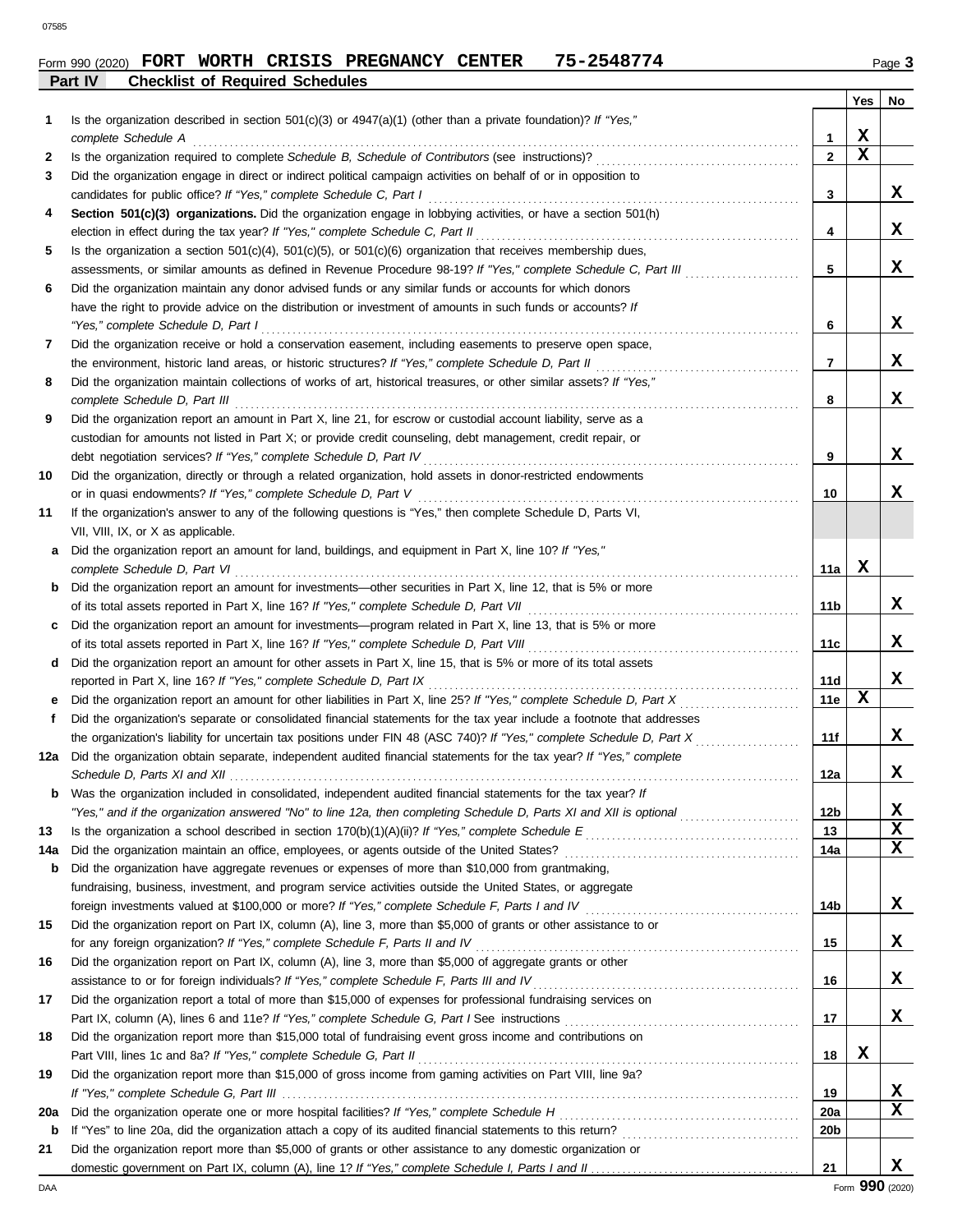#### **Form 990 (2020) FORT WORTH CRISIS PREGNANCY CENTER 75-2548774** Page 4 **Part IV Checklist of Required Schedules** *(continued)*

|          |                                                                                                                                                                                 |                |                  |                 | Yes | No                           |
|----------|---------------------------------------------------------------------------------------------------------------------------------------------------------------------------------|----------------|------------------|-----------------|-----|------------------------------|
| 22       | Did the organization report more than \$5,000 of grants or other assistance to or for domestic individuals on                                                                   |                |                  |                 |     |                              |
|          | Part IX, column (A), line 2? If "Yes," complete Schedule I, Parts I and III                                                                                                     |                |                  | 22              |     | x                            |
| 23       | Did the organization answer "Yes" to Part VII, Section A, line 3, 4, or 5 about compensation of the                                                                             |                |                  |                 |     |                              |
|          | organization's current and former officers, directors, trustees, key employees, and highest compensated                                                                         |                |                  |                 |     |                              |
|          | employees? If "Yes," complete Schedule J                                                                                                                                        |                |                  | 23              |     | x                            |
| 24a      | Did the organization have a tax-exempt bond issue with an outstanding principal amount of more than                                                                             |                |                  |                 |     |                              |
|          | \$100,000 as of the last day of the year, that was issued after December 31, 2002? If "Yes," answer lines 24b                                                                   |                |                  |                 |     |                              |
|          | through 24d and complete Schedule K. If "No," go to line 25a                                                                                                                    |                |                  | 24a             |     | x                            |
| b        |                                                                                                                                                                                 |                |                  | 24 <sub>b</sub> |     |                              |
| c        | Did the organization maintain an escrow account other than a refunding escrow at any time during the year                                                                       |                |                  |                 |     |                              |
|          | to defease any tax-exempt bonds?                                                                                                                                                |                |                  | 24c<br>24d      |     |                              |
| d<br>25a | Section 501(c)(3), 501(c)(4), and 501(c)(29) organizations. Did the organization engage in an excess benefit                                                                    |                |                  |                 |     |                              |
|          | transaction with a disqualified person during the year? If "Yes," complete Schedule L, Part I                                                                                   |                |                  | 25a             |     | x                            |
| b        | Is the organization aware that it engaged in an excess benefit transaction with a disqualified person in a prior                                                                |                |                  |                 |     |                              |
|          | year, and that the transaction has not been reported on any of the organization's prior Forms 990 or 990-EZ?                                                                    |                |                  |                 |     |                              |
|          | If "Yes," complete Schedule L, Part I                                                                                                                                           |                |                  | 25 <sub>b</sub> |     | x                            |
| 26       | Did the organization report any amount on Part X, line 5 or 22, for receivables from or payables to any current                                                                 |                |                  |                 |     |                              |
|          | or former officer, director, trustee, key employee, creator or founder, substantial contributor, or 35%                                                                         |                |                  |                 |     |                              |
|          | controlled entity or family member of any of these persons? If "Yes," complete Schedule L, Part II                                                                              |                |                  | 26              |     | x                            |
| 27       | Did the organization provide a grant or other assistance to any current or former officer, director, trustee, key                                                               |                |                  |                 |     |                              |
|          | employee, creator or founder, substantial contributor or employee thereof, a grant selection committee                                                                          |                |                  |                 |     |                              |
|          | member, or to a 35% controlled entity (including an employee thereof) or family member of any of these                                                                          |                |                  |                 |     |                              |
|          | persons? If "Yes," complete Schedule L, Part III                                                                                                                                |                |                  | 27              |     | x                            |
| 28       | Was the organization a party to a business transaction with one of the following parties (see Schedule L, Part                                                                  |                |                  |                 |     |                              |
|          | IV instructions, for applicable filing thresholds, conditions, and exceptions):                                                                                                 |                |                  |                 |     |                              |
| а        | A current or former officer, director, trustee, key employee, creator or founder, or substantial contributor? If                                                                |                |                  |                 |     |                              |
|          | "Yes," complete Schedule L, Part IV                                                                                                                                             |                |                  | 28a             |     | X                            |
| b        |                                                                                                                                                                                 |                |                  | 28 <sub>b</sub> |     | X                            |
| c        | A 35% controlled entity of one or more individuals and/or organizations described in lines 28a or 28b? If                                                                       |                |                  |                 |     |                              |
|          | "Yes," complete Schedule L, Part IV                                                                                                                                             |                |                  | 28c             |     | X<br>$\mathbf x$             |
| 29       |                                                                                                                                                                                 |                |                  | 29              |     |                              |
| 30       | Did the organization receive contributions of art, historical treasures, or other similar assets, or qualified                                                                  |                |                  |                 |     |                              |
|          | conservation contributions? If "Yes," complete Schedule M<br>Did the organization liquidate, terminate, or dissolve and cease operations? If "Yes," complete Schedule N, Part I |                |                  | 30<br>31        |     | X<br>$\overline{\mathbf{x}}$ |
| 31<br>32 | Did the organization sell, exchange, dispose of, or transfer more than 25% of its net assets? If "Yes,"                                                                         |                |                  |                 |     |                              |
|          | complete Schedule N, Part II                                                                                                                                                    |                |                  | 32              |     | х                            |
| 33       | Did the organization own 100% of an entity disregarded as separate from the organization under Regulations                                                                      |                |                  |                 |     |                              |
|          | sections 301.7701-2 and 301.7701-3? If "Yes," complete Schedule R, Part I                                                                                                       |                |                  | 33              |     | X.                           |
| 34       | Was the organization related to any tax-exempt or taxable entity? If "Yes," complete Schedule R, Part II, III,                                                                  |                |                  |                 |     |                              |
|          | or IV, and Part V, line 1                                                                                                                                                       |                |                  | 34              |     | X                            |
| 35a      |                                                                                                                                                                                 |                |                  | 35a             |     | $\overline{\mathbf{x}}$      |
| b        | If "Yes" to line 35a, did the organization receive any payment from or engage in any transaction with a                                                                         |                |                  |                 |     |                              |
|          | controlled entity within the meaning of section 512(b)(13)? If "Yes," complete Schedule R, Part V, line 2                                                                       |                |                  | 35 <sub>b</sub> |     |                              |
| 36       | Section 501(c)(3) organizations. Did the organization make any transfers to an exempt non-charitable                                                                            |                |                  |                 |     |                              |
|          | related organization? If "Yes," complete Schedule R, Part V, line 2                                                                                                             |                |                  | 36              |     | X,                           |
| 37       | Did the organization conduct more than 5% of its activities through an entity that is not a related organization                                                                |                |                  |                 |     |                              |
|          | and that is treated as a partnership for federal income tax purposes? If "Yes," complete Schedule R, Part VI                                                                    |                |                  | 37              |     | X.                           |
| 38       | Did the organization complete Schedule O and provide explanations in Schedule O for Part VI, lines 11b and                                                                      |                |                  |                 |     |                              |
|          | 19? Note: All Form 990 filers are required to complete Schedule O.                                                                                                              |                |                  | 38              | X   |                              |
|          | Statements Regarding Other IRS Filings and Tax Compliance<br>Part V                                                                                                             |                |                  |                 |     |                              |
|          | Check if Schedule O contains a response or note to any line in this Part V [11] Check if Schedule O contains a response or note to any line in this Part V                      |                |                  |                 |     |                              |
|          |                                                                                                                                                                                 |                |                  |                 |     | Yes   No                     |
| 1a       | Enter the number reported in Box 3 of Form 1096. Enter -0- if not applicable                                                                                                    | 1a             | 0<br>$\mathbf 0$ |                 |     |                              |
| b        | Enter the number of Forms W-2G included in line 1a. Enter -0- if not applicable                                                                                                 | 1 <sub>b</sub> |                  |                 |     |                              |
| c        | Did the organization comply with backup withholding rules for reportable payments to vendors and                                                                                |                |                  | 1c              |     |                              |
|          |                                                                                                                                                                                 |                |                  |                 |     |                              |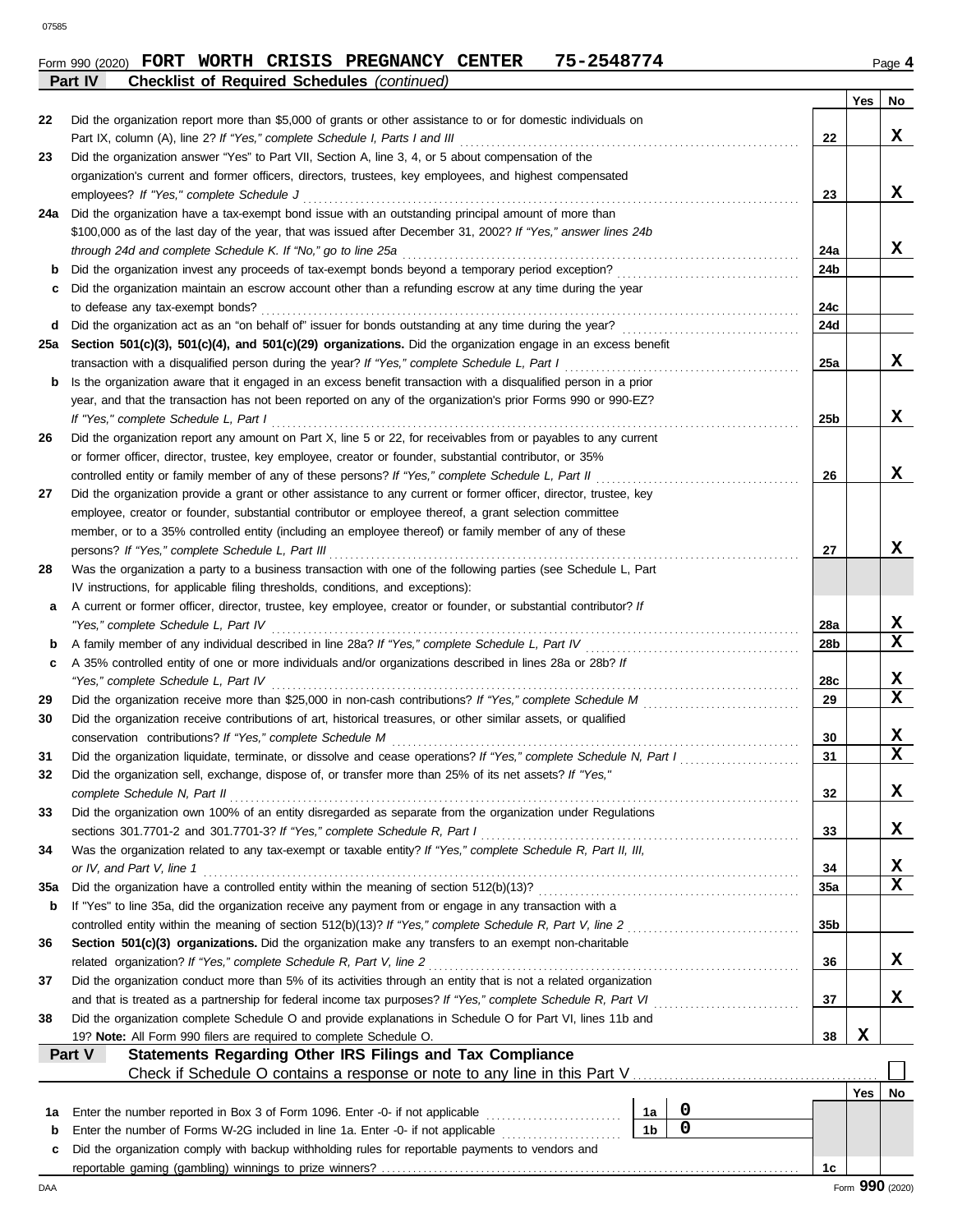**Yes No**

| - 9<br>2a<br>Statements, filed for the calendar year ending with or within the year covered by this return<br>X<br>2b<br>b<br>Note: If the sum of lines 1a and 2a is greater than 250, you may be required to e-file (see instructions)<br>X<br>Did the organization have unrelated business gross income of \$1,000 or more during the year?<br>За<br>за<br>3b<br>b<br>At any time during the calendar year, did the organization have an interest in, or a signature or other authority over,<br>4a<br>x<br>a financial account in a foreign country (such as a bank account, securities account, or other financial account)?<br>4a<br>If "Yes," enter the name of the foreign country <b>u</b><br>b<br>See instructions for filing requirements for FinCEN Form 114, Report of Foreign Bank and Financial Accounts (FBAR).<br>X<br>5a<br>5a<br>$\mathbf x$<br>5 <sub>b</sub><br>b<br>5c<br>If "Yes" to line 5a or 5b, did the organization file Form 8886-T?<br>с<br>Does the organization have annual gross receipts that are normally greater than \$100,000, and did the<br>6а<br>X<br>organization solicit any contributions that were not tax deductible as charitable contributions?<br>6a<br>If "Yes," did the organization include with every solicitation an express statement that such contributions or<br>b<br>gifts were not tax deductible?<br>6b<br>Organizations that may receive deductible contributions under section 170(c).<br>7<br>Did the organization receive a payment in excess of \$75 made partly as a contribution and partly for goods<br>а<br>and services provided to the payor?<br>7a<br>7b<br>b<br>Did the organization sell, exchange, or otherwise dispose of tangible personal property for which it was<br>c<br>7c<br>7d<br>d<br>7e<br>Did the organization receive any funds, directly or indirectly, to pay premiums on a personal benefit contract?<br>е<br>7f<br>Did the organization, during the year, pay premiums, directly or indirectly, on a personal benefit contract?<br>Ť.<br>7g<br>If the organization received a contribution of qualified intellectual property, did the organization file Form 8899 as required?<br>g<br>7h<br>If the organization received a contribution of cars, boats, airplanes, or other vehicles, did the organization file a Form 1098-C?<br>h<br>Sponsoring organizations maintaining donor advised funds. Did a donor advised fund maintained by the<br>8<br>sponsoring organization have excess business holdings at any time during the year?<br>8<br>9<br>Sponsoring organizations maintaining donor advised funds.<br>9a<br>а<br>9b<br>b<br>Section 501(c)(7) organizations. Enter:<br>10a<br>Initiation fees and capital contributions included on Part VIII, line 12<br>а<br>10 <sub>b</sub><br>Gross receipts, included on Form 990, Part VIII, line 12, for public use of club facilities<br>b<br>Section 501(c)(12) organizations. Enter:<br>11<br>Gross income from members or shareholders<br>11a<br>а<br>Gross income from other sources (Do not net amounts due or paid to other sources<br>b<br>against amounts due or received from them.)<br>11b<br>Section 4947(a)(1) non-exempt charitable trusts. Is the organization filing Form 990 in lieu of Form 1041?<br>12a<br>12a<br>If "Yes," enter the amount of tax-exempt interest received or accrued during the year<br>12b<br>$\mathbf b$<br>Section 501(c)(29) qualified nonprofit health insurance issuers.<br>13<br>Is the organization licensed to issue qualified health plans in more than one state?<br>13a<br>a<br>Note: See the instructions for additional information the organization must report on Schedule O.<br>Enter the amount of reserves the organization is required to maintain by the states in which<br>b<br>13b<br>13с<br>Enter the amount of reserves on hand<br>c<br>x<br>14a<br>Did the organization receive any payments for indoor tanning services during the tax year?<br>14b<br>b<br>Is the organization subject to the section 4960 tax on payment(s) of more than \$1,000,000 in remuneration or<br>X.<br>excess parachute payment(s) during the year?<br>15<br>If "Yes," see instructions and file Form 4720, Schedule N.<br>x<br>16<br>Is the organization an educational institution subject to the section 4968 excise tax on net investment income?<br>16<br>If "Yes," complete Form 4720, Schedule O.<br>Form 990 (2020) | 2a  | Enter the number of employees reported on Form W-3, Transmittal of Wage and Tax |  |  |  |  |  |  |
|--------------------------------------------------------------------------------------------------------------------------------------------------------------------------------------------------------------------------------------------------------------------------------------------------------------------------------------------------------------------------------------------------------------------------------------------------------------------------------------------------------------------------------------------------------------------------------------------------------------------------------------------------------------------------------------------------------------------------------------------------------------------------------------------------------------------------------------------------------------------------------------------------------------------------------------------------------------------------------------------------------------------------------------------------------------------------------------------------------------------------------------------------------------------------------------------------------------------------------------------------------------------------------------------------------------------------------------------------------------------------------------------------------------------------------------------------------------------------------------------------------------------------------------------------------------------------------------------------------------------------------------------------------------------------------------------------------------------------------------------------------------------------------------------------------------------------------------------------------------------------------------------------------------------------------------------------------------------------------------------------------------------------------------------------------------------------------------------------------------------------------------------------------------------------------------------------------------------------------------------------------------------------------------------------------------------------------------------------------------------------------------------------------------------------------------------------------------------------------------------------------------------------------------------------------------------------------------------------------------------------------------------------------------------------------------------------------------------------------------------------------------------------------------------------------------------------------------------------------------------------------------------------------------------------------------------------------------------------------------------------------------------------------------------------------------------------------------------------------------------------------------------------------------------------------------------------------------------------------------------------------------------------------------------------------------------------------------------------------------------------------------------------------------------------------------------------------------------------------------------------------------------------------------------------------------------------------------------------------------------------------------------------------------------------------------------------------------------------------------------------------------------------------------------------------------------------------------------------------------------------------------------------------------------------------------------------------------------------------------------------------------------------------------------------------------------------------------------------------------------------------------------------------------------------------------------------------------------------------------------------------------------------------------------------------------------------------------------------------------------------------------------------------------------------|-----|---------------------------------------------------------------------------------|--|--|--|--|--|--|
|                                                                                                                                                                                                                                                                                                                                                                                                                                                                                                                                                                                                                                                                                                                                                                                                                                                                                                                                                                                                                                                                                                                                                                                                                                                                                                                                                                                                                                                                                                                                                                                                                                                                                                                                                                                                                                                                                                                                                                                                                                                                                                                                                                                                                                                                                                                                                                                                                                                                                                                                                                                                                                                                                                                                                                                                                                                                                                                                                                                                                                                                                                                                                                                                                                                                                                                                                                                                                                                                                                                                                                                                                                                                                                                                                                                                                                                                                                                                                                                                                                                                                                                                                                                                                                                                                                                                                                                                                          |     |                                                                                 |  |  |  |  |  |  |
|                                                                                                                                                                                                                                                                                                                                                                                                                                                                                                                                                                                                                                                                                                                                                                                                                                                                                                                                                                                                                                                                                                                                                                                                                                                                                                                                                                                                                                                                                                                                                                                                                                                                                                                                                                                                                                                                                                                                                                                                                                                                                                                                                                                                                                                                                                                                                                                                                                                                                                                                                                                                                                                                                                                                                                                                                                                                                                                                                                                                                                                                                                                                                                                                                                                                                                                                                                                                                                                                                                                                                                                                                                                                                                                                                                                                                                                                                                                                                                                                                                                                                                                                                                                                                                                                                                                                                                                                                          |     |                                                                                 |  |  |  |  |  |  |
|                                                                                                                                                                                                                                                                                                                                                                                                                                                                                                                                                                                                                                                                                                                                                                                                                                                                                                                                                                                                                                                                                                                                                                                                                                                                                                                                                                                                                                                                                                                                                                                                                                                                                                                                                                                                                                                                                                                                                                                                                                                                                                                                                                                                                                                                                                                                                                                                                                                                                                                                                                                                                                                                                                                                                                                                                                                                                                                                                                                                                                                                                                                                                                                                                                                                                                                                                                                                                                                                                                                                                                                                                                                                                                                                                                                                                                                                                                                                                                                                                                                                                                                                                                                                                                                                                                                                                                                                                          |     |                                                                                 |  |  |  |  |  |  |
|                                                                                                                                                                                                                                                                                                                                                                                                                                                                                                                                                                                                                                                                                                                                                                                                                                                                                                                                                                                                                                                                                                                                                                                                                                                                                                                                                                                                                                                                                                                                                                                                                                                                                                                                                                                                                                                                                                                                                                                                                                                                                                                                                                                                                                                                                                                                                                                                                                                                                                                                                                                                                                                                                                                                                                                                                                                                                                                                                                                                                                                                                                                                                                                                                                                                                                                                                                                                                                                                                                                                                                                                                                                                                                                                                                                                                                                                                                                                                                                                                                                                                                                                                                                                                                                                                                                                                                                                                          |     |                                                                                 |  |  |  |  |  |  |
|                                                                                                                                                                                                                                                                                                                                                                                                                                                                                                                                                                                                                                                                                                                                                                                                                                                                                                                                                                                                                                                                                                                                                                                                                                                                                                                                                                                                                                                                                                                                                                                                                                                                                                                                                                                                                                                                                                                                                                                                                                                                                                                                                                                                                                                                                                                                                                                                                                                                                                                                                                                                                                                                                                                                                                                                                                                                                                                                                                                                                                                                                                                                                                                                                                                                                                                                                                                                                                                                                                                                                                                                                                                                                                                                                                                                                                                                                                                                                                                                                                                                                                                                                                                                                                                                                                                                                                                                                          |     |                                                                                 |  |  |  |  |  |  |
|                                                                                                                                                                                                                                                                                                                                                                                                                                                                                                                                                                                                                                                                                                                                                                                                                                                                                                                                                                                                                                                                                                                                                                                                                                                                                                                                                                                                                                                                                                                                                                                                                                                                                                                                                                                                                                                                                                                                                                                                                                                                                                                                                                                                                                                                                                                                                                                                                                                                                                                                                                                                                                                                                                                                                                                                                                                                                                                                                                                                                                                                                                                                                                                                                                                                                                                                                                                                                                                                                                                                                                                                                                                                                                                                                                                                                                                                                                                                                                                                                                                                                                                                                                                                                                                                                                                                                                                                                          |     |                                                                                 |  |  |  |  |  |  |
|                                                                                                                                                                                                                                                                                                                                                                                                                                                                                                                                                                                                                                                                                                                                                                                                                                                                                                                                                                                                                                                                                                                                                                                                                                                                                                                                                                                                                                                                                                                                                                                                                                                                                                                                                                                                                                                                                                                                                                                                                                                                                                                                                                                                                                                                                                                                                                                                                                                                                                                                                                                                                                                                                                                                                                                                                                                                                                                                                                                                                                                                                                                                                                                                                                                                                                                                                                                                                                                                                                                                                                                                                                                                                                                                                                                                                                                                                                                                                                                                                                                                                                                                                                                                                                                                                                                                                                                                                          |     |                                                                                 |  |  |  |  |  |  |
|                                                                                                                                                                                                                                                                                                                                                                                                                                                                                                                                                                                                                                                                                                                                                                                                                                                                                                                                                                                                                                                                                                                                                                                                                                                                                                                                                                                                                                                                                                                                                                                                                                                                                                                                                                                                                                                                                                                                                                                                                                                                                                                                                                                                                                                                                                                                                                                                                                                                                                                                                                                                                                                                                                                                                                                                                                                                                                                                                                                                                                                                                                                                                                                                                                                                                                                                                                                                                                                                                                                                                                                                                                                                                                                                                                                                                                                                                                                                                                                                                                                                                                                                                                                                                                                                                                                                                                                                                          |     |                                                                                 |  |  |  |  |  |  |
|                                                                                                                                                                                                                                                                                                                                                                                                                                                                                                                                                                                                                                                                                                                                                                                                                                                                                                                                                                                                                                                                                                                                                                                                                                                                                                                                                                                                                                                                                                                                                                                                                                                                                                                                                                                                                                                                                                                                                                                                                                                                                                                                                                                                                                                                                                                                                                                                                                                                                                                                                                                                                                                                                                                                                                                                                                                                                                                                                                                                                                                                                                                                                                                                                                                                                                                                                                                                                                                                                                                                                                                                                                                                                                                                                                                                                                                                                                                                                                                                                                                                                                                                                                                                                                                                                                                                                                                                                          |     |                                                                                 |  |  |  |  |  |  |
|                                                                                                                                                                                                                                                                                                                                                                                                                                                                                                                                                                                                                                                                                                                                                                                                                                                                                                                                                                                                                                                                                                                                                                                                                                                                                                                                                                                                                                                                                                                                                                                                                                                                                                                                                                                                                                                                                                                                                                                                                                                                                                                                                                                                                                                                                                                                                                                                                                                                                                                                                                                                                                                                                                                                                                                                                                                                                                                                                                                                                                                                                                                                                                                                                                                                                                                                                                                                                                                                                                                                                                                                                                                                                                                                                                                                                                                                                                                                                                                                                                                                                                                                                                                                                                                                                                                                                                                                                          |     |                                                                                 |  |  |  |  |  |  |
|                                                                                                                                                                                                                                                                                                                                                                                                                                                                                                                                                                                                                                                                                                                                                                                                                                                                                                                                                                                                                                                                                                                                                                                                                                                                                                                                                                                                                                                                                                                                                                                                                                                                                                                                                                                                                                                                                                                                                                                                                                                                                                                                                                                                                                                                                                                                                                                                                                                                                                                                                                                                                                                                                                                                                                                                                                                                                                                                                                                                                                                                                                                                                                                                                                                                                                                                                                                                                                                                                                                                                                                                                                                                                                                                                                                                                                                                                                                                                                                                                                                                                                                                                                                                                                                                                                                                                                                                                          |     |                                                                                 |  |  |  |  |  |  |
|                                                                                                                                                                                                                                                                                                                                                                                                                                                                                                                                                                                                                                                                                                                                                                                                                                                                                                                                                                                                                                                                                                                                                                                                                                                                                                                                                                                                                                                                                                                                                                                                                                                                                                                                                                                                                                                                                                                                                                                                                                                                                                                                                                                                                                                                                                                                                                                                                                                                                                                                                                                                                                                                                                                                                                                                                                                                                                                                                                                                                                                                                                                                                                                                                                                                                                                                                                                                                                                                                                                                                                                                                                                                                                                                                                                                                                                                                                                                                                                                                                                                                                                                                                                                                                                                                                                                                                                                                          |     |                                                                                 |  |  |  |  |  |  |
|                                                                                                                                                                                                                                                                                                                                                                                                                                                                                                                                                                                                                                                                                                                                                                                                                                                                                                                                                                                                                                                                                                                                                                                                                                                                                                                                                                                                                                                                                                                                                                                                                                                                                                                                                                                                                                                                                                                                                                                                                                                                                                                                                                                                                                                                                                                                                                                                                                                                                                                                                                                                                                                                                                                                                                                                                                                                                                                                                                                                                                                                                                                                                                                                                                                                                                                                                                                                                                                                                                                                                                                                                                                                                                                                                                                                                                                                                                                                                                                                                                                                                                                                                                                                                                                                                                                                                                                                                          |     |                                                                                 |  |  |  |  |  |  |
|                                                                                                                                                                                                                                                                                                                                                                                                                                                                                                                                                                                                                                                                                                                                                                                                                                                                                                                                                                                                                                                                                                                                                                                                                                                                                                                                                                                                                                                                                                                                                                                                                                                                                                                                                                                                                                                                                                                                                                                                                                                                                                                                                                                                                                                                                                                                                                                                                                                                                                                                                                                                                                                                                                                                                                                                                                                                                                                                                                                                                                                                                                                                                                                                                                                                                                                                                                                                                                                                                                                                                                                                                                                                                                                                                                                                                                                                                                                                                                                                                                                                                                                                                                                                                                                                                                                                                                                                                          |     |                                                                                 |  |  |  |  |  |  |
|                                                                                                                                                                                                                                                                                                                                                                                                                                                                                                                                                                                                                                                                                                                                                                                                                                                                                                                                                                                                                                                                                                                                                                                                                                                                                                                                                                                                                                                                                                                                                                                                                                                                                                                                                                                                                                                                                                                                                                                                                                                                                                                                                                                                                                                                                                                                                                                                                                                                                                                                                                                                                                                                                                                                                                                                                                                                                                                                                                                                                                                                                                                                                                                                                                                                                                                                                                                                                                                                                                                                                                                                                                                                                                                                                                                                                                                                                                                                                                                                                                                                                                                                                                                                                                                                                                                                                                                                                          |     |                                                                                 |  |  |  |  |  |  |
|                                                                                                                                                                                                                                                                                                                                                                                                                                                                                                                                                                                                                                                                                                                                                                                                                                                                                                                                                                                                                                                                                                                                                                                                                                                                                                                                                                                                                                                                                                                                                                                                                                                                                                                                                                                                                                                                                                                                                                                                                                                                                                                                                                                                                                                                                                                                                                                                                                                                                                                                                                                                                                                                                                                                                                                                                                                                                                                                                                                                                                                                                                                                                                                                                                                                                                                                                                                                                                                                                                                                                                                                                                                                                                                                                                                                                                                                                                                                                                                                                                                                                                                                                                                                                                                                                                                                                                                                                          |     |                                                                                 |  |  |  |  |  |  |
|                                                                                                                                                                                                                                                                                                                                                                                                                                                                                                                                                                                                                                                                                                                                                                                                                                                                                                                                                                                                                                                                                                                                                                                                                                                                                                                                                                                                                                                                                                                                                                                                                                                                                                                                                                                                                                                                                                                                                                                                                                                                                                                                                                                                                                                                                                                                                                                                                                                                                                                                                                                                                                                                                                                                                                                                                                                                                                                                                                                                                                                                                                                                                                                                                                                                                                                                                                                                                                                                                                                                                                                                                                                                                                                                                                                                                                                                                                                                                                                                                                                                                                                                                                                                                                                                                                                                                                                                                          |     |                                                                                 |  |  |  |  |  |  |
|                                                                                                                                                                                                                                                                                                                                                                                                                                                                                                                                                                                                                                                                                                                                                                                                                                                                                                                                                                                                                                                                                                                                                                                                                                                                                                                                                                                                                                                                                                                                                                                                                                                                                                                                                                                                                                                                                                                                                                                                                                                                                                                                                                                                                                                                                                                                                                                                                                                                                                                                                                                                                                                                                                                                                                                                                                                                                                                                                                                                                                                                                                                                                                                                                                                                                                                                                                                                                                                                                                                                                                                                                                                                                                                                                                                                                                                                                                                                                                                                                                                                                                                                                                                                                                                                                                                                                                                                                          |     |                                                                                 |  |  |  |  |  |  |
|                                                                                                                                                                                                                                                                                                                                                                                                                                                                                                                                                                                                                                                                                                                                                                                                                                                                                                                                                                                                                                                                                                                                                                                                                                                                                                                                                                                                                                                                                                                                                                                                                                                                                                                                                                                                                                                                                                                                                                                                                                                                                                                                                                                                                                                                                                                                                                                                                                                                                                                                                                                                                                                                                                                                                                                                                                                                                                                                                                                                                                                                                                                                                                                                                                                                                                                                                                                                                                                                                                                                                                                                                                                                                                                                                                                                                                                                                                                                                                                                                                                                                                                                                                                                                                                                                                                                                                                                                          |     |                                                                                 |  |  |  |  |  |  |
|                                                                                                                                                                                                                                                                                                                                                                                                                                                                                                                                                                                                                                                                                                                                                                                                                                                                                                                                                                                                                                                                                                                                                                                                                                                                                                                                                                                                                                                                                                                                                                                                                                                                                                                                                                                                                                                                                                                                                                                                                                                                                                                                                                                                                                                                                                                                                                                                                                                                                                                                                                                                                                                                                                                                                                                                                                                                                                                                                                                                                                                                                                                                                                                                                                                                                                                                                                                                                                                                                                                                                                                                                                                                                                                                                                                                                                                                                                                                                                                                                                                                                                                                                                                                                                                                                                                                                                                                                          |     |                                                                                 |  |  |  |  |  |  |
|                                                                                                                                                                                                                                                                                                                                                                                                                                                                                                                                                                                                                                                                                                                                                                                                                                                                                                                                                                                                                                                                                                                                                                                                                                                                                                                                                                                                                                                                                                                                                                                                                                                                                                                                                                                                                                                                                                                                                                                                                                                                                                                                                                                                                                                                                                                                                                                                                                                                                                                                                                                                                                                                                                                                                                                                                                                                                                                                                                                                                                                                                                                                                                                                                                                                                                                                                                                                                                                                                                                                                                                                                                                                                                                                                                                                                                                                                                                                                                                                                                                                                                                                                                                                                                                                                                                                                                                                                          |     |                                                                                 |  |  |  |  |  |  |
|                                                                                                                                                                                                                                                                                                                                                                                                                                                                                                                                                                                                                                                                                                                                                                                                                                                                                                                                                                                                                                                                                                                                                                                                                                                                                                                                                                                                                                                                                                                                                                                                                                                                                                                                                                                                                                                                                                                                                                                                                                                                                                                                                                                                                                                                                                                                                                                                                                                                                                                                                                                                                                                                                                                                                                                                                                                                                                                                                                                                                                                                                                                                                                                                                                                                                                                                                                                                                                                                                                                                                                                                                                                                                                                                                                                                                                                                                                                                                                                                                                                                                                                                                                                                                                                                                                                                                                                                                          |     |                                                                                 |  |  |  |  |  |  |
|                                                                                                                                                                                                                                                                                                                                                                                                                                                                                                                                                                                                                                                                                                                                                                                                                                                                                                                                                                                                                                                                                                                                                                                                                                                                                                                                                                                                                                                                                                                                                                                                                                                                                                                                                                                                                                                                                                                                                                                                                                                                                                                                                                                                                                                                                                                                                                                                                                                                                                                                                                                                                                                                                                                                                                                                                                                                                                                                                                                                                                                                                                                                                                                                                                                                                                                                                                                                                                                                                                                                                                                                                                                                                                                                                                                                                                                                                                                                                                                                                                                                                                                                                                                                                                                                                                                                                                                                                          |     |                                                                                 |  |  |  |  |  |  |
|                                                                                                                                                                                                                                                                                                                                                                                                                                                                                                                                                                                                                                                                                                                                                                                                                                                                                                                                                                                                                                                                                                                                                                                                                                                                                                                                                                                                                                                                                                                                                                                                                                                                                                                                                                                                                                                                                                                                                                                                                                                                                                                                                                                                                                                                                                                                                                                                                                                                                                                                                                                                                                                                                                                                                                                                                                                                                                                                                                                                                                                                                                                                                                                                                                                                                                                                                                                                                                                                                                                                                                                                                                                                                                                                                                                                                                                                                                                                                                                                                                                                                                                                                                                                                                                                                                                                                                                                                          |     |                                                                                 |  |  |  |  |  |  |
|                                                                                                                                                                                                                                                                                                                                                                                                                                                                                                                                                                                                                                                                                                                                                                                                                                                                                                                                                                                                                                                                                                                                                                                                                                                                                                                                                                                                                                                                                                                                                                                                                                                                                                                                                                                                                                                                                                                                                                                                                                                                                                                                                                                                                                                                                                                                                                                                                                                                                                                                                                                                                                                                                                                                                                                                                                                                                                                                                                                                                                                                                                                                                                                                                                                                                                                                                                                                                                                                                                                                                                                                                                                                                                                                                                                                                                                                                                                                                                                                                                                                                                                                                                                                                                                                                                                                                                                                                          |     |                                                                                 |  |  |  |  |  |  |
|                                                                                                                                                                                                                                                                                                                                                                                                                                                                                                                                                                                                                                                                                                                                                                                                                                                                                                                                                                                                                                                                                                                                                                                                                                                                                                                                                                                                                                                                                                                                                                                                                                                                                                                                                                                                                                                                                                                                                                                                                                                                                                                                                                                                                                                                                                                                                                                                                                                                                                                                                                                                                                                                                                                                                                                                                                                                                                                                                                                                                                                                                                                                                                                                                                                                                                                                                                                                                                                                                                                                                                                                                                                                                                                                                                                                                                                                                                                                                                                                                                                                                                                                                                                                                                                                                                                                                                                                                          |     |                                                                                 |  |  |  |  |  |  |
|                                                                                                                                                                                                                                                                                                                                                                                                                                                                                                                                                                                                                                                                                                                                                                                                                                                                                                                                                                                                                                                                                                                                                                                                                                                                                                                                                                                                                                                                                                                                                                                                                                                                                                                                                                                                                                                                                                                                                                                                                                                                                                                                                                                                                                                                                                                                                                                                                                                                                                                                                                                                                                                                                                                                                                                                                                                                                                                                                                                                                                                                                                                                                                                                                                                                                                                                                                                                                                                                                                                                                                                                                                                                                                                                                                                                                                                                                                                                                                                                                                                                                                                                                                                                                                                                                                                                                                                                                          |     |                                                                                 |  |  |  |  |  |  |
|                                                                                                                                                                                                                                                                                                                                                                                                                                                                                                                                                                                                                                                                                                                                                                                                                                                                                                                                                                                                                                                                                                                                                                                                                                                                                                                                                                                                                                                                                                                                                                                                                                                                                                                                                                                                                                                                                                                                                                                                                                                                                                                                                                                                                                                                                                                                                                                                                                                                                                                                                                                                                                                                                                                                                                                                                                                                                                                                                                                                                                                                                                                                                                                                                                                                                                                                                                                                                                                                                                                                                                                                                                                                                                                                                                                                                                                                                                                                                                                                                                                                                                                                                                                                                                                                                                                                                                                                                          |     |                                                                                 |  |  |  |  |  |  |
|                                                                                                                                                                                                                                                                                                                                                                                                                                                                                                                                                                                                                                                                                                                                                                                                                                                                                                                                                                                                                                                                                                                                                                                                                                                                                                                                                                                                                                                                                                                                                                                                                                                                                                                                                                                                                                                                                                                                                                                                                                                                                                                                                                                                                                                                                                                                                                                                                                                                                                                                                                                                                                                                                                                                                                                                                                                                                                                                                                                                                                                                                                                                                                                                                                                                                                                                                                                                                                                                                                                                                                                                                                                                                                                                                                                                                                                                                                                                                                                                                                                                                                                                                                                                                                                                                                                                                                                                                          |     |                                                                                 |  |  |  |  |  |  |
|                                                                                                                                                                                                                                                                                                                                                                                                                                                                                                                                                                                                                                                                                                                                                                                                                                                                                                                                                                                                                                                                                                                                                                                                                                                                                                                                                                                                                                                                                                                                                                                                                                                                                                                                                                                                                                                                                                                                                                                                                                                                                                                                                                                                                                                                                                                                                                                                                                                                                                                                                                                                                                                                                                                                                                                                                                                                                                                                                                                                                                                                                                                                                                                                                                                                                                                                                                                                                                                                                                                                                                                                                                                                                                                                                                                                                                                                                                                                                                                                                                                                                                                                                                                                                                                                                                                                                                                                                          |     |                                                                                 |  |  |  |  |  |  |
|                                                                                                                                                                                                                                                                                                                                                                                                                                                                                                                                                                                                                                                                                                                                                                                                                                                                                                                                                                                                                                                                                                                                                                                                                                                                                                                                                                                                                                                                                                                                                                                                                                                                                                                                                                                                                                                                                                                                                                                                                                                                                                                                                                                                                                                                                                                                                                                                                                                                                                                                                                                                                                                                                                                                                                                                                                                                                                                                                                                                                                                                                                                                                                                                                                                                                                                                                                                                                                                                                                                                                                                                                                                                                                                                                                                                                                                                                                                                                                                                                                                                                                                                                                                                                                                                                                                                                                                                                          |     |                                                                                 |  |  |  |  |  |  |
|                                                                                                                                                                                                                                                                                                                                                                                                                                                                                                                                                                                                                                                                                                                                                                                                                                                                                                                                                                                                                                                                                                                                                                                                                                                                                                                                                                                                                                                                                                                                                                                                                                                                                                                                                                                                                                                                                                                                                                                                                                                                                                                                                                                                                                                                                                                                                                                                                                                                                                                                                                                                                                                                                                                                                                                                                                                                                                                                                                                                                                                                                                                                                                                                                                                                                                                                                                                                                                                                                                                                                                                                                                                                                                                                                                                                                                                                                                                                                                                                                                                                                                                                                                                                                                                                                                                                                                                                                          | 10  |                                                                                 |  |  |  |  |  |  |
|                                                                                                                                                                                                                                                                                                                                                                                                                                                                                                                                                                                                                                                                                                                                                                                                                                                                                                                                                                                                                                                                                                                                                                                                                                                                                                                                                                                                                                                                                                                                                                                                                                                                                                                                                                                                                                                                                                                                                                                                                                                                                                                                                                                                                                                                                                                                                                                                                                                                                                                                                                                                                                                                                                                                                                                                                                                                                                                                                                                                                                                                                                                                                                                                                                                                                                                                                                                                                                                                                                                                                                                                                                                                                                                                                                                                                                                                                                                                                                                                                                                                                                                                                                                                                                                                                                                                                                                                                          |     |                                                                                 |  |  |  |  |  |  |
|                                                                                                                                                                                                                                                                                                                                                                                                                                                                                                                                                                                                                                                                                                                                                                                                                                                                                                                                                                                                                                                                                                                                                                                                                                                                                                                                                                                                                                                                                                                                                                                                                                                                                                                                                                                                                                                                                                                                                                                                                                                                                                                                                                                                                                                                                                                                                                                                                                                                                                                                                                                                                                                                                                                                                                                                                                                                                                                                                                                                                                                                                                                                                                                                                                                                                                                                                                                                                                                                                                                                                                                                                                                                                                                                                                                                                                                                                                                                                                                                                                                                                                                                                                                                                                                                                                                                                                                                                          |     |                                                                                 |  |  |  |  |  |  |
|                                                                                                                                                                                                                                                                                                                                                                                                                                                                                                                                                                                                                                                                                                                                                                                                                                                                                                                                                                                                                                                                                                                                                                                                                                                                                                                                                                                                                                                                                                                                                                                                                                                                                                                                                                                                                                                                                                                                                                                                                                                                                                                                                                                                                                                                                                                                                                                                                                                                                                                                                                                                                                                                                                                                                                                                                                                                                                                                                                                                                                                                                                                                                                                                                                                                                                                                                                                                                                                                                                                                                                                                                                                                                                                                                                                                                                                                                                                                                                                                                                                                                                                                                                                                                                                                                                                                                                                                                          |     |                                                                                 |  |  |  |  |  |  |
|                                                                                                                                                                                                                                                                                                                                                                                                                                                                                                                                                                                                                                                                                                                                                                                                                                                                                                                                                                                                                                                                                                                                                                                                                                                                                                                                                                                                                                                                                                                                                                                                                                                                                                                                                                                                                                                                                                                                                                                                                                                                                                                                                                                                                                                                                                                                                                                                                                                                                                                                                                                                                                                                                                                                                                                                                                                                                                                                                                                                                                                                                                                                                                                                                                                                                                                                                                                                                                                                                                                                                                                                                                                                                                                                                                                                                                                                                                                                                                                                                                                                                                                                                                                                                                                                                                                                                                                                                          |     |                                                                                 |  |  |  |  |  |  |
|                                                                                                                                                                                                                                                                                                                                                                                                                                                                                                                                                                                                                                                                                                                                                                                                                                                                                                                                                                                                                                                                                                                                                                                                                                                                                                                                                                                                                                                                                                                                                                                                                                                                                                                                                                                                                                                                                                                                                                                                                                                                                                                                                                                                                                                                                                                                                                                                                                                                                                                                                                                                                                                                                                                                                                                                                                                                                                                                                                                                                                                                                                                                                                                                                                                                                                                                                                                                                                                                                                                                                                                                                                                                                                                                                                                                                                                                                                                                                                                                                                                                                                                                                                                                                                                                                                                                                                                                                          |     |                                                                                 |  |  |  |  |  |  |
|                                                                                                                                                                                                                                                                                                                                                                                                                                                                                                                                                                                                                                                                                                                                                                                                                                                                                                                                                                                                                                                                                                                                                                                                                                                                                                                                                                                                                                                                                                                                                                                                                                                                                                                                                                                                                                                                                                                                                                                                                                                                                                                                                                                                                                                                                                                                                                                                                                                                                                                                                                                                                                                                                                                                                                                                                                                                                                                                                                                                                                                                                                                                                                                                                                                                                                                                                                                                                                                                                                                                                                                                                                                                                                                                                                                                                                                                                                                                                                                                                                                                                                                                                                                                                                                                                                                                                                                                                          |     |                                                                                 |  |  |  |  |  |  |
|                                                                                                                                                                                                                                                                                                                                                                                                                                                                                                                                                                                                                                                                                                                                                                                                                                                                                                                                                                                                                                                                                                                                                                                                                                                                                                                                                                                                                                                                                                                                                                                                                                                                                                                                                                                                                                                                                                                                                                                                                                                                                                                                                                                                                                                                                                                                                                                                                                                                                                                                                                                                                                                                                                                                                                                                                                                                                                                                                                                                                                                                                                                                                                                                                                                                                                                                                                                                                                                                                                                                                                                                                                                                                                                                                                                                                                                                                                                                                                                                                                                                                                                                                                                                                                                                                                                                                                                                                          |     |                                                                                 |  |  |  |  |  |  |
|                                                                                                                                                                                                                                                                                                                                                                                                                                                                                                                                                                                                                                                                                                                                                                                                                                                                                                                                                                                                                                                                                                                                                                                                                                                                                                                                                                                                                                                                                                                                                                                                                                                                                                                                                                                                                                                                                                                                                                                                                                                                                                                                                                                                                                                                                                                                                                                                                                                                                                                                                                                                                                                                                                                                                                                                                                                                                                                                                                                                                                                                                                                                                                                                                                                                                                                                                                                                                                                                                                                                                                                                                                                                                                                                                                                                                                                                                                                                                                                                                                                                                                                                                                                                                                                                                                                                                                                                                          |     |                                                                                 |  |  |  |  |  |  |
|                                                                                                                                                                                                                                                                                                                                                                                                                                                                                                                                                                                                                                                                                                                                                                                                                                                                                                                                                                                                                                                                                                                                                                                                                                                                                                                                                                                                                                                                                                                                                                                                                                                                                                                                                                                                                                                                                                                                                                                                                                                                                                                                                                                                                                                                                                                                                                                                                                                                                                                                                                                                                                                                                                                                                                                                                                                                                                                                                                                                                                                                                                                                                                                                                                                                                                                                                                                                                                                                                                                                                                                                                                                                                                                                                                                                                                                                                                                                                                                                                                                                                                                                                                                                                                                                                                                                                                                                                          |     |                                                                                 |  |  |  |  |  |  |
|                                                                                                                                                                                                                                                                                                                                                                                                                                                                                                                                                                                                                                                                                                                                                                                                                                                                                                                                                                                                                                                                                                                                                                                                                                                                                                                                                                                                                                                                                                                                                                                                                                                                                                                                                                                                                                                                                                                                                                                                                                                                                                                                                                                                                                                                                                                                                                                                                                                                                                                                                                                                                                                                                                                                                                                                                                                                                                                                                                                                                                                                                                                                                                                                                                                                                                                                                                                                                                                                                                                                                                                                                                                                                                                                                                                                                                                                                                                                                                                                                                                                                                                                                                                                                                                                                                                                                                                                                          |     |                                                                                 |  |  |  |  |  |  |
|                                                                                                                                                                                                                                                                                                                                                                                                                                                                                                                                                                                                                                                                                                                                                                                                                                                                                                                                                                                                                                                                                                                                                                                                                                                                                                                                                                                                                                                                                                                                                                                                                                                                                                                                                                                                                                                                                                                                                                                                                                                                                                                                                                                                                                                                                                                                                                                                                                                                                                                                                                                                                                                                                                                                                                                                                                                                                                                                                                                                                                                                                                                                                                                                                                                                                                                                                                                                                                                                                                                                                                                                                                                                                                                                                                                                                                                                                                                                                                                                                                                                                                                                                                                                                                                                                                                                                                                                                          |     |                                                                                 |  |  |  |  |  |  |
|                                                                                                                                                                                                                                                                                                                                                                                                                                                                                                                                                                                                                                                                                                                                                                                                                                                                                                                                                                                                                                                                                                                                                                                                                                                                                                                                                                                                                                                                                                                                                                                                                                                                                                                                                                                                                                                                                                                                                                                                                                                                                                                                                                                                                                                                                                                                                                                                                                                                                                                                                                                                                                                                                                                                                                                                                                                                                                                                                                                                                                                                                                                                                                                                                                                                                                                                                                                                                                                                                                                                                                                                                                                                                                                                                                                                                                                                                                                                                                                                                                                                                                                                                                                                                                                                                                                                                                                                                          |     |                                                                                 |  |  |  |  |  |  |
|                                                                                                                                                                                                                                                                                                                                                                                                                                                                                                                                                                                                                                                                                                                                                                                                                                                                                                                                                                                                                                                                                                                                                                                                                                                                                                                                                                                                                                                                                                                                                                                                                                                                                                                                                                                                                                                                                                                                                                                                                                                                                                                                                                                                                                                                                                                                                                                                                                                                                                                                                                                                                                                                                                                                                                                                                                                                                                                                                                                                                                                                                                                                                                                                                                                                                                                                                                                                                                                                                                                                                                                                                                                                                                                                                                                                                                                                                                                                                                                                                                                                                                                                                                                                                                                                                                                                                                                                                          |     |                                                                                 |  |  |  |  |  |  |
|                                                                                                                                                                                                                                                                                                                                                                                                                                                                                                                                                                                                                                                                                                                                                                                                                                                                                                                                                                                                                                                                                                                                                                                                                                                                                                                                                                                                                                                                                                                                                                                                                                                                                                                                                                                                                                                                                                                                                                                                                                                                                                                                                                                                                                                                                                                                                                                                                                                                                                                                                                                                                                                                                                                                                                                                                                                                                                                                                                                                                                                                                                                                                                                                                                                                                                                                                                                                                                                                                                                                                                                                                                                                                                                                                                                                                                                                                                                                                                                                                                                                                                                                                                                                                                                                                                                                                                                                                          | 14a |                                                                                 |  |  |  |  |  |  |
|                                                                                                                                                                                                                                                                                                                                                                                                                                                                                                                                                                                                                                                                                                                                                                                                                                                                                                                                                                                                                                                                                                                                                                                                                                                                                                                                                                                                                                                                                                                                                                                                                                                                                                                                                                                                                                                                                                                                                                                                                                                                                                                                                                                                                                                                                                                                                                                                                                                                                                                                                                                                                                                                                                                                                                                                                                                                                                                                                                                                                                                                                                                                                                                                                                                                                                                                                                                                                                                                                                                                                                                                                                                                                                                                                                                                                                                                                                                                                                                                                                                                                                                                                                                                                                                                                                                                                                                                                          |     |                                                                                 |  |  |  |  |  |  |
|                                                                                                                                                                                                                                                                                                                                                                                                                                                                                                                                                                                                                                                                                                                                                                                                                                                                                                                                                                                                                                                                                                                                                                                                                                                                                                                                                                                                                                                                                                                                                                                                                                                                                                                                                                                                                                                                                                                                                                                                                                                                                                                                                                                                                                                                                                                                                                                                                                                                                                                                                                                                                                                                                                                                                                                                                                                                                                                                                                                                                                                                                                                                                                                                                                                                                                                                                                                                                                                                                                                                                                                                                                                                                                                                                                                                                                                                                                                                                                                                                                                                                                                                                                                                                                                                                                                                                                                                                          | 15  |                                                                                 |  |  |  |  |  |  |
|                                                                                                                                                                                                                                                                                                                                                                                                                                                                                                                                                                                                                                                                                                                                                                                                                                                                                                                                                                                                                                                                                                                                                                                                                                                                                                                                                                                                                                                                                                                                                                                                                                                                                                                                                                                                                                                                                                                                                                                                                                                                                                                                                                                                                                                                                                                                                                                                                                                                                                                                                                                                                                                                                                                                                                                                                                                                                                                                                                                                                                                                                                                                                                                                                                                                                                                                                                                                                                                                                                                                                                                                                                                                                                                                                                                                                                                                                                                                                                                                                                                                                                                                                                                                                                                                                                                                                                                                                          |     |                                                                                 |  |  |  |  |  |  |
|                                                                                                                                                                                                                                                                                                                                                                                                                                                                                                                                                                                                                                                                                                                                                                                                                                                                                                                                                                                                                                                                                                                                                                                                                                                                                                                                                                                                                                                                                                                                                                                                                                                                                                                                                                                                                                                                                                                                                                                                                                                                                                                                                                                                                                                                                                                                                                                                                                                                                                                                                                                                                                                                                                                                                                                                                                                                                                                                                                                                                                                                                                                                                                                                                                                                                                                                                                                                                                                                                                                                                                                                                                                                                                                                                                                                                                                                                                                                                                                                                                                                                                                                                                                                                                                                                                                                                                                                                          |     |                                                                                 |  |  |  |  |  |  |
|                                                                                                                                                                                                                                                                                                                                                                                                                                                                                                                                                                                                                                                                                                                                                                                                                                                                                                                                                                                                                                                                                                                                                                                                                                                                                                                                                                                                                                                                                                                                                                                                                                                                                                                                                                                                                                                                                                                                                                                                                                                                                                                                                                                                                                                                                                                                                                                                                                                                                                                                                                                                                                                                                                                                                                                                                                                                                                                                                                                                                                                                                                                                                                                                                                                                                                                                                                                                                                                                                                                                                                                                                                                                                                                                                                                                                                                                                                                                                                                                                                                                                                                                                                                                                                                                                                                                                                                                                          |     |                                                                                 |  |  |  |  |  |  |
|                                                                                                                                                                                                                                                                                                                                                                                                                                                                                                                                                                                                                                                                                                                                                                                                                                                                                                                                                                                                                                                                                                                                                                                                                                                                                                                                                                                                                                                                                                                                                                                                                                                                                                                                                                                                                                                                                                                                                                                                                                                                                                                                                                                                                                                                                                                                                                                                                                                                                                                                                                                                                                                                                                                                                                                                                                                                                                                                                                                                                                                                                                                                                                                                                                                                                                                                                                                                                                                                                                                                                                                                                                                                                                                                                                                                                                                                                                                                                                                                                                                                                                                                                                                                                                                                                                                                                                                                                          |     |                                                                                 |  |  |  |  |  |  |

**Part V Statements Regarding Other IRS Filings and Tax Compliance** *(continued)*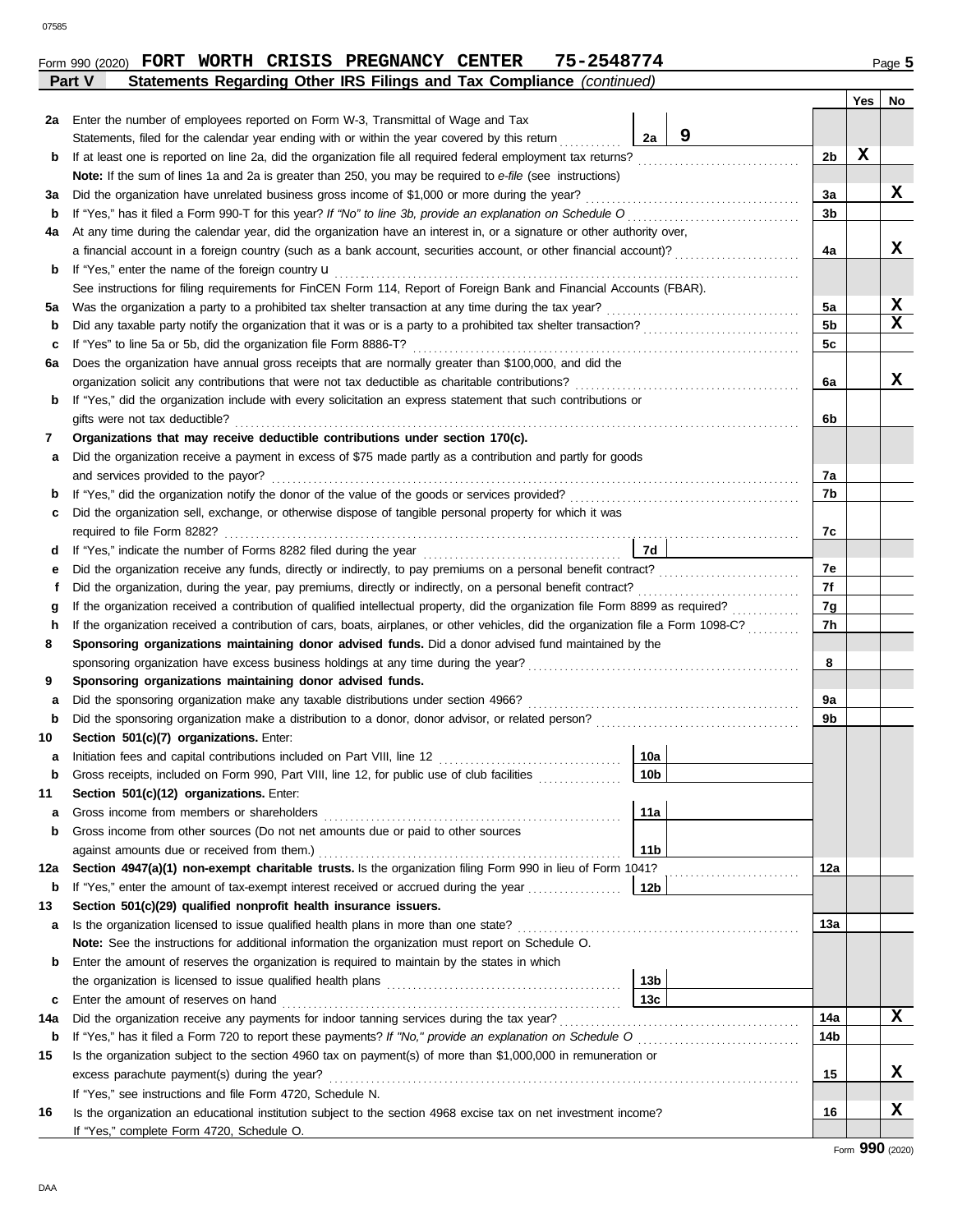|     | response to line 8a, 8b, or 10b below, describe the circumstances, processes, or changes on Schedule O. See instructions.           |                 |     |             |
|-----|-------------------------------------------------------------------------------------------------------------------------------------|-----------------|-----|-------------|
|     |                                                                                                                                     |                 |     | X           |
|     | Section A. Governing Body and Management                                                                                            |                 |     |             |
|     |                                                                                                                                     |                 | Yes | No          |
|     | 11<br>1a                                                                                                                            |                 |     |             |
| 1a  | Enter the number of voting members of the governing body at the end of the tax year                                                 |                 |     |             |
|     | If there are material differences in voting rights among members of the governing body, or                                          |                 |     |             |
|     | if the governing body delegated broad authority to an executive committee or similar                                                |                 |     |             |
|     | committee, explain on Schedule O.                                                                                                   |                 |     |             |
| b   | 11<br>Enter the number of voting members included on line 1a, above, who are independent<br>1b                                      |                 |     |             |
| 2   | Did any officer, director, trustee, or key employee have a family relationship or a business relationship with                      |                 |     |             |
|     | any other officer, director, trustee, or key employee?                                                                              | 2               |     | x           |
| 3   | Did the organization delegate control over management duties customarily performed by or under the direct                           |                 |     |             |
|     | supervision of officers, directors, trustees, or key employees to a management company or other person?                             | 3               |     | x           |
| 4   |                                                                                                                                     | 4               |     | $\mathbf x$ |
| 5   |                                                                                                                                     | 5               |     | X           |
| 6   | Did the organization have members or stockholders?                                                                                  | 6               | X   |             |
| 7a  | Did the organization have members, stockholders, or other persons who had the power to elect or appoint                             |                 |     |             |
|     | one or more members of the governing body?                                                                                          | 7a              |     | x           |
| b   | Are any governance decisions of the organization reserved to (or subject to approval by) members,                                   |                 |     |             |
|     | stockholders, or persons other than the governing body?                                                                             | 7b              |     | x           |
|     |                                                                                                                                     |                 |     |             |
| 8   | Did the organization contemporaneously document the meetings held or written actions undertaken during the year by the following:   |                 |     |             |
| а   | The governing body?                                                                                                                 | 8а              | X.  |             |
| b   | Each committee with authority to act on behalf of the governing body?                                                               | 8b              | X   |             |
| 9   | Is there any officer, director, trustee, or key employee listed in Part VII, Section A, who cannot be reached at                    |                 |     |             |
|     |                                                                                                                                     | 9               |     | x           |
|     | Section B. Policies (This Section B requests information about policies not required by the Internal Revenue Code.)                 |                 |     |             |
|     |                                                                                                                                     |                 | Yes | No          |
| 10a | Did the organization have local chapters, branches, or affiliates?                                                                  | 10a             |     | x           |
| b   | If "Yes," did the organization have written policies and procedures governing the activities of such chapters,                      |                 |     |             |
|     |                                                                                                                                     | 10b             |     |             |
| 11a | Has the organization provided a complete copy of this Form 990 to all members of its governing body before filing the form?         | 11a             | х   |             |
| b   | Describe in Schedule O the process, if any, used by the organization to review this Form 990.                                       |                 |     |             |
| 12a | Did the organization have a written conflict of interest policy? If "No," go to line 13                                             | 12a             | X   |             |
| b   | Were officers, directors, or trustees, and key employees required to disclose annually interests that could give rise to conflicts? | 12 <sub>b</sub> | X   |             |
| c   | Did the organization regularly and consistently monitor and enforce compliance with the policy? If "Yes,"                           |                 |     |             |
|     | describe in Schedule O how this was done                                                                                            | 12с             | X   |             |
| 13  | Did the organization have a written whistleblower policy?                                                                           | 13              | X   |             |
| 14  | Did the organization have a written document retention and destruction policy?                                                      | 14              | x   |             |
|     |                                                                                                                                     |                 |     |             |
| 15  | Did the process for determining compensation of the following persons include a review and approval by                              |                 |     |             |
|     | independent persons, comparability data, and contemporaneous substantiation of the deliberation and decision?                       |                 |     |             |
| а   |                                                                                                                                     | 15a             | х   |             |
| b   | Other officers or key employees of the organization                                                                                 | 15b             |     | x           |
|     | If "Yes" to line 15a or 15b, describe the process in Schedule O (see instructions).                                                 |                 |     |             |
| 16a | Did the organization invest in, contribute assets to, or participate in a joint venture or similar arrangement                      |                 |     |             |
|     | with a taxable entity during the year?                                                                                              | 16a             |     | x           |
| b   | If "Yes," did the organization follow a written policy or procedure requiring the organization to evaluate its                      |                 |     |             |
|     | participation in joint venture arrangements under applicable federal tax law, and take steps to safeguard the                       |                 |     |             |
|     |                                                                                                                                     | 16b             |     |             |
|     | <b>Section C. Disclosure</b>                                                                                                        |                 |     |             |
| 17  | List the states with which a copy of this Form 990 is required to be filed $\mathbf u$<br><b>NONE</b>                               |                 |     |             |
| 18  | Section 6104 requires an organization to make its Forms 1023 (1024 or 1024-A, if applicable), 990, and 990-T (Section 501(c)        |                 |     |             |
|     | (3)s only) available for public inspection. Indicate how you made these available. Check all that apply.                            |                 |     |             |
|     |                                                                                                                                     |                 |     |             |
|     | Another's website $ \mathbf{X} $ Upon request<br>Other (explain on Schedule O)<br>Own website                                       |                 |     |             |
| 19  | Describe on Schedule O whether (and if so, how) the organization made its governing documents, conflict of interest policy, and     |                 |     |             |
|     | financial statements available to the public during the tax year.                                                                   |                 |     |             |
| 20  | State the name, address, and telephone number of the person who possesses the organization's books and records u                    |                 |     |             |
|     | 3221 CLEBURNE RD<br>SHELLEY A. LEE                                                                                                  |                 |     |             |
|     | TX 76110<br>FORT WORTH                                                                                                              | 817-924-9110    |     |             |

**Form 990 (2020) FORT WORTH CRISIS PREGNANCY CENTER 75-2548774** Page 6

| Part VI | Governance, Management, and Disclosure For each "Yes" response to lines 2 through 7b below, and for a "No"                |
|---------|---------------------------------------------------------------------------------------------------------------------------|
|         | response to line 8a, 8b, or 10b below, describe the circumstances, processes, or changes on Schedule O. See instructions. |
|         | Check if Schedule O contains a response or note to any line in this Part VI                                               |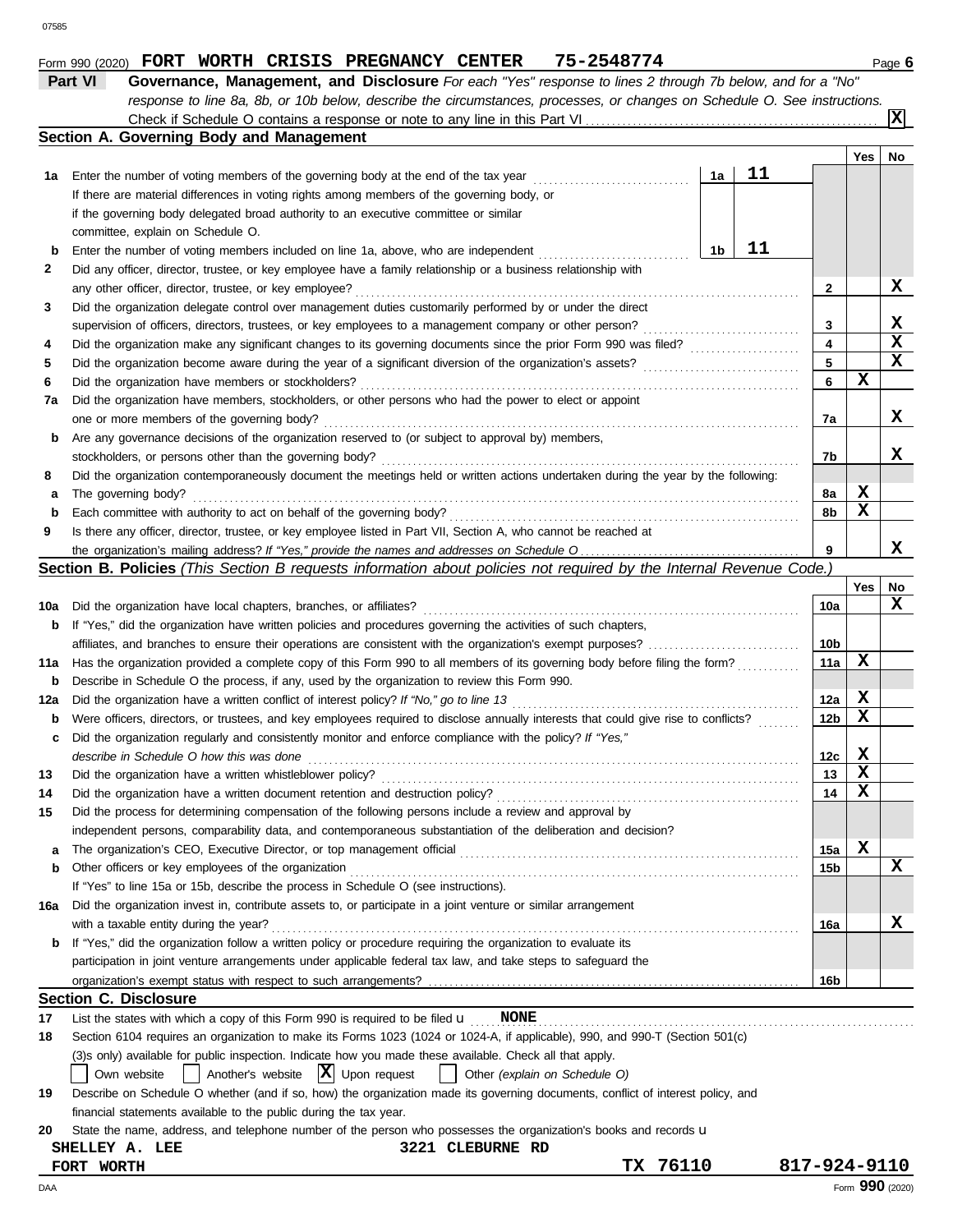|                          |                                                                                                                                                                                                                                                                                                            |                                |  | Form 990 (2020) FORT WORTH CRISIS PREGNANCY CENTER                                                                                |  | 75-2548774 |                                                                                                                                               |                                                                                                  | Page 7 |
|--------------------------|------------------------------------------------------------------------------------------------------------------------------------------------------------------------------------------------------------------------------------------------------------------------------------------------------------|--------------------------------|--|-----------------------------------------------------------------------------------------------------------------------------------|--|------------|-----------------------------------------------------------------------------------------------------------------------------------------------|--------------------------------------------------------------------------------------------------|--------|
| <b>Part VII</b>          |                                                                                                                                                                                                                                                                                                            |                                |  |                                                                                                                                   |  |            |                                                                                                                                               | Compensation of Officers, Directors, Trustees, Key Employees, Highest Compensated Employees, and |        |
|                          |                                                                                                                                                                                                                                                                                                            | <b>Independent Contractors</b> |  |                                                                                                                                   |  |            |                                                                                                                                               |                                                                                                  |        |
|                          |                                                                                                                                                                                                                                                                                                            |                                |  |                                                                                                                                   |  |            | Check if Schedule O contains a response or note to any line in this Part VII                                                                  |                                                                                                  |        |
| Section A.               |                                                                                                                                                                                                                                                                                                            |                                |  | Officers, Directors, Trustees, Key Employees, and Highest Compensated Employees                                                   |  |            |                                                                                                                                               |                                                                                                  |        |
| organization's tax year. |                                                                                                                                                                                                                                                                                                            |                                |  | 1a Complete this table for all persons required to be listed. Report compensation for the calendar year ending with or within the |  |            |                                                                                                                                               |                                                                                                  |        |
|                          |                                                                                                                                                                                                                                                                                                            |                                |  | compensation. Enter -0- in columns $(D)$ , $(E)$ , and $(F)$ if no compensation was paid.                                         |  |            | • List all of the organization's <b>current</b> officers, directors, trustees (whether individuals or organizations), regardless of amount of |                                                                                                  |        |
|                          |                                                                                                                                                                                                                                                                                                            |                                |  | • List all of the organization's <b>current</b> key employees, if any. See instructions for definition of "key employee."         |  |            |                                                                                                                                               |                                                                                                  |        |
|                          | • List the organization's five current highest compensated employees (other than an officer, director, trustee, or key employee)<br>who received reportable compensation (Box 5 of Form W-2 and/or Box 7 of Form 1099-MISC) of more than \$100,000 from the<br>organization and any related organizations. |                                |  |                                                                                                                                   |  |            |                                                                                                                                               |                                                                                                  |        |
|                          |                                                                                                                                                                                                                                                                                                            |                                |  | \$100,000 of reportable compensation from the organization and any related organizations.                                         |  |            | List all of the organization's former officers, key employees, and highest compensated employees who received more than                       |                                                                                                  |        |

List all of the organization's **former directors or trustees** that received, in the capacity as a former director or trustee of the organization, more than \$10,000 of reportable compensation from the organization and any related organizations. See instructions for the order in which to list the persons above. **•**

Check this box if neither the organization nor any related organization compensated any current officer, director, or trustee.

| (A)<br>Name and title          | (B)<br>Average<br>hours<br>per week<br>(list any<br>hours for | (C)<br>Position<br>(do not check more than one<br>box, unless person is both an<br>officer and a director/trustee) |                          |             |                 |                                 |        | (D)<br>Reportable<br>compensation<br>from the<br>organization<br>(W-2/1099-MISC) | (E)<br>Reportable<br>compensation<br>from related<br>organizations<br>(W-2/1099-MISC) | (F)<br>Estimated amount<br>of other<br>compensation<br>from the<br>organization and |
|--------------------------------|---------------------------------------------------------------|--------------------------------------------------------------------------------------------------------------------|--------------------------|-------------|-----------------|---------------------------------|--------|----------------------------------------------------------------------------------|---------------------------------------------------------------------------------------|-------------------------------------------------------------------------------------|
|                                | related<br>organizations<br>below<br>dotted line)             | Individual trustee<br>or director                                                                                  | Institutional<br>trustee | Officer     | Ķey<br>employee | Highest compensated<br>employee | Former |                                                                                  |                                                                                       | related organizations                                                               |
| (1) SHELLEY LEE                |                                                               |                                                                                                                    |                          |             |                 |                                 |        |                                                                                  |                                                                                       |                                                                                     |
| <b>CEO</b>                     | 40.00<br>0.00                                                 |                                                                                                                    |                          | $\mathbf x$ |                 |                                 |        | 88,112                                                                           | 0                                                                                     | 0                                                                                   |
| (2) VINCE BORRELLO             |                                                               |                                                                                                                    |                          |             |                 |                                 |        |                                                                                  |                                                                                       |                                                                                     |
|                                | 1.00                                                          |                                                                                                                    |                          |             |                 |                                 |        |                                                                                  |                                                                                       |                                                                                     |
| <b>TREASURER</b>               | 0.00                                                          | $\mathbf x$                                                                                                        |                          | $\mathbf x$ |                 |                                 |        | 0                                                                                | 0                                                                                     | $\mathbf 0$                                                                         |
| (3) LARRY BRAZILE              |                                                               |                                                                                                                    |                          |             |                 |                                 |        |                                                                                  |                                                                                       |                                                                                     |
|                                | 0.50                                                          |                                                                                                                    |                          |             |                 |                                 |        |                                                                                  |                                                                                       |                                                                                     |
| <b>DIRECTOR</b>                | 0.00                                                          | X                                                                                                                  |                          |             |                 |                                 |        | 0                                                                                | 0                                                                                     | $\pmb{0}$                                                                           |
| (4) GORDON BRUCKS              |                                                               |                                                                                                                    |                          |             |                 |                                 |        |                                                                                  |                                                                                       |                                                                                     |
|                                | 1.00                                                          |                                                                                                                    |                          |             |                 |                                 |        |                                                                                  |                                                                                       |                                                                                     |
| VICE PRESIDENT                 | 0.00                                                          | $\mathbf x$                                                                                                        |                          | $\mathbf x$ |                 |                                 |        | 0                                                                                | 0                                                                                     | 0                                                                                   |
| (5) LORI DALLY                 |                                                               |                                                                                                                    |                          |             |                 |                                 |        |                                                                                  |                                                                                       |                                                                                     |
|                                | 1.00<br>0.00                                                  | $\mathbf x$                                                                                                        |                          | $\mathbf x$ |                 |                                 |        | 0                                                                                | 0                                                                                     | 0                                                                                   |
| PRESIDENT<br>(6) WADE DEFOREST |                                                               |                                                                                                                    |                          |             |                 |                                 |        |                                                                                  |                                                                                       |                                                                                     |
|                                | 0.50                                                          |                                                                                                                    |                          |             |                 |                                 |        |                                                                                  |                                                                                       |                                                                                     |
| <b>DIRECTOR</b>                | 0.00                                                          | $\mathbf x$                                                                                                        |                          |             |                 |                                 |        | 0                                                                                | 0                                                                                     | $\pmb{0}$                                                                           |
| (7) JACK DOAK                  |                                                               |                                                                                                                    |                          |             |                 |                                 |        |                                                                                  |                                                                                       |                                                                                     |
|                                | 0.50                                                          |                                                                                                                    |                          |             |                 |                                 |        |                                                                                  |                                                                                       |                                                                                     |
| <b>DIRECTOR</b>                | 0.00                                                          | $\mathbf x$                                                                                                        |                          |             |                 |                                 |        | 0                                                                                | 0                                                                                     | $\mathbf 0$                                                                         |
| (8) DAWN HINKLE                |                                                               |                                                                                                                    |                          |             |                 |                                 |        |                                                                                  |                                                                                       |                                                                                     |
|                                | 0.50                                                          |                                                                                                                    |                          |             |                 |                                 |        |                                                                                  |                                                                                       |                                                                                     |
| <b>SECRETARY</b>               | 0.00                                                          | $\mathbf x$                                                                                                        |                          | $\mathbf x$ |                 |                                 |        | 0                                                                                | 0                                                                                     | 0                                                                                   |
| (9) LEE LONG                   |                                                               |                                                                                                                    |                          |             |                 |                                 |        |                                                                                  |                                                                                       |                                                                                     |
|                                | 0.50                                                          |                                                                                                                    |                          |             |                 |                                 |        |                                                                                  |                                                                                       |                                                                                     |
| <b>DIRECTOR</b>                | 0.00                                                          | $\mathbf x$                                                                                                        |                          |             |                 |                                 |        | 0                                                                                | 0                                                                                     | $\pmb{0}$                                                                           |
| (10) ROB ZWERNEMANN,           | MD                                                            |                                                                                                                    |                          |             |                 |                                 |        |                                                                                  |                                                                                       |                                                                                     |
|                                | 0.50                                                          |                                                                                                                    |                          |             |                 |                                 |        |                                                                                  |                                                                                       |                                                                                     |
| ADVISORY BOARD                 | 0.00                                                          | $\mathbf x$                                                                                                        |                          |             |                 |                                 |        | 0                                                                                | 0                                                                                     | 0                                                                                   |
| (11) JANIE MILAM               | 0.50                                                          |                                                                                                                    |                          |             |                 |                                 |        |                                                                                  |                                                                                       |                                                                                     |
| <b>DIRECTOR</b>                | 0.00                                                          | $\mathbf x$                                                                                                        |                          |             |                 |                                 |        | 0                                                                                | 0                                                                                     | $\mathbf 0$                                                                         |
|                                |                                                               |                                                                                                                    |                          |             |                 |                                 |        |                                                                                  |                                                                                       |                                                                                     |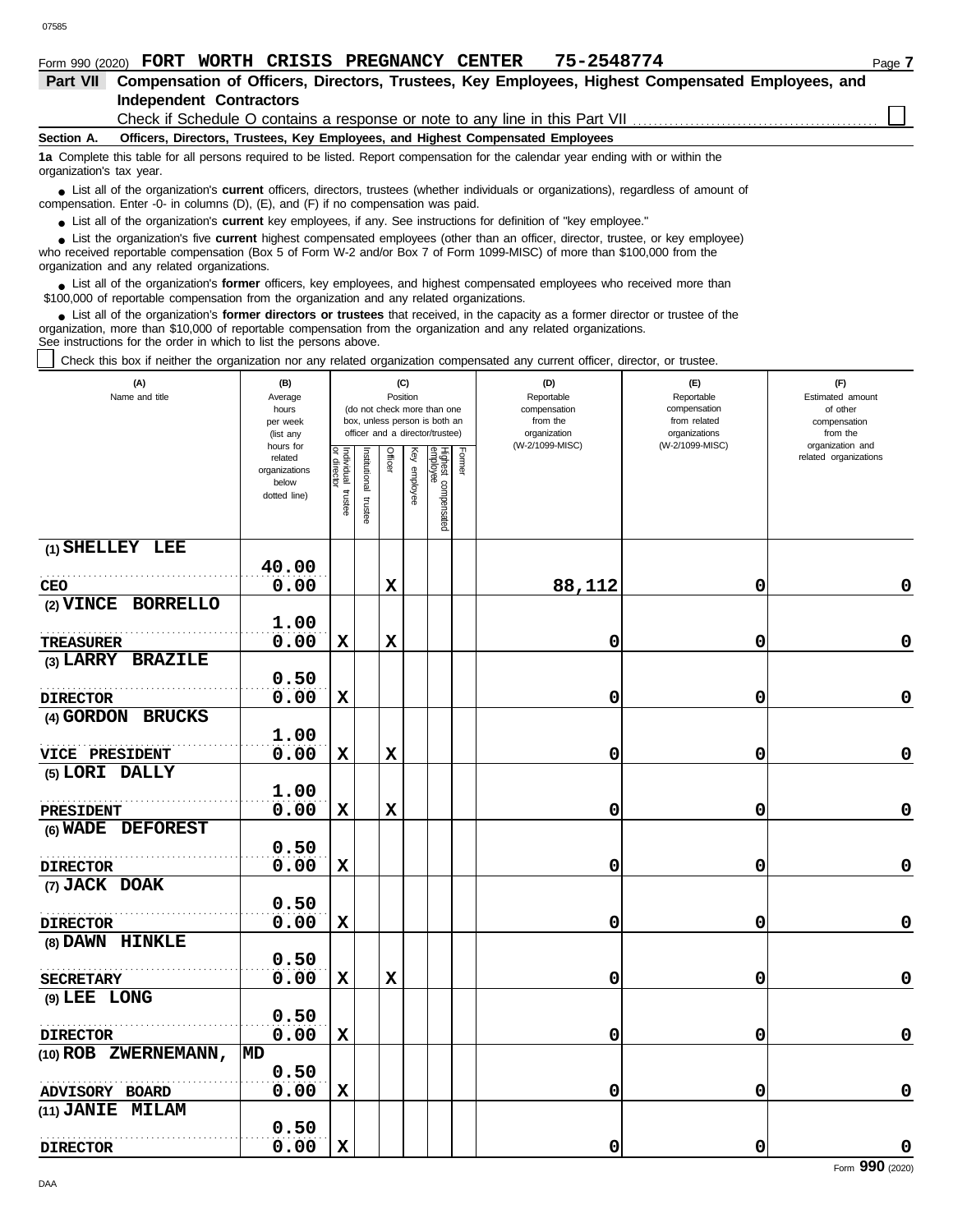| 07585<br>FORT WORTH CRISIS PREGNANCY CENTER<br>Form 990 (2020)<br>Part VII                                                                                                                                                                                                                                                                   |                                                                |                                      |                         |          |              |                                                                                                 |        | 75-2548774<br>Section A. Officers, Directors, Trustees, Key Employees, and Highest Compensated Employees (continued) |                                                                    |                                                                 |                     | Page 8 |
|----------------------------------------------------------------------------------------------------------------------------------------------------------------------------------------------------------------------------------------------------------------------------------------------------------------------------------------------|----------------------------------------------------------------|--------------------------------------|-------------------------|----------|--------------|-------------------------------------------------------------------------------------------------|--------|----------------------------------------------------------------------------------------------------------------------|--------------------------------------------------------------------|-----------------------------------------------------------------|---------------------|--------|
| (A)<br>Name and title                                                                                                                                                                                                                                                                                                                        | (B)<br>Average<br>hours<br>per week<br>(list any               |                                      |                         | Position | (C)          | (do not check more than one<br>box, unless person is both an<br>officer and a director/trustee) |        | (D)<br>Reportable<br>compensation<br>from the<br>organization                                                        | (E)<br>Reportable<br>compensation<br>from related<br>organizations | (F)<br>Estimated amount<br>of other<br>compensation<br>from the |                     |        |
|                                                                                                                                                                                                                                                                                                                                              | hours for<br>related<br>organizations<br>below<br>dotted line) | Individual<br>or director<br>trustee | nstitutional<br>trustee | Officer  | Key employee | Highest compensated<br>employee                                                                 | Former | (W-2/1099-MISC)                                                                                                      | (W-2/1099-MISC)                                                    | organization and<br>related organizations                       |                     |        |
| DINAH ROLAND<br>(12)                                                                                                                                                                                                                                                                                                                         |                                                                |                                      |                         |          |              |                                                                                                 |        |                                                                                                                      |                                                                    |                                                                 |                     |        |
| <b>DIRECTOR</b>                                                                                                                                                                                                                                                                                                                              | 0.50<br>0.00                                                   | X                                    |                         |          |              |                                                                                                 |        | 0                                                                                                                    | 0                                                                  |                                                                 |                     | 0      |
|                                                                                                                                                                                                                                                                                                                                              |                                                                |                                      |                         |          |              |                                                                                                 |        |                                                                                                                      |                                                                    |                                                                 |                     |        |
|                                                                                                                                                                                                                                                                                                                                              |                                                                |                                      |                         |          |              |                                                                                                 |        |                                                                                                                      |                                                                    |                                                                 |                     |        |
|                                                                                                                                                                                                                                                                                                                                              |                                                                |                                      |                         |          |              |                                                                                                 |        |                                                                                                                      |                                                                    |                                                                 |                     |        |
|                                                                                                                                                                                                                                                                                                                                              |                                                                |                                      |                         |          |              |                                                                                                 |        |                                                                                                                      |                                                                    |                                                                 |                     |        |
|                                                                                                                                                                                                                                                                                                                                              |                                                                |                                      |                         |          |              |                                                                                                 |        |                                                                                                                      |                                                                    |                                                                 |                     |        |
|                                                                                                                                                                                                                                                                                                                                              |                                                                |                                      |                         |          |              |                                                                                                 |        |                                                                                                                      |                                                                    |                                                                 |                     |        |
|                                                                                                                                                                                                                                                                                                                                              |                                                                |                                      |                         |          |              |                                                                                                 |        |                                                                                                                      |                                                                    |                                                                 |                     |        |
|                                                                                                                                                                                                                                                                                                                                              |                                                                |                                      |                         |          |              |                                                                                                 | u      | 88,112                                                                                                               |                                                                    |                                                                 |                     |        |
| c Total from continuation sheets to Part VII, Section A                                                                                                                                                                                                                                                                                      |                                                                |                                      |                         |          |              |                                                                                                 | u      |                                                                                                                      |                                                                    |                                                                 |                     |        |
| d<br>Total number of individuals (including but not limited to those listed above) who received more than \$100,000 of<br>2                                                                                                                                                                                                                  |                                                                |                                      |                         |          |              |                                                                                                 |        | 88,112                                                                                                               |                                                                    |                                                                 |                     |        |
| reportable compensation from the organization $\mathbf{u}$ 0                                                                                                                                                                                                                                                                                 |                                                                |                                      |                         |          |              |                                                                                                 |        |                                                                                                                      |                                                                    |                                                                 | Yes                 | No     |
| Did the organization list any former officer, director, trustee, key employee, or highest compensated<br>3                                                                                                                                                                                                                                   |                                                                |                                      |                         |          |              |                                                                                                 |        |                                                                                                                      |                                                                    |                                                                 |                     |        |
| For any individual listed on line 1a, is the sum of reportable compensation and other compensation from the<br>4                                                                                                                                                                                                                             |                                                                |                                      |                         |          |              |                                                                                                 |        |                                                                                                                      |                                                                    | 3                                                               |                     | X      |
| organization and related organizations greater than \$150,000? If "Yes," complete Schedule J for such<br>individual <b>construction and the construction of the construction</b> of the construction of the construction of the construction of the construction of the construction of the construction of the construction of the construc |                                                                |                                      |                         |          |              |                                                                                                 |        |                                                                                                                      |                                                                    | 4                                                               |                     | X      |
| Did any person listed on line 1a receive or accrue compensation from any unrelated organization or individual<br>5                                                                                                                                                                                                                           |                                                                |                                      |                         |          |              |                                                                                                 |        |                                                                                                                      |                                                                    | 5                                                               |                     | X      |
| Section B. Independent Contractors                                                                                                                                                                                                                                                                                                           |                                                                |                                      |                         |          |              |                                                                                                 |        |                                                                                                                      |                                                                    |                                                                 |                     |        |
| Complete this table for your five highest compensated independent contractors that received more than \$100,000 of<br>1<br>compensation from the organization. Report compensation for the calendar year ending with or within the organization's tax year.                                                                                  |                                                                |                                      |                         |          |              |                                                                                                 |        |                                                                                                                      |                                                                    |                                                                 |                     |        |
|                                                                                                                                                                                                                                                                                                                                              | (A)<br>Name and business address                               |                                      |                         |          |              |                                                                                                 |        |                                                                                                                      | (B)<br>Description of services                                     |                                                                 | (C)<br>Compensation |        |
|                                                                                                                                                                                                                                                                                                                                              |                                                                |                                      |                         |          |              |                                                                                                 |        |                                                                                                                      |                                                                    |                                                                 |                     |        |
|                                                                                                                                                                                                                                                                                                                                              |                                                                |                                      |                         |          |              |                                                                                                 |        |                                                                                                                      |                                                                    |                                                                 |                     |        |
|                                                                                                                                                                                                                                                                                                                                              |                                                                |                                      |                         |          |              |                                                                                                 |        |                                                                                                                      |                                                                    |                                                                 |                     |        |
|                                                                                                                                                                                                                                                                                                                                              |                                                                |                                      |                         |          |              |                                                                                                 |        |                                                                                                                      |                                                                    |                                                                 |                     |        |
|                                                                                                                                                                                                                                                                                                                                              |                                                                |                                      |                         |          |              |                                                                                                 |        |                                                                                                                      |                                                                    |                                                                 |                     |        |
|                                                                                                                                                                                                                                                                                                                                              |                                                                |                                      |                         |          |              |                                                                                                 |        |                                                                                                                      |                                                                    |                                                                 |                     |        |
| Total number of independent contractors (including but not limited to those listed above) who<br>$\mathbf{2}$<br>received more than \$100,000 of compensation from the organization u                                                                                                                                                        |                                                                |                                      |                         |          |              |                                                                                                 |        |                                                                                                                      | 0                                                                  |                                                                 |                     |        |

| DAA | Form 990 (2020) |
|-----|-----------------|
|-----|-----------------|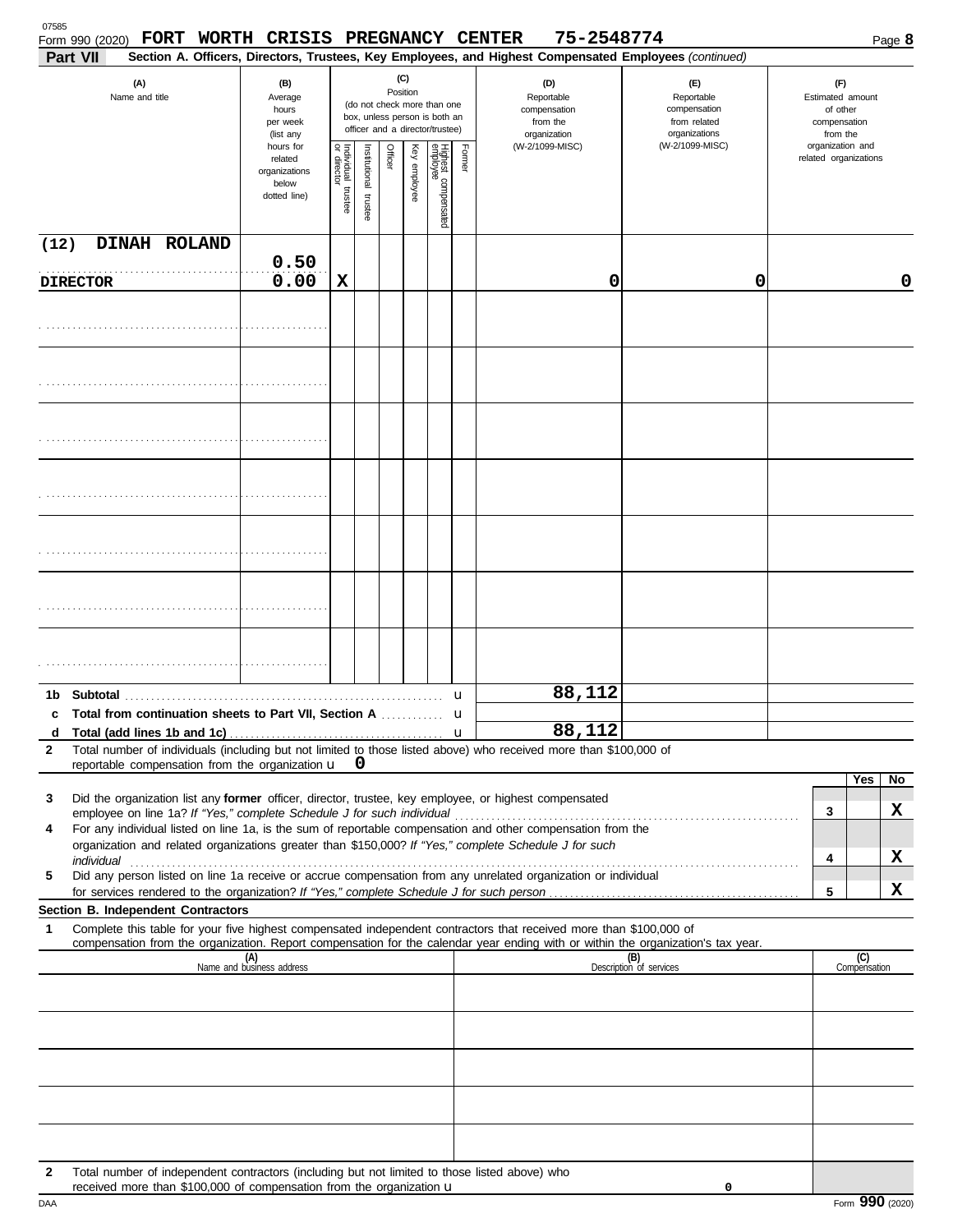**Part VIII Statement of Revenue**

#### Check if Schedule O contains a response or note to any line in this Part VIII. **(A) (B) (C) (C) Total revenue Related or exempt Unrelated** Total revenue (C) (C)<br>Total revenue Related Revenue excluded<br>The threst revenue to the transition of the studen business revenue sections 512-514 ts<br>ts **Contributions, Gifts, Grants 1a and Other Similar Amounts 1a** Federated campaigns ............... Gifts, Grant<br>
nilar Amount **1b b** Membership dues . . . . . . . . . . . . . . . . . **1c 124,020 c** Fundraising events . . . . . . . . . . . . . . . . **1d d** Related organizations . . . . . . . . . . . . . **1e e** Government grants (contributions) . . . . . . . . . . . . . Contributions,<br>and Other Sin **f** All other contributions, gifts, grants, and similar amounts not included above . . . . . . . . . **471,055 1f 1g g** Noncash contributions included in lines 1a-1f . . . . .  $\frac{1}{2}$ **595,075** u **h Total.** Add lines 1a–1f . . . . . . . . . . . . . . . . . . . . . . . . . . . . . . . . . . . . . . . . Business Code **2a** Program Service<br>Revenue **Program Service b** . . . . . . . . . . . . . . . . . . . . . . . . . . . . . . . . . . . . . . . . . . . . . . . . . . . . . . . **c d** . . . . . . . . . . . . . . . . . . . . . . . . . . . . . . . . . . . . . . . . . . . . . . . . . . . . . . . **e** . . . . . . . . . . . . . . . . . . . . . . . . . . . . . . . . . . . . . . . . . . . . . . . . . . . . . . . **f** All other program service revenue . . . . . . . . . . . . . . . . . . . . **g Total.** Add lines 2a–2f . . . . . . . . . . . . . . . . . . . . . . . . . . . . . . . . . . . . . . . . u **3** Investment income (including dividends, interest, and u **644 191 453** other similar amounts) . . . . . . . . . . . . . . . . . . . . . . . . . . . . . . . . . . . . . . . . Income from investment of tax-exempt bond proceeds **4** u **5** Royalties ..... u (i) Real (ii) Personal **6a 6a** Gross rents **6b b** Less: rental expenses **6c c** Rental inc. or (loss) **d** Net rental income or (loss) . . . . . . . . . . . . . . . . . . . . . . . . . . . . . . . . . . . . u **7a** Gross amount from (i) Securities (ii) Other sales of assets other than inventory **7a Other Revenue b** Less: cost or other **Other Revenue 4,877** basis and sales exps. **7b -4,877 7c c** Gain or (loss) **-4,877 -4,877 d** u Net gain or (loss) . . . . . . . . . . . . . . . . . . . . . . . . . . . . . . . . . . . . . . . . . . . . . **8a** Gross income from fundraising events (not including \$ . . . . . . . . . . . . . . . . . . . . . **124,020** of contributions reported on line 1c). See Part IV, line 18 . . . . . . . . . . . . . . . . . . . . **8a 6,074 8b b** Less: direct expenses ................ **-6,074** u **c** Net income or (loss) from fundraising events ................. Gross income from gaming activities. **9a** See Part IV, line 19 . . . . . . . . . . . . . . . . . . . . **9a 9b b** Less: direct expenses ................ Net income or (loss) from gaming activities . . . . . . . . . . . . . . . . . . . **c** u 10a Gross sales of inventory, less returns and allowances ......... **10a 10b b** Less: cost of goods sold ....... Net income or (loss) from sales of inventory . . . . . . . . . . . . . . . . . . **c** u Business Code **Revenue Miscellaneous 11a** . . . . . . . . . . . . . . . . . . . . . . . . . . . . . . . . . . . . . . . . . . . . . . . . . . . . . . . **b c** . . . . . . . . . . . . . . . . . . . . . . . . . . . . . . . . . . . . . . . . . . . . . . . . . . . . . . . All other revenue . . . . . . . . . . . . . . . . . . . . . . . . . . . . . . . . . . . . . **d** Ξ Total. Add lines 11a-11d u **e 584,768 -4,686 0 453 Total revenue.** See instructions **12** u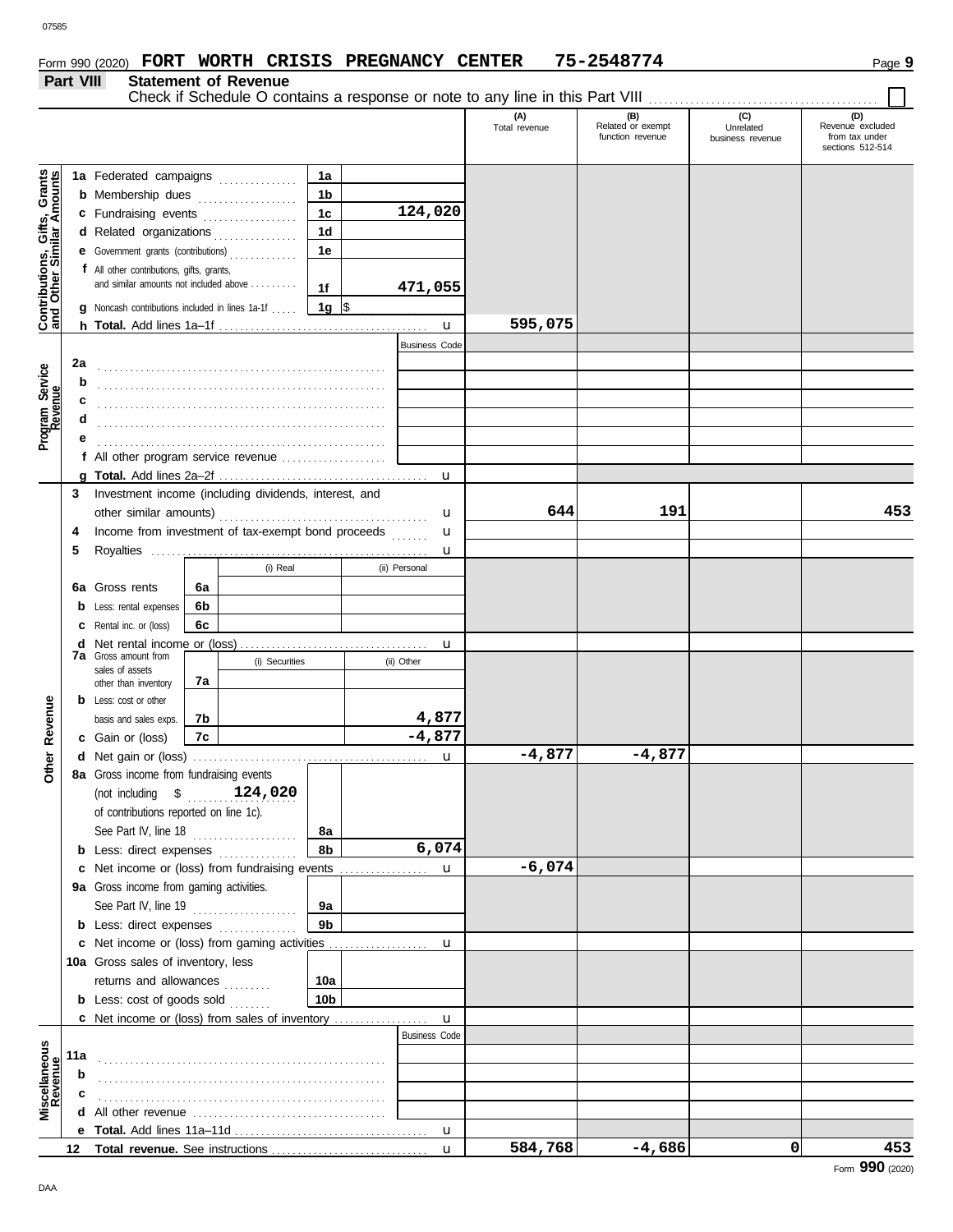#### **Part IX Statement of Functional Expenses** Form 990 (2020) FORT WORTH CRISIS PREGNANCY CENTER 75-2548774 Page 10

|              | Section 501(c)(3) and 501(c)(4) organizations must complete all columns. All other organizations must complete column (A).<br>Check if Schedule O contains a response or note to any line in this Part IX                                                                                                                                                                                                                                                                                                                   |                  |                             |                                    |                         |
|--------------|-----------------------------------------------------------------------------------------------------------------------------------------------------------------------------------------------------------------------------------------------------------------------------------------------------------------------------------------------------------------------------------------------------------------------------------------------------------------------------------------------------------------------------|------------------|-----------------------------|------------------------------------|-------------------------|
|              | Do not include amounts reported on lines 6b,                                                                                                                                                                                                                                                                                                                                                                                                                                                                                | (A)              | (B)                         | (C)                                | (D)                     |
|              | 7b, 8b, 9b, and 10b of Part VIII.                                                                                                                                                                                                                                                                                                                                                                                                                                                                                           | Total expenses   | Program service<br>expenses | Management and<br>general expenses | Fundraising<br>expenses |
|              | 1 Grants and other assistance to domestic organizations                                                                                                                                                                                                                                                                                                                                                                                                                                                                     |                  |                             |                                    |                         |
|              | and domestic governments. See Part IV, line 21                                                                                                                                                                                                                                                                                                                                                                                                                                                                              |                  |                             |                                    |                         |
| $\mathbf{2}$ | Grants and other assistance to domestic                                                                                                                                                                                                                                                                                                                                                                                                                                                                                     |                  |                             |                                    |                         |
|              | individuals. See Part IV, line 22                                                                                                                                                                                                                                                                                                                                                                                                                                                                                           |                  |                             |                                    |                         |
| 3            | Grants and other assistance to foreign                                                                                                                                                                                                                                                                                                                                                                                                                                                                                      |                  |                             |                                    |                         |
|              | organizations, foreign governments, and foreign                                                                                                                                                                                                                                                                                                                                                                                                                                                                             |                  |                             |                                    |                         |
|              | individuals. See Part IV, lines 15 and 16                                                                                                                                                                                                                                                                                                                                                                                                                                                                                   |                  |                             |                                    |                         |
| 4            | Benefits paid to or for members                                                                                                                                                                                                                                                                                                                                                                                                                                                                                             |                  |                             |                                    |                         |
| 5            | Compensation of current officers, directors,                                                                                                                                                                                                                                                                                                                                                                                                                                                                                |                  |                             |                                    |                         |
|              | trustees, and key employees                                                                                                                                                                                                                                                                                                                                                                                                                                                                                                 | 88,112           | 30,839                      | 26,434                             | 30,839                  |
| 6            | Compensation not included above to disqualified                                                                                                                                                                                                                                                                                                                                                                                                                                                                             |                  |                             |                                    |                         |
|              | persons (as defined under section 4958(f)(1)) and                                                                                                                                                                                                                                                                                                                                                                                                                                                                           |                  |                             |                                    |                         |
|              | persons described in section 4958(c)(3)(B)                                                                                                                                                                                                                                                                                                                                                                                                                                                                                  |                  |                             |                                    |                         |
| 7            | Other salaries and wages                                                                                                                                                                                                                                                                                                                                                                                                                                                                                                    | 290,991          | 216,138                     | 37,323                             | 37,530                  |
| 8            | Pension plan accruals and contributions (include                                                                                                                                                                                                                                                                                                                                                                                                                                                                            |                  |                             |                                    |                         |
|              | section 401(k) and 403(b) employer contributions)                                                                                                                                                                                                                                                                                                                                                                                                                                                                           |                  |                             |                                    |                         |
| 9            | Other employee benefits                                                                                                                                                                                                                                                                                                                                                                                                                                                                                                     |                  |                             |                                    |                         |
| 10           | Payroll taxes                                                                                                                                                                                                                                                                                                                                                                                                                                                                                                               | 29,415           | 19,163                      | 4,947                              | 5,305                   |
| 11           | Fees for services (nonemployees):                                                                                                                                                                                                                                                                                                                                                                                                                                                                                           |                  |                             |                                    |                         |
| a            |                                                                                                                                                                                                                                                                                                                                                                                                                                                                                                                             |                  |                             |                                    |                         |
| b            | Legal                                                                                                                                                                                                                                                                                                                                                                                                                                                                                                                       | 438              | 197                         | 219                                | 22                      |
| c            |                                                                                                                                                                                                                                                                                                                                                                                                                                                                                                                             | 5,785            | 2,603                       | 2,893                              | 289                     |
| d            | Lobbying                                                                                                                                                                                                                                                                                                                                                                                                                                                                                                                    |                  |                             |                                    |                         |
| е            | Professional fundraising services. See Part IV, line 17                                                                                                                                                                                                                                                                                                                                                                                                                                                                     |                  |                             |                                    |                         |
| f            | Investment management fees<br>.                                                                                                                                                                                                                                                                                                                                                                                                                                                                                             |                  |                             |                                    |                         |
| q            | Other. (If line 11g amount exceeds 10% of line 25, column                                                                                                                                                                                                                                                                                                                                                                                                                                                                   |                  |                             |                                    |                         |
|              | (A) amount, list line 11g expenses on Schedule O.)                                                                                                                                                                                                                                                                                                                                                                                                                                                                          |                  |                             |                                    |                         |
| 12           | Advertising and promotion                                                                                                                                                                                                                                                                                                                                                                                                                                                                                                   | 21,870<br>11,530 | 9,841                       | 1,094                              | 10,935                  |
| 13           |                                                                                                                                                                                                                                                                                                                                                                                                                                                                                                                             |                  | 5,187<br>920                | 5,766                              | 577<br>102              |
| 14           |                                                                                                                                                                                                                                                                                                                                                                                                                                                                                                                             | 2,044            |                             | 1,022                              |                         |
| 15           |                                                                                                                                                                                                                                                                                                                                                                                                                                                                                                                             | 22,654           | 13,140                      |                                    | 4,077                   |
| 16           |                                                                                                                                                                                                                                                                                                                                                                                                                                                                                                                             |                  |                             | 5,437                              |                         |
| 17           | $\begin{minipage}[c]{0.9\linewidth} \begin{tabular}{l} \textbf{Travel} \end{tabular} \end{minipage} \end{minipage} \begin{minipage}[c]{0.9\linewidth} \begin{tabular}{l} \textbf{True} \end{tabular} \end{minipage} \end{minipage} \begin{minipage}[c]{0.9\linewidth} \begin{tabular}{l} \textbf{True} \end{tabular} \end{minipage} \end{minipage} \begin{minipage}[c]{0.9\linewidth} \begin{tabular}{l} \textbf{True} \end{tabular} \end{minipage} \end{minipage} \begin{minipage}[c]{0.9\linewidth} \begin{tabular}{l} \$ |                  |                             |                                    |                         |
|              | Payments of travel or entertainment expenses                                                                                                                                                                                                                                                                                                                                                                                                                                                                                |                  |                             |                                    |                         |
|              | for any federal, state, or local public officials<br>Conferences, conventions, and meetings                                                                                                                                                                                                                                                                                                                                                                                                                                 |                  |                             |                                    |                         |
| 19           |                                                                                                                                                                                                                                                                                                                                                                                                                                                                                                                             |                  |                             |                                    |                         |
| 20<br>21     | Interest                                                                                                                                                                                                                                                                                                                                                                                                                                                                                                                    |                  |                             |                                    |                         |
| 22           | Payments to affiliates<br>Depreciation, depletion, and amortization                                                                                                                                                                                                                                                                                                                                                                                                                                                         | 22,636           | 13,129                      | 5,433                              | 4,074                   |
| 23           |                                                                                                                                                                                                                                                                                                                                                                                                                                                                                                                             | 13,874           | 8,047                       | 3,330                              | 2,497                   |
| 24           | Other expenses. Itemize expenses not covered                                                                                                                                                                                                                                                                                                                                                                                                                                                                                |                  |                             |                                    |                         |
|              | above (List miscellaneous expenses on line 24e. If                                                                                                                                                                                                                                                                                                                                                                                                                                                                          |                  |                             |                                    |                         |
|              | line 24e amount exceeds 10% of line 25, column                                                                                                                                                                                                                                                                                                                                                                                                                                                                              |                  |                             |                                    |                         |
|              | (A) amount, list line 24e expenses on Schedule O.)                                                                                                                                                                                                                                                                                                                                                                                                                                                                          |                  |                             |                                    |                         |
| а            | CLIENT SUPPLIES                                                                                                                                                                                                                                                                                                                                                                                                                                                                                                             | 22,601           | 20,341                      | 2,260                              |                         |
| b            | REPAIRS AND MAINTENANCE                                                                                                                                                                                                                                                                                                                                                                                                                                                                                                     | 11,046           | 6,407                       | 2,651                              | 1,988                   |
| c            | <b>BANK CHARGES</b>                                                                                                                                                                                                                                                                                                                                                                                                                                                                                                         | 7,942            | 3,574                       | 3,971                              | 397                     |
| d            | MEMBERSHIP DUES                                                                                                                                                                                                                                                                                                                                                                                                                                                                                                             | 6,065            | 6,065                       |                                    |                         |
| е            | All other expenses                                                                                                                                                                                                                                                                                                                                                                                                                                                                                                          | $-116,382$       | $-116,881$                  | 301                                | 198                     |
| <u>25</u>    | Total functional expenses. Add lines 1 through 24e                                                                                                                                                                                                                                                                                                                                                                                                                                                                          | 440,621          | $\overline{238,}710$        | 103,081                            | 98,830                  |
| 26           | Joint costs. Complete this line only if the                                                                                                                                                                                                                                                                                                                                                                                                                                                                                 |                  |                             |                                    |                         |
|              | organization reported in column (B) joint costs                                                                                                                                                                                                                                                                                                                                                                                                                                                                             |                  |                             |                                    |                         |
|              | from a combined educational campaign and<br>fundraising solicitation. Check here u<br>if                                                                                                                                                                                                                                                                                                                                                                                                                                    |                  |                             |                                    |                         |
|              | following SOP 98-2 (ASC 958-720)                                                                                                                                                                                                                                                                                                                                                                                                                                                                                            |                  |                             |                                    |                         |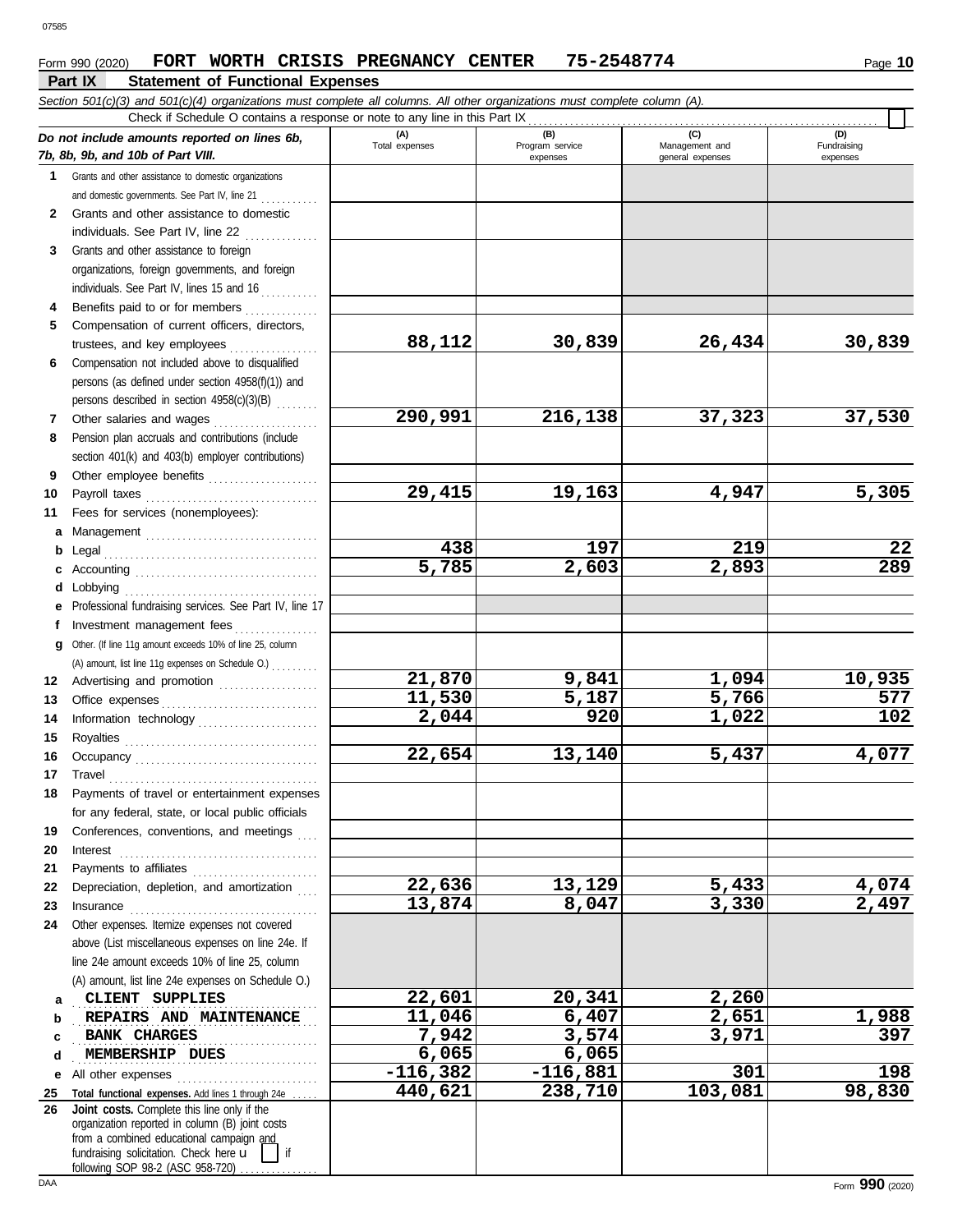### Form 990 (2020) FORT WORTH CRISIS PREGNANCY CENTER 75-2548774 Page 11 **Part X Balance Sheet**

|                  |    | Check if Schedule O contains a response or note to any line in this Part X                                                                                                                                                          |  |         |                   |                 |             |
|------------------|----|-------------------------------------------------------------------------------------------------------------------------------------------------------------------------------------------------------------------------------------|--|---------|-------------------|-----------------|-------------|
|                  |    |                                                                                                                                                                                                                                     |  |         | (A)               |                 | (B)         |
|                  |    |                                                                                                                                                                                                                                     |  |         | Beginning of year |                 | End of year |
|                  | 1  | Cash-non-interest-bearing                                                                                                                                                                                                           |  |         | 162,791           | $\mathbf{1}$    | 400,939     |
|                  | 2  |                                                                                                                                                                                                                                     |  |         | 2,892             | $\mathbf{2}$    | 2,893       |
|                  | 3  |                                                                                                                                                                                                                                     |  |         |                   | 3               |             |
|                  | 4  |                                                                                                                                                                                                                                     |  |         |                   | 4               |             |
|                  | 5  | Loans and other receivables from any current or former officer, director,                                                                                                                                                           |  |         |                   |                 |             |
|                  |    | trustee, key employee, creator or founder, substantial contributor, or 35%                                                                                                                                                          |  |         |                   |                 |             |
|                  |    |                                                                                                                                                                                                                                     |  |         |                   | 5               |             |
|                  | 6  | Loans and other receivables from other disqualified persons (as defined                                                                                                                                                             |  |         |                   |                 |             |
|                  |    | under section $4958(f)(1)$ ), and persons described in section $4958(c)(3)(B)$                                                                                                                                                      |  |         |                   | 6               |             |
| Assets           | 7  |                                                                                                                                                                                                                                     |  |         |                   | $\overline{7}$  |             |
|                  | 8  | Inventories for sale or use <i>communication</i> and the contract of the contract of the contract of the contract of the contract of the contract of the contract of the contract of the contract of the contract of the contract o |  |         |                   | 8               |             |
|                  | 9  |                                                                                                                                                                                                                                     |  |         | 600               | 9               | 12,100      |
|                  |    | 10a Land, buildings, and equipment: cost or other                                                                                                                                                                                   |  |         |                   |                 |             |
|                  |    |                                                                                                                                                                                                                                     |  | 890,010 |                   |                 |             |
|                  |    |                                                                                                                                                                                                                                     |  | 378,129 | 539,393           | 10 <sub>c</sub> | 511,881     |
|                  | 11 |                                                                                                                                                                                                                                     |  |         | 132,007           | 11              | 132,068     |
|                  | 12 |                                                                                                                                                                                                                                     |  |         |                   | 12              |             |
|                  | 13 |                                                                                                                                                                                                                                     |  |         | 13                |                 |             |
|                  | 14 | Intangible assets with the control of the set of the control of the control of the set of the control of the control of the control of the control of the control of the control of the control of the control of the control       |  |         |                   | 14              |             |
|                  | 15 |                                                                                                                                                                                                                                     |  |         |                   | 15              |             |
|                  | 16 |                                                                                                                                                                                                                                     |  |         | 837,683           | 16              | 1,059,881   |
|                  | 17 |                                                                                                                                                                                                                                     |  |         | 33                | 17              | 22          |
|                  | 18 |                                                                                                                                                                                                                                     |  |         |                   | 18              |             |
|                  | 19 |                                                                                                                                                                                                                                     |  |         | 19                |                 |             |
|                  | 20 |                                                                                                                                                                                                                                     |  |         |                   | 20              |             |
|                  | 21 |                                                                                                                                                                                                                                     |  |         |                   | 21              |             |
|                  | 22 | Loans and other payables to any current or former officer, director,                                                                                                                                                                |  |         |                   |                 |             |
| Liabilities      |    | trustee, key employee, creator or founder, substantial contributor, or 35%                                                                                                                                                          |  |         |                   |                 |             |
|                  |    |                                                                                                                                                                                                                                     |  |         |                   | 22              |             |
|                  | 23 |                                                                                                                                                                                                                                     |  |         |                   | 23              |             |
|                  | 24 | Unsecured notes and loans payable to unrelated third parties [[[[[[[[[[[[[[[[[[[[[[[]]]]]]]]]                                                                                                                                       |  |         |                   | 24              |             |
|                  | 25 | Other liabilities (including federal income tax, payables to related third                                                                                                                                                          |  |         |                   |                 |             |
|                  |    | parties, and other liabilities not included on lines 17-24). Complete Part X                                                                                                                                                        |  |         |                   |                 |             |
|                  |    |                                                                                                                                                                                                                                     |  |         |                   | 25              | 78,642      |
|                  | 26 | Total liabilities. Add lines 17 through 25                                                                                                                                                                                          |  |         |                   | $33$ 26         | 78,664      |
|                  |    | Organizations that follow FASB ASC 958, check here $\mathbf{u}$  X                                                                                                                                                                  |  |         |                   |                 |             |
|                  |    | and complete lines 27, 28, 32, and 33.                                                                                                                                                                                              |  |         |                   |                 |             |
|                  | 27 | Net assets without donor restrictions                                                                                                                                                                                               |  |         | 837,650           | 27              | 981,217     |
|                  | 28 | Net assets with donor restrictions                                                                                                                                                                                                  |  |         |                   | 28              |             |
|                  |    | Organizations that do not follow FASB ASC 958, check here u                                                                                                                                                                         |  |         |                   |                 |             |
| or Fund Balances |    | and complete lines 29 through 33.                                                                                                                                                                                                   |  |         |                   |                 |             |
|                  | 29 |                                                                                                                                                                                                                                     |  |         | 29                |                 |             |
| Assets           | 30 |                                                                                                                                                                                                                                     |  |         |                   | 30              |             |
|                  | 31 | Retained earnings, endowment, accumulated income, or other funds                                                                                                                                                                    |  |         |                   | 31              |             |
| ğ                | 32 | Total net assets or fund balances                                                                                                                                                                                                   |  |         | 837,650           | 32              | 981,217     |
|                  | 33 |                                                                                                                                                                                                                                     |  |         | 837,683           | 33              | 1,059,881   |

Form **990** (2020)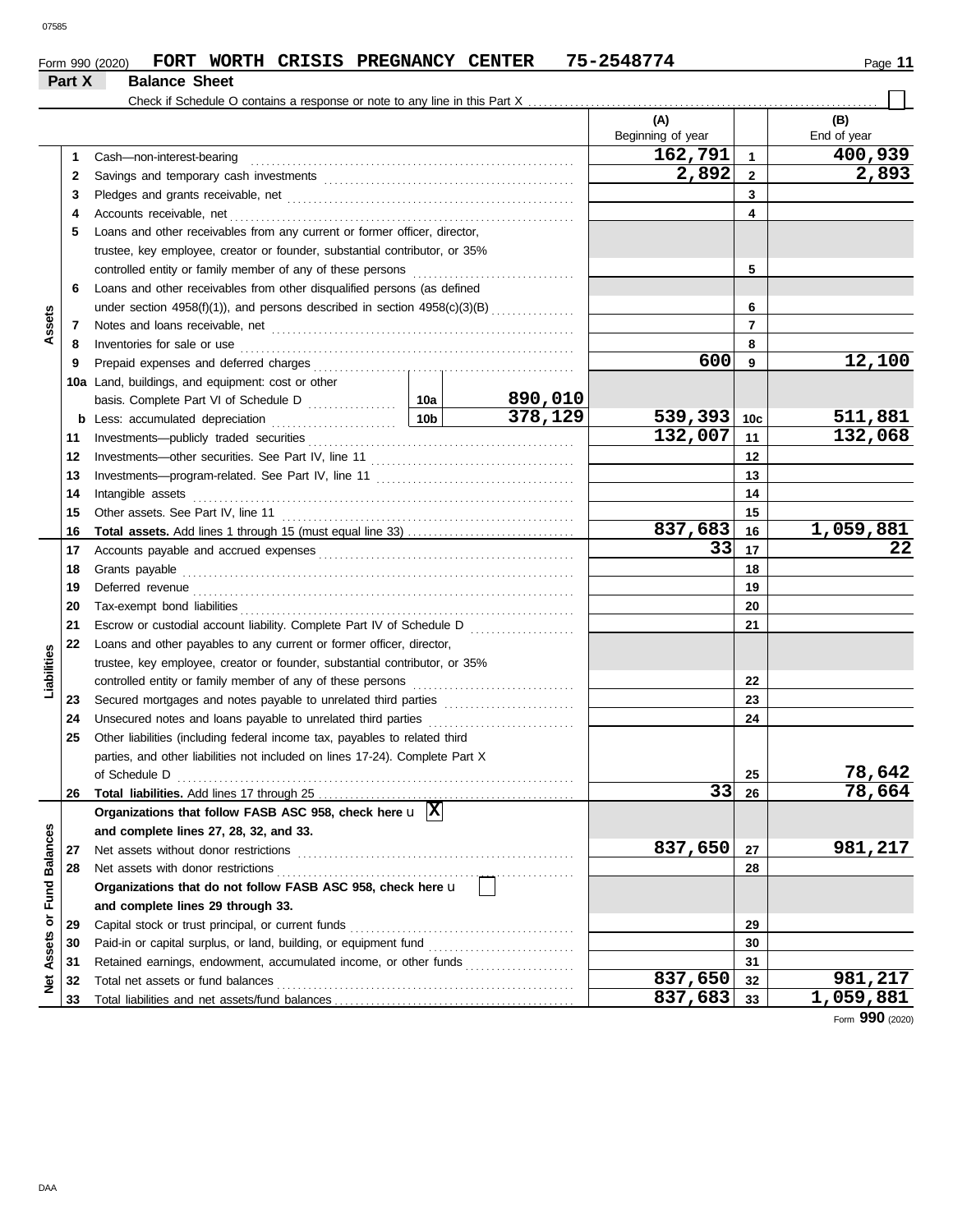|    | 75-2548774<br>Form 990 (2020) FORT WORTH CRISIS PREGNANCY CENTER                                                                                                                                                               |                |                |         | Page 12 |
|----|--------------------------------------------------------------------------------------------------------------------------------------------------------------------------------------------------------------------------------|----------------|----------------|---------|---------|
|    | Part XI<br><b>Reconciliation of Net Assets</b>                                                                                                                                                                                 |                |                |         |         |
|    |                                                                                                                                                                                                                                |                |                |         |         |
| 1  |                                                                                                                                                                                                                                | $\mathbf{1}$   |                | 584,768 |         |
| 2  |                                                                                                                                                                                                                                | $\overline{2}$ |                | 440,621 |         |
| 3  |                                                                                                                                                                                                                                | 3              |                | 144,147 |         |
| 4  |                                                                                                                                                                                                                                | 4              |                | 837,650 |         |
| 5  | Net unrealized gains (losses) on investments [11] match and the contract of the state of the state of the state of the state of the state of the state of the state of the state of the state of the state of the state of the | 5              |                |         | $-13$   |
| 6  | Donated services and use of facilities <b>constants and interview of the service of the services</b> and use of facilities                                                                                                     | 6              |                |         |         |
| 7  | Investment expenses <b>contract and the expenses</b>                                                                                                                                                                           | $\overline{7}$ |                |         |         |
| 8  | Prior period adjustments                                                                                                                                                                                                       | 8              |                |         | $-567$  |
| 9  |                                                                                                                                                                                                                                | 9              |                |         |         |
| 10 | Net assets or fund balances at end of year. Combine lines 3 through 9 (must equal Part X, line                                                                                                                                 |                |                |         |         |
|    | 32, column (B))                                                                                                                                                                                                                | 10             |                | 981,217 |         |
|    | <b>Financial Statements and Reporting</b><br>Part XII                                                                                                                                                                          |                |                |         |         |
|    |                                                                                                                                                                                                                                |                |                |         |         |
|    |                                                                                                                                                                                                                                |                |                | Yes     | No.     |
| 1. | $ {\bf x} $<br>Cash<br>Accounting method used to prepare the Form 990:<br>Accrual<br>Other                                                                                                                                     |                |                |         |         |
|    | If the organization changed its method of accounting from a prior year or checked "Other," explain in                                                                                                                          |                |                |         |         |
|    | Schedule O.                                                                                                                                                                                                                    |                |                |         |         |
|    | 2a Were the organization's financial statements compiled or reviewed by an independent accountant?                                                                                                                             |                | 2a             | х       |         |
|    | If "Yes," check a box below to indicate whether the financial statements for the year were compiled or                                                                                                                         |                |                |         |         |
|    | reviewed on a separate basis, consolidated basis, or both:                                                                                                                                                                     |                |                |         |         |
|    | x <br>Separate basis<br>Consolidated basis<br>Both consolidated and separate basis                                                                                                                                             |                |                |         |         |
|    | <b>b</b> Were the organization's financial statements audited by an independent accountant?<br>1                                                                                                                               |                | 2 <sub>b</sub> |         | х       |
|    | If "Yes," check a box below to indicate whether the financial statements for the year were audited on a                                                                                                                        |                |                |         |         |
|    | separate basis, consolidated basis, or both:                                                                                                                                                                                   |                |                |         |         |
|    | Consolidated basis<br>Both consolidated and separate basis<br>Separate basis                                                                                                                                                   |                |                |         |         |
|    | c If "Yes" to line 2a or 2b, does the organization have a committee that assumes responsibility for oversight of                                                                                                               |                |                |         |         |
|    | the audit, review, or compilation of its financial statements and selection of an independent accountant?                                                                                                                      |                | 2c             | X       |         |
|    | If the organization changed either its oversight process or selection process during the tax year, explain on                                                                                                                  |                |                |         |         |
|    | Schedule O.                                                                                                                                                                                                                    |                |                |         |         |
|    | 3a As a result of a federal award, was the organization required to undergo an audit or audits as set forth in the                                                                                                             |                |                |         |         |
|    | Single Audit Act and OMB Circular A-133?                                                                                                                                                                                       |                | 3a             |         | x       |
|    | If "Yes," did the organization undergo the required audit or audits? If the organization did not undergo the                                                                                                                   |                |                |         |         |
|    |                                                                                                                                                                                                                                |                | 3 <sub>b</sub> |         |         |
|    |                                                                                                                                                                                                                                |                |                |         |         |

Form **990** (2020)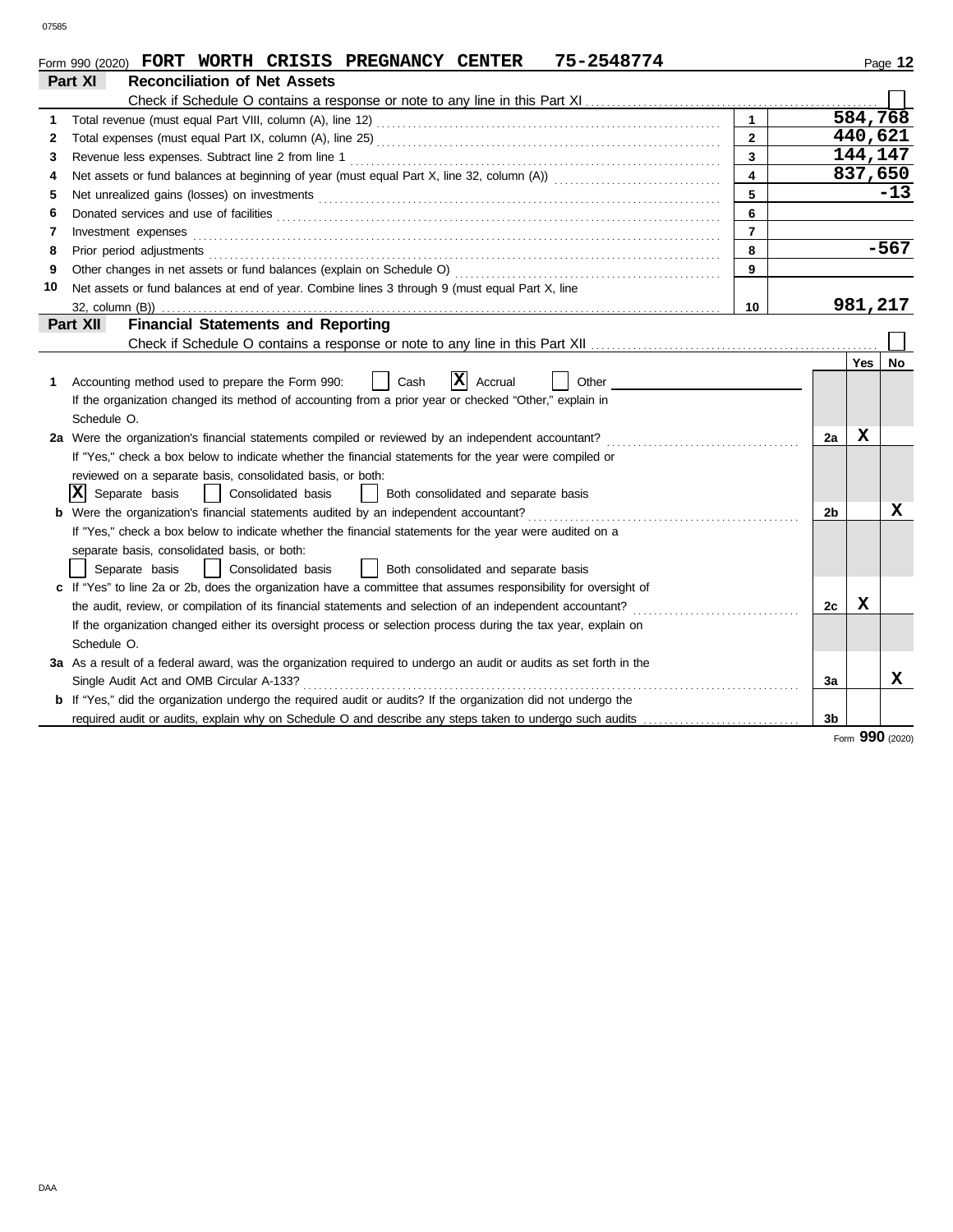|        |        | <b>SCHEDULE A</b>                     |                                                            | <b>Public Charity Status and Public Support</b>                                                                                                                                                                                                                                                                              |     |                                                      |                                        | OMB No. 1545-0047                    |
|--------|--------|---------------------------------------|------------------------------------------------------------|------------------------------------------------------------------------------------------------------------------------------------------------------------------------------------------------------------------------------------------------------------------------------------------------------------------------------|-----|------------------------------------------------------|----------------------------------------|--------------------------------------|
|        |        | (Form 990 or 990-EZ)                  |                                                            | Complete if the organization is a section 501(c)(3) organization or a section 4947(a)(1) nonexempt charitable trust.                                                                                                                                                                                                         |     |                                                      |                                        | <b>2020</b>                          |
|        |        | Department of the Treasury            |                                                            | Lu Attach to Form 990 or Form 990-EZ.                                                                                                                                                                                                                                                                                        |     |                                                      |                                        | Open to Public                       |
|        |        | Internal Revenue Service              |                                                            | <b>u</b> Go to www.irs.gov/Form990 for instructions and the latest information.                                                                                                                                                                                                                                              |     |                                                      |                                        | <b>Inspection</b>                    |
|        |        | Name of the organization              |                                                            |                                                                                                                                                                                                                                                                                                                              |     |                                                      | Employer identification number         |                                      |
|        |        |                                       |                                                            | FORT WORTH CRISIS PREGNANCY CENTER                                                                                                                                                                                                                                                                                           |     |                                                      | 75-2548774                             |                                      |
|        | Part I |                                       |                                                            | Reason for Public Charity Status. (All organizations must complete this part.) See instructions.                                                                                                                                                                                                                             |     |                                                      |                                        |                                      |
| 1      |        |                                       |                                                            | The organization is not a private foundation because it is: (For lines 1 through 12, check only one box.)<br>A church, convention of churches, or association of churches described in section 170(b)(1)(A)(i).                                                                                                              |     |                                                      |                                        |                                      |
| 2      |        |                                       |                                                            | A school described in section 170(b)(1)(A)(ii). (Attach Schedule E (Form 990 or 990-EZ).)                                                                                                                                                                                                                                    |     |                                                      |                                        |                                      |
| 3      |        |                                       |                                                            | A hospital or a cooperative hospital service organization described in section 170(b)(1)(A)(iii).                                                                                                                                                                                                                            |     |                                                      |                                        |                                      |
|        |        |                                       |                                                            | A medical research organization operated in conjunction with a hospital described in section 170(b)(1)(A)(iii). Enter the hospital's name,                                                                                                                                                                                   |     |                                                      |                                        |                                      |
|        |        | city, and state:                      |                                                            |                                                                                                                                                                                                                                                                                                                              |     |                                                      |                                        |                                      |
| 5      |        |                                       |                                                            | An organization operated for the benefit of a college or university owned or operated by a governmental unit described in                                                                                                                                                                                                    |     |                                                      |                                        |                                      |
|        |        |                                       | section 170(b)(1)(A)(iv). (Complete Part II.)              |                                                                                                                                                                                                                                                                                                                              |     |                                                      |                                        |                                      |
| 6<br>7 | X      |                                       |                                                            | A federal, state, or local government or governmental unit described in section 170(b)(1)(A)(v).<br>An organization that normally receives a substantial part of its support from a governmental unit or from the general public                                                                                             |     |                                                      |                                        |                                      |
|        |        |                                       | described in section 170(b)(1)(A)(vi). (Complete Part II.) |                                                                                                                                                                                                                                                                                                                              |     |                                                      |                                        |                                      |
| 8      |        |                                       |                                                            | A community trust described in section 170(b)(1)(A)(vi). (Complete Part II.)                                                                                                                                                                                                                                                 |     |                                                      |                                        |                                      |
| 9      |        | university:                           |                                                            | An agricultural research organization described in section 170(b)(1)(A)(ix) operated in conjunction with a land-grant college<br>or university or a non-land-grant college of agriculture (see instructions). Enter the name, city, and state of the college or                                                              |     |                                                      |                                        |                                      |
| 10     |        |                                       |                                                            | An organization that normally receives: (1) more than 33 1/3% of its support from contributions, membership fees, and gross                                                                                                                                                                                                  |     |                                                      |                                        |                                      |
|        |        |                                       |                                                            | receipts from activities related to its exempt functions, subject to certain exceptions; and (2) no more than 331/3% of its                                                                                                                                                                                                  |     |                                                      |                                        |                                      |
|        |        |                                       |                                                            | support from gross investment income and unrelated business taxable income (less section 511 tax) from businesses                                                                                                                                                                                                            |     |                                                      |                                        |                                      |
| 11     |        |                                       |                                                            | acquired by the organization after June 30, 1975. See section 509(a)(2). (Complete Part III.)<br>An organization organized and operated exclusively to test for public safety. See section 509(a)(4).                                                                                                                        |     |                                                      |                                        |                                      |
| 12     |        |                                       |                                                            | An organization organized and operated exclusively for the benefit of, to perform the functions of, or to carry out the purposes                                                                                                                                                                                             |     |                                                      |                                        |                                      |
|        |        |                                       |                                                            | of one or more publicly supported organizations described in section 509(a)(1) or section 509(a)(2). See section 509(a)(3).                                                                                                                                                                                                  |     |                                                      |                                        |                                      |
|        |        |                                       |                                                            | Check the box in lines 12a through 12d that describes the type of supporting organization and complete lines 12e, 12f, and 12g.                                                                                                                                                                                              |     |                                                      |                                        |                                      |
|        | а      |                                       |                                                            | Type I. A supporting organization operated, supervised, or controlled by its supported organization(s), typically by giving<br>the supported organization(s) the power to regularly appoint or elect a majority of the directors or trustees of the<br>supporting organization. You must complete Part IV, Sections A and B. |     |                                                      |                                        |                                      |
|        | b      |                                       |                                                            | Type II. A supporting organization supervised or controlled in connection with its supported organization(s), by having                                                                                                                                                                                                      |     |                                                      |                                        |                                      |
|        |        |                                       |                                                            | control or management of the supporting organization vested in the same persons that control or manage the supported                                                                                                                                                                                                         |     |                                                      |                                        |                                      |
|        |        |                                       |                                                            | organization(s). You must complete Part IV, Sections A and C.                                                                                                                                                                                                                                                                |     |                                                      |                                        |                                      |
|        | c      |                                       |                                                            | Type III functionally integrated. A supporting organization operated in connection with, and functionally integrated with,<br>its supported organization(s) (see instructions). You must complete Part IV, Sections A, D, and E.                                                                                             |     |                                                      |                                        |                                      |
|        | d      |                                       |                                                            | Type III non-functionally integrated. A supporting organization operated in connection with its supported organization(s)                                                                                                                                                                                                    |     |                                                      |                                        |                                      |
|        |        |                                       |                                                            | that is not functionally integrated. The organization generally must satisfy a distribution requirement and an attentiveness                                                                                                                                                                                                 |     |                                                      |                                        |                                      |
|        |        |                                       |                                                            | requirement (see instructions). You must complete Part IV, Sections A and D, and Part V.<br>Check this box if the organization received a written determination from the IRS that it is a Type I, Type II, Type III                                                                                                          |     |                                                      |                                        |                                      |
|        | е      |                                       |                                                            | functionally integrated, or Type III non-functionally integrated supporting organization.                                                                                                                                                                                                                                    |     |                                                      |                                        |                                      |
|        | f      |                                       | Enter the number of supported organizations                |                                                                                                                                                                                                                                                                                                                              |     |                                                      |                                        |                                      |
|        | g      |                                       |                                                            | Provide the following information about the supported organization(s).                                                                                                                                                                                                                                                       |     |                                                      |                                        |                                      |
|        |        | (i) Name of supported<br>organization | (ii) EIN                                                   | (iii) Type of organization<br>(described on lines 1-10                                                                                                                                                                                                                                                                       |     | (iv) Is the organization<br>listed in your governing | (v) Amount of monetary<br>support (see | (vi) Amount of<br>other support (see |
|        |        |                                       |                                                            | above (see instructions))                                                                                                                                                                                                                                                                                                    |     | document?                                            | instructions)                          | instructions)                        |
|        |        |                                       |                                                            |                                                                                                                                                                                                                                                                                                                              | Yes | No                                                   |                                        |                                      |
| (A)    |        |                                       |                                                            |                                                                                                                                                                                                                                                                                                                              |     |                                                      |                                        |                                      |
| (B)    |        |                                       |                                                            |                                                                                                                                                                                                                                                                                                                              |     |                                                      |                                        |                                      |
| (C)    |        |                                       |                                                            |                                                                                                                                                                                                                                                                                                                              |     |                                                      |                                        |                                      |
| (D)    |        |                                       |                                                            |                                                                                                                                                                                                                                                                                                                              |     |                                                      |                                        |                                      |
| (E)    |        |                                       |                                                            |                                                                                                                                                                                                                                                                                                                              |     |                                                      |                                        |                                      |
| Total  |        |                                       |                                                            |                                                                                                                                                                                                                                                                                                                              |     |                                                      |                                        |                                      |

**For Paperwork Reduction Act Notice, see the Instructions for Form 990 or 990-EZ.**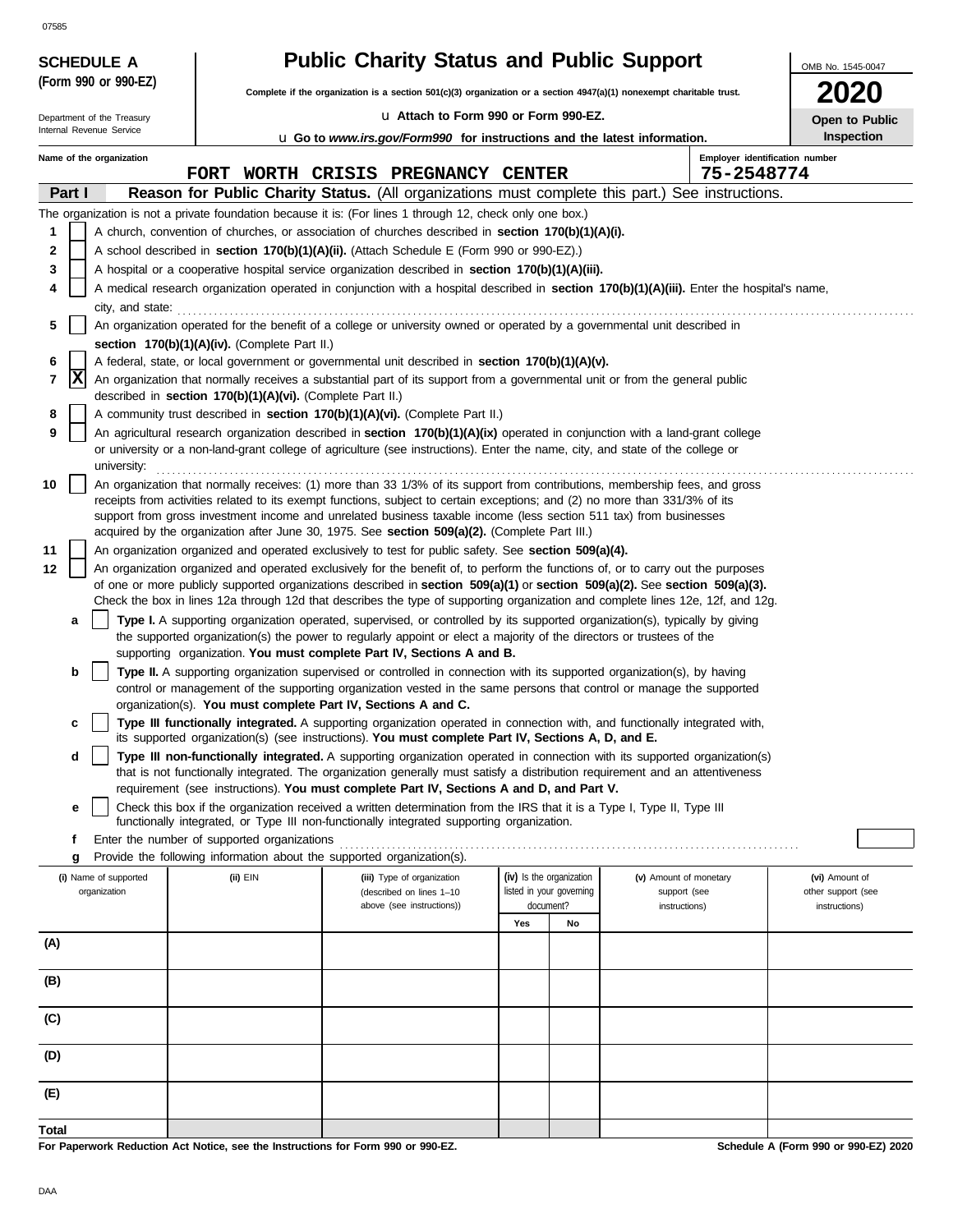## Schedule A (Form 990 or 990-EZ) 2020 **FORT WORTH CRISIS PREGNANCY CENTER** 75-2548774 Page 2

(Complete only if you checked the box on line 5, 7, or 8 of Part I or if the organization failed to qualify under **Part II Support Schedule for Organizations Described in Sections 170(b)(1)(A)(iv) and 170(b)(1)(A)(vi)** Part III. If the organization fails to qualify under the tests listed below, please complete Part III.)

|        | <b>Section A. Public Support</b>                                                                                                                                                   |            |          |            |            |            |                 |
|--------|------------------------------------------------------------------------------------------------------------------------------------------------------------------------------------|------------|----------|------------|------------|------------|-----------------|
|        | Calendar year (or fiscal year beginning in)<br>$\mathbf{u}$                                                                                                                        | (a) 2016   | (b) 2017 | $(c)$ 2018 | $(d)$ 2019 | (e) $2020$ | (f) Total       |
| 1      | Gifts, grants, contributions, and<br>membership fees received. (Do not<br>include any "unusual grants.")                                                                           | 394,424    | 439,045  | 431,966    | 632,561    | 595,075    | 2,493,071       |
| 2      | Tax revenues levied for the<br>organization's benefit and either paid<br>to or expended on its behalf                                                                              |            |          |            |            |            |                 |
| 3      | The value of services or facilities<br>furnished by a governmental unit to the<br>organization without charge<br><u>.</u><br>1986 - Johann John Barnett, amerikanischer Politiker  |            |          |            |            |            |                 |
| 4      | Total. Add lines 1 through 3                                                                                                                                                       | 394,424    | 439,045  | 431,966    | 632,561    | 595,075    | 2,493,071       |
| 5      | The portion of total contributions by<br>each person (other than a<br>governmental unit or publicly<br>supported organization) included on<br>line 1 that exceeds 2% of the amount |            |          |            |            |            |                 |
|        | shown on line 11, column (f)                                                                                                                                                       |            |          |            |            |            | 92,030          |
| 6      | Public support. Subtract line 5 from line 4.                                                                                                                                       |            |          |            |            |            | 2,401,041       |
|        | <b>Section B. Total Support</b><br>Calendar year (or fiscal year beginning in)<br>$\mathbf{u}$                                                                                     |            | (b) 2017 | $(c)$ 2018 | $(d)$ 2019 |            | (f) Total       |
|        |                                                                                                                                                                                    | (a) $2016$ |          |            |            | (e) $2020$ |                 |
| 7<br>8 | Amounts from line 4<br>Gross income from interest, dividends,<br>payments received on securities loans,                                                                            | 394,424    | 439,045  | 431,966    | 632,561    | 595,075    | 2,493,071       |
|        | rents, royalties, and income from                                                                                                                                                  | 37         | 89       | 74         | 2,005      | 644        | 2,849           |
| 9      | Net income from unrelated business<br>activities, whether or not the business<br>is regularly carried on                                                                           |            |          |            |            |            |                 |
| 10     | Other income. Do not include gain or<br>loss from the sale of capital assets                                                                                                       |            |          |            |            |            |                 |
| 11     | Total support. Add lines 7 through 10                                                                                                                                              |            |          |            |            |            | 2,495,920       |
| 12     |                                                                                                                                                                                    |            |          |            |            | 12         | 164,413         |
| 13     | First 5 years. If the Form 990 is for the organization's first, second, third, fourth, or fifth tax year as a section 501(c)(3)                                                    |            |          |            |            |            |                 |
|        | organization, check this box and stop here                                                                                                                                         |            |          |            |            |            |                 |
|        | Section C. Computation of Public Support Percentage                                                                                                                                |            |          |            |            |            |                 |
| 14     |                                                                                                                                                                                    |            |          |            |            | 14         | 96.20%          |
| 15     | Public support percentage from 2019 Schedule A, Part II, line 14                                                                                                                   |            |          |            |            | 15         | 98.59%          |
|        | 16a 33 1/3% support test—2020. If the organization did not check the box on line 13, and line 14 is 33 1/3% or more, check this                                                    |            |          |            |            |            |                 |
|        | box and stop here. The organization qualifies as a publicly supported organization                                                                                                 |            |          |            |            |            | $\vert x \vert$ |
| b      | 33 1/3% support test-2019. If the organization did not check a box on line 13 or 16a, and line 15 is 33 1/3% or more, check                                                        |            |          |            |            |            |                 |
|        |                                                                                                                                                                                    |            |          |            |            |            |                 |
| 17a    | 10%-facts-and-circumstances test-2020. If the organization did not check a box on line 13, 16a, or 16b, and line 14 is                                                             |            |          |            |            |            |                 |
|        | 10% or more, and if the organization meets the "facts-and-circumstances" test, check this box and <b>stop here.</b> Explain in                                                     |            |          |            |            |            |                 |
|        | Part VI how the organization meets the "facts-and-circumstances" test. The organization qualifies as a publicly supported<br>organization                                          |            |          |            |            |            |                 |
| b      | 10%-facts-and-circumstances test-2019. If the organization did not check a box on line 13, 16a, 16b, or 17a, and line                                                              |            |          |            |            |            |                 |
|        | 15 is 10% or more, and if the organization meets the "facts-and-circumstances" test, check this box and <b>stop here.</b> Explain                                                  |            |          |            |            |            |                 |
|        | in Part VI how the organization meets the "facts-and-circumstances" test. The organization qualifies as a publicly supported                                                       |            |          |            |            |            |                 |
|        | organization                                                                                                                                                                       |            |          |            |            |            |                 |
| 18     | Private foundation. If the organization did not check a box on line 13, 16a, 16b, 17a, or 17b, check this box and see                                                              |            |          |            |            |            |                 |
|        | instructions                                                                                                                                                                       |            |          |            |            |            |                 |
|        |                                                                                                                                                                                    |            |          |            |            |            |                 |

**Schedule A (Form 990 or 990-EZ) 2020**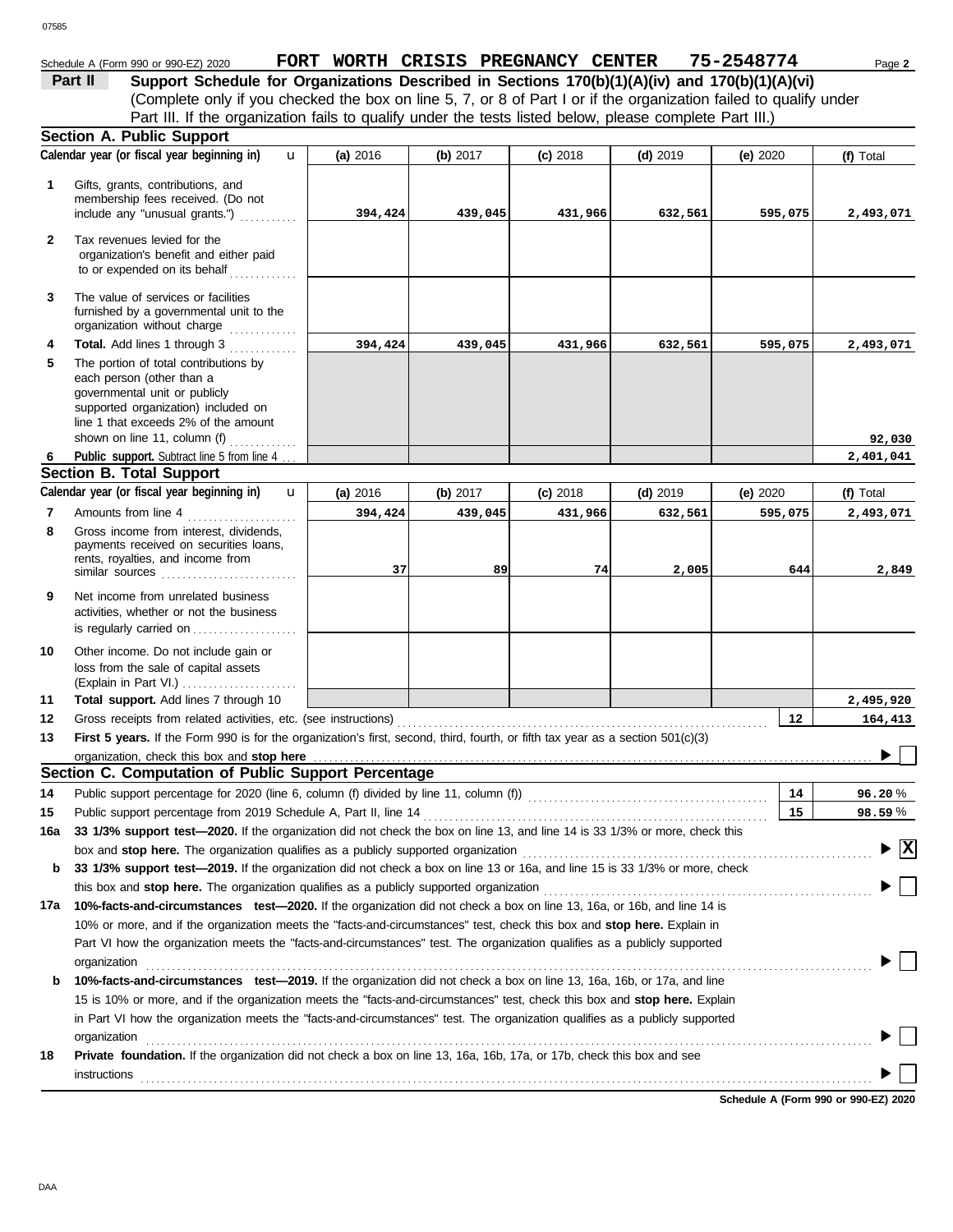#### 07585

### Schedule A (Form 990 or 990-EZ) 2020 **FORT WORTH CRISIS PREGNANCY CENTER** 75-2548774 Page 3

**Part III** Support Schedule for Organizations Described in Section 509(a)(2) (Complete only if you checked the box on line 10 of Part I or if the organization failed to qualify under Part II. If the organization fails to qualify under the tests listed below, please complete Part II.)

|              | <b>Section A. Public Support</b>                                                                                                                                                  |          |            |            |            |            |    |                 |
|--------------|-----------------------------------------------------------------------------------------------------------------------------------------------------------------------------------|----------|------------|------------|------------|------------|----|-----------------|
|              | Calendar year (or fiscal year beginning in)<br>u                                                                                                                                  | (a) 2016 | (b) $2017$ | $(c)$ 2018 | $(d)$ 2019 | (e) $2020$ |    | (f) Total       |
| 1            | Gifts, grants, contributions, and membership fees<br>received. (Do not include any "unusual grants.")                                                                             |          |            |            |            |            |    |                 |
| $\mathbf{2}$ | Gross receipts from admissions, merchandise<br>sold or services performed, or facilities<br>furnished in any activity that is related to the<br>organization's fax-exempt purpose |          |            |            |            |            |    |                 |
| 3            | Gross receipts from activities that are not an<br>unrelated trade or business under section 513                                                                                   |          |            |            |            |            |    |                 |
| 4            | Tax revenues levied for the<br>organization's benefit and either paid<br>to or expended on its behalf                                                                             |          |            |            |            |            |    |                 |
| 5            | The value of services or facilities<br>furnished by a governmental unit to the<br>organization without charge                                                                     |          |            |            |            |            |    |                 |
| 6            | Total. Add lines 1 through 5                                                                                                                                                      |          |            |            |            |            |    |                 |
|              | 7a Amounts included on lines 1, 2, and 3<br>received from disqualified persons                                                                                                    |          |            |            |            |            |    |                 |
| b            | Amounts included on lines 2 and 3<br>received from other than disqualified<br>persons that exceed the greater of \$5,000<br>or 1% of the amount on line 13 for the year $\ldots$  |          |            |            |            |            |    |                 |
| c            | Add lines 7a and 7b                                                                                                                                                               |          |            |            |            |            |    |                 |
| 8            | Public support. (Subtract line 7c from<br>line $6.$ )                                                                                                                             |          |            |            |            |            |    |                 |
|              | <b>Section B. Total Support</b>                                                                                                                                                   |          |            |            |            |            |    |                 |
|              | Calendar year (or fiscal year beginning in)<br>$\mathbf{u}$                                                                                                                       | (a) 2016 | (b) $2017$ | $(c)$ 2018 | $(d)$ 2019 | (e) $2020$ |    | (f) Total       |
| 9            | Amounts from line 6                                                                                                                                                               |          |            |            |            |            |    |                 |
| 10a          | Gross income from interest, dividends,<br>payments received on securities loans, rents,<br>royalties, and income from similar sources                                             |          |            |            |            |            |    |                 |
| b            | Unrelated business taxable income (less<br>section 511 taxes) from businesses<br>acquired after June 30, 1975                                                                     |          |            |            |            |            |    |                 |
| c            | Add lines 10a and 10b                                                                                                                                                             |          |            |            |            |            |    |                 |
| 11           | Net income from unrelated business<br>activities not included in line 10b, whether<br>or not the business is regularly carried on                                                 |          |            |            |            |            |    |                 |
| 12           | Other income. Do not include gain or<br>loss from the sale of capital assets<br>(Explain in Part VI.)                                                                             |          |            |            |            |            |    |                 |
| 13           | Total support. (Add lines 9, 10c, 11,<br>and 12.) $\ldots$                                                                                                                        |          |            |            |            |            |    |                 |
| 14           | First 5 years. If the Form 990 is for the organization's first, second, third, fourth, or fifth tax year as a section 501(c)(3)<br>organization, check this box and stop here     |          |            |            |            |            |    |                 |
|              | Section C. Computation of Public Support Percentage                                                                                                                               |          |            |            |            |            |    |                 |
| 15           |                                                                                                                                                                                   |          |            |            |            |            | 15 | %               |
| 16           |                                                                                                                                                                                   |          |            |            |            |            | 16 | %               |
|              | Section D. Computation of Investment Income Percentage                                                                                                                            |          |            |            |            |            |    |                 |
| 17           |                                                                                                                                                                                   |          |            |            |            |            | 17 | %               |
| 18           | Investment income percentage from 2019 Schedule A, Part III, line 17                                                                                                              |          |            |            |            |            | 18 | %               |
| 19a          | 33 1/3% support tests-2020. If the organization did not check the box on line 14, and line 15 is more than 33 1/3%, and line                                                      |          |            |            |            |            |    |                 |
|              |                                                                                                                                                                                   |          |            |            |            |            |    | $\vert \ \vert$ |
| b            | 33 1/3% support tests-2019. If the organization did not check a box on line 14 or line 19a, and line 16 is more than 33 1/3%, and                                                 |          |            |            |            |            |    |                 |
|              |                                                                                                                                                                                   |          |            |            |            |            |    |                 |
| 20           |                                                                                                                                                                                   |          |            |            |            |            |    |                 |

**Schedule A (Form 990 or 990-EZ) 2020**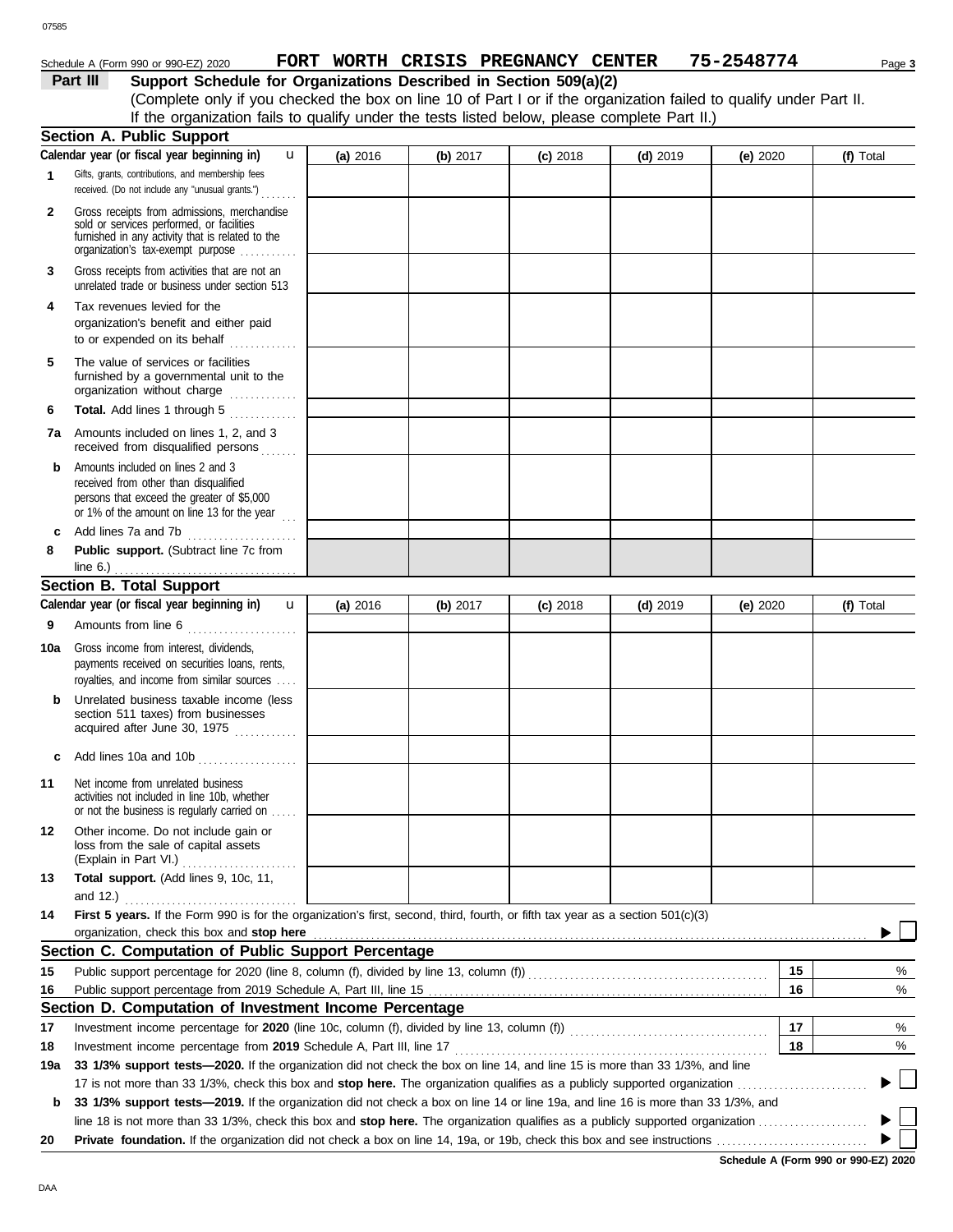| Part IV | <b>Supporting Organizations</b> |
|---------|---------------------------------|
|         |                                 |

Sections A, D, and E. If you checked box 12d, Part I, complete Sections A and D, and complete Part V.) (Complete only if you checked a box in line 12 on Part I. If you checked box 12a, Part I, complete Sections A and B. If you checked box 12b, Part I, complete Sections A and C. If you checked box 12c, Part I, complete

# **Section A. All Supporting Organizations**

|     |                                                                                                                                                                                                                                   |                 | Yes | No |
|-----|-----------------------------------------------------------------------------------------------------------------------------------------------------------------------------------------------------------------------------------|-----------------|-----|----|
| 1   | Are all of the organization's supported organizations listed by name in the organization's governing                                                                                                                              |                 |     |    |
|     | documents? If "No," describe in Part VI how the supported organizations are designated. If designated by                                                                                                                          |                 |     |    |
|     | class or purpose, describe the designation. If historic and continuing relationship, explain.                                                                                                                                     | 1               |     |    |
| 2   | Did the organization have any supported organization that does not have an IRS determination of status                                                                                                                            |                 |     |    |
|     | under section $509(a)(1)$ or (2)? If "Yes," explain in Part VI how the organization determined that the supported                                                                                                                 |                 |     |    |
|     | organization was described in section 509(a)(1) or (2).                                                                                                                                                                           | 2               |     |    |
| За  | Did the organization have a supported organization described in section $501(c)(4)$ , (5), or (6)? If "Yes," answer                                                                                                               |                 |     |    |
|     | lines 3b and 3c below.                                                                                                                                                                                                            | За              |     |    |
| b   | Did the organization confirm that each supported organization qualified under section $501(c)(4)$ , $(5)$ , or $(6)$ and                                                                                                          |                 |     |    |
|     | satisfied the public support tests under section $509(a)(2)$ ? If "Yes," describe in Part VI when and how the                                                                                                                     |                 |     |    |
|     | organization made the determination.                                                                                                                                                                                              | 3b              |     |    |
| c   | Did the organization ensure that all support to such organizations was used exclusively for section $170(c)(2)(B)$                                                                                                                |                 |     |    |
|     | purposes? If "Yes," explain in Part VI what controls the organization put in place to ensure such use.                                                                                                                            | 3c              |     |    |
| 4a  | Was any supported organization not organized in the United States ("foreign supported organization")? If                                                                                                                          |                 |     |    |
|     | "Yes," and if you checked 12a or 12b in Part I, answer (b) and (c) below.                                                                                                                                                         | 4a              |     |    |
| b   | Did the organization have ultimate control and discretion in deciding whether to make grants to the foreign                                                                                                                       |                 |     |    |
|     | supported organization? If "Yes," describe in Part VI how the organization had such control and discretion                                                                                                                        |                 |     |    |
|     | despite being controlled or supervised by or in connection with its supported organizations.                                                                                                                                      | 4b              |     |    |
| c   | Did the organization support any foreign supported organization that does not have an IRS determination<br>under sections $501(c)(3)$ and $509(a)(1)$ or $(2)$ ? If "Yes," explain in Part VI what controls the organization used |                 |     |    |
|     | to ensure that all support to the foreign supported organization was used exclusively for section $170(c)(2)(B)$                                                                                                                  |                 |     |    |
|     |                                                                                                                                                                                                                                   | 4c              |     |    |
| 5a  | purposes.<br>Did the organization add, substitute, or remove any supported organizations during the tax year? If "Yes,"                                                                                                           |                 |     |    |
|     | answer lines 5b and 5c below (if applicable). Also, provide detail in Part VI, including (i) the names and EIN                                                                                                                    |                 |     |    |
|     | numbers of the supported organizations added, substituted, or removed; (ii) the reasons for each such action;                                                                                                                     |                 |     |    |
|     | (iii) the authority under the organization's organizing document authorizing such action; and (iv) how the action                                                                                                                 |                 |     |    |
|     | was accomplished (such as by amendment to the organizing document).                                                                                                                                                               | 5a              |     |    |
| b   | Type I or Type II only. Was any added or substituted supported organization part of a class already                                                                                                                               |                 |     |    |
|     | designated in the organization's organizing document?                                                                                                                                                                             | 5b              |     |    |
| c   | <b>Substitutions only.</b> Was the substitution the result of an event beyond the organization's control?                                                                                                                         | 5c              |     |    |
| 6   | Did the organization provide support (whether in the form of grants or the provision of services or facilities) to                                                                                                                |                 |     |    |
|     | anyone other than (i) its supported organizations, (ii) individuals that are part of the charitable class benefited                                                                                                               |                 |     |    |
|     | by one or more of its supported organizations, or (iii) other supporting organizations that also support or                                                                                                                       |                 |     |    |
|     | benefit one or more of the filing organization's supported organizations? If "Yes," provide detail in Part VI.                                                                                                                    | 6               |     |    |
| 7   | Did the organization provide a grant, loan, compensation, or other similar payment to a substantial contributor                                                                                                                   |                 |     |    |
|     | (as defined in section $4958(c)(3)(C)$ ), a family member of a substantial contributor, or a 35% controlled entity                                                                                                                |                 |     |    |
|     | with regard to a substantial contributor? If "Yes," complete Part I of Schedule L (Form 990 or 990-EZ).                                                                                                                           | 7               |     |    |
| 8   | Did the organization make a loan to a disqualified person (as defined in section 4958) not described in line 7?                                                                                                                   |                 |     |    |
|     | If "Yes," complete Part I of Schedule L (Form 990 or 990-EZ).                                                                                                                                                                     | 8               |     |    |
| 9а  | Was the organization controlled directly or indirectly at any time during the tax year by one or more                                                                                                                             |                 |     |    |
|     | disqualified persons, as defined in section 4946 (other than foundation managers and organizations                                                                                                                                |                 |     |    |
|     | described in section 509(a)(1) or (2))? If "Yes," provide detail in Part VI.                                                                                                                                                      | 9а              |     |    |
| b   | Did one or more disqualified persons (as defined in line 9a) hold a controlling interest in any entity in which                                                                                                                   |                 |     |    |
|     | the supporting organization had an interest? If "Yes," provide detail in Part VI.                                                                                                                                                 | 9b              |     |    |
| c   | Did a disqualified person (as defined in line 9a) have an ownership interest in, or derive any personal benefit                                                                                                                   |                 |     |    |
|     | from, assets in which the supporting organization also had an interest? If "Yes," provide detail in Part VI.                                                                                                                      | 9c              |     |    |
| 10a | Was the organization subject to the excess business holdings rules of section 4943 because of section                                                                                                                             |                 |     |    |
|     | 4943(f) (regarding certain Type II supporting organizations, and all Type III non-functionally integrated                                                                                                                         |                 |     |    |
|     | supporting organizations)? If "Yes," answer line 10b below.                                                                                                                                                                       | 10a             |     |    |
| b   | Did the organization have any excess business holdings in the tax year? (Use Schedule C, Form 4720, to                                                                                                                            |                 |     |    |
|     | determine whether the organization had excess business holdings.)                                                                                                                                                                 | 10 <sub>b</sub> |     |    |

**Schedule A (Form 990 or 990-EZ) 2020**

 $\overline{a}$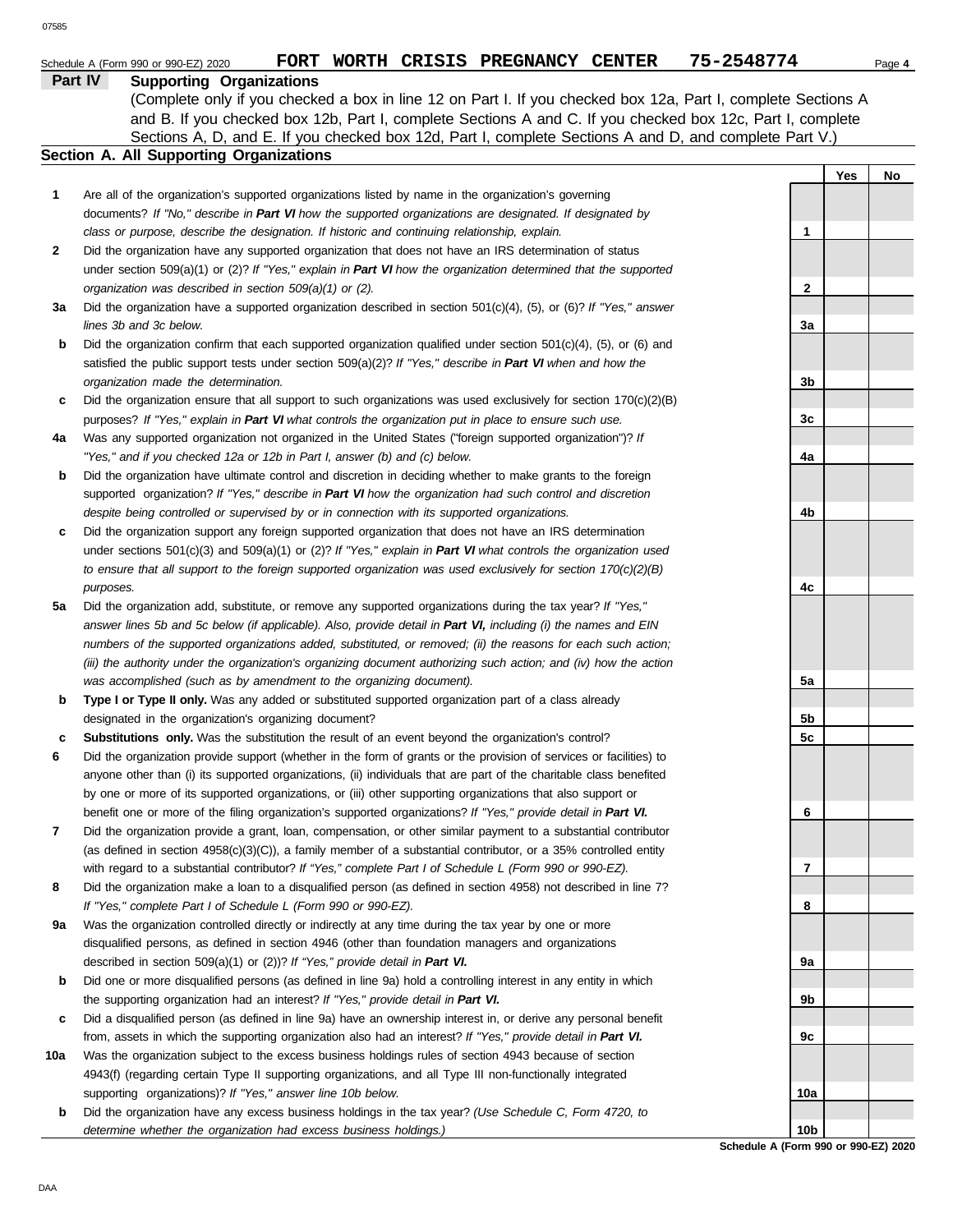### **Part IV Supporting Organizations** *(continued)* Schedule A (Form 990 or 990-EZ) 2020 **FORT WORTH CRISIS PREGNANCY CENTER** 75-2548774 Page 5

|    | . <b>.</b><br><b>Supporting Sigamzations</b> (committed)                                                             |                 |            |    |
|----|----------------------------------------------------------------------------------------------------------------------|-----------------|------------|----|
|    |                                                                                                                      |                 | <b>Yes</b> | No |
| 11 | Has the organization accepted a gift or contribution from any of the following persons?                              |                 |            |    |
| a  | A person who directly or indirectly controls, either alone or together with persons described in lines 11b and       |                 |            |    |
|    | 11c below, the governing body of a supported organization?                                                           | 11a             |            |    |
| b  | A family member of a person described in line 11a above?                                                             | 11 <sub>b</sub> |            |    |
|    | c A 35% controlled entity of a person described in line 11a or 11b above? If "Yes" to line 11a, 11b, or 11c, provide |                 |            |    |
|    | detail in Part VI.                                                                                                   | 11c             |            |    |

#### **Section B. Type I Supporting Organizations**

- **2 1** *supported organizations and what conditions or restrictions, if any, applied to such powers during the tax year. organization, describe how the powers to appoint and/or remove officers, directors, or trustees were allocated among the effectively operated, supervised, or controlled the organization's activities. If the organization had more than one supported* directors, or trustees at all times during the tax year? *If "No," describe in Part VI how the supported organization(s)* more supported organizations have the power to regularly appoint or elect at least a majority of the organization's officers, Did the governing body, members of the governing body, officers acting in their official capacity, or membership of one or Did the organization operate for the benefit of any supported organization other than the supported **1**
- organization(s) that operated, supervised, or controlled the supporting organization? *If "Yes," explain in Part VI how providing such benefit carried out the purposes of the supported organization(s) that operated, supervised, or controlled the supporting organization.*

#### **Section C. Type II Supporting Organizations**

Were a majority of the organization's directors or trustees during the tax year also a majority of the directors or trustees of each of the organization's supported organization(s)? *If "No," describe in Part VI how control* **1** *or management of the supporting organization was vested in the same persons that controlled or managed the supported organization(s).* **Yes No 1**

#### **Section D. All Type III Supporting Organizations**

|                |                                                                                                                        |   | Yes | No |
|----------------|------------------------------------------------------------------------------------------------------------------------|---|-----|----|
| $\mathbf{1}$   | Did the organization provide to each of its supported organizations, by the last day of the fifth month of the         |   |     |    |
|                | organization's tax year, (i) a written notice describing the type and amount of support provided during the prior tax  |   |     |    |
|                | year, (ii) a copy of the Form 990 that was most recently filed as of the date of notification, and (iii) copies of the |   |     |    |
|                | organization's governing documents in effect on the date of notification, to the extent not previously provided?       |   |     |    |
| $\overline{2}$ | Were any of the organization's officers, directors, or trustees either (i) appointed or elected by the supported       |   |     |    |
|                | organization(s) or (ii) serving on the governing body of a supported organization? If "No," explain in Part VI how     |   |     |    |
|                | the organization maintained a close and continuous working relationship with the supported organization(s).            | ົ |     |    |
| $\mathbf{3}$   | By reason of the relationship described in line 2, above, did the organization's supported organizations have          |   |     |    |
|                | a significant voice in the organization's investment policies and in directing the use of the organization's           |   |     |    |
|                | income or assets at all times during the tax year? If "Yes," describe in Part VI the role the organization's           |   |     |    |
|                | supported organizations played in this regard.                                                                         | 3 |     |    |

#### **Section E. Type III Functionally-Integrated Supporting Organizations**

- **1** *Check the box next to the method that the organization used to satisfy the Integral Part Test during the year (see instructions).*
	- The organization satisfied the Activities Test. *Complete line 2 below.* **a**
	- The organization is the parent of each of its supported organizations. *Complete line 3 below.* **b**
	- The organization supported a governmental entity. *Describe in Part VI how you supported a governmental entity (see instructions).* **c**
- **2** Activities Test. *Answer lines 2a and 2b below.*
	- **a** Did substantially all of the organization's activities during the tax year directly further the exempt purposes of the supported organization(s) to which the organization was responsive? *If "Yes," then in Part VI identify those supported organizations and explain how these activities directly furthered their exempt purposes, how the organization was responsive to those supported organizations, and how the organization determined that these activities constituted substantially all of its activities.*
	- **b** Did the activities described in line 2a, above, constitute activities that, but for the organization's involvement, one or more of the organization's supported organization(s) would have been engaged in? If "Yes," explain in *Part VI the reasons for the organization's position that its supported organization(s) would have engaged in these activities but for the organization's involvement.*
- **3** Parent of Supported Organizations. *Answer lines 3a and 3b below.*
- **a** Did the organization have the power to regularly appoint or elect a majority of the officers, directors, or trustees of each of the supported organizations? *If "Yes" or "No," provide details in Part VI.*
- DAA **Schedule A (Form 990 or 990-EZ) 2020 b** Did the organization exercise a substantial degree of direction over the policies, programs, and activities of each of its supported organizations? *If "Yes," describe in Part VI the role played by the organization in this regard.*

**3b**

**2a**

**2b**

**3a**

**Yes No**

**2**

**Yes No**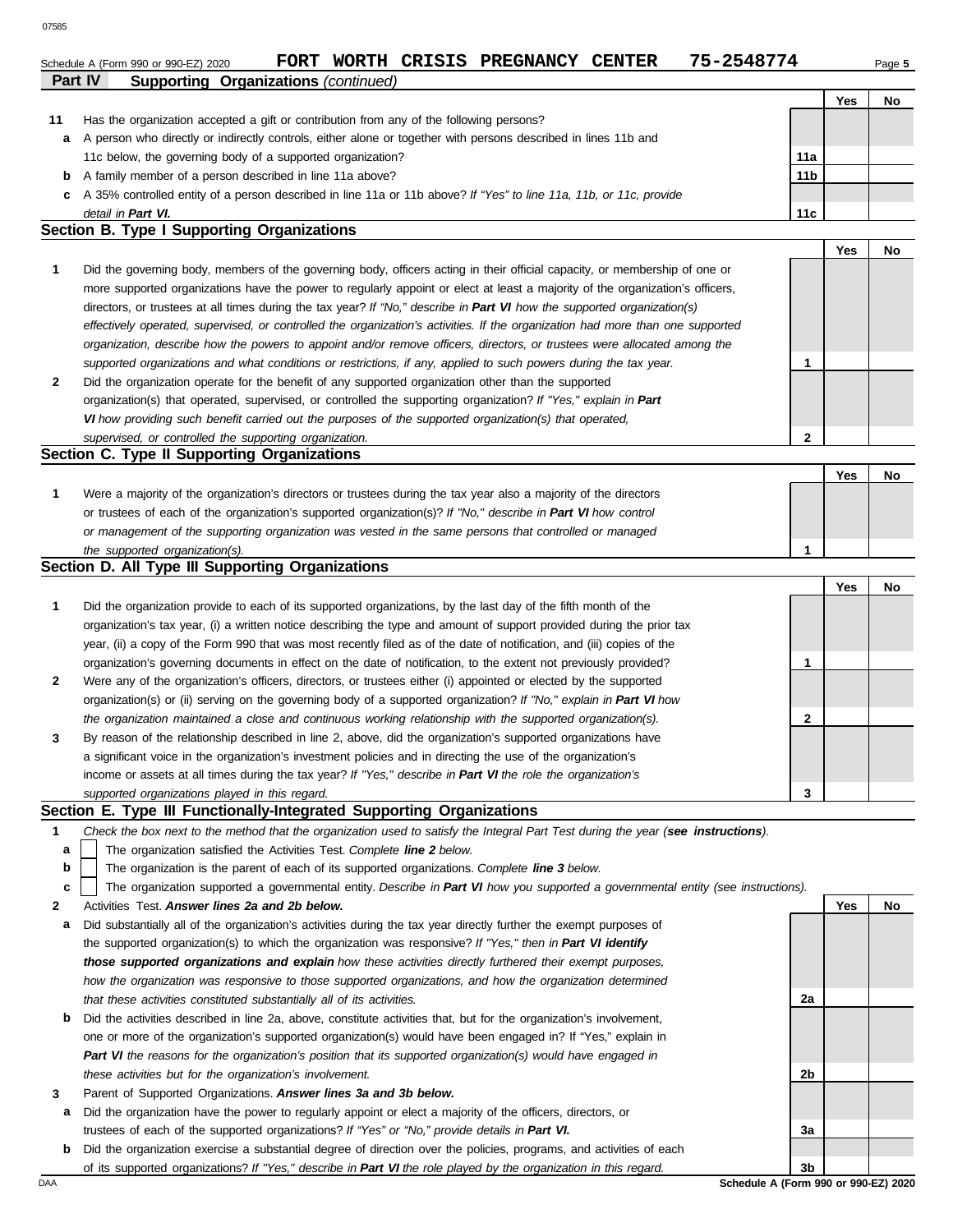|                | FORT WORTH CRISIS PREGNANCY CENTER<br>Schedule A (Form 990 or 990-EZ) 2020                                                       |                | 75-2548774     | Page 6                         |
|----------------|----------------------------------------------------------------------------------------------------------------------------------|----------------|----------------|--------------------------------|
| <b>Part V</b>  | Type III Non-Functionally Integrated 509(a)(3) Supporting Organizations                                                          |                |                |                                |
| $\mathbf{1}$   | Check here if the organization satisfied the Integral Part Test as a qualifying trust on Nov. 20, 1970 (explain in Part VI). See |                |                |                                |
|                | instructions. All other Type III non-functionally integrated supporting organizations must complete Sections A through E.        |                |                |                                |
|                | Section A - Adjusted Net Income                                                                                                  |                | (A) Prior Year | (B) Current Year<br>(optional) |
| 1              | Net short-term capital gain                                                                                                      | 1              |                |                                |
| 2              | Recoveries of prior-year distributions                                                                                           | $\overline{2}$ |                |                                |
| 3              | Other gross income (see instructions)                                                                                            | 3              |                |                                |
| 4              | Add lines 1 through 3.                                                                                                           | 4              |                |                                |
| 5              | Depreciation and depletion                                                                                                       | 5              |                |                                |
| 6              | Portion of operating expenses paid or incurred for production or collection of                                                   |                |                |                                |
|                | gross income or for management, conservation, or maintenance of property                                                         |                |                |                                |
|                | held for production of income (see instructions)                                                                                 | 6              |                |                                |
| 7              | Other expenses (see instructions)                                                                                                | $\overline{7}$ |                |                                |
| 8              | <b>Adjusted Net Income</b> (subtract lines 5, 6, and 7 from line 4)                                                              | 8              |                |                                |
|                | Section B - Minimum Asset Amount                                                                                                 |                | (A) Prior Year | (B) Current Year<br>(optional) |
| 1.             | Aggregate fair market value of all non-exempt-use assets (see                                                                    |                |                |                                |
|                | instructions for short tax year or assets held for part of year):                                                                |                |                |                                |
|                | a Average monthly value of securities                                                                                            | 1a             |                |                                |
|                | <b>b</b> Average monthly cash balances                                                                                           | 1b             |                |                                |
|                | c Fair market value of other non-exempt-use assets                                                                               | 1 <sub>c</sub> |                |                                |
|                | d Total (add lines 1a, 1b, and 1c)                                                                                               | 1d             |                |                                |
|                | <b>e</b> Discount claimed for blockage or other factors                                                                          |                |                |                                |
|                | (explain in detail in Part VI):                                                                                                  |                |                |                                |
| 2              | Acquisition indebtedness applicable to non-exempt-use assets                                                                     | $\mathbf{2}$   |                |                                |
| 3              | Subtract line 2 from line 1d.                                                                                                    | $\mathbf 3$    |                |                                |
| 4              | Cash deemed held for exempt use. Enter 0.015 of line 3 (for greater amount,                                                      |                |                |                                |
|                | see instructions).                                                                                                               | 4              |                |                                |
| 5.             | Net value of non-exempt-use assets (subtract line 4 from line 3)                                                                 | 5              |                |                                |
| 6              | Multiply line 5 by 0.035.                                                                                                        | 6              |                |                                |
| $\overline{7}$ | Recoveries of prior-year distributions                                                                                           | $\overline{7}$ |                |                                |
| 8              | Minimum Asset Amount (add line 7 to line 6)                                                                                      | 8              |                |                                |
|                | Section C - Distributable Amount                                                                                                 |                |                | <b>Current Year</b>            |
| 1              | Adjusted net income for prior year (from Section A, line 8, column A)                                                            | $\mathbf{1}$   |                |                                |
| $\mathbf{2}$   | Enter 0.85 of line 1.                                                                                                            | $\overline{2}$ |                |                                |
| 3              | Minimum asset amount for prior year (from Section B, line 8, column A)                                                           | $\mathbf 3$    |                |                                |
| 4              | Enter greater of line 2 or line 3.                                                                                               | 4              |                |                                |
| 5              | Income tax imposed in prior year                                                                                                 | 5              |                |                                |
| 6              | <b>Distributable Amount.</b> Subtract line 5 from line 4, unless subject to                                                      |                |                |                                |
|                | emergency temporary reduction (see instructions).                                                                                | 6              |                |                                |

**7** | Check here if the current year is the organization's first as a non-functionally integrated Type III supporting organization (see instructions).

**Schedule A (Form 990 or 990-EZ) 2020**

DAA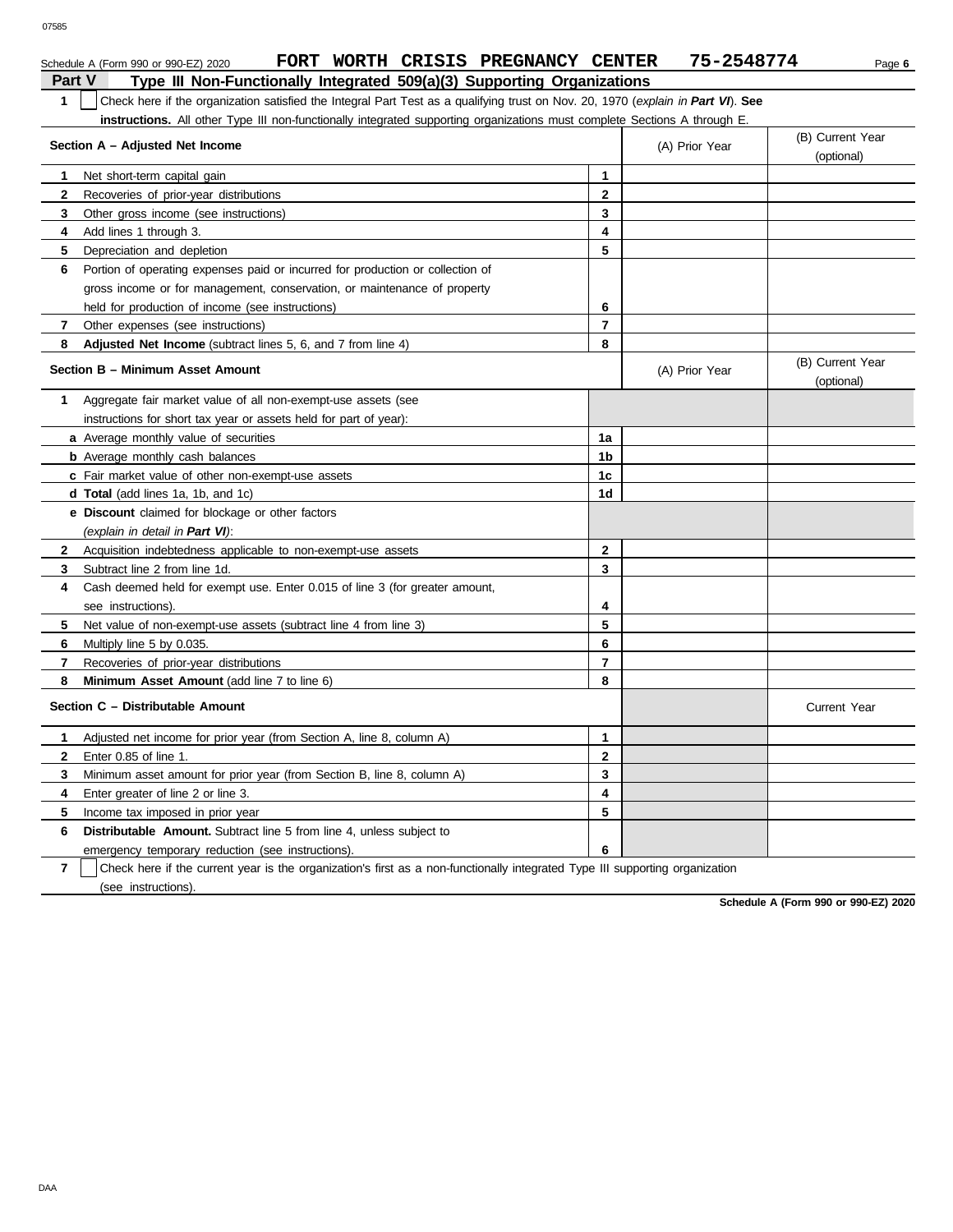### Schedule A (Form 990 or 990-EZ) 2020 **FORT WORTH CRISIS PREGNANCY CENTER** 75-2548774 Page 7 **Part V Part V Part III Non-Functionally Integrated 509(a)(3) Supporting Organizations** *(continued)*<br>**Part V Type III Non-Functionally Integrated 509(a)(3) Supporting Organizations** *(continued)*

|              | rype in Non-runctionary integrated bootago, oupporting organizations (continued            |                             |                                       |                                         |  |  |
|--------------|--------------------------------------------------------------------------------------------|-----------------------------|---------------------------------------|-----------------------------------------|--|--|
|              | Section D - Distributions                                                                  |                             |                                       | <b>Current Year</b>                     |  |  |
| 1.           | Amounts paid to supported organizations to accomplish exempt purposes                      |                             |                                       |                                         |  |  |
| $\mathbf{2}$ | Amounts paid to perform activity that directly furthers exempt purposes of supported       |                             |                                       |                                         |  |  |
|              | organizations, in excess of income from activity                                           |                             |                                       |                                         |  |  |
| 3            | Administrative expenses paid to accomplish exempt purposes of supported organizations      |                             |                                       |                                         |  |  |
| 4            | Amounts paid to acquire exempt-use assets                                                  |                             |                                       |                                         |  |  |
| 5            | Qualified set-aside amounts (prior IRS approval required-provide details in Part VI)       |                             |                                       |                                         |  |  |
| 6            | Other distributions ( <i>describe in Part VI</i> ). See instructions.                      |                             |                                       |                                         |  |  |
| 7            | Total annual distributions. Add lines 1 through 6.                                         |                             |                                       |                                         |  |  |
| 8            | Distributions to attentive supported organizations to which the organization is responsive |                             |                                       |                                         |  |  |
|              | (provide details in Part VI). See instructions.                                            |                             |                                       |                                         |  |  |
| 9            | Distributable amount for 2020 from Section C, line 6                                       |                             |                                       |                                         |  |  |
| 10           | Line 8 amount divided by line 9 amount                                                     |                             |                                       |                                         |  |  |
|              |                                                                                            | (i)                         | (ii)                                  | (iii)                                   |  |  |
|              | <b>Section E - Distribution Allocations (see instructions)</b>                             | <b>Excess Distributions</b> | <b>Underdistributions</b><br>Pre-2020 | <b>Distributable</b><br>Amount for 2020 |  |  |
| 1            | Distributable amount for 2020 from Section C, line 6                                       |                             |                                       |                                         |  |  |
| $\mathbf{2}$ | Underdistributions, if any, for years prior to 2020                                        |                             |                                       |                                         |  |  |
|              | (reasonable cause required-explain in Part VI). See                                        |                             |                                       |                                         |  |  |
|              | instructions.                                                                              |                             |                                       |                                         |  |  |
| 3            | Excess distributions carryover, if any, to 2020                                            |                             |                                       |                                         |  |  |
|              |                                                                                            |                             |                                       |                                         |  |  |
|              |                                                                                            |                             |                                       |                                         |  |  |
|              |                                                                                            |                             |                                       |                                         |  |  |
|              |                                                                                            |                             |                                       |                                         |  |  |
|              |                                                                                            |                             |                                       |                                         |  |  |
|              | f Total of lines 3a through 3e                                                             |                             |                                       |                                         |  |  |
|              | g Applied to underdistributions of prior years<br>h Applied to 2020 distributable amount   |                             |                                       |                                         |  |  |
| Î.           | Carryover from 2015 not applied (see instructions)                                         |                             |                                       |                                         |  |  |
|              | Remainder. Subtract lines 3g, 3h, and 3i from line 3f.                                     |                             |                                       |                                         |  |  |
| 4            | Distributions for 2020 from                                                                |                             |                                       |                                         |  |  |
|              | \$<br>Section D, line 7:                                                                   |                             |                                       |                                         |  |  |
|              | a Applied to underdistributions of prior years                                             |                             |                                       |                                         |  |  |
|              | <b>b</b> Applied to 2020 distributable amount                                              |                             |                                       |                                         |  |  |
|              | c Remainder. Subtract lines 4a and 4b from line 4.                                         |                             |                                       |                                         |  |  |
| 5            | Remaining underdistributions for years prior to 2020, if                                   |                             |                                       |                                         |  |  |
|              | any. Subtract lines 3g and 4a from line 2. For result                                      |                             |                                       |                                         |  |  |
|              | greater than zero, explain in Part VI. See instructions.                                   |                             |                                       |                                         |  |  |
| 6            | Remaining underdistributions for 2020 Subtract lines 3h                                    |                             |                                       |                                         |  |  |
|              | and 4b from line 1. For result greater than zero, explain in                               |                             |                                       |                                         |  |  |
|              | Part VI. See instructions.                                                                 |                             |                                       |                                         |  |  |
| 7            | Excess distributions carryover to 2021. Add lines 3j                                       |                             |                                       |                                         |  |  |
|              | and 4c.                                                                                    |                             |                                       |                                         |  |  |
| 8            | Breakdown of line 7:                                                                       |                             |                                       |                                         |  |  |
|              | a Excess from 2016                                                                         |                             |                                       |                                         |  |  |
|              |                                                                                            |                             |                                       |                                         |  |  |
|              | <b>c</b> Excess from 2018                                                                  |                             |                                       |                                         |  |  |
|              |                                                                                            |                             |                                       |                                         |  |  |
|              | e Excess from 2020                                                                         |                             |                                       |                                         |  |  |

**Schedule A (Form 990 or 990-EZ) 2020**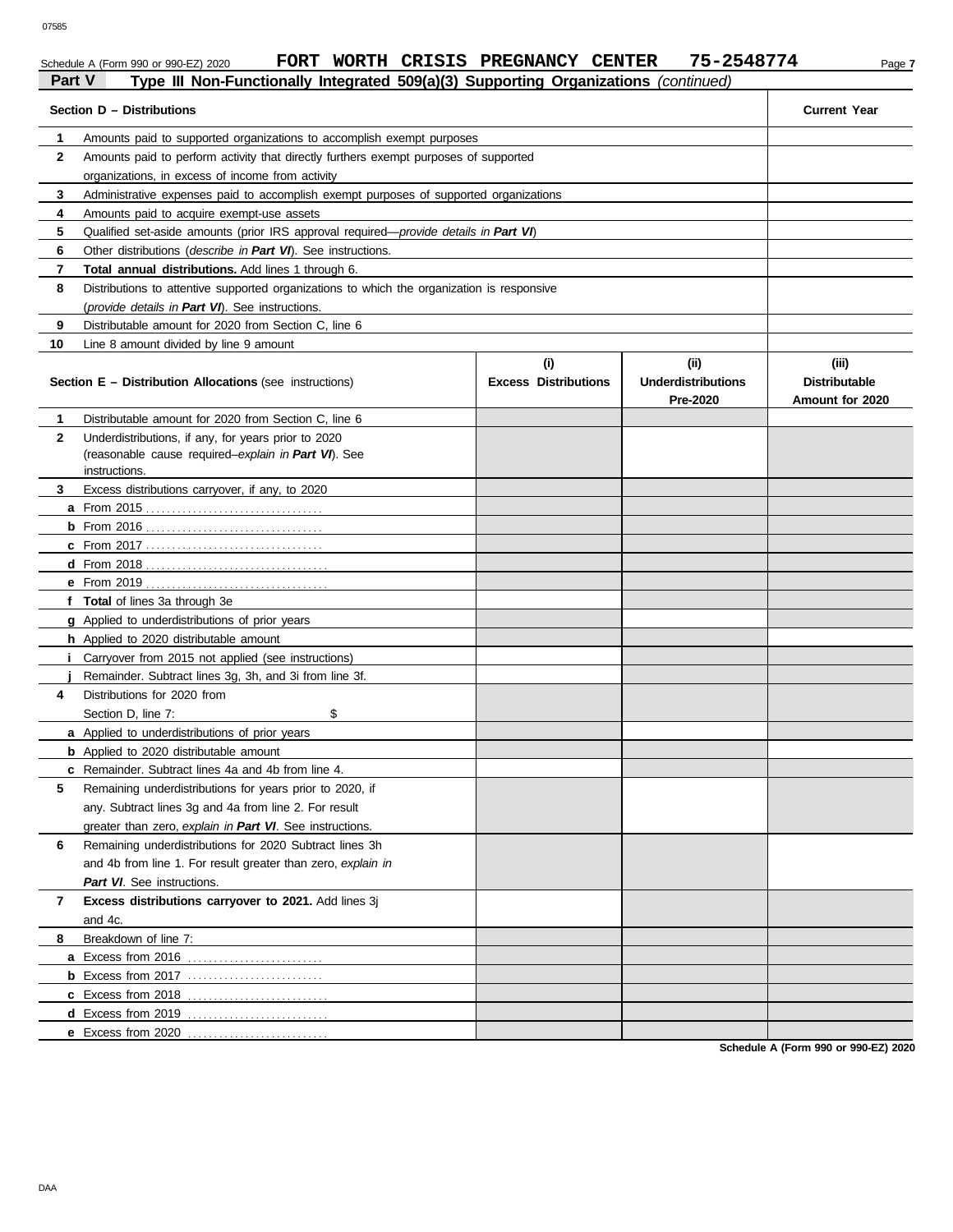| Part VI<br>Supplemental Information. Provide the explanations required by Part II, line 10; Part II, line 17a or 17b; Part<br>III, line 12; Part IV, Section A, lines 1, 2, 3b, 3c, 4b, 4c, 5a, 6, 9a, 9b, 9c, 11a, 11b, and 11c; Part IV, Section<br>B, lines 1 and 2; Part IV, Section C, line 1; Part IV, Section D, lines 2 and 3; Part IV, Section E, lines 1c, 2a, 2b,<br>3a, and 3b; Part V, line 1; Part V, Section B, line 1e; Part V, Section D, lines 5, 6, and 8; and Part V, Section E,<br>lines 2, 5, and 6. Also complete this part for any additional information. (See instructions.) | Schedule A (Form 990 or 990-EZ) 2020 |  | FORT WORTH CRISIS PREGNANCY CENTER | 75-2548774 | Page 8 |
|--------------------------------------------------------------------------------------------------------------------------------------------------------------------------------------------------------------------------------------------------------------------------------------------------------------------------------------------------------------------------------------------------------------------------------------------------------------------------------------------------------------------------------------------------------------------------------------------------------|--------------------------------------|--|------------------------------------|------------|--------|
|                                                                                                                                                                                                                                                                                                                                                                                                                                                                                                                                                                                                        |                                      |  |                                    |            |        |
|                                                                                                                                                                                                                                                                                                                                                                                                                                                                                                                                                                                                        |                                      |  |                                    |            |        |
|                                                                                                                                                                                                                                                                                                                                                                                                                                                                                                                                                                                                        |                                      |  |                                    |            |        |
|                                                                                                                                                                                                                                                                                                                                                                                                                                                                                                                                                                                                        |                                      |  |                                    |            |        |
|                                                                                                                                                                                                                                                                                                                                                                                                                                                                                                                                                                                                        |                                      |  |                                    |            |        |
|                                                                                                                                                                                                                                                                                                                                                                                                                                                                                                                                                                                                        |                                      |  |                                    |            |        |
|                                                                                                                                                                                                                                                                                                                                                                                                                                                                                                                                                                                                        |                                      |  |                                    |            |        |
|                                                                                                                                                                                                                                                                                                                                                                                                                                                                                                                                                                                                        |                                      |  |                                    |            |        |
|                                                                                                                                                                                                                                                                                                                                                                                                                                                                                                                                                                                                        |                                      |  |                                    |            |        |
|                                                                                                                                                                                                                                                                                                                                                                                                                                                                                                                                                                                                        |                                      |  |                                    |            |        |
|                                                                                                                                                                                                                                                                                                                                                                                                                                                                                                                                                                                                        |                                      |  |                                    |            |        |
|                                                                                                                                                                                                                                                                                                                                                                                                                                                                                                                                                                                                        |                                      |  |                                    |            |        |
|                                                                                                                                                                                                                                                                                                                                                                                                                                                                                                                                                                                                        |                                      |  |                                    |            |        |
|                                                                                                                                                                                                                                                                                                                                                                                                                                                                                                                                                                                                        |                                      |  |                                    |            |        |
|                                                                                                                                                                                                                                                                                                                                                                                                                                                                                                                                                                                                        |                                      |  |                                    |            |        |
|                                                                                                                                                                                                                                                                                                                                                                                                                                                                                                                                                                                                        |                                      |  |                                    |            |        |
|                                                                                                                                                                                                                                                                                                                                                                                                                                                                                                                                                                                                        |                                      |  |                                    |            |        |
|                                                                                                                                                                                                                                                                                                                                                                                                                                                                                                                                                                                                        |                                      |  |                                    |            |        |
|                                                                                                                                                                                                                                                                                                                                                                                                                                                                                                                                                                                                        |                                      |  |                                    |            |        |
|                                                                                                                                                                                                                                                                                                                                                                                                                                                                                                                                                                                                        |                                      |  |                                    |            |        |
|                                                                                                                                                                                                                                                                                                                                                                                                                                                                                                                                                                                                        |                                      |  |                                    |            |        |
|                                                                                                                                                                                                                                                                                                                                                                                                                                                                                                                                                                                                        |                                      |  |                                    |            |        |
|                                                                                                                                                                                                                                                                                                                                                                                                                                                                                                                                                                                                        |                                      |  |                                    |            |        |
|                                                                                                                                                                                                                                                                                                                                                                                                                                                                                                                                                                                                        |                                      |  |                                    |            |        |
|                                                                                                                                                                                                                                                                                                                                                                                                                                                                                                                                                                                                        |                                      |  |                                    |            |        |
|                                                                                                                                                                                                                                                                                                                                                                                                                                                                                                                                                                                                        |                                      |  |                                    |            |        |
|                                                                                                                                                                                                                                                                                                                                                                                                                                                                                                                                                                                                        |                                      |  |                                    |            |        |
|                                                                                                                                                                                                                                                                                                                                                                                                                                                                                                                                                                                                        |                                      |  |                                    |            |        |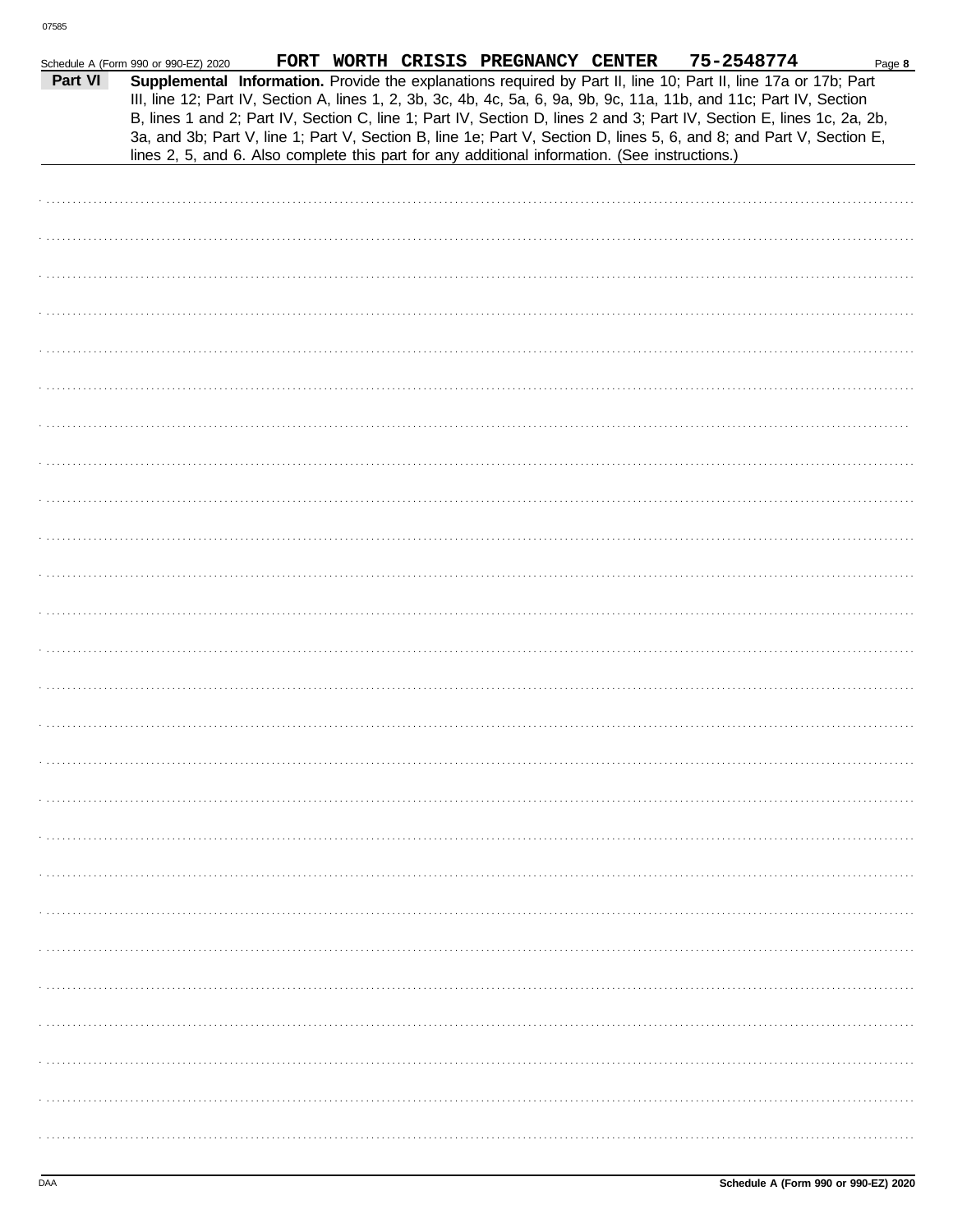# **Schedule of Contributors Schedule B**

**or 990-PF)** u **Attach to Form 990, Form 990-EZ, or Form 990-PF.** u **Go to** *www.irs.gov/Form990* **for the latest information.** OMB No. 1545-0047

**2020**

**Employer identification number**

Name of the organization

Department of the Treasury Internal Revenue Service

**(Form 990, 990-EZ,**

#### **FORT WORTH CRISIS PREGNANCY CENTER 75-2548774**

**Organization type** (check one):

| Filers of:         | Section:                                                                  |
|--------------------|---------------------------------------------------------------------------|
| Form 990 or 990-EZ | $ \mathbf{X} $ 501(c)(<br>3 ) (enter number) organization                 |
|                    | 4947(a)(1) nonexempt charitable trust not treated as a private foundation |
|                    | 527 political organization                                                |
| Form 990-PF        | $501(c)(3)$ exempt private foundation                                     |
|                    | 4947(a)(1) nonexempt charitable trust treated as a private foundation     |
|                    | 501(c)(3) taxable private foundation                                      |

Check if your organization is covered by the **General Rule** or a **Special Rule. Note:** Only a section 501(c)(7), (8), or (10) organization can check boxes for both the General Rule and a Special Rule. See instructions.

#### **General Rule**

For an organization filing Form 990, 990-EZ, or 990-PF that received, during the year, contributions totaling \$5,000 or more (in money or property) from any one contributor. Complete Parts I and II. See instructions for determining a contributor's total contributions.

#### **Special Rules**

| X For an organization described in section 501(c)(3) filing Form 990 or 990-EZ that met the 33 <sup>1</sup> /3% support test of the |
|-------------------------------------------------------------------------------------------------------------------------------------|
| regulations under sections 509(a)(1) and 170(b)(1)(A)(vi), that checked Schedule A (Form 990 or 990-EZ), Part II, line              |
| 13, 16a, or 16b, and that received from any one contributor, during the year, total contributions of the greater of (1)             |
| \$5,000; or (2) 2% of the amount on (i) Form 990, Part VIII, line 1h; or (ii) Form 990-EZ, line 1. Complete Parts I and II.         |

literary, or educational purposes, or for the prevention of cruelty to children or animals. Complete Parts I (entering For an organization described in section 501(c)(7), (8), or (10) filing Form 990 or 990-EZ that received from any one contributor, during the year, total contributions of more than \$1,000 *exclusively* for religious, charitable, scientific, "N/A" in column (b) instead of the contributor name and address), II, and III.

For an organization described in section 501(c)(7), (8), or (10) filing Form 990 or 990-EZ that received from any one contributor, during the year, contributions *exclusively* for religious, charitable, etc., purposes, but no such contributions totaled more than \$1,000. If this box is checked, enter here the total contributions that were received during the year for an *exclusively* religious, charitable, etc., purpose. Don't complete any of the parts unless the **General Rule** applies to this organization because it received *nonexclusively* religious, charitable, etc., contributions totaling \$5,000 or more during the year . . . . . . . . . . . . . . . . . . . . . . . . . . . . . . . . . . . . . . . . . . . . . . . . . . . . . . . . . . . . . . . . . . . . . . . . . . . . . . . . .

▶ \$ . . . . . . . . . . . . . . . . . . . . . . . . . . . .

990-EZ, or 990-PF), but it **must** answer "No" on Part IV, line 2, of its Form 990; or check the box on line H of its Form 990-EZ or on its Form 990-PF, Part I, line 2, to certify that it doesn't meet the filing requirements of Schedule B (Form 990, 990-EZ, or 990-PF). **Caution:** An organization that isn't covered by the General Rule and/or the Special Rules doesn't file Schedule B (Form 990,

**For Paperwork Reduction Act Notice, see the instructions for Form 990, 990-EZ, or 990-PF.**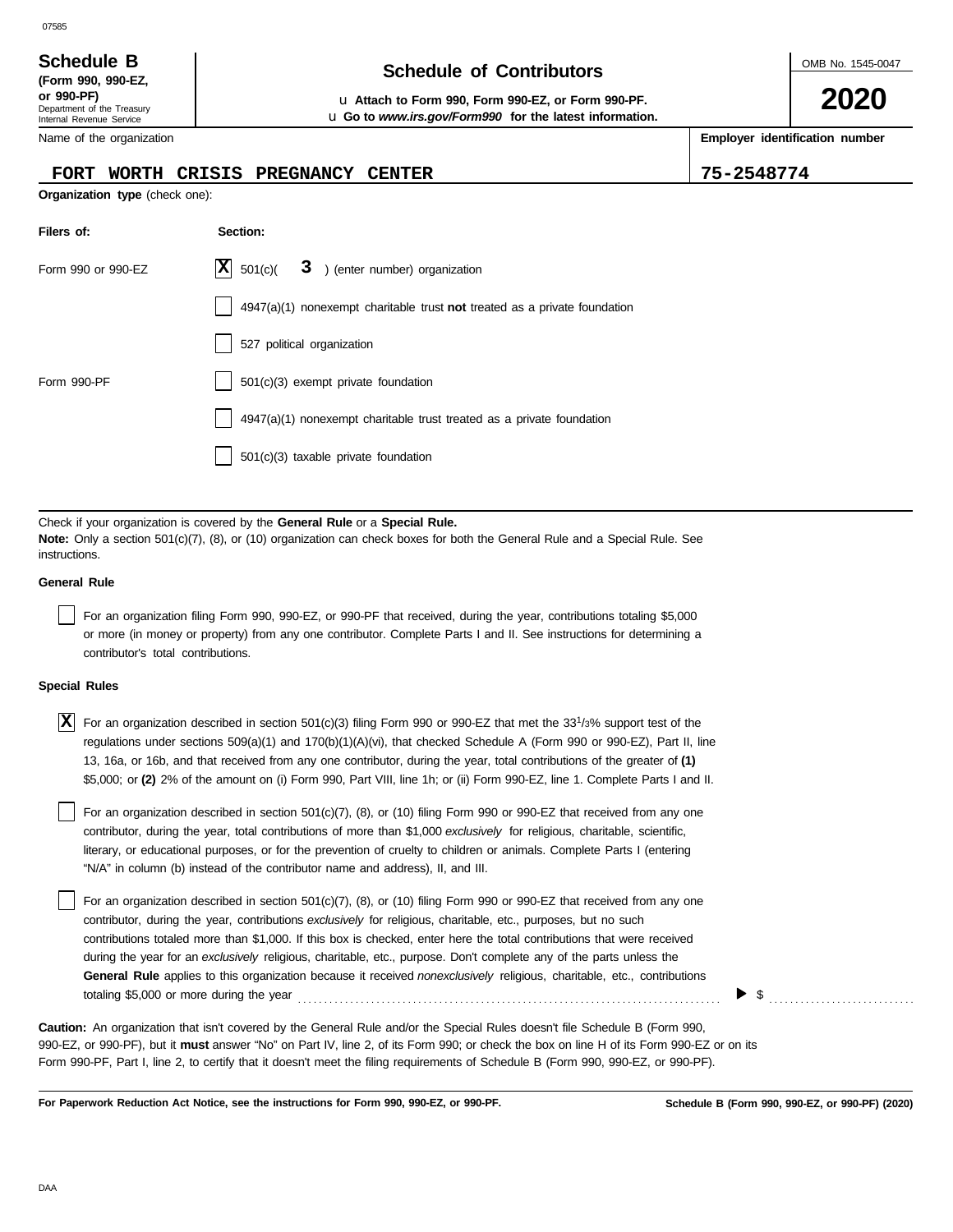| Name of organization | FORT WORTH CRISIS PREGNANCY CENTER                                                             |                                   | Employer identification number<br>75-2548774                                                 |
|----------------------|------------------------------------------------------------------------------------------------|-----------------------------------|----------------------------------------------------------------------------------------------|
| Part I               | Contributors (see instructions). Use duplicate copies of Part I if additional space is needed. |                                   |                                                                                              |
| (a)<br>No.           | (b)<br>Name, address, and ZIP + 4                                                              | (c)<br><b>Total contributions</b> | (d)<br>Type of contribution                                                                  |
| $\mathbf{1}$         |                                                                                                | 15,866<br>$\mathsf{\$}$           | x<br>Person<br>Payroll<br>Noncash<br>(Complete Part II for<br>noncash contributions.)        |
| (a)<br>No.           | (b)<br>Name, address, and ZIP + 4                                                              | (c)<br><b>Total contributions</b> | (d)<br>Type of contribution                                                                  |
| $\overline{a}$       |                                                                                                | 12,400<br>$\mathsf{\$}$           | x<br>Person<br>Payroll<br>Noncash<br>(Complete Part II for<br>noncash contributions.)        |
| (a)<br>No.           | (b)<br>Name, address, and ZIP + 4                                                              | (c)<br><b>Total contributions</b> | (d)<br>Type of contribution                                                                  |
| $\mathbf{3}$         |                                                                                                | 23,155<br>$\mathsf{\$}$           | x<br>Person<br>Payroll<br>Noncash<br>(Complete Part II for<br>noncash contributions.)        |
| (a)<br>No.           | (b)<br>Name, address, and ZIP + 4                                                              | (c)<br><b>Total contributions</b> | (d)<br>Type of contribution                                                                  |
| 4                    |                                                                                                | 17,750<br>\$                      | X<br>Person<br><b>Payroll</b><br>Noncash<br>(Complete Part II for<br>noncash contributions.) |
| (a)<br>No.           | (b)<br>Name, address, and ZIP + 4                                                              | (c)<br><b>Total contributions</b> | (d)<br>Type of contribution                                                                  |
| $\overline{5}$       |                                                                                                | 20,510<br>\$                      | X<br>Person<br>Payroll<br>Noncash<br>(Complete Part II for<br>noncash contributions.)        |

|        | .                            |                            | (Complete Part II for<br>noncash contributions.)                                      |
|--------|------------------------------|----------------------------|---------------------------------------------------------------------------------------|
| (a)    |                              | (C)                        | (d)                                                                                   |
| No.    | Name, address, and $ZIP + 4$ | <b>Total contributions</b> | Type of contribution                                                                  |
| 6<br>. |                              | 12,000                     | x<br>Person<br>Payroll<br>Noncash<br>(Complete Part II for<br>noncash contributions.) |

**Schedule B (Form 990, 990-EZ, or 990-PF) (2020)**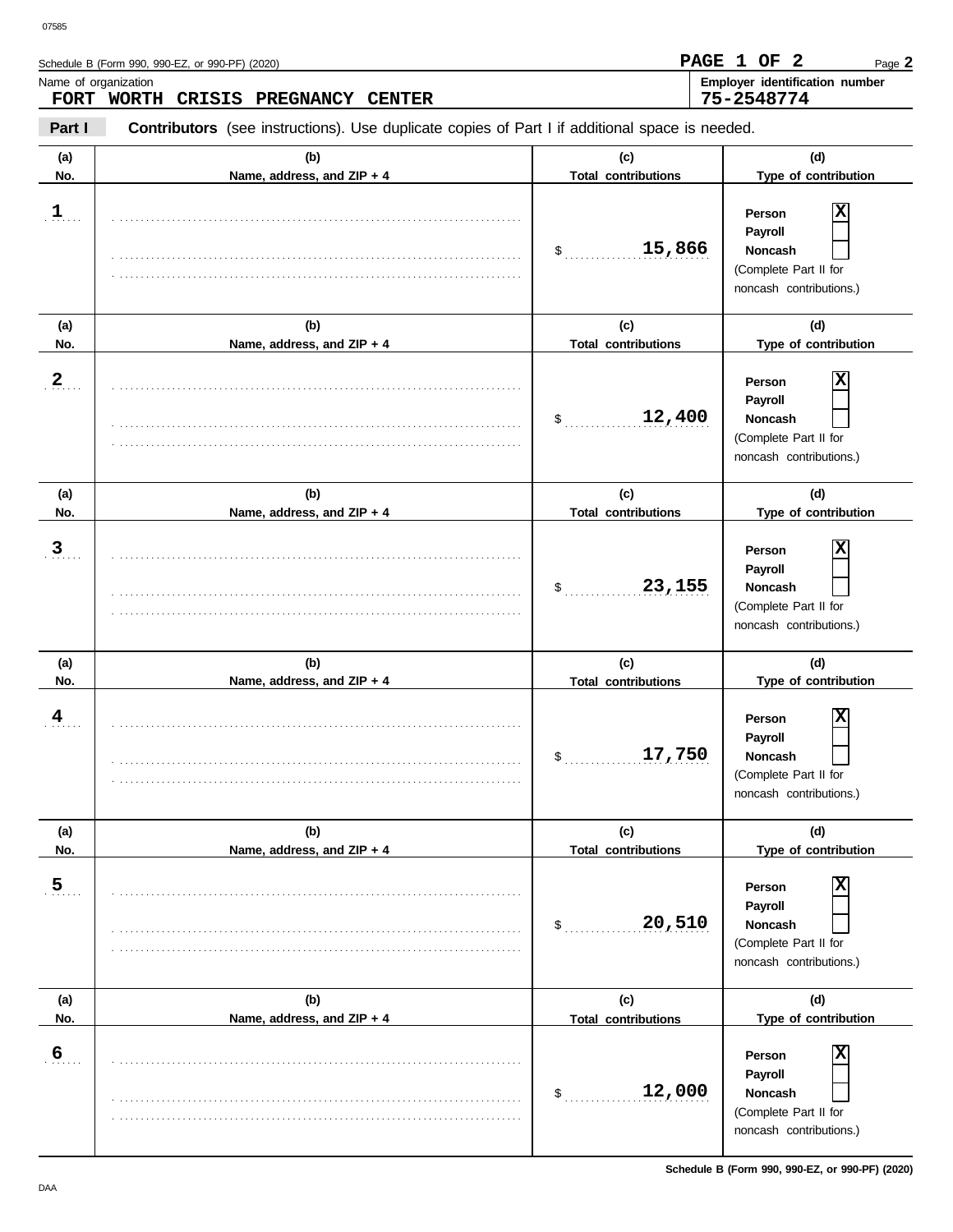| 07585<br>Name of organization | Schedule B (Form 990, 990-EZ, or 990-PF) (2020)<br>FORT WORTH<br>CRISIS<br><b>PREGNANCY</b><br><b>CENTER</b> |                                            | PAGE 2 OF 2<br>Page 2<br>Employer identification number<br>75-2548774                                                |
|-------------------------------|--------------------------------------------------------------------------------------------------------------|--------------------------------------------|----------------------------------------------------------------------------------------------------------------------|
| Part I                        | <b>Contributors</b> (see instructions). Use duplicate copies of Part I if additional space is needed.        |                                            |                                                                                                                      |
| (a)<br>No.                    | (b)<br>Name, address, and ZIP + 4                                                                            | (c)<br><b>Total contributions</b>          | (d)<br>Type of contribution                                                                                          |
| 7                             |                                                                                                              | 15,000<br>\$                               | X<br>Person<br>Payroll<br><b>Noncash</b><br>(Complete Part II for<br>noncash contributions.)                         |
| (a)                           | (b)                                                                                                          | (c)                                        | (d)                                                                                                                  |
| No.<br>8                      | Name, address, and ZIP + 4                                                                                   | <b>Total contributions</b><br>12,250<br>\$ | Type of contribution<br>х<br>Person<br>Payroll<br><b>Noncash</b><br>(Complete Part II for<br>noncash contributions.) |
| (a)                           | (b)                                                                                                          | (c)                                        | (d)                                                                                                                  |
| No.<br>9                      | Name, address, and ZIP + 4                                                                                   | <b>Total contributions</b><br>20,000<br>\$ | Type of contribution<br>х<br>Person<br>Payroll<br><b>Noncash</b><br>(Complete Part II for<br>noncash contributions.) |

|            |                                   |                                   | noncash contributions.)                                                                 |
|------------|-----------------------------------|-----------------------------------|-----------------------------------------------------------------------------------------|
| (a)<br>No. | (b)<br>Name, address, and ZIP + 4 | (c)<br><b>Total contributions</b> | (d)<br>Type of contribution                                                             |
|            |                                   | \$                                | Person<br>Payroll<br><b>Noncash</b><br>(Complete Part II for<br>noncash contributions.) |
| (a)        | (b)                               | (c)                               | (d)                                                                                     |
| No.        | Name, address, and ZIP + 4        | <b>Total contributions</b>        | Type of contribution                                                                    |
|            |                                   | \$                                | Person<br>Payroll<br><b>Noncash</b><br>(Complete Part II for<br>noncash contributions.) |
| (a)        | (b)                               | (c)                               | (d)                                                                                     |
| No.        | Name, address, and ZIP + 4        | <b>Total contributions</b>        | Type of contribution                                                                    |
|            |                                   | \$                                | Person<br>Payroll<br><b>Noncash</b><br>(Complete Part II for<br>noncash contributions.) |

**Schedule B (Form 990, 990-EZ, or 990-PF) (2020)**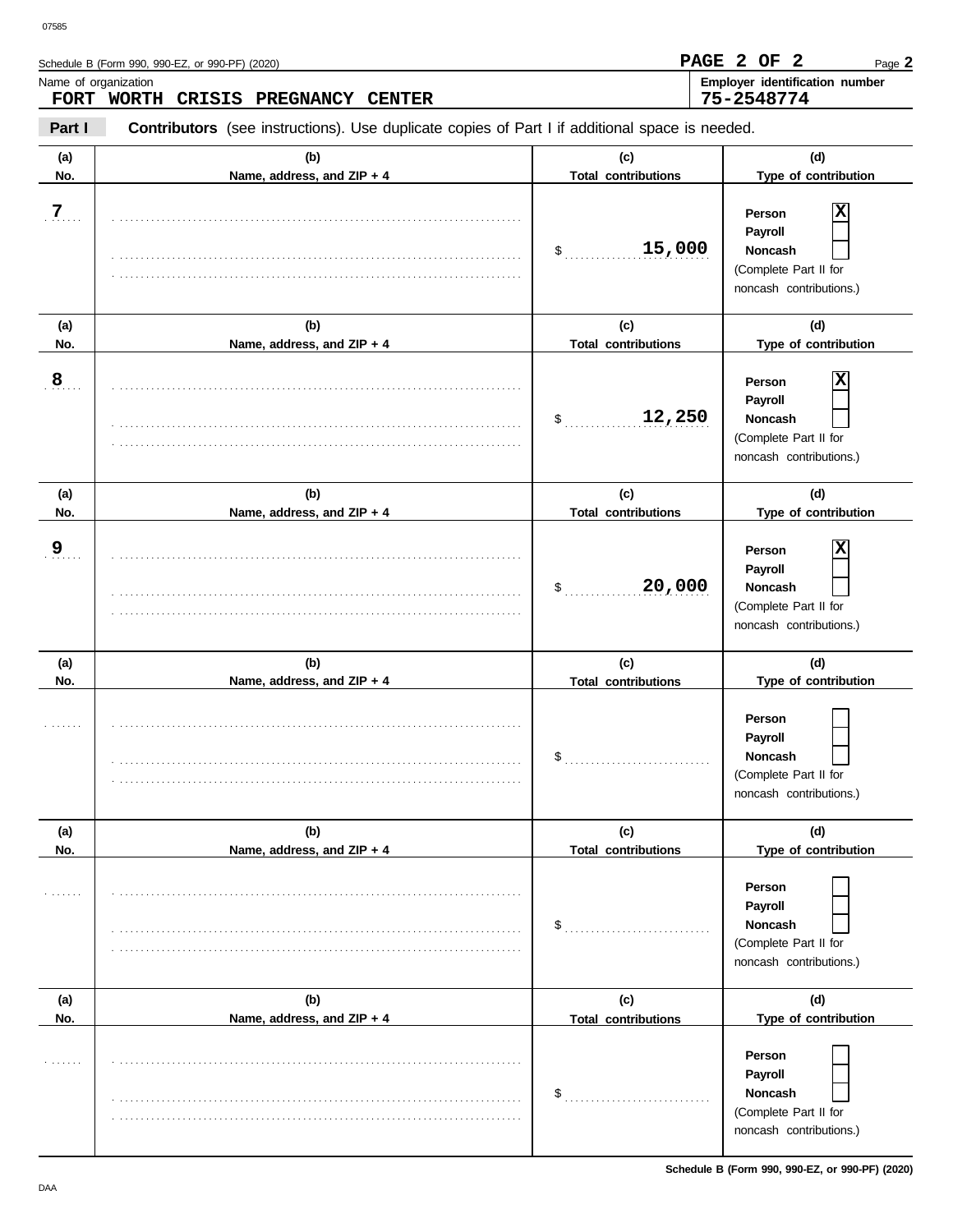|     | <b>SCHEDULE D</b>                              |                                                                                                                                                                                            |                       | Supplemental Financial Statements                                        |                                |           | OMB No. 1545-0047               |
|-----|------------------------------------------------|--------------------------------------------------------------------------------------------------------------------------------------------------------------------------------------------|-----------------------|--------------------------------------------------------------------------|--------------------------------|-----------|---------------------------------|
|     | (Form 990)                                     |                                                                                                                                                                                            |                       | u Complete if the organization answered "Yes" on Form 990,               |                                |           |                                 |
|     | Department of the Treasury                     |                                                                                                                                                                                            | u Attach to Form 990. | Part IV, line 6, 7, 8, 9, 10, 11a, 11b, 11c, 11d, 11e, 11f, 12a, or 12b. |                                |           | Open to Public                  |
|     | Internal Revenue Service                       | <b>u</b> Go to <i>www.irs.gov/Form990</i> for instructions and the latest information.                                                                                                     |                       |                                                                          |                                |           | <b>Inspection</b>               |
|     | Name of the organization                       |                                                                                                                                                                                            |                       |                                                                          | Employer identification number |           |                                 |
|     |                                                |                                                                                                                                                                                            |                       |                                                                          |                                |           |                                 |
|     | <b>FORT</b>                                    | WORTH CRISIS PREGNANCY CENTER                                                                                                                                                              |                       |                                                                          | 75-2548774                     |           |                                 |
|     | Part I                                         | Organizations Maintaining Donor Advised Funds or Other Similar Funds or Accounts.<br>Complete if the organization answered "Yes" on Form 990, Part IV, line 6.                             |                       |                                                                          |                                |           |                                 |
|     |                                                |                                                                                                                                                                                            |                       | (a) Donor advised funds                                                  |                                |           | (b) Funds and other accounts    |
| 1   | Total number at end of year                    |                                                                                                                                                                                            |                       |                                                                          |                                |           |                                 |
| 2   |                                                | Aggregate value of contributions to (during year)                                                                                                                                          |                       | <u> 1989 - Johann Barbara, martxa alemaniar a</u>                        |                                |           |                                 |
| 3   |                                                |                                                                                                                                                                                            |                       |                                                                          |                                |           |                                 |
| 4   |                                                |                                                                                                                                                                                            |                       |                                                                          |                                |           |                                 |
| 5   |                                                | Did the organization inform all donors and donor advisors in writing that the assets held in donor advised                                                                                 |                       |                                                                          |                                |           |                                 |
|     |                                                |                                                                                                                                                                                            |                       |                                                                          |                                |           | Yes<br>No                       |
| 6   |                                                | Did the organization inform all grantees, donors, and donor advisors in writing that grant funds can be used                                                                               |                       |                                                                          |                                |           |                                 |
|     |                                                | only for charitable purposes and not for the benefit of the donor or donor advisor, or for any other purpose                                                                               |                       |                                                                          |                                |           |                                 |
|     | conferring impermissible private benefit?      |                                                                                                                                                                                            |                       |                                                                          |                                |           | <b>Yes</b><br>No                |
|     | Part II                                        | <b>Conservation Easements.</b>                                                                                                                                                             |                       |                                                                          |                                |           |                                 |
|     |                                                | Complete if the organization answered "Yes" on Form 990, Part IV, line 7.                                                                                                                  |                       |                                                                          |                                |           |                                 |
| 1.  |                                                | Purpose(s) of conservation easements held by the organization (check all that apply).                                                                                                      |                       |                                                                          |                                |           |                                 |
|     |                                                | Preservation of land for public use (for example, recreation or education)                                                                                                                 |                       | Preservation of a historically important land area                       |                                |           |                                 |
|     | Protection of natural habitat                  |                                                                                                                                                                                            |                       | Preservation of a certified historic structure                           |                                |           |                                 |
| 2   | Preservation of open space                     | Complete lines 2a through 2d if the organization held a qualified conservation contribution in the form of a conservation                                                                  |                       |                                                                          |                                |           |                                 |
|     | easement on the last day of the tax year.      |                                                                                                                                                                                            |                       |                                                                          |                                |           | Held at the End of the Tax Year |
| а   |                                                |                                                                                                                                                                                            |                       |                                                                          | 2a                             |           |                                 |
|     |                                                |                                                                                                                                                                                            |                       |                                                                          | 2b                             |           |                                 |
|     |                                                | Number of conservation easements on a certified historic structure included in (a) [[[[[[[[[[[[[[[[[[[[[[[[[]]]]]]]                                                                        |                       |                                                                          | 2c                             |           |                                 |
| d   |                                                | Number of conservation easements included in (c) acquired after 7/25/06, and not on a                                                                                                      |                       |                                                                          |                                |           |                                 |
|     |                                                | historic structure listed in the National Register                                                                                                                                         |                       |                                                                          | 2d                             |           |                                 |
| 3   |                                                | Number of conservation easements modified, transferred, released, extinguished, or terminated by the organization during the                                                               |                       |                                                                          |                                |           |                                 |
|     | tax year $\mathbf{u}$ <sub>1111111111111</sub> |                                                                                                                                                                                            |                       |                                                                          |                                |           |                                 |
| 4   |                                                | Number of states where property subject to conservation easement is located <b>u</b>                                                                                                       |                       |                                                                          |                                |           |                                 |
| 5   |                                                | Does the organization have a written policy regarding the periodic monitoring, inspection, handling of                                                                                     |                       |                                                                          |                                |           |                                 |
|     |                                                |                                                                                                                                                                                            |                       |                                                                          |                                |           | No<br>Yes                       |
| 6   |                                                | Staff and volunteer hours devoted to monitoring, inspecting, handling of violations, and enforcing conservation easements during the year                                                  |                       |                                                                          |                                |           |                                 |
|     | u <sub></sub>                                  |                                                                                                                                                                                            |                       |                                                                          |                                |           |                                 |
| 7   |                                                | Amount of expenses incurred in monitoring, inspecting, handling of violations, and enforcing conservation easements during the year                                                        |                       |                                                                          |                                |           |                                 |
|     |                                                |                                                                                                                                                                                            |                       |                                                                          |                                |           |                                 |
| 8   |                                                | Does each conservation easement reported on line 2(d) above satisfy the requirements of section 170(h)(4)(B)(i)                                                                            |                       |                                                                          |                                |           |                                 |
|     |                                                |                                                                                                                                                                                            |                       |                                                                          |                                |           | Yes<br>No                       |
| 9   |                                                | In Part XIII, describe how the organization reports conservation easements in its revenue and expense statement and                                                                        |                       |                                                                          |                                |           |                                 |
|     |                                                | balance sheet, and include, if applicable, the text of the footnote to the organization's financial statements that describes the<br>organization's accounting for conservation easements. |                       |                                                                          |                                |           |                                 |
|     | Part III                                       | Organizations Maintaining Collections of Art, Historical Treasures, or Other Similar Assets.                                                                                               |                       |                                                                          |                                |           |                                 |
|     |                                                | Complete if the organization answered "Yes" on Form 990, Part IV, line 8.                                                                                                                  |                       |                                                                          |                                |           |                                 |
|     |                                                | 1a If the organization elected, as permitted under FASB ASC 958, not to report in its revenue statement and balance sheet works                                                            |                       |                                                                          |                                |           |                                 |
|     |                                                | of art, historical treasures, or other similar assets held for public exhibition, education, or research in furtherance of public                                                          |                       |                                                                          |                                |           |                                 |
|     |                                                | service, provide in Part XIII the text of the footnote to its financial statements that describes these items.                                                                             |                       |                                                                          |                                |           |                                 |
|     |                                                | <b>b</b> If the organization elected, as permitted under FASB ASC 958, to report in its revenue statement and balance sheet works of                                                       |                       |                                                                          |                                |           |                                 |
|     |                                                | art, historical treasures, or other similar assets held for public exhibition, education, or research in furtherance of public service,                                                    |                       |                                                                          |                                |           |                                 |
|     |                                                | provide the following amounts relating to these items:                                                                                                                                     |                       |                                                                          |                                |           |                                 |
|     |                                                |                                                                                                                                                                                            |                       |                                                                          |                                |           |                                 |
|     |                                                |                                                                                                                                                                                            |                       |                                                                          |                                |           | $\mathbf{u}$ \$                 |
| 2   |                                                | If the organization received or held works of art, historical treasures, or other similar assets for financial gain, provide the                                                           |                       |                                                                          |                                |           |                                 |
|     |                                                | following amounts required to be reported under FASB ASC 958 relating to these items:                                                                                                      |                       |                                                                          |                                |           |                                 |
| а   |                                                |                                                                                                                                                                                            |                       |                                                                          |                                |           | $\mathbf{u}$ \$                 |
| b   |                                                |                                                                                                                                                                                            |                       |                                                                          |                                | $u \,$ \$ |                                 |
| DAA |                                                | For Paperwork Reduction Act Notice, see the Instructions for Form 990.                                                                                                                     |                       |                                                                          |                                |           | Schedule D (Form 990) 2020      |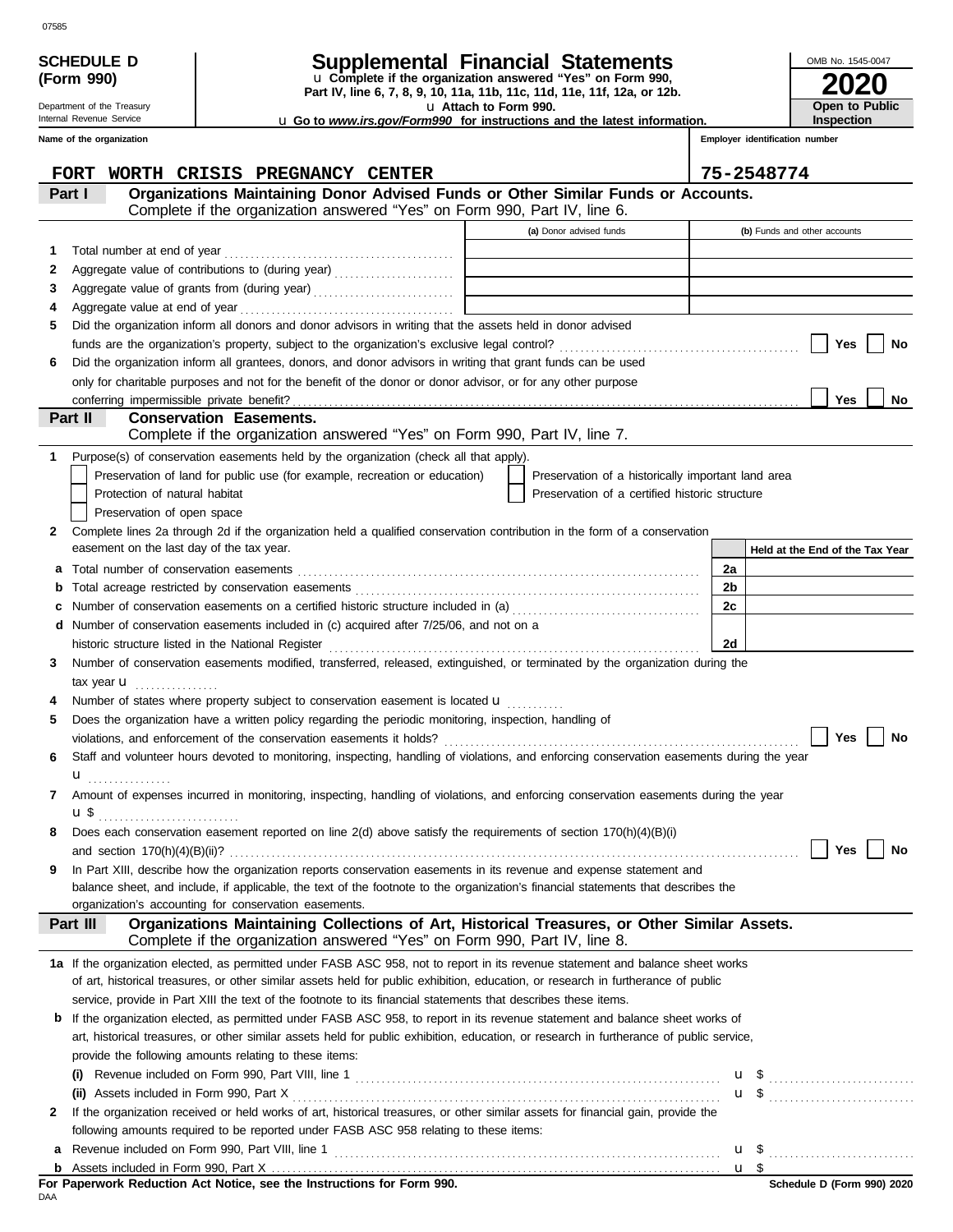|    | Schedule D (Form 990) 2020                                                                                                                                                                                                     |                                                                                                                           |                         | FORT WORTH CRISIS PREGNANCY CENTER |                         | 75-2548774      |                      |                | Page 2              |
|----|--------------------------------------------------------------------------------------------------------------------------------------------------------------------------------------------------------------------------------|---------------------------------------------------------------------------------------------------------------------------|-------------------------|------------------------------------|-------------------------|-----------------|----------------------|----------------|---------------------|
|    | Organizations Maintaining Collections of Art, Historical Treasures, or Other Similar Assets (continued)<br>Part III                                                                                                            |                                                                                                                           |                         |                                    |                         |                 |                      |                |                     |
| 3  | Using the organization's acquisition, accession, and other records, check any of the following that make significant use of its<br>collection items (check all that apply):                                                    |                                                                                                                           |                         |                                    |                         |                 |                      |                |                     |
| a  | Public exhibition                                                                                                                                                                                                              |                                                                                                                           | d                       | Loan or exchange program           |                         |                 |                      |                |                     |
| b  | Scholarly research                                                                                                                                                                                                             |                                                                                                                           | е                       |                                    |                         |                 |                      |                |                     |
| c  | Preservation for future generations                                                                                                                                                                                            |                                                                                                                           |                         |                                    |                         |                 |                      |                |                     |
| 4  | Provide a description of the organization's collections and explain how they further the organization's exempt purpose in Part                                                                                                 |                                                                                                                           |                         |                                    |                         |                 |                      |                |                     |
|    | XIII.                                                                                                                                                                                                                          |                                                                                                                           |                         |                                    |                         |                 |                      |                |                     |
|    |                                                                                                                                                                                                                                |                                                                                                                           |                         |                                    |                         |                 |                      |                |                     |
| 5. | During the year, did the organization solicit or receive donations of art, historical treasures, or other similar                                                                                                              |                                                                                                                           |                         |                                    |                         |                 |                      | Yes            | No.                 |
|    | Part IV<br><b>Escrow and Custodial Arrangements.</b>                                                                                                                                                                           |                                                                                                                           |                         |                                    |                         |                 |                      |                |                     |
|    | Complete if the organization answered "Yes" on Form 990, Part IV, line 9, or reported an amount on Form                                                                                                                        |                                                                                                                           |                         |                                    |                         |                 |                      |                |                     |
|    | 990, Part X, line 21.                                                                                                                                                                                                          |                                                                                                                           |                         |                                    |                         |                 |                      |                |                     |
|    | 1a Is the organization an agent, trustee, custodian or other intermediary for contributions or other assets not                                                                                                                |                                                                                                                           |                         |                                    |                         |                 |                      |                |                     |
|    | included on Form 990, Part X?<br><b>b</b> If "Yes," explain the arrangement in Part XIII and complete the following table:                                                                                                     |                                                                                                                           |                         |                                    |                         |                 |                      | Yes            | No                  |
|    |                                                                                                                                                                                                                                |                                                                                                                           |                         |                                    |                         |                 |                      | Amount         |                     |
|    |                                                                                                                                                                                                                                |                                                                                                                           |                         |                                    |                         |                 |                      |                |                     |
| C  | Beginning balance                                                                                                                                                                                                              |                                                                                                                           |                         |                                    |                         |                 | 1c                   |                |                     |
|    | Additions during the year material contact the year material contact the year material contact the year material contact the year material contact the year material contact the year material contact the year of the year an |                                                                                                                           |                         |                                    |                         |                 | 1 <sub>d</sub>       |                |                     |
|    |                                                                                                                                                                                                                                |                                                                                                                           |                         |                                    |                         |                 | 1e                   |                |                     |
|    |                                                                                                                                                                                                                                |                                                                                                                           |                         |                                    |                         |                 | 1f                   |                |                     |
|    | 2a Did the organization include an amount on Form 990, Part X, line 21, for escrow or custodial account liability?                                                                                                             |                                                                                                                           |                         |                                    |                         |                 |                      | <b>Yes</b>     | No                  |
|    | <b>Part V</b><br><b>Endowment Funds.</b>                                                                                                                                                                                       |                                                                                                                           |                         |                                    |                         |                 |                      |                |                     |
|    |                                                                                                                                                                                                                                |                                                                                                                           |                         |                                    |                         |                 |                      |                |                     |
|    | Complete if the organization answered "Yes" on Form 990, Part IV, line 10.                                                                                                                                                     |                                                                                                                           |                         |                                    |                         |                 |                      |                |                     |
|    |                                                                                                                                                                                                                                |                                                                                                                           | (a) Current year        | (b) Prior year                     | (c) Two years back      |                 | (d) Three years back |                | (e) Four years back |
|    | 1a Beginning of year balance                                                                                                                                                                                                   |                                                                                                                           |                         |                                    |                         |                 |                      |                |                     |
|    | Contributions <b>CONSIDER AND READ PROPERTY</b>                                                                                                                                                                                |                                                                                                                           |                         |                                    |                         |                 |                      |                |                     |
|    | Net investment earnings, gains, and                                                                                                                                                                                            |                                                                                                                           |                         |                                    |                         |                 |                      |                |                     |
|    |                                                                                                                                                                                                                                |                                                                                                                           |                         |                                    |                         |                 |                      |                |                     |
|    | Grants or scholarships                                                                                                                                                                                                         |                                                                                                                           |                         |                                    |                         |                 |                      |                |                     |
|    | Other expenditures for facilities and                                                                                                                                                                                          |                                                                                                                           |                         |                                    |                         |                 |                      |                |                     |
|    | programs                                                                                                                                                                                                                       |                                                                                                                           |                         |                                    |                         |                 |                      |                |                     |
|    |                                                                                                                                                                                                                                |                                                                                                                           |                         |                                    |                         |                 |                      |                |                     |
|    | End of year balance                                                                                                                                                                                                            |                                                                                                                           |                         |                                    |                         |                 |                      |                |                     |
| 2  | Provide the estimated percentage of the current year end balance (line 1g, column (a)) held as:                                                                                                                                |                                                                                                                           |                         |                                    |                         |                 |                      |                |                     |
| а  | Board designated or quasi-endowment u                                                                                                                                                                                          |                                                                                                                           |                         |                                    |                         |                 |                      |                |                     |
| b  | Permanent endowment <b>u</b> %                                                                                                                                                                                                 |                                                                                                                           |                         |                                    |                         |                 |                      |                |                     |
| c  | Term endowment <b>u</b><br>.                                                                                                                                                                                                   |                                                                                                                           |                         |                                    |                         |                 |                      |                |                     |
|    | The percentages on lines 2a, 2b, and 2c should equal 100%.                                                                                                                                                                     |                                                                                                                           |                         |                                    |                         |                 |                      |                |                     |
|    | 3a Are there endowment funds not in the possession of the organization that are held and administered for the                                                                                                                  |                                                                                                                           |                         |                                    |                         |                 |                      |                |                     |
|    | organization by:                                                                                                                                                                                                               |                                                                                                                           |                         |                                    |                         |                 |                      |                | Yes<br>No           |
|    |                                                                                                                                                                                                                                |                                                                                                                           |                         |                                    |                         |                 |                      | 3a(i)          |                     |
|    |                                                                                                                                                                                                                                |                                                                                                                           |                         |                                    |                         |                 |                      | 3a(ii)         |                     |
|    |                                                                                                                                                                                                                                |                                                                                                                           |                         |                                    |                         |                 |                      | 3b             |                     |
|    | Describe in Part XIII the intended uses of the organization's endowment funds.                                                                                                                                                 |                                                                                                                           |                         |                                    |                         |                 |                      |                |                     |
|    | Land, Buildings, and Equipment.<br>Part VI                                                                                                                                                                                     |                                                                                                                           |                         |                                    |                         |                 |                      |                |                     |
|    | Complete if the organization answered "Yes" on Form 990, Part IV, line 11a. See Form 990, Part X, line 10.                                                                                                                     |                                                                                                                           |                         |                                    |                         |                 |                      |                |                     |
|    | Description of property                                                                                                                                                                                                        |                                                                                                                           | (a) Cost or other basis |                                    | (b) Cost or other basis | (c) Accumulated |                      | (d) Book value |                     |
|    |                                                                                                                                                                                                                                |                                                                                                                           | (investment)            |                                    | (other)                 | depreciation    |                      |                |                     |
|    |                                                                                                                                                                                                                                |                                                                                                                           |                         |                                    |                         |                 |                      |                |                     |
|    |                                                                                                                                                                                                                                |                                                                                                                           |                         |                                    | 699,538                 |                 | 212,156              |                | 487,382             |
| С  | Leasehold improvements                                                                                                                                                                                                         |                                                                                                                           |                         |                                    | 43,120                  |                 | 23,598               |                | 19,522              |
| d  |                                                                                                                                                                                                                                |                                                                                                                           |                         |                                    | 101,629                 |                 | 99,980               |                | <u>1,649</u>        |
|    |                                                                                                                                                                                                                                |                                                                                                                           |                         |                                    | 45,723                  |                 | 42,395               |                | 3,328               |
|    |                                                                                                                                                                                                                                | 511,881<br>Total. Add lines 1a through 1e. (Column (d) must equal Form 990, Part X, column (B), line 10c.)<br>$\mathbf u$ |                         |                                    |                         |                 |                      |                |                     |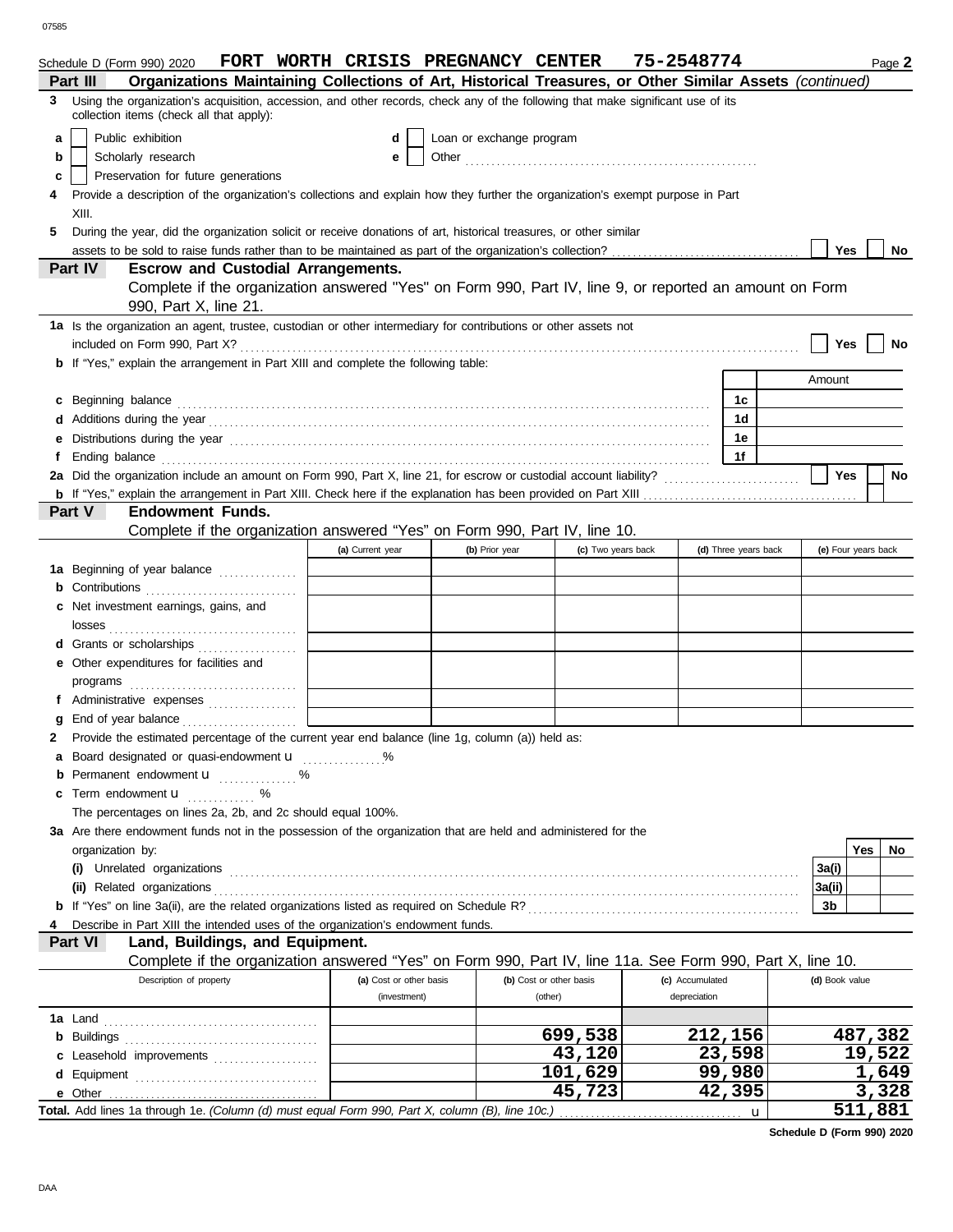|                           | Schedule D (Form 990) 2020                                                         | FORT WORTH CRISIS PREGNANCY CENTER      |                 |              |                | 75-2548774                                                                                                 | Page 3         |  |
|---------------------------|------------------------------------------------------------------------------------|-----------------------------------------|-----------------|--------------|----------------|------------------------------------------------------------------------------------------------------------|----------------|--|
| Part VII                  |                                                                                    | <b>Investments - Other Securities.</b>  |                 |              |                |                                                                                                            |                |  |
|                           |                                                                                    |                                         |                 |              |                | Complete if the organization answered "Yes" on Form 990, Part IV, line 11b. See Form 990, Part X, line 12. |                |  |
|                           |                                                                                    | (a) Description of security or category |                 |              | (b) Book value | (c) Method of valuation:                                                                                   |                |  |
|                           |                                                                                    | (including name of security)            |                 |              |                | Cost or end-of-year market value                                                                           |                |  |
| (1) Financial derivatives |                                                                                    |                                         |                 |              |                |                                                                                                            |                |  |
|                           |                                                                                    |                                         |                 |              |                |                                                                                                            |                |  |
| $(3)$ Other               |                                                                                    |                                         |                 |              |                |                                                                                                            |                |  |
| (A)                       |                                                                                    |                                         |                 |              |                |                                                                                                            |                |  |
| (B)                       |                                                                                    |                                         |                 |              |                |                                                                                                            |                |  |
| (C)                       |                                                                                    |                                         |                 |              |                |                                                                                                            |                |  |
| (D)                       |                                                                                    |                                         |                 |              |                |                                                                                                            |                |  |
| (E)                       |                                                                                    |                                         |                 |              |                |                                                                                                            |                |  |
| $\overline{F}$ .          |                                                                                    |                                         |                 |              |                |                                                                                                            |                |  |
| (G)                       |                                                                                    |                                         |                 |              |                |                                                                                                            |                |  |
| (H)                       |                                                                                    |                                         |                 |              |                |                                                                                                            |                |  |
|                           | Total. (Column (b) must equal Form 990, Part X, col. (B) line 12.) $\dots \dots u$ |                                         |                 |              |                |                                                                                                            |                |  |
| Part VIII                 |                                                                                    | Investments - Program Related.          |                 |              |                |                                                                                                            |                |  |
|                           |                                                                                    |                                         |                 |              |                | Complete if the organization answered "Yes" on Form 990, Part IV, line 11c. See Form 990, Part X, line 13. |                |  |
|                           |                                                                                    | (a) Description of investment           |                 |              | (b) Book value | (c) Method of valuation:                                                                                   |                |  |
|                           |                                                                                    |                                         |                 |              |                | Cost or end-of-year market value                                                                           |                |  |
| (1)                       |                                                                                    |                                         |                 |              |                |                                                                                                            |                |  |
| (2)                       |                                                                                    |                                         |                 |              |                |                                                                                                            |                |  |
| (3)                       |                                                                                    |                                         |                 |              |                |                                                                                                            |                |  |
| (4)                       |                                                                                    |                                         |                 |              |                |                                                                                                            |                |  |
| (5)                       |                                                                                    |                                         |                 |              |                |                                                                                                            |                |  |
| (6)                       |                                                                                    |                                         |                 |              |                |                                                                                                            |                |  |
| (7)                       |                                                                                    |                                         |                 |              |                |                                                                                                            |                |  |
| (8)                       |                                                                                    |                                         |                 |              |                |                                                                                                            |                |  |
| (9)                       |                                                                                    |                                         |                 |              |                |                                                                                                            |                |  |
|                           | Total. (Column (b) must equal Form 990, Part X, col. (B) line 13.)                 |                                         |                 | $\mathbf{u}$ |                |                                                                                                            |                |  |
| Part IX                   | Other Assets.                                                                      |                                         |                 |              |                |                                                                                                            |                |  |
|                           |                                                                                    |                                         |                 |              |                | Complete if the organization answered "Yes" on Form 990, Part IV, line 11d. See Form 990, Part X, line 15. |                |  |
|                           |                                                                                    |                                         | (a) Description |              |                |                                                                                                            | (b) Book value |  |
| (1)                       |                                                                                    |                                         |                 |              |                |                                                                                                            |                |  |
| (2)                       |                                                                                    |                                         |                 |              |                |                                                                                                            |                |  |
| (3)                       |                                                                                    |                                         |                 |              |                |                                                                                                            |                |  |
| (4)                       |                                                                                    |                                         |                 |              |                |                                                                                                            |                |  |
| (5)                       |                                                                                    |                                         |                 |              |                |                                                                                                            |                |  |
| (6)                       |                                                                                    |                                         |                 |              |                |                                                                                                            |                |  |
| (7)                       |                                                                                    |                                         |                 |              |                |                                                                                                            |                |  |
| (8)                       |                                                                                    |                                         |                 |              |                |                                                                                                            |                |  |
| (9)                       | Total. (Column (b) must equal Form 990, Part X, col. (B) line 15.)                 |                                         |                 |              |                |                                                                                                            |                |  |
| Part X                    | Other Liabilities.                                                                 |                                         |                 |              |                | u,                                                                                                         |                |  |
|                           |                                                                                    |                                         |                 |              |                | Complete if the organization answered "Yes" on Form 990, Part IV, line 11e or 11f. See Form 990, Part X,   |                |  |
|                           | line 25.                                                                           |                                         |                 |              |                |                                                                                                            |                |  |
| 1.                        |                                                                                    | (a) Description of liability            |                 |              |                |                                                                                                            | (b) Book value |  |
| (1)                       | Federal income taxes                                                               |                                         |                 |              |                |                                                                                                            |                |  |
| (2)                       | PAYROLL PROTECTION PROGRAM                                                         |                                         |                 |              |                |                                                                                                            | 70,642         |  |
| (3)                       | ECONOMIC INJURY DISASTER LOAN                                                      |                                         |                 |              |                |                                                                                                            | 8,000          |  |
| (4)                       |                                                                                    |                                         |                 |              |                |                                                                                                            |                |  |
| (5)                       |                                                                                    |                                         |                 |              |                |                                                                                                            |                |  |
| (6)                       |                                                                                    |                                         |                 |              |                |                                                                                                            |                |  |
| (7)                       |                                                                                    |                                         |                 |              |                |                                                                                                            |                |  |
| (8)                       |                                                                                    |                                         |                 |              |                |                                                                                                            |                |  |
| (9)                       |                                                                                    |                                         |                 |              |                |                                                                                                            |                |  |
|                           | Total. (Column (b) must equal Form 990, Part X, col. (B) line 25.)                 |                                         |                 |              |                | $\mathbf{u}$                                                                                               | 78,642         |  |
|                           |                                                                                    |                                         |                 |              |                |                                                                                                            |                |  |

Liability for uncertain tax positions. In Part XIII, provide the text of the footnote to the organization's financial statements that reports the **2.** organization's liability for uncertain tax positions under FASB ASC 740. Check here if the text of the footnote has been provided in Part XIII

 $\Box$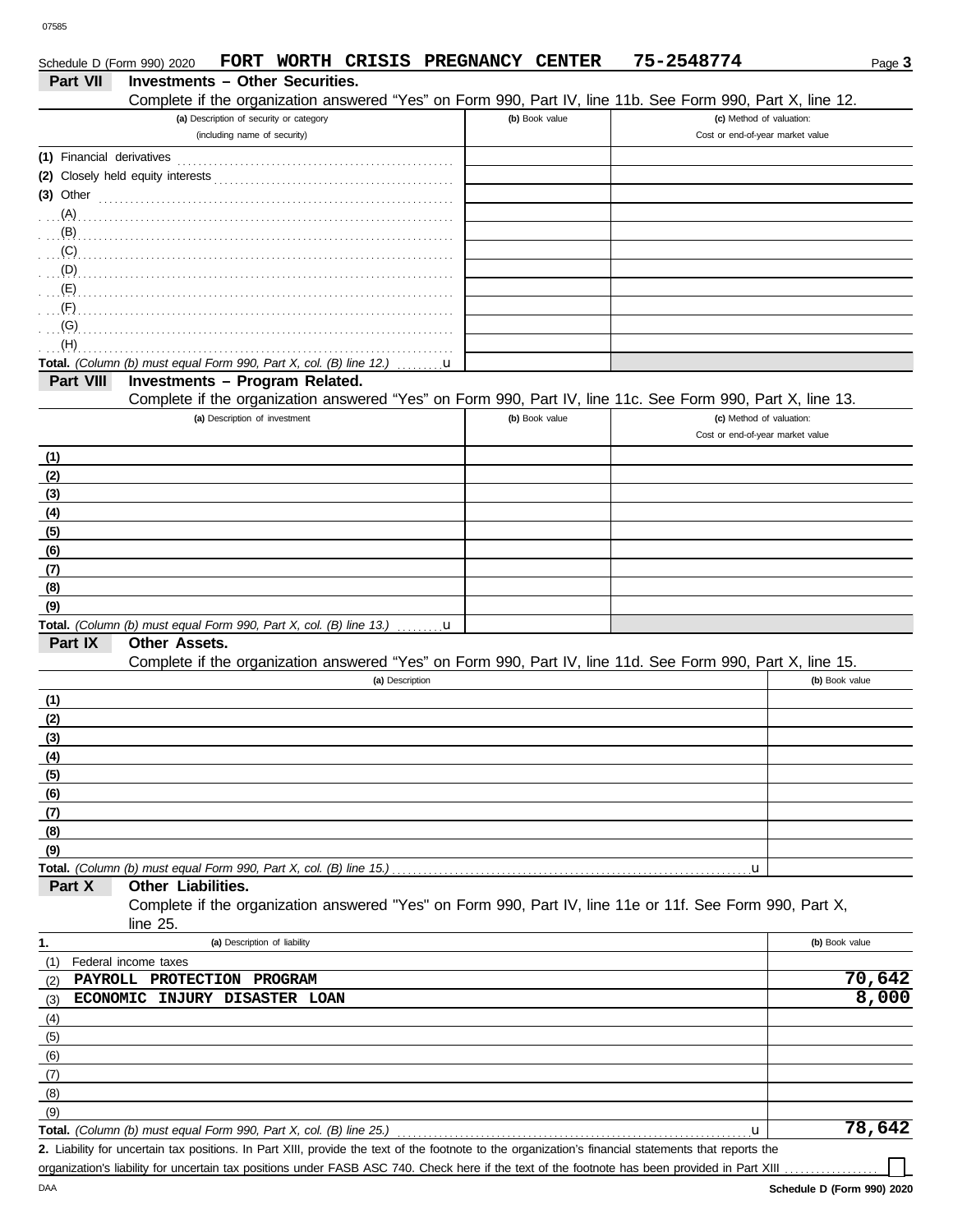|    | FORT WORTH CRISIS PREGNANCY CENTER<br>Schedule D (Form 990) 2020                                                                                                                                                                                                                                      |                | 75-2548774 |    | Page 4 |
|----|-------------------------------------------------------------------------------------------------------------------------------------------------------------------------------------------------------------------------------------------------------------------------------------------------------|----------------|------------|----|--------|
|    | Reconciliation of Revenue per Audited Financial Statements With Revenue per Return.<br>Part XI                                                                                                                                                                                                        |                |            |    |        |
|    | Complete if the organization answered "Yes" on Form 990, Part IV, line 12a.                                                                                                                                                                                                                           |                |            |    |        |
| 1. | Total revenue, gains, and other support per audited financial statements                                                                                                                                                                                                                              |                |            | 1  |        |
| 2  | Amounts included on line 1 but not on Form 990, Part VIII, line 12:                                                                                                                                                                                                                                   |                |            |    |        |
| а  |                                                                                                                                                                                                                                                                                                       | 2a             |            |    |        |
| b  |                                                                                                                                                                                                                                                                                                       | 2 <sub>b</sub> |            |    |        |
| c  |                                                                                                                                                                                                                                                                                                       | 2c             |            |    |        |
| d  |                                                                                                                                                                                                                                                                                                       | 2d             |            |    |        |
| е  | Add lines 2a through 2d <b>Martin Community 20</b> and 20 and 20 and 20 and 20 and 20 and 20 and 20 and 20 and 20 and 20 and 20 and 20 and 20 and 20 and 20 and 20 and 20 and 20 and 20 and 20 and 20 and 20 and 20 and 20 and 20 a                                                                   |                |            | 2е |        |
| 3  |                                                                                                                                                                                                                                                                                                       |                |            | 3  |        |
|    | Amounts included on Form 990, Part VIII, line 12, but not on line 1:                                                                                                                                                                                                                                  |                |            |    |        |
| а  |                                                                                                                                                                                                                                                                                                       | 4a             |            |    |        |
| b  |                                                                                                                                                                                                                                                                                                       | 4b             |            |    |        |
| c  | Add lines 4a and 4b                                                                                                                                                                                                                                                                                   |                |            | 4с |        |
| 5  |                                                                                                                                                                                                                                                                                                       |                |            | 5  |        |
|    | Reconciliation of Expenses per Audited Financial Statements With Expenses per Return.<br>Part XII                                                                                                                                                                                                     |                |            |    |        |
|    | Complete if the organization answered "Yes" on Form 990, Part IV, line 12a.                                                                                                                                                                                                                           |                |            |    |        |
| 1. | Total expenses and losses per audited financial statements                                                                                                                                                                                                                                            |                |            | 1  |        |
| 2  | Amounts included on line 1 but not on Form 990, Part IX, line 25:                                                                                                                                                                                                                                     |                |            |    |        |
| а  |                                                                                                                                                                                                                                                                                                       | 2a             |            |    |        |
| b  |                                                                                                                                                                                                                                                                                                       | 2 <sub>b</sub> |            |    |        |
| с  | Other losses <b>contracts</b> and <b>contracts</b> and <b>contracts</b> and <b>contracts</b> and <b>contracts</b> and <b>contracts</b> and <b>contracts</b> and <b>contracts</b> and <b>contracts</b> and <b>contracts</b> and <b>contracts</b> and <b>contracts</b> and <b>contracts</b> and <b></b> | 2c             |            |    |        |
| d  |                                                                                                                                                                                                                                                                                                       | 2d             |            |    |        |
| е  | Add lines 2a through 2d <b>Martin Community 20</b> and 20 and 20 and 20 and 20 and 20 and 20 and 20 and 20 and 20 and 20 and 20 and 20 and 20 and 20 and 20 and 20 and 20 and 20 and 20 and 20 and 20 and 20 and 20 and 20 and 20 a                                                                   |                |            | 2e |        |
| З  |                                                                                                                                                                                                                                                                                                       |                |            | 3  |        |
| 4  | Amounts included on Form 990, Part IX, line 25, but not on line 1:                                                                                                                                                                                                                                    |                |            |    |        |
| а  |                                                                                                                                                                                                                                                                                                       | 4a             |            |    |        |
| b  |                                                                                                                                                                                                                                                                                                       | 4b             |            |    |        |
| c  | Add lines 4a and 4b                                                                                                                                                                                                                                                                                   |                |            | 4c |        |
|    |                                                                                                                                                                                                                                                                                                       |                |            | 5  |        |
|    | Part XIII Supplemental Information.                                                                                                                                                                                                                                                                   |                |            |    |        |
|    | Provide the descriptions required for Part II, lines 3, 5, and 9; Part III, lines 1a and 4; Part IV, lines 1b and 2b; Part V, line 4; Part X, line                                                                                                                                                    |                |            |    |        |
|    | 2; Part XI, lines 2d and 4b; and Part XII, lines 2d and 4b. Also complete this part to provide any additional information.                                                                                                                                                                            |                |            |    |        |
|    |                                                                                                                                                                                                                                                                                                       |                |            |    |        |
|    |                                                                                                                                                                                                                                                                                                       |                |            |    |        |
|    |                                                                                                                                                                                                                                                                                                       |                |            |    |        |
|    |                                                                                                                                                                                                                                                                                                       |                |            |    |        |
|    |                                                                                                                                                                                                                                                                                                       |                |            |    |        |
|    |                                                                                                                                                                                                                                                                                                       |                |            |    |        |
|    |                                                                                                                                                                                                                                                                                                       |                |            |    |        |
|    |                                                                                                                                                                                                                                                                                                       |                |            |    |        |
|    |                                                                                                                                                                                                                                                                                                       |                |            |    |        |
|    |                                                                                                                                                                                                                                                                                                       |                |            |    |        |
|    |                                                                                                                                                                                                                                                                                                       |                |            |    |        |
|    |                                                                                                                                                                                                                                                                                                       |                |            |    |        |
|    |                                                                                                                                                                                                                                                                                                       |                |            |    |        |
|    |                                                                                                                                                                                                                                                                                                       |                |            |    |        |
|    |                                                                                                                                                                                                                                                                                                       |                |            |    |        |
|    |                                                                                                                                                                                                                                                                                                       |                |            |    |        |
|    |                                                                                                                                                                                                                                                                                                       |                |            |    |        |
|    |                                                                                                                                                                                                                                                                                                       |                |            |    |        |
|    |                                                                                                                                                                                                                                                                                                       |                |            |    |        |
|    |                                                                                                                                                                                                                                                                                                       |                |            |    |        |
|    |                                                                                                                                                                                                                                                                                                       |                |            |    |        |
|    |                                                                                                                                                                                                                                                                                                       |                |            |    |        |
|    |                                                                                                                                                                                                                                                                                                       |                |            |    |        |
|    |                                                                                                                                                                                                                                                                                                       |                |            |    |        |
|    |                                                                                                                                                                                                                                                                                                       |                |            |    |        |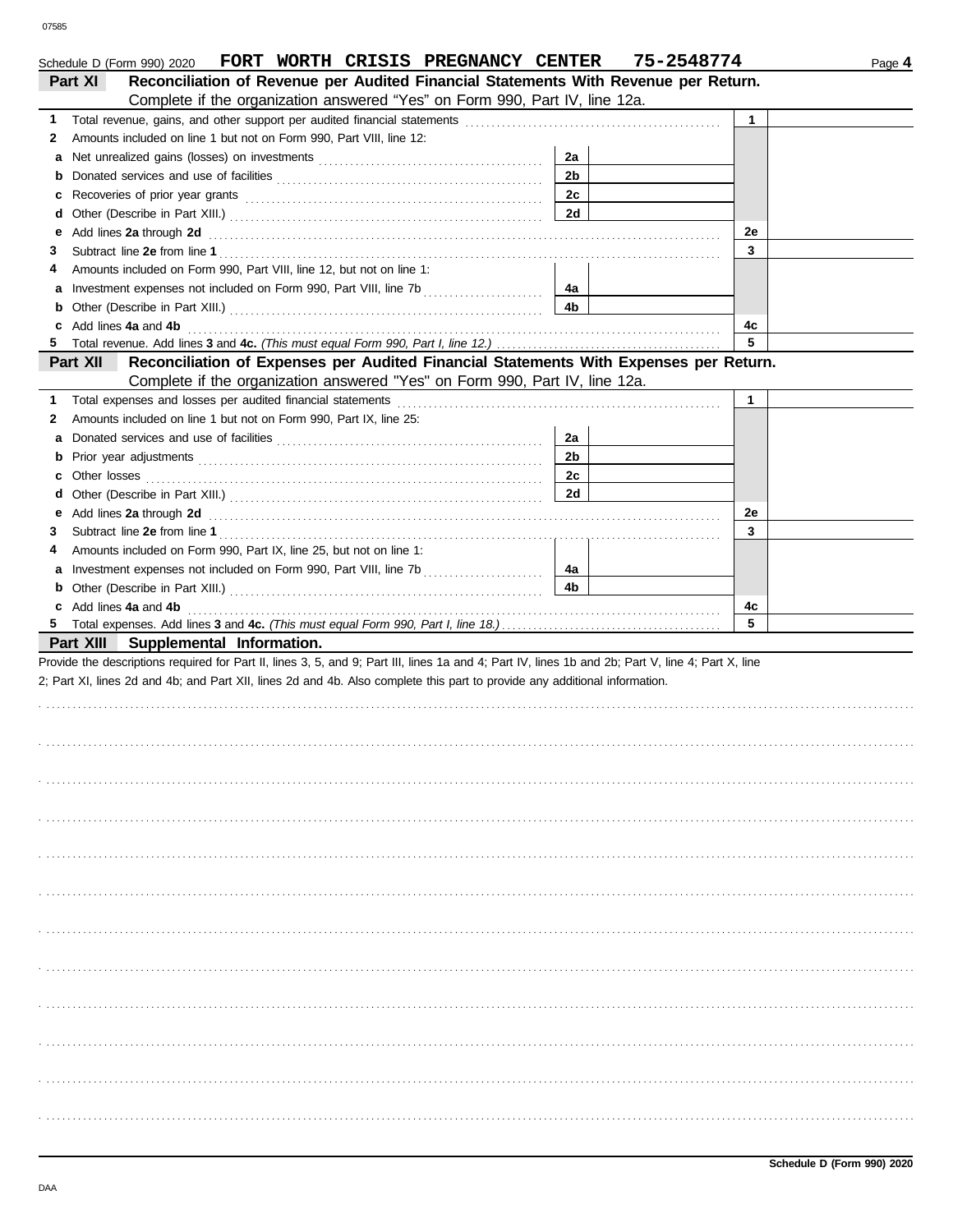Schedule D (Form 990) 2020

| <b>Part XIII Supplemental Information (continued)</b> |
|-------------------------------------------------------|
|                                                       |
|                                                       |
|                                                       |
|                                                       |
|                                                       |
|                                                       |
|                                                       |
|                                                       |
|                                                       |
|                                                       |
|                                                       |
|                                                       |
|                                                       |
|                                                       |
|                                                       |
|                                                       |
|                                                       |
|                                                       |
|                                                       |
|                                                       |
|                                                       |
|                                                       |
|                                                       |
|                                                       |
|                                                       |
|                                                       |
|                                                       |
|                                                       |
|                                                       |

FORT WORTH CRISIS PREGNANCY CENTER

75-2548774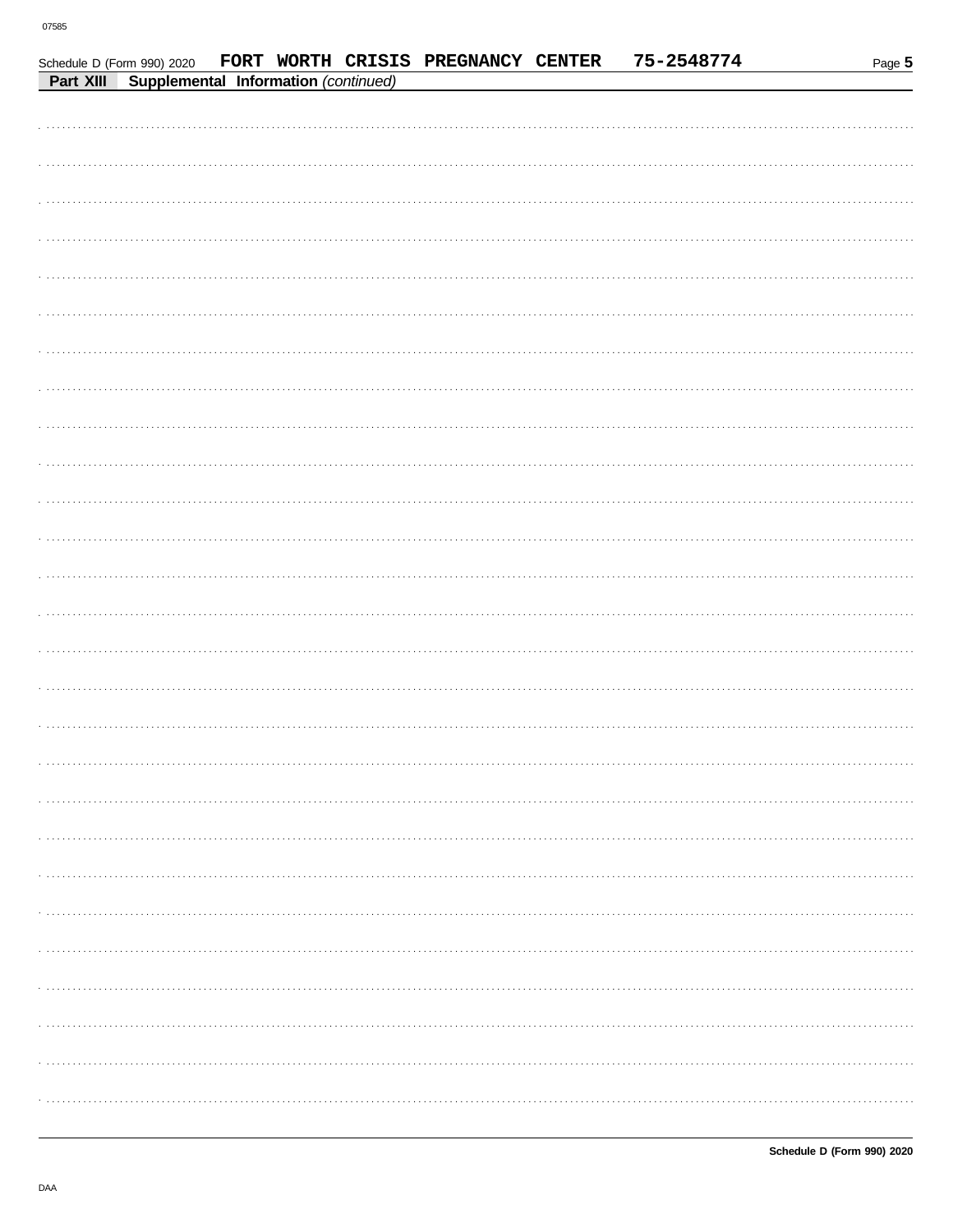| <b>SCHEDULE G</b>                                                                                                                                                                          |                                                              |   |                                       |                |                                | Supplemental Information Regarding Fundraising or Gaming Activities                                                                                                 |                                  | OMB No. 1545-0047                |
|--------------------------------------------------------------------------------------------------------------------------------------------------------------------------------------------|--------------------------------------------------------------|---|---------------------------------------|----------------|--------------------------------|---------------------------------------------------------------------------------------------------------------------------------------------------------------------|----------------------------------|----------------------------------|
| (Form 990 or 990-EZ)                                                                                                                                                                       |                                                              |   |                                       |                |                                | Complete if the organization answered "Yes" on Form 990, Part IV, line 17, 18, or 19, or if the<br>organization entered more than \$15,000 on Form 990-EZ, line 6a. |                                  |                                  |
| Department of the Treasury<br>Internal Revenue Service                                                                                                                                     |                                                              |   | LI Attach to Form 990 or Form 990-EZ. |                |                                | <b>u Go to www.irs.gov/Form990 for instructions and the latest information.</b>                                                                                     |                                  | Open to Public<br>Inspection     |
| Name of the organization                                                                                                                                                                   |                                                              |   |                                       |                |                                |                                                                                                                                                                     | Employer identification number   |                                  |
|                                                                                                                                                                                            | FORT WORTH CRISIS PREGNANCY CENTER                           |   |                                       |                |                                |                                                                                                                                                                     | 75-2548774                       |                                  |
| Part I                                                                                                                                                                                     |                                                              |   |                                       |                |                                | Fundraising Activities. Complete if the organization answered "Yes" on Form 990, Part IV, line 17.                                                                  |                                  |                                  |
| Indicate whether the organization raised funds through any of the following activities. Check all that apply.<br>1                                                                         | Form 990-EZ filers are not required to complete this part.   |   |                                       |                |                                |                                                                                                                                                                     |                                  |                                  |
|                                                                                                                                                                                            |                                                              |   |                                       |                |                                |                                                                                                                                                                     |                                  |                                  |
| Mail solicitations<br>a                                                                                                                                                                    |                                                              | e |                                       |                |                                | Solicitation of non-government grants                                                                                                                               |                                  |                                  |
| Internet and email solicitations<br>b                                                                                                                                                      |                                                              | f |                                       |                |                                | Solicitation of government grants                                                                                                                                   |                                  |                                  |
| Phone solicitations<br>C                                                                                                                                                                   |                                                              | a | Special fundraising events            |                |                                |                                                                                                                                                                     |                                  |                                  |
| In-person solicitations<br>d                                                                                                                                                               |                                                              |   |                                       |                |                                |                                                                                                                                                                     |                                  |                                  |
| 2a Did the organization have a written or oral agreement with any individual (including officers, directors, trustees,                                                                     |                                                              |   |                                       |                |                                | or key employees listed in Form 990, Part VII) or entity in connection with professional fundraising services?                                                      |                                  | Yes<br>No                        |
| b If "Yes," list the 10 highest paid individuals or entities (fundraisers) pursuant to agreements under which the fundraiser is to be<br>compensated at least \$5,000 by the organization. |                                                              |   |                                       |                |                                |                                                                                                                                                                     |                                  |                                  |
|                                                                                                                                                                                            |                                                              |   |                                       |                | (iii) Did fund-<br>raiser have |                                                                                                                                                                     | (v) Amount paid to               | (vi) Amount paid to              |
|                                                                                                                                                                                            | (i) Name and address of individual<br>or entity (fundraiser) |   | (ii) Activity                         |                | custody or                     | (iv) Gross receipts<br>from activity                                                                                                                                | (or retained by)                 | (or retained by)<br>organization |
|                                                                                                                                                                                            |                                                              |   |                                       | contributions? | control of                     |                                                                                                                                                                     | fundraiser listed in<br>col. (i) |                                  |
|                                                                                                                                                                                            |                                                              |   |                                       | Yes No         |                                |                                                                                                                                                                     |                                  |                                  |
| 1                                                                                                                                                                                          |                                                              |   |                                       |                |                                |                                                                                                                                                                     |                                  |                                  |
| $\mathbf{2}$                                                                                                                                                                               |                                                              |   |                                       |                |                                |                                                                                                                                                                     |                                  |                                  |
|                                                                                                                                                                                            |                                                              |   |                                       |                |                                |                                                                                                                                                                     |                                  |                                  |
| 3                                                                                                                                                                                          |                                                              |   |                                       |                |                                |                                                                                                                                                                     |                                  |                                  |
|                                                                                                                                                                                            |                                                              |   |                                       |                |                                |                                                                                                                                                                     |                                  |                                  |
|                                                                                                                                                                                            |                                                              |   |                                       |                |                                |                                                                                                                                                                     |                                  |                                  |
|                                                                                                                                                                                            |                                                              |   |                                       |                |                                |                                                                                                                                                                     |                                  |                                  |
| 5                                                                                                                                                                                          |                                                              |   |                                       |                |                                |                                                                                                                                                                     |                                  |                                  |
|                                                                                                                                                                                            |                                                              |   |                                       |                |                                |                                                                                                                                                                     |                                  |                                  |
|                                                                                                                                                                                            |                                                              |   |                                       |                |                                |                                                                                                                                                                     |                                  |                                  |
|                                                                                                                                                                                            |                                                              |   |                                       |                |                                |                                                                                                                                                                     |                                  |                                  |
| 7                                                                                                                                                                                          |                                                              |   |                                       |                |                                |                                                                                                                                                                     |                                  |                                  |
|                                                                                                                                                                                            |                                                              |   |                                       |                |                                |                                                                                                                                                                     |                                  |                                  |
| 8                                                                                                                                                                                          |                                                              |   |                                       |                |                                |                                                                                                                                                                     |                                  |                                  |
|                                                                                                                                                                                            |                                                              |   |                                       |                |                                |                                                                                                                                                                     |                                  |                                  |
| 9                                                                                                                                                                                          |                                                              |   |                                       |                |                                |                                                                                                                                                                     |                                  |                                  |
|                                                                                                                                                                                            |                                                              |   |                                       |                |                                |                                                                                                                                                                     |                                  |                                  |
| 10                                                                                                                                                                                         |                                                              |   |                                       |                |                                |                                                                                                                                                                     |                                  |                                  |
|                                                                                                                                                                                            |                                                              |   |                                       |                |                                |                                                                                                                                                                     |                                  |                                  |
| Total                                                                                                                                                                                      |                                                              |   |                                       |                |                                |                                                                                                                                                                     |                                  |                                  |
| 3                                                                                                                                                                                          |                                                              |   |                                       |                |                                | List all states in which the organization is registered or licensed to solicit contributions or has been notified it is exempt from                                 |                                  |                                  |
| registration or licensing.                                                                                                                                                                 |                                                              |   |                                       |                |                                |                                                                                                                                                                     |                                  |                                  |
|                                                                                                                                                                                            |                                                              |   |                                       |                |                                |                                                                                                                                                                     |                                  |                                  |
|                                                                                                                                                                                            |                                                              |   |                                       |                |                                |                                                                                                                                                                     |                                  |                                  |
|                                                                                                                                                                                            |                                                              |   |                                       |                |                                |                                                                                                                                                                     |                                  |                                  |
|                                                                                                                                                                                            |                                                              |   |                                       |                |                                |                                                                                                                                                                     |                                  |                                  |
|                                                                                                                                                                                            |                                                              |   |                                       |                |                                |                                                                                                                                                                     |                                  |                                  |

.

07585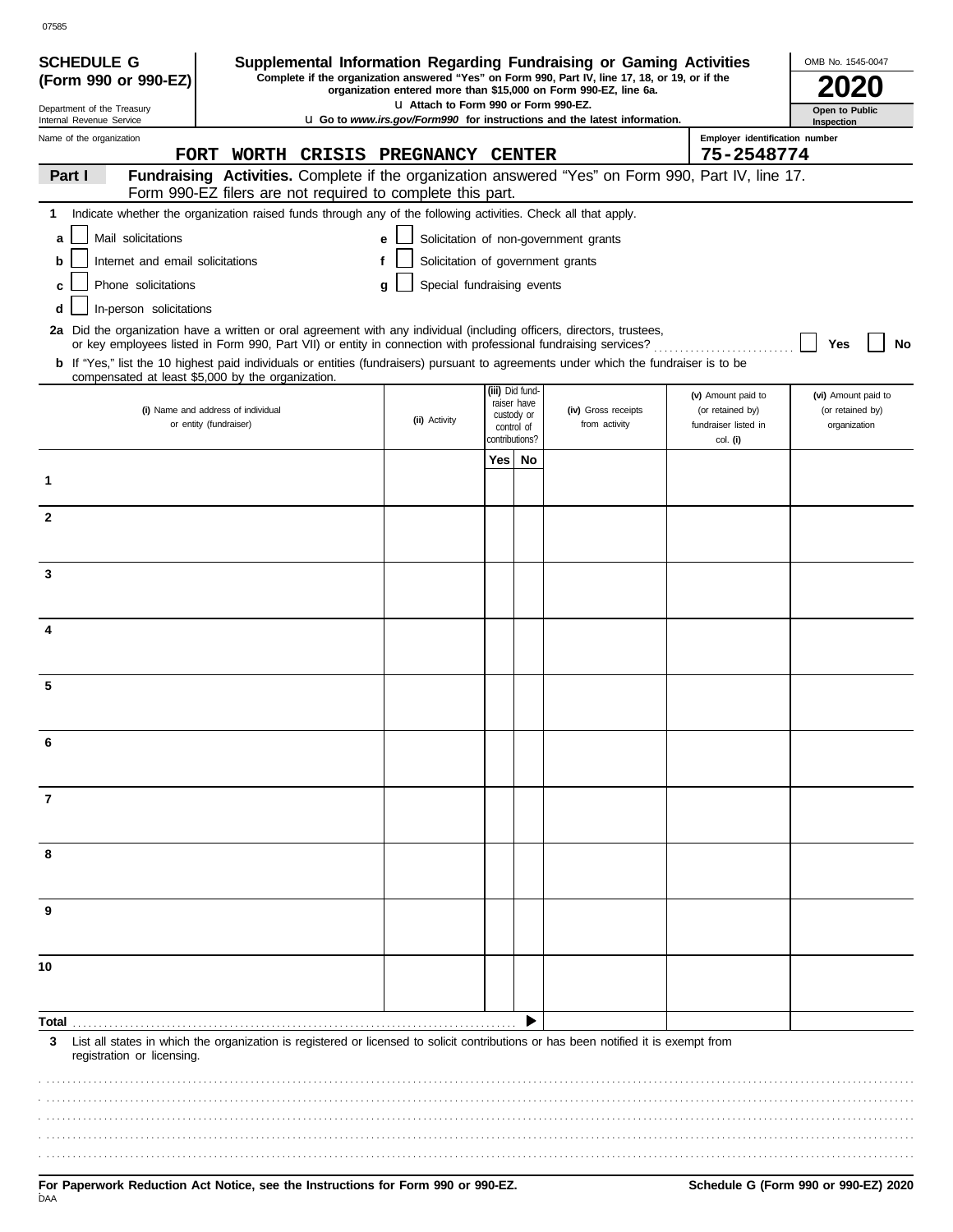## Schedule G (Form 990 or 990-EZ) 2020 **FORT WORTH CRISIS PREGNANCY CENTER** 75-2548774 Page 2

**Part II Fundraising Events.** Complete if the organization answered "Yes" on Form 990, Part IV, line 18, or reported more gross receipts greater than \$5,000. than \$15,000 of fundraising event contributions and gross income on Form 990-EZ, lines 1 and 6b. List events with

|                 |          |                                                                                                                                                                     | (a) Event #1                      |             | (b) Event #2                                                                                             | (c) Other events       | (d) Total events                                    |
|-----------------|----------|---------------------------------------------------------------------------------------------------------------------------------------------------------------------|-----------------------------------|-------------|----------------------------------------------------------------------------------------------------------|------------------------|-----------------------------------------------------|
|                 |          |                                                                                                                                                                     | <b>STARLIGHT</b>                  | <b>BALL</b> |                                                                                                          | <b>NONE</b>            | (add col. (a) through                               |
|                 |          |                                                                                                                                                                     | (event type)                      |             | (event type)                                                                                             | (total number)         | $col.$ (c))                                         |
|                 |          |                                                                                                                                                                     |                                   |             |                                                                                                          |                        |                                                     |
| Revenue         |          | 1 Gross receipts                                                                                                                                                    |                                   | 123,702     |                                                                                                          |                        | 123,702                                             |
|                 |          | 2 Less: Contributions                                                                                                                                               |                                   | 123,702     |                                                                                                          |                        | 123,702                                             |
|                 |          | 3 Gross income (line 1 minus                                                                                                                                        |                                   |             |                                                                                                          |                        |                                                     |
|                 |          |                                                                                                                                                                     |                                   |             |                                                                                                          |                        |                                                     |
|                 |          | 4 Cash prizes                                                                                                                                                       |                                   |             |                                                                                                          |                        |                                                     |
|                 |          |                                                                                                                                                                     |                                   |             |                                                                                                          |                        |                                                     |
|                 |          | 5 Noncash prizes                                                                                                                                                    |                                   |             |                                                                                                          |                        |                                                     |
| Direct Expenses |          | 6 Rent/facility costs                                                                                                                                               |                                   |             |                                                                                                          |                        |                                                     |
|                 |          | 7 Food and beverages                                                                                                                                                |                                   | 70          |                                                                                                          |                        | 70                                                  |
|                 |          | 8 Entertainment                                                                                                                                                     |                                   |             |                                                                                                          |                        |                                                     |
|                 |          | 9 Other direct expenses                                                                                                                                             |                                   | 5,097       |                                                                                                          |                        | 5,097                                               |
|                 |          |                                                                                                                                                                     |                                   |             |                                                                                                          |                        |                                                     |
|                 |          |                                                                                                                                                                     |                                   |             |                                                                                                          |                        | $\frac{5,167}{-5,167}$                              |
|                 | Part III |                                                                                                                                                                     |                                   |             | Gaming. Complete if the organization answered "Yes" on Form 990, Part IV, line 19, or reported more than |                        |                                                     |
|                 |          |                                                                                                                                                                     | \$15,000 on Form 990-EZ, line 6a. |             |                                                                                                          |                        |                                                     |
| Revenue         |          |                                                                                                                                                                     | (a) Bingo                         |             | (b) Pull tabs/instant<br>bingo/progressive bingo                                                         | (c) Other gaming       | (d) Total gaming (add<br>col. (a) through col. (c)) |
|                 |          |                                                                                                                                                                     |                                   |             |                                                                                                          |                        |                                                     |
|                 |          | 1 Gross revenue                                                                                                                                                     |                                   |             |                                                                                                          |                        |                                                     |
|                 |          | 2 Cash prizes                                                                                                                                                       |                                   |             |                                                                                                          |                        |                                                     |
|                 |          | 3 Noncash prizes                                                                                                                                                    |                                   |             |                                                                                                          |                        |                                                     |
| Direct Expenses |          |                                                                                                                                                                     |                                   |             |                                                                                                          |                        |                                                     |
|                 |          | 4 Rent/facility costs                                                                                                                                               |                                   |             |                                                                                                          |                        |                                                     |
|                 |          | 5 Other direct expenses                                                                                                                                             |                                   |             |                                                                                                          |                        |                                                     |
|                 |          | 6 Volunteer labor                                                                                                                                                   | Yes $\ldots$ %<br>No              |             | No.                                                                                                      | <b>Yes</b><br>%<br>No. |                                                     |
|                 |          |                                                                                                                                                                     |                                   |             |                                                                                                          |                        |                                                     |
|                 |          |                                                                                                                                                                     |                                   |             |                                                                                                          |                        |                                                     |
|                 |          |                                                                                                                                                                     |                                   |             |                                                                                                          |                        |                                                     |
| 9               |          | Enter the state(s) in which the organization conducts gaming activities: [11] production content the state(s) in which the organization conducts gaming activities: |                                   |             |                                                                                                          |                        |                                                     |
|                 |          |                                                                                                                                                                     |                                   |             |                                                                                                          |                        | Yes<br>No                                           |
|                 |          | <b>b</b> If "No," explain:                                                                                                                                          |                                   |             |                                                                                                          |                        |                                                     |
|                 |          |                                                                                                                                                                     |                                   |             |                                                                                                          |                        |                                                     |
|                 |          |                                                                                                                                                                     |                                   |             |                                                                                                          |                        | Yes<br>No                                           |
|                 |          | <b>b</b> If "Yes," explain:                                                                                                                                         |                                   |             |                                                                                                          |                        |                                                     |
|                 |          |                                                                                                                                                                     |                                   |             |                                                                                                          |                        |                                                     |
|                 |          |                                                                                                                                                                     |                                   |             |                                                                                                          |                        |                                                     |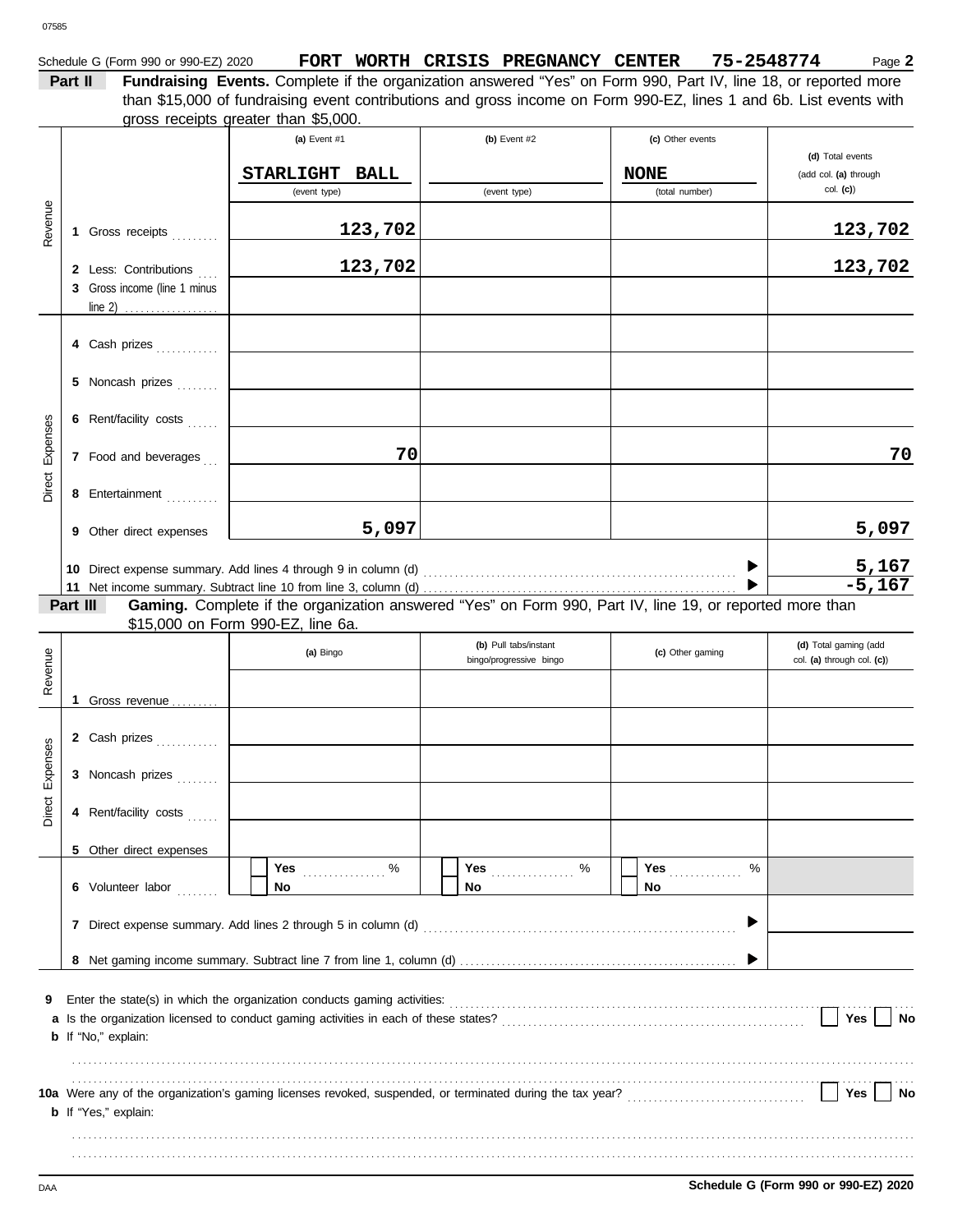07585

|     | FORT WORTH CRISIS PREGNANCY CENTER 75-2548774<br>Schedule G (Form 990 or 990-EZ) 2020                                                                                                                                                |                 |            | Page 3 |           |
|-----|--------------------------------------------------------------------------------------------------------------------------------------------------------------------------------------------------------------------------------------|-----------------|------------|--------|-----------|
| 11  |                                                                                                                                                                                                                                      |                 | Yes        |        | <b>No</b> |
| 12  | Is the organization a grantor, beneficiary or trustee of a trust, or a member of a partnership or other entity                                                                                                                       |                 |            |        |           |
|     |                                                                                                                                                                                                                                      |                 | <b>Yes</b> |        | <b>No</b> |
| 13  | Indicate the percentage of gaming activity conducted in:                                                                                                                                                                             |                 |            |        |           |
| а   | The organization's facility [13a]                                                                                                                                                                                                    |                 |            |        | %         |
| b   | An outside facility <b>contained a set of the contract of the contract of the contract of the contract of the contract of the contract of the contract of the contract of the contract of the contract of the contract of the co</b> | 13 <sub>b</sub> |            |        | %         |
| 14  | Enter the name and address of the person who prepares the organization's gaming/special events books and<br>records:                                                                                                                 |                 |            |        |           |
|     |                                                                                                                                                                                                                                      |                 |            |        |           |
|     |                                                                                                                                                                                                                                      |                 |            |        |           |
| 15a | Does the organization have a contract with a third party from whom the organization receives gaming<br>revenue?                                                                                                                      |                 | Yes        |        | No        |
| b   |                                                                                                                                                                                                                                      |                 |            |        |           |
|     |                                                                                                                                                                                                                                      |                 |            |        |           |
|     | If "Yes," enter name and address of the third party:                                                                                                                                                                                 |                 |            |        |           |
|     |                                                                                                                                                                                                                                      |                 |            |        |           |
|     |                                                                                                                                                                                                                                      |                 |            |        |           |
|     |                                                                                                                                                                                                                                      |                 |            |        |           |
| 16  | Gaming manager information:                                                                                                                                                                                                          |                 |            |        |           |
|     |                                                                                                                                                                                                                                      |                 |            |        |           |
|     |                                                                                                                                                                                                                                      |                 |            |        |           |
|     | Description of services provided <b>u</b> electron contract the contract of the contract of the contract of the contract of the contract of the contract of the contract of the contract of the contract of the contract of the con  |                 |            |        |           |
|     | Director/officer<br>Employee<br>Independent contractor                                                                                                                                                                               |                 |            |        |           |
| 17  | Mandatory distributions:                                                                                                                                                                                                             |                 |            |        |           |
|     | Is the organization required under state law to make charitable distributions from the gaming proceeds to                                                                                                                            |                 |            |        |           |
|     | retain the state gaming license?                                                                                                                                                                                                     |                 | Yes $ $    |        | <b>No</b> |
|     | Enter the amount of distributions required under state law to be distributed to other exempt organizations or                                                                                                                        |                 |            |        |           |
|     | spent in the organization's own exempt activities during the tax year u<br>\$                                                                                                                                                        |                 |            |        |           |
|     | Supplemental Information. Provide the explanations required by Part I, line 2b, columns (iii) and (v); and<br>Part IV<br>Part III, lines 9, 9b, 10b, 15b, 15c, 16, and 17b, as applicable. Also provide any additional information.  |                 |            |        |           |
|     | See instructions.                                                                                                                                                                                                                    |                 |            |        |           |
|     |                                                                                                                                                                                                                                      |                 |            |        |           |
|     |                                                                                                                                                                                                                                      |                 |            |        |           |
|     |                                                                                                                                                                                                                                      |                 |            |        |           |
|     |                                                                                                                                                                                                                                      |                 |            |        |           |
|     |                                                                                                                                                                                                                                      |                 |            |        |           |
|     |                                                                                                                                                                                                                                      |                 |            |        |           |
|     |                                                                                                                                                                                                                                      |                 |            |        |           |
|     |                                                                                                                                                                                                                                      |                 |            |        |           |
|     |                                                                                                                                                                                                                                      |                 |            |        |           |
|     |                                                                                                                                                                                                                                      |                 |            |        |           |
|     |                                                                                                                                                                                                                                      |                 |            |        |           |
|     |                                                                                                                                                                                                                                      |                 |            |        |           |

Schedule G (Form 990 or 990-EZ) 2020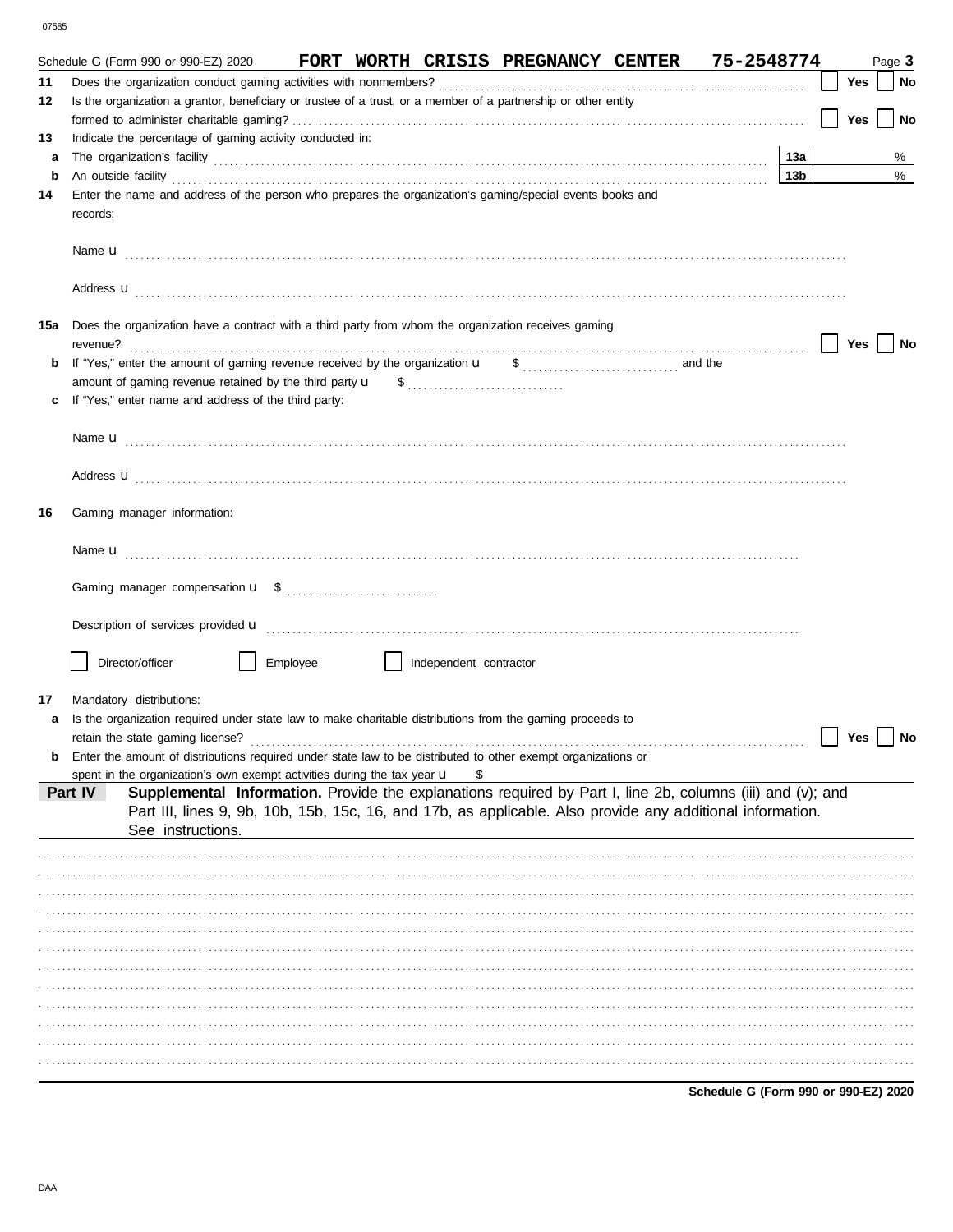|                                                                            |                                                                                                                                                                                                                                                                                                                                                             |                                | OMB No. 1545-0047                                  |
|----------------------------------------------------------------------------|-------------------------------------------------------------------------------------------------------------------------------------------------------------------------------------------------------------------------------------------------------------------------------------------------------------------------------------------------------------|--------------------------------|----------------------------------------------------|
| <b>SCHEDULE O</b><br>(Form 990 or 990-EZ)                                  | Supplemental Information to Form 990 or 990-EZ<br>Complete to provide information for responses to specific questions on                                                                                                                                                                                                                                    |                                | 2020                                               |
| Department of the Treasury                                                 | Form 990 or 990-EZ or to provide any additional information.<br>La Attach to Form 990 or 990-EZ.                                                                                                                                                                                                                                                            |                                | <b>Open to Public</b>                              |
| Internal Revenue Service                                                   | <b>u</b> Go to <i>www.irs.gov/Form990</i> for the latest information.                                                                                                                                                                                                                                                                                       | Employer identification number | <b>Inspection</b>                                  |
| Name of the organization                                                   | <b>FORT</b><br><b>WORTH</b><br>CRISIS<br>PREGNANCY<br><b>CENTER</b>                                                                                                                                                                                                                                                                                         | 75-2548774                     |                                                    |
| FORM 990<br>$\overline{\phantom{a}}$<br>TO<br><b>UNEXPECTED</b><br>LIMITED | ORGANIZATION'S<br><b>MISSION</b><br>OR MOST<br>SIGNIFICANT ACTIVITIES<br>EMPOWER YOUNG WOMEN AND<br>TO MAKE<br>A POSITIVE DECISION ABOUT<br>MEN<br>PREGNANCY.<br><b>FORT</b><br>WORTH PREGNANCY CENTER OFFERS<br>OB SONOGRAMS,<br>STD<br><b>TESTING AND</b><br>TREATMENT, PRENATAL VITAMINS,<br>MATERIAL ASSISTANCE, PEER COUNSELING, COMMUNITY REFERREALS, | PREGNANCY                      | <b>THEIR</b><br><b>TESTING,</b><br>AND EDUCATIONAL |
| PROGRAMS.                                                                  |                                                                                                                                                                                                                                                                                                                                                             |                                |                                                    |
| FORM 990<br>$\overline{\phantom{a}}$                                       | ADDITIONAL INFORMATION                                                                                                                                                                                                                                                                                                                                      |                                |                                                    |
| 2020,<br>IN                                                                | THE ORGANIZATION<br>CONTRACTED WITH THE<br>TEXAS PREGNANCY CARE NETWORK                                                                                                                                                                                                                                                                                     |                                |                                                    |
|                                                                            | (TPCN), A PROGRAM SPONSORED BY THE STATE<br>OF<br><b>TEXAS AND</b>                                                                                                                                                                                                                                                                                          | FUNDED<br><b>FROM STATE</b>    |                                                    |
| TAXPAYER DOLLARS.                                                          | BEGINNING FEBRUARY 15,2020 THE                                                                                                                                                                                                                                                                                                                              | ORGANIZATION BEGAN             |                                                    |
| <b>PARTICIPATION</b>                                                       | <b>TPCN'S</b><br><b>REIMBURSEMENT</b><br>PROGRAM.<br>ΙN                                                                                                                                                                                                                                                                                                     |                                |                                                    |
|                                                                            | AS A PROGRAM PARTICIPANT,<br>ORGANIZATION WAS ABLE<br>TO<br>THE                                                                                                                                                                                                                                                                                             | <b>INVOICE</b>                 | TPCN FOR                                           |
|                                                                            | REIMBURSEMENT FOR SOME OF ITS PROGRAM SERVICE EXPENSES. THE CONTRACTUAL                                                                                                                                                                                                                                                                                     |                                |                                                    |
|                                                                            | AGREEMENT CLEARLY STATES THAT THE REIMBURSEMENTS ARE NOT GOVERNMENT GRANTS.                                                                                                                                                                                                                                                                                 |                                |                                                    |
|                                                                            | REIMBURSED AMOUNTS HAVE BEEN REPORTED ON THE 990 AS AN OFFSET TO PROGRAM                                                                                                                                                                                                                                                                                    |                                |                                                    |
| SERVICE EXPENSES.                                                          |                                                                                                                                                                                                                                                                                                                                                             |                                |                                                    |
|                                                                            | FORM 990, PART III - ADDITIONAL INFORMATION                                                                                                                                                                                                                                                                                                                 |                                |                                                    |
|                                                                            | CLIENTS ARE SERVED WITHOUT REGARD FOR AGE, RACE, INCOME, NATIONALITY,                                                                                                                                                                                                                                                                                       |                                |                                                    |
|                                                                            | RELIGIOUS AFFILIATION, DISABILITY OR OTHER ARBITRARY CIRCUMSTANCES. ALL                                                                                                                                                                                                                                                                                     |                                |                                                    |
|                                                                            | SERVICES ARE PROVIDED FREE OF CHARGE.                                                                                                                                                                                                                                                                                                                       |                                |                                                    |
| CLIENT AGES                                                                |                                                                                                                                                                                                                                                                                                                                                             |                                |                                                    |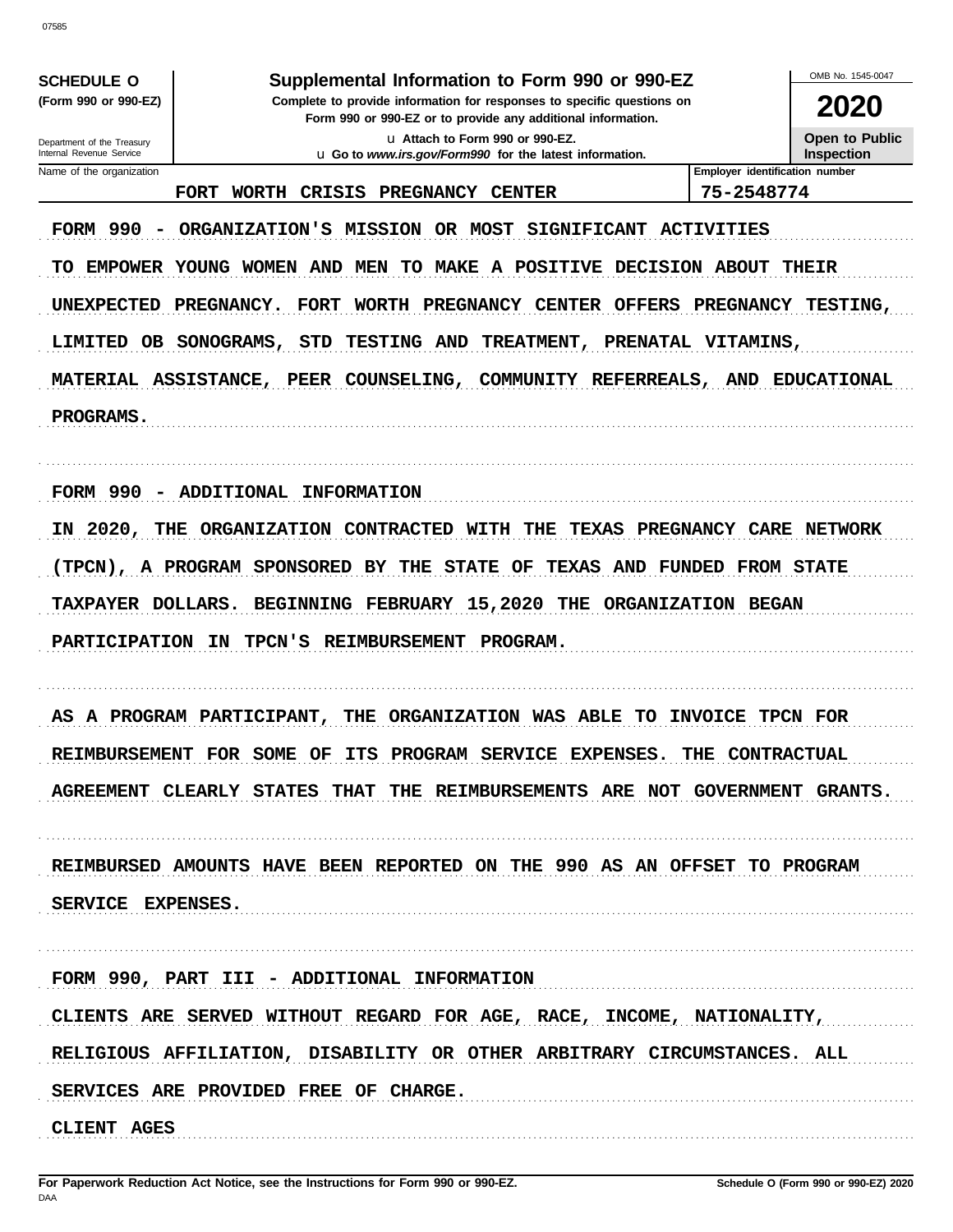| Schedule O (Form 990 or 990-EZ) 2020<br>Name of the organization<br>FORT WORTH CRISIS PREGNANCY CENTER | Page $Z$<br>Employer identification number<br>75-2548774 |
|--------------------------------------------------------------------------------------------------------|----------------------------------------------------------|
| $0$ 15-19 = 16%                                                                                        |                                                          |
| $0$ 20-24 = 36%                                                                                        |                                                          |
| $0$ 25-29 = 23%                                                                                        |                                                          |
| $0$ 30-34 = 15%                                                                                        |                                                          |
| $0.35+ = 10%$                                                                                          |                                                          |
| CLIENT EDUCATION LEVEL                                                                                 |                                                          |
| O UNKNOWN = $3\%$                                                                                      |                                                          |
| O LESS THAN HIGH SCHOOL = 19%                                                                          |                                                          |
| O HIGH SCHOOL = 39%                                                                                    |                                                          |
| O SOME COLLEGE = 29%                                                                                   |                                                          |
| O TRADE SCHOOL = 3%                                                                                    |                                                          |
| O GRADUATED COLLEGE = 7%                                                                               |                                                          |
| RELATIONSHIP STATUS                                                                                    |                                                          |
| O SINGLE = $65%$                                                                                       |                                                          |
| O MARRIED = $26\%$                                                                                     |                                                          |
| O COHABITING = 1%                                                                                      |                                                          |
| O OTHER - 8%                                                                                           |                                                          |
| <b>RACE</b>                                                                                            |                                                          |
| O HISPANIC = $60\%$                                                                                    |                                                          |
| O AFRICAN AMERICAN = 18%                                                                               |                                                          |
| $O CAUCASIAN = 13%$                                                                                    |                                                          |
| O OTHER = $7\%$                                                                                        |                                                          |
| O UNKNOWN = $2\%$                                                                                      |                                                          |
| FORM 990, PART III, LINE 3                                                                             |                                                          |
| DUE TO COVID-19 SAFETY RESTRICTIONS, THE ORGANIZATION WAS UNABLE TO DEPLOY                             |                                                          |
| ITS MOBILE UNIT. THE MOBILE UNIT PROGRAM SAW 94 CLIENTS FROM JANUARY                                   |                                                          |

PAGE 1 OF 5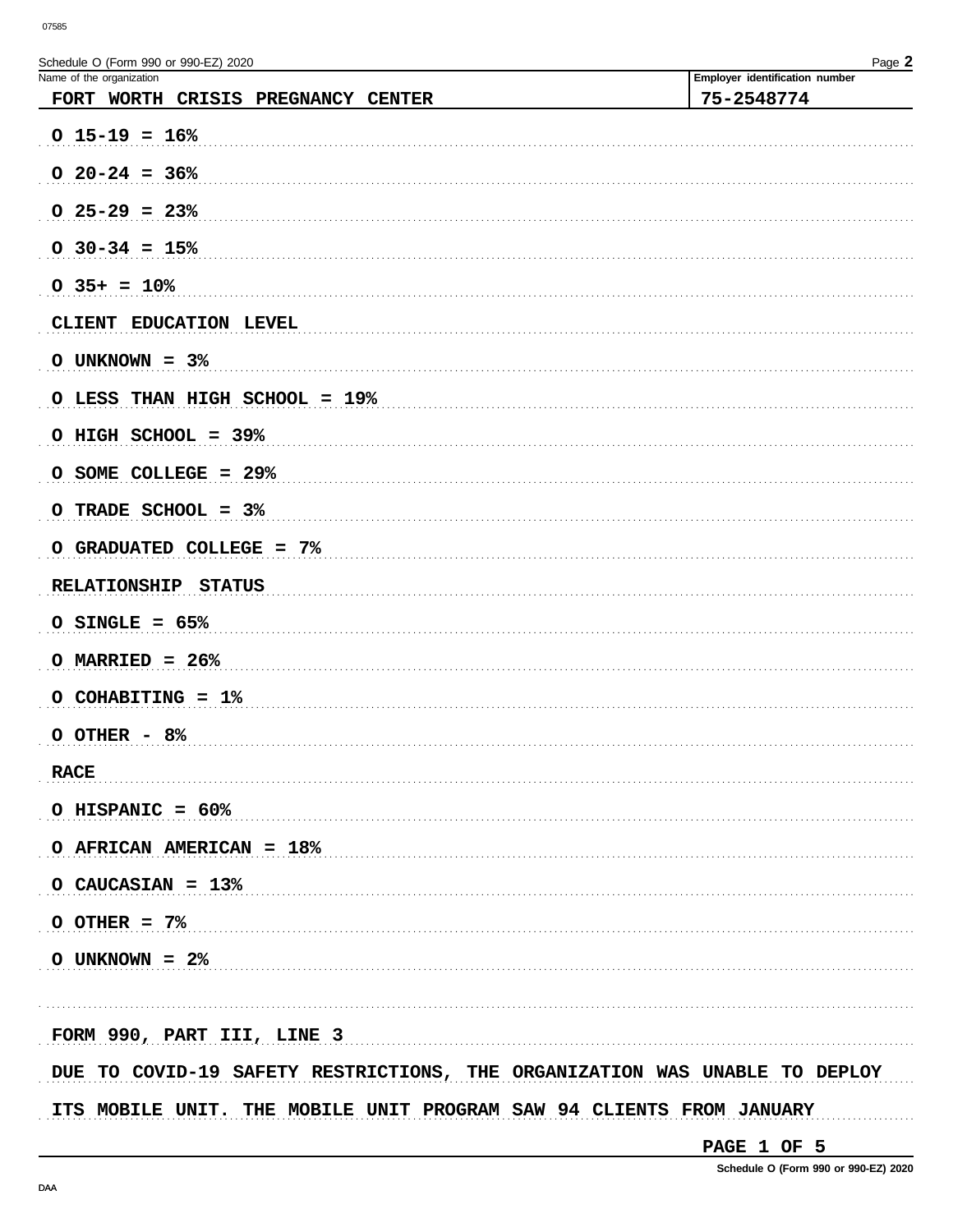| FORM 990, PART III, LINE 4A - FIRST ACCOMPLISHMENT<br>PREGNANCY TESTING COUPLED WITH PEER COUNSELING; THROUGH THIS PROGRAM A<br>YOUNG WOMAN RECEIVES A LABORATORY QUALITY PREGNANCY TEST, A PEER COUNSELOR<br>TO EDUCATE HER ON ALL THE OPTIONS FOR HER PREGNANCY DECISION, AND RELIABLE<br>MEDICAL INFORMATION ABOUT EARLY STAGES OF PREGNANCY. DUE TO COVID-19<br>PRECAUTIONS, MANY CLIENTS WERE ASSESSED, AND NEEDS DOCUMENTED VIA PHONE.<br>THE CLIENT THEN ARRIVED AT THE CENTER PARKING LOT FOR A CURBSIDE VISIT,<br>DURING WHICH SHE WAS GIVEN A LABORATORY QUALITY PREGNANCY TEST KIT,<br>INFORMATION ABOUT HOW TO APPLY FOR MEDICAID, AND ANY REFERRALS THAT WOULD<br>HELP WITH HER GIVEN SITUATION.<br>852 PREGNANCY TESTS WERE PERFORMED IN 2020. 1,383 CONCEPTS WERE SHARED,<br>INCLUDING PREGNANCY COMPLICATIONS AND TREATMENTS, STD EDUCATION, ADOPTION<br>PLANNING, ABORTION EDUCATION, PRE-NATAL CARE INFORMATION, ABUSE PREVENTION<br>& RECOVERY, RELATIONSHIP BUILDING, SPIRITUAL CONCEPTS AND CHURCH REFERRALS<br>AS WELL AS MANY OTHERS. IN 2020, THE CENTER GAVE 77 REFERRALS FOR<br>EMPLOYMENT OR EDUCATION/GED ASSISTANCE, 23 REFERRALS TO ADOPTION AGENCIES,<br>226 REFERRALS TO LOCAL CHURCHES, 284 REFERRALS FOR HOUSING, FOOD OR<br>FINANCIAL ASSISTANCE, AND OVER 1,482 MEDICAL REFERRALS FOR PRENATAL, | Name of the organization<br>FORT WORTH CRISIS PREGNANCY CENTER | Page 2<br>Employer identification number<br>75-2548774 |
|-------------------------------------------------------------------------------------------------------------------------------------------------------------------------------------------------------------------------------------------------------------------------------------------------------------------------------------------------------------------------------------------------------------------------------------------------------------------------------------------------------------------------------------------------------------------------------------------------------------------------------------------------------------------------------------------------------------------------------------------------------------------------------------------------------------------------------------------------------------------------------------------------------------------------------------------------------------------------------------------------------------------------------------------------------------------------------------------------------------------------------------------------------------------------------------------------------------------------------------------------------------------------------------------------------------------------------------|----------------------------------------------------------------|--------------------------------------------------------|
|                                                                                                                                                                                                                                                                                                                                                                                                                                                                                                                                                                                                                                                                                                                                                                                                                                                                                                                                                                                                                                                                                                                                                                                                                                                                                                                                     | TO MARCH 2020                                                  |                                                        |
|                                                                                                                                                                                                                                                                                                                                                                                                                                                                                                                                                                                                                                                                                                                                                                                                                                                                                                                                                                                                                                                                                                                                                                                                                                                                                                                                     |                                                                |                                                        |
|                                                                                                                                                                                                                                                                                                                                                                                                                                                                                                                                                                                                                                                                                                                                                                                                                                                                                                                                                                                                                                                                                                                                                                                                                                                                                                                                     |                                                                |                                                        |
|                                                                                                                                                                                                                                                                                                                                                                                                                                                                                                                                                                                                                                                                                                                                                                                                                                                                                                                                                                                                                                                                                                                                                                                                                                                                                                                                     |                                                                |                                                        |
|                                                                                                                                                                                                                                                                                                                                                                                                                                                                                                                                                                                                                                                                                                                                                                                                                                                                                                                                                                                                                                                                                                                                                                                                                                                                                                                                     |                                                                |                                                        |
|                                                                                                                                                                                                                                                                                                                                                                                                                                                                                                                                                                                                                                                                                                                                                                                                                                                                                                                                                                                                                                                                                                                                                                                                                                                                                                                                     |                                                                |                                                        |
|                                                                                                                                                                                                                                                                                                                                                                                                                                                                                                                                                                                                                                                                                                                                                                                                                                                                                                                                                                                                                                                                                                                                                                                                                                                                                                                                     |                                                                |                                                        |
|                                                                                                                                                                                                                                                                                                                                                                                                                                                                                                                                                                                                                                                                                                                                                                                                                                                                                                                                                                                                                                                                                                                                                                                                                                                                                                                                     |                                                                |                                                        |
|                                                                                                                                                                                                                                                                                                                                                                                                                                                                                                                                                                                                                                                                                                                                                                                                                                                                                                                                                                                                                                                                                                                                                                                                                                                                                                                                     |                                                                |                                                        |
|                                                                                                                                                                                                                                                                                                                                                                                                                                                                                                                                                                                                                                                                                                                                                                                                                                                                                                                                                                                                                                                                                                                                                                                                                                                                                                                                     |                                                                |                                                        |
|                                                                                                                                                                                                                                                                                                                                                                                                                                                                                                                                                                                                                                                                                                                                                                                                                                                                                                                                                                                                                                                                                                                                                                                                                                                                                                                                     |                                                                |                                                        |
|                                                                                                                                                                                                                                                                                                                                                                                                                                                                                                                                                                                                                                                                                                                                                                                                                                                                                                                                                                                                                                                                                                                                                                                                                                                                                                                                     |                                                                |                                                        |
|                                                                                                                                                                                                                                                                                                                                                                                                                                                                                                                                                                                                                                                                                                                                                                                                                                                                                                                                                                                                                                                                                                                                                                                                                                                                                                                                     |                                                                |                                                        |
|                                                                                                                                                                                                                                                                                                                                                                                                                                                                                                                                                                                                                                                                                                                                                                                                                                                                                                                                                                                                                                                                                                                                                                                                                                                                                                                                     |                                                                |                                                        |
|                                                                                                                                                                                                                                                                                                                                                                                                                                                                                                                                                                                                                                                                                                                                                                                                                                                                                                                                                                                                                                                                                                                                                                                                                                                                                                                                     |                                                                |                                                        |
|                                                                                                                                                                                                                                                                                                                                                                                                                                                                                                                                                                                                                                                                                                                                                                                                                                                                                                                                                                                                                                                                                                                                                                                                                                                                                                                                     |                                                                |                                                        |
|                                                                                                                                                                                                                                                                                                                                                                                                                                                                                                                                                                                                                                                                                                                                                                                                                                                                                                                                                                                                                                                                                                                                                                                                                                                                                                                                     |                                                                |                                                        |
|                                                                                                                                                                                                                                                                                                                                                                                                                                                                                                                                                                                                                                                                                                                                                                                                                                                                                                                                                                                                                                                                                                                                                                                                                                                                                                                                     |                                                                |                                                        |
|                                                                                                                                                                                                                                                                                                                                                                                                                                                                                                                                                                                                                                                                                                                                                                                                                                                                                                                                                                                                                                                                                                                                                                                                                                                                                                                                     | SUBSTANCE, OR COUNSELING PROGRAMS.                             |                                                        |

FORM 990, PART III, LINE 4B - SECOND ACCOMPLISHMENT ULTRASONOGRAPHY FOR PREGNANCY TEST CONFIRMATION, WHICH INCLUDES GESTATIONAL DATING, PRESENCE OR ABSENCE OF FETAL HEART TONES, AND THE IDENTIFICATION OF A VIABLE PREGNANCY WITHIN THE UTERUS. THIS PROGRAM IS PROVIDED BY LICENSED

PAGE 2 OF 5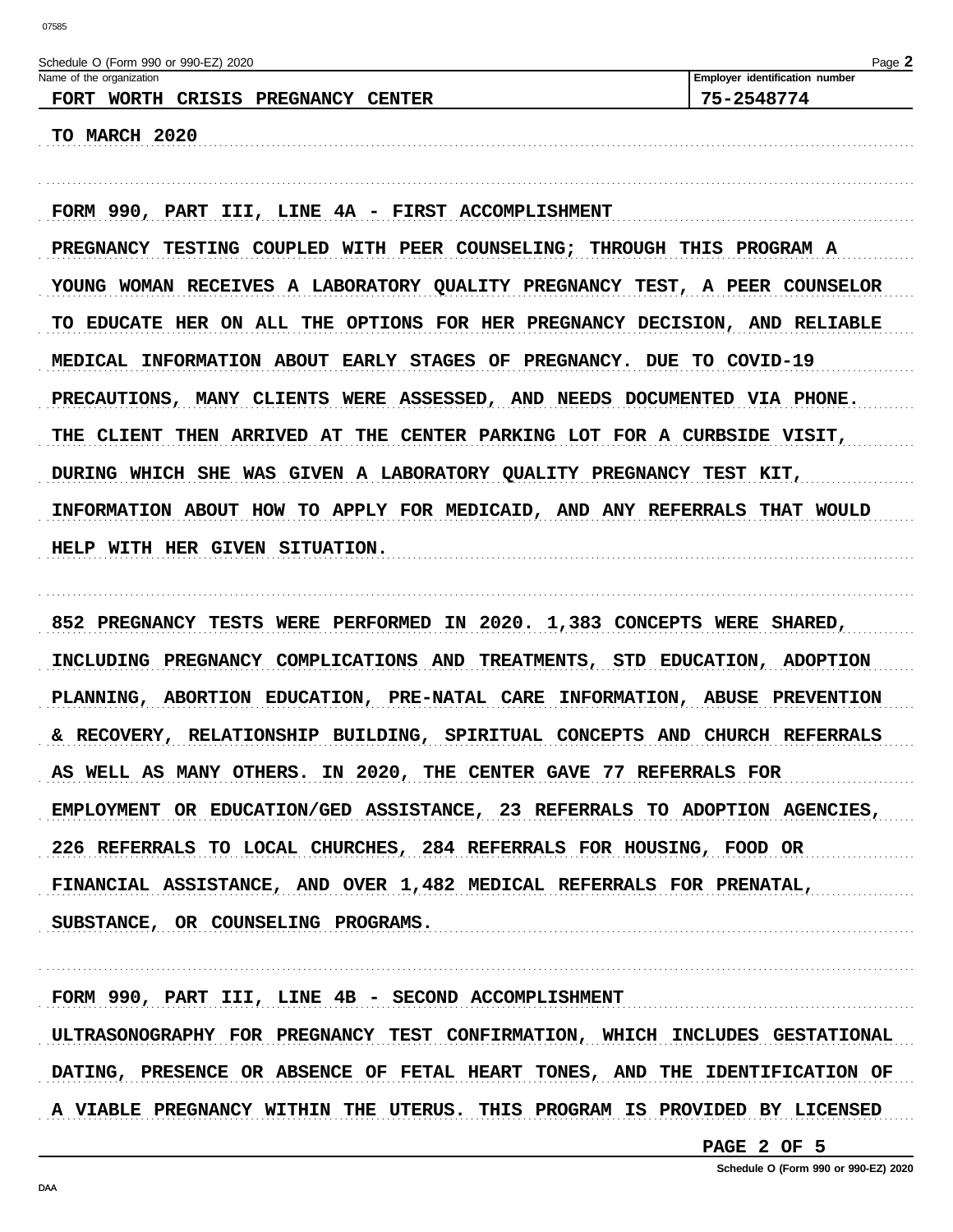| Name of the organization<br>FORT WORTH CRISIS PREGNANCY CENTER<br>REGISTERED NURSES AND RDMS PRACTITIONERS. DURING COVID-19 WE WERE STRATEGIC                                                                                    | Employer identification number<br>75-2548774 |
|----------------------------------------------------------------------------------------------------------------------------------------------------------------------------------------------------------------------------------|----------------------------------------------|
|                                                                                                                                                                                                                                  |                                              |
| ABOUT THESE APPOINTMENTS, GIVEN THAT IT INCREASES EXPOSURE FOR OUR CLIENTS<br>AND OUR MEDICAL TEAM. (TIME AND DISTANCE IN ENCLOSED SPACE.) THEREFORE, THE<br>NUMBER OF ULTRASOUNDS (OR SONOGRAMS) PROVIDED IN 2020 WERE REDUCED. |                                              |
| IN 2020, THE CENTER PROVIDED OVER 264 SONOGRAMS. 1,778 REFERRALS WERE GIVEN                                                                                                                                                      |                                              |
| TO PRENATAL CARE PROVIDERS, MEDICAID, AND WIC ASSISTANCE. ALL CLIENTS ARE                                                                                                                                                        |                                              |
| PROVIDED WITH INSTRUCTIONS REGARDING POTENTIAL SIGNS & SYMPTOMS                                                                                                                                                                  |                                              |
| OF MISCARRIAGE, WITH INSTRUCTIONS TO FOLLOW IN THE EVENT OF A NEGATIVE                                                                                                                                                           |                                              |
| OUTCOME. FOLLOW UP CORRESPONDENCE TOTALED OVER 5,254 PHONE CALLS OR NOTES                                                                                                                                                        |                                              |
| <b>ENCOURAGEMENT.</b><br>OF.                                                                                                                                                                                                     |                                              |
|                                                                                                                                                                                                                                  |                                              |
| FORM 990, PART III, LINE 4C - THIRD ACCOMPLISHMENT                                                                                                                                                                               |                                              |
| MATERIAL ASSISTANCE PROGRAM WAS ESPECIALLY IMPORTANT THIS YEAR DUE TO                                                                                                                                                            |                                              |
| COVID-19. YOUNG PARENTS WERE FACED WITH THE EXPENSES OF A NEW BABY DURING                                                                                                                                                        |                                              |
| AN ECONOMIC CRISIS, MANY WERE UNEMPLOYED, AND SHELVES AT                                                                                                                                                                         | THE GROCERY STORES                           |
| WERE EMPTY. AS A PROVIDER OF ESSENTIAL SERVICES, WE ADJUSTED OUR PROGRAMS                                                                                                                                                        |                                              |
| TO BE ABLE TO SAFELY MEET THE NEEDS OF OUR COMMUNITY. WE PROVIDED AN                                                                                                                                                             |                                              |
| ABUNDANCE OF DIAPERS, WIPES, BABY FOOD, FORMULA, MATERNITY CLOTHES, BABY                                                                                                                                                         |                                              |
| CLOTHES AND BABY CARE ITEMS. WE HELD PARKING LOT BABY SHOWERS, WHICH                                                                                                                                                             |                                              |
| REWARDED CLIENTS WHO HAD PARTICIPATED IN OUR (NEW) ONLINE EDUCATIONAL                                                                                                                                                            |                                              |
| CLASSES. WE DEVELOPED A MONTHLY DIAPER DAY PROGRAM, WHICH PERMITS CLIENTS                                                                                                                                                        |                                              |
| TO REGISTER ONLINE FOR A DRIVE-THROUGH DIAPER/WIPES/CLOTHING PICKUP.                                                                                                                                                             |                                              |

IN 2020, THE CENTER OFFERED FREE EDUCATIONAL CLASSES TO HELP PREPARE FOR PREGNANCY, DELIVERY, AND CARE OF THE NEWBORN. 256 MALE AND FEMALE PARTICIPANTS ENROLLED IN THIS PROGRAM. EDUCATIONAL CLASSES INCLUDE NEONATAL

PAGE 3 OF 5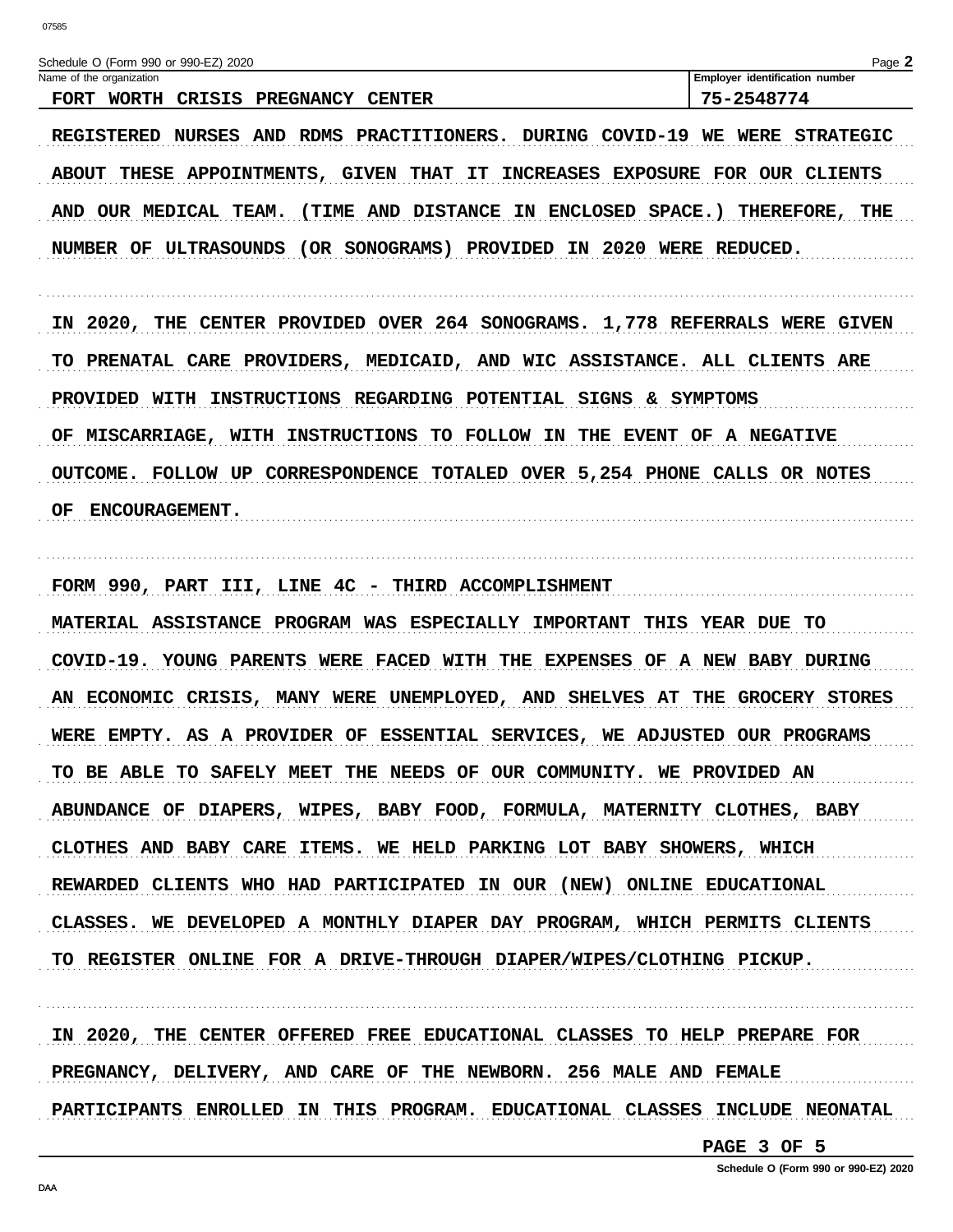| Schedule O (Form 990 or 990-EZ) 2020                                                                                                                                                                                                                                                                                                                                                                                                                                                                                                                                                                                                                                                                                                                                                                                                                                                                                                                                               | Page 2                         |
|------------------------------------------------------------------------------------------------------------------------------------------------------------------------------------------------------------------------------------------------------------------------------------------------------------------------------------------------------------------------------------------------------------------------------------------------------------------------------------------------------------------------------------------------------------------------------------------------------------------------------------------------------------------------------------------------------------------------------------------------------------------------------------------------------------------------------------------------------------------------------------------------------------------------------------------------------------------------------------|--------------------------------|
| Name of the organization                                                                                                                                                                                                                                                                                                                                                                                                                                                                                                                                                                                                                                                                                                                                                                                                                                                                                                                                                           | Employer identification number |
| FORT WORTH CRISIS PREGNANCY CENTER<br>GROWTH AND DEVELOPMENT, SIDS PREVENTION, THE IMPORTANCE OF NUTRITION DURING<br>PREGNANCY, IMMUNIZATIONS, DENTAL CARE OF YOUNG CHILDREN, AND MUCH MORE.<br>ATTENDING CLASSES, COMPLETING HOMEWORK, AND ACTIVELY PARTICIPATING IN<br>DISCUSSIONS, THE CLIENTS CAN EARN COUPONS TO "SHOP" FOR MATERIAL GOODS<br>WHICH INCLUDE MATERNITY CLOTHES, BABY CLOTHES, DIAPERS, AND BABY CARE<br>EQUIPMENT. ALL OF THESE ITEMS WERE FREE OF CHARGE. THE CENTER CONTINUES TO<br>BE A DISTRIBUTOR OF PACK & PLAYS AS PART OF THE SAFE SLEEP PROGRAM. THESE<br>PACK & PLAYS ARE PROVIDED TO THOSE WHO DID NOT HAVE A SAFE SLEEPING SURFACE<br>THE GOAL OF THIS PROGRAM IS TO REDUCE THE INFANT<br>FOR THEIR NEWBORNS.<br>MORTALITY RATE IN FORT WORTH. AT A TIME WHEN STORES HAD LIMITED SUPPLIES,<br>WE WERE ABLE TO PROVIDE MORE THAN 5,802 PACKS OF DIAPERS, HUNDREDS OF CANS<br>OF FORMULA POWDER AND JARS OF BABY FOOD, AS WELL AS MATERNITY AND BABY | 75-2548774<br>ВY               |
| CLOTHES AND OTHER BABY CARE ITEMS.<br>FORM 990, PART III, LINE 4D - ALL OTHER ACCOMPLISHMENTS<br>OTHER EXEMPT PURPOSE ACCOMPLISHMENTS                                                                                                                                                                                                                                                                                                                                                                                                                                                                                                                                                                                                                                                                                                                                                                                                                                              |                                |
| FORM 990, PART VI, LINE 6 - CLASSES OF MEMBERS OR STOCKHOLDERS<br><b>MEMBERS</b>                                                                                                                                                                                                                                                                                                                                                                                                                                                                                                                                                                                                                                                                                                                                                                                                                                                                                                   |                                |
| FORM 990, PART VI, LINE 11B - ORGANIZATION'S PROCESS TO REVIEW FORM 990                                                                                                                                                                                                                                                                                                                                                                                                                                                                                                                                                                                                                                                                                                                                                                                                                                                                                                            |                                |
| PRIOR TO THE FILING OF FORM 990, A COPY OF THE RETURN WILL BE EMAILED TO                                                                                                                                                                                                                                                                                                                                                                                                                                                                                                                                                                                                                                                                                                                                                                                                                                                                                                           |                                |
| EACH MEMBER AND OFFICER. AFTER REVIEW, AND IF NO FURTHER DISCUSSION IS                                                                                                                                                                                                                                                                                                                                                                                                                                                                                                                                                                                                                                                                                                                                                                                                                                                                                                             |                                |
| NECESSARY, EACH MEMBER AND OFFICER WILL SEND AN EMAIL DOCUMENTING THEY HAVE                                                                                                                                                                                                                                                                                                                                                                                                                                                                                                                                                                                                                                                                                                                                                                                                                                                                                                        |                                |
| REVIEWED AND APPROVE THE FORM 990 FOR FILING.                                                                                                                                                                                                                                                                                                                                                                                                                                                                                                                                                                                                                                                                                                                                                                                                                                                                                                                                      |                                |
|                                                                                                                                                                                                                                                                                                                                                                                                                                                                                                                                                                                                                                                                                                                                                                                                                                                                                                                                                                                    |                                |

FORM 990, PART VI, LINE 12C - ENFORCEMENT OF CONFLICTS POLICY

PAGE 4 OF 5

. . . . . . . . . . . . . .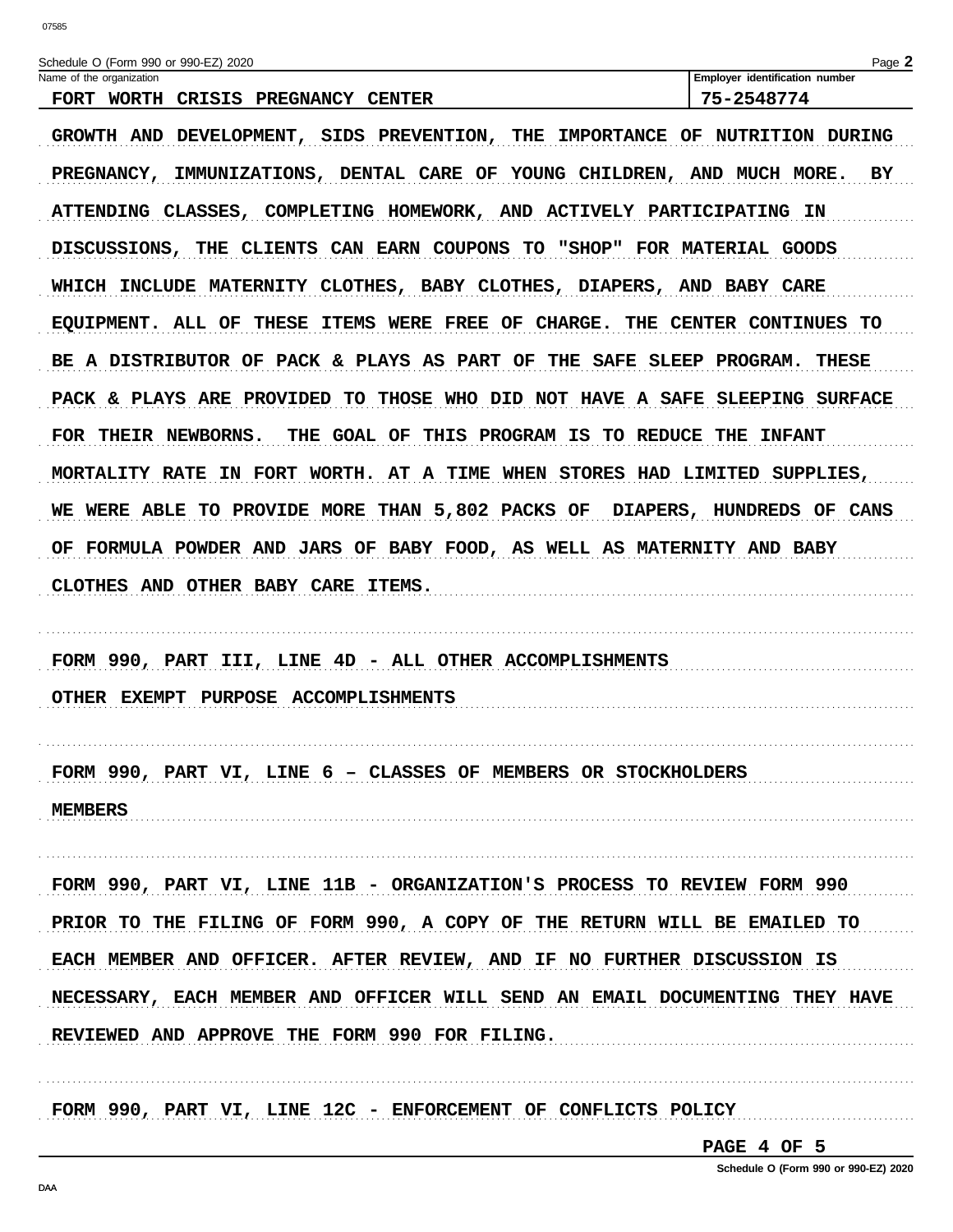| Schedule O (Form 990 or 990-EZ) 2020<br>Name of the organization<br>FORT WORTH CRISIS PREGNANCY CENTER                             | Page 2<br>Employer identification number<br>75-2548774 |
|------------------------------------------------------------------------------------------------------------------------------------|--------------------------------------------------------|
| ALL TRANSACTIONS ARE APPROVED BY THE EXECUTIVE DIRECTOR AND MONITORED BY                                                           |                                                        |
| THE TREASURER AND BOARD OF DIRECTORS. THE CONFLICT OF INTERESTS POLICY IS                                                          |                                                        |
| DISTRIBUTED VIA EMAIL TO EACH MEMBER AND OFFICER, ALONG WITH A DISCLOSURE                                                          |                                                        |
| FORM TO COMPLETE, PRIOR TO THE ANNUAL MEETING. VERBAL DISCLOSURES TAKE                                                             |                                                        |
| PLACE DURING THE ANNUAL MEETING AND IS DOCUMENTED IN THE MEETING MINUTES,                                                          |                                                        |
| ALONG WITH THE COMPLETED DISCLOSURE DOCUMENTS.                                                                                     |                                                        |
|                                                                                                                                    |                                                        |
| FORM 990, PART VI, LINE 15A - COMPENSATION PROCESS FOR TOP OFFICIAL                                                                |                                                        |
| CEO EVALUATION IS BASED UPON INPUT FROM ALL MEMBERS, ONE-ON-ONE MEETINGS                                                           |                                                        |
| WITH BOARD PRESIDENT. COMPENSATION RECOMMENDATION IS BASED ON EXECUTIVE                                                            |                                                        |
| SALARY SURVEY PUBLICATIONS.                                                                                                        |                                                        |
|                                                                                                                                    |                                                        |
| FORM 990, PART VI, LINE 19 - GOVERNING DOCUMENTS DISCLOSURE EXPLANATION<br>GOVERNING DOCUMENTS MAY BE MADE AVAILABLE UPON REQUEST. |                                                        |
|                                                                                                                                    |                                                        |
|                                                                                                                                    |                                                        |
|                                                                                                                                    |                                                        |
|                                                                                                                                    |                                                        |
|                                                                                                                                    |                                                        |
|                                                                                                                                    |                                                        |
|                                                                                                                                    |                                                        |
|                                                                                                                                    |                                                        |
|                                                                                                                                    |                                                        |
|                                                                                                                                    |                                                        |
|                                                                                                                                    |                                                        |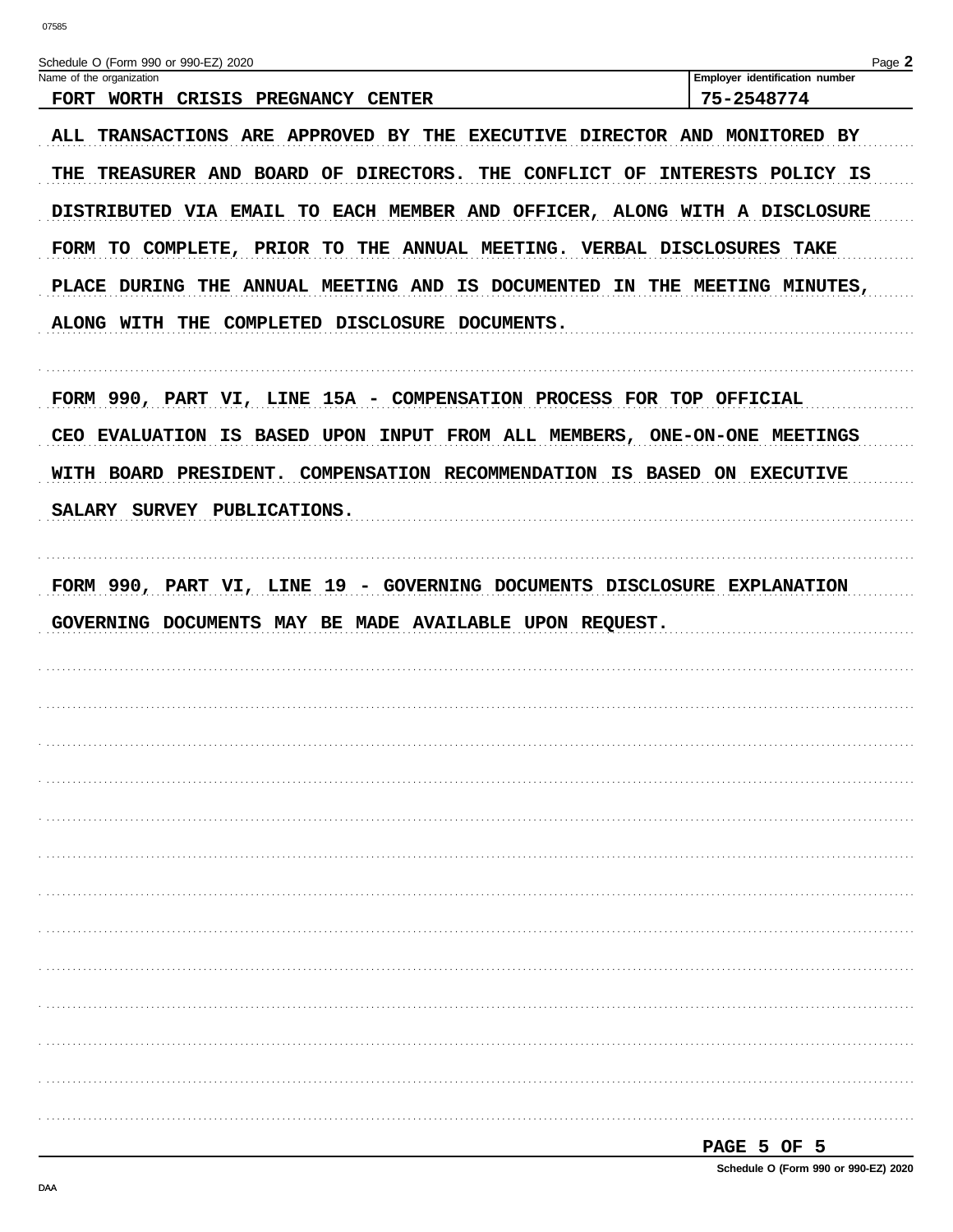|                                                 |                                                                                                                                                                                                                  | Depreciation and Amortization                                                                                                                |                              |                |                    |                | OMB No. 1545-0172          |
|-------------------------------------------------|------------------------------------------------------------------------------------------------------------------------------------------------------------------------------------------------------------------|----------------------------------------------------------------------------------------------------------------------------------------------|------------------------------|----------------|--------------------|----------------|----------------------------|
| Form 4562                                       |                                                                                                                                                                                                                  | (Including Information on Listed Property)                                                                                                   |                              |                |                    |                | 2020                       |
| Department of the Treasury                      |                                                                                                                                                                                                                  | u Attach to your tax return.                                                                                                                 |                              |                |                    |                | Attachment                 |
| (99)<br>Internal Revenue Service                | u Go to www.irs.gov/Form4562 for instructions and the latest information.                                                                                                                                        |                                                                                                                                              | 179<br>Sequence No.          |                |                    |                |                            |
| Name(s) shown on return                         | FORT WORTH CRISIS PREGNANCY CENTER                                                                                                                                                                               |                                                                                                                                              |                              |                | Identifying number | 75-2548774     |                            |
| Business or activity to which this form relates |                                                                                                                                                                                                                  |                                                                                                                                              |                              |                |                    |                |                            |
| INDIRECT DEPRECIATION                           |                                                                                                                                                                                                                  |                                                                                                                                              |                              |                |                    |                |                            |
| Part I                                          | Election To Expense Certain Property Under Section 179                                                                                                                                                           |                                                                                                                                              |                              |                |                    |                |                            |
|                                                 | <b>Note:</b> If you have any listed property, complete Part V before you complete Part I.                                                                                                                        |                                                                                                                                              |                              |                |                    |                |                            |
| Maximum amount (see instructions)<br>1          |                                                                                                                                                                                                                  |                                                                                                                                              |                              |                |                    | 1              | 1,040,000                  |
| 2                                               |                                                                                                                                                                                                                  |                                                                                                                                              |                              |                |                    | $\overline{2}$ |                            |
| 3                                               |                                                                                                                                                                                                                  |                                                                                                                                              |                              |                |                    | $\overline{3}$ | 2,590,000                  |
| 4                                               |                                                                                                                                                                                                                  |                                                                                                                                              |                              |                |                    | 4<br>5         |                            |
| $\overline{\mathbf{5}}$<br>6                    | Dollar limitation for tax year. Subtract line 4 from line 1. If zero or less, enter -0-. If married filing separately, see instructions<br>(a) Description of property                                           |                                                                                                                                              | (b) Cost (business use only) |                | (c) Elected cost   |                |                            |
|                                                 |                                                                                                                                                                                                                  |                                                                                                                                              |                              |                |                    |                |                            |
|                                                 |                                                                                                                                                                                                                  |                                                                                                                                              |                              |                |                    |                |                            |
| 7                                               |                                                                                                                                                                                                                  |                                                                                                                                              |                              |                |                    |                |                            |
| 8                                               |                                                                                                                                                                                                                  |                                                                                                                                              |                              |                |                    | 8              |                            |
| 9                                               |                                                                                                                                                                                                                  |                                                                                                                                              |                              |                |                    | 9              |                            |
| 10                                              |                                                                                                                                                                                                                  |                                                                                                                                              |                              |                |                    | 10             |                            |
| 11                                              | Business income limitation. Enter the smaller of business income (not less than zero) or line 5. See instructions                                                                                                |                                                                                                                                              |                              |                |                    | 11             |                            |
| 12                                              |                                                                                                                                                                                                                  |                                                                                                                                              |                              |                |                    | 12             |                            |
| 13                                              |                                                                                                                                                                                                                  |                                                                                                                                              |                              | 13             |                    |                |                            |
| Part II                                         | Note: Don't use Part II or Part III below for listed property. Instead, use Part V.                                                                                                                              |                                                                                                                                              |                              |                |                    |                |                            |
|                                                 | Special Depreciation Allowance and Other Depreciation (Don't include listed property. See instructions.)<br>Special depreciation allowance for qualified property (other than listed property) placed in service |                                                                                                                                              |                              |                |                    |                |                            |
| 14                                              |                                                                                                                                                                                                                  |                                                                                                                                              |                              |                |                    | 14             |                            |
| 15                                              |                                                                                                                                                                                                                  |                                                                                                                                              |                              |                |                    | 15             |                            |
| 16                                              |                                                                                                                                                                                                                  |                                                                                                                                              |                              |                |                    | 16             | 2,478                      |
| Part III                                        | MACRS Depreciation (Don't include listed property. See instructions.)                                                                                                                                            |                                                                                                                                              |                              |                |                    |                |                            |
|                                                 |                                                                                                                                                                                                                  | <b>Section A</b>                                                                                                                             |                              |                |                    |                |                            |
| 17                                              |                                                                                                                                                                                                                  |                                                                                                                                              |                              |                |                    | 17             | 25,254                     |
| 18                                              | If you are electing to group any assets placed in service during the tax year into one or more general asset accounts, check here                                                                                |                                                                                                                                              |                              |                |                    |                |                            |
|                                                 | Section B-Assets Placed in Service During 2020 Tax Year Using the General Depreciation System                                                                                                                    |                                                                                                                                              |                              |                |                    |                |                            |
| (a) Classification of property                  | placed in                                                                                                                                                                                                        | (b) Month and year (c) Basis for depreciation $\left  \begin{array}{c} \text{(A) Reconvann} \end{array} \right $<br>(business/investment use | (d) Recovery<br>period       | (e) Convention | (f) Method         |                | (g) Depreciation deduction |
| 19a<br>3-year property                          | service                                                                                                                                                                                                          | only-see instructions)                                                                                                                       |                              |                |                    |                |                            |
| b<br>5-year property                            |                                                                                                                                                                                                                  |                                                                                                                                              |                              |                |                    |                |                            |
| 7-year property<br>c                            |                                                                                                                                                                                                                  |                                                                                                                                              |                              |                |                    |                |                            |
| 10-year property<br>d                           |                                                                                                                                                                                                                  |                                                                                                                                              |                              |                |                    |                |                            |
| 15-year property<br>е                           |                                                                                                                                                                                                                  |                                                                                                                                              |                              |                |                    |                |                            |
| 20-year property<br>f                           |                                                                                                                                                                                                                  |                                                                                                                                              |                              |                |                    |                |                            |
| 25-year property<br>g                           |                                                                                                                                                                                                                  |                                                                                                                                              | 25 yrs.                      |                | S/L                |                |                            |
| h Residential rental                            |                                                                                                                                                                                                                  |                                                                                                                                              | 27.5 yrs.                    | MМ             | S/L                |                |                            |
| property                                        |                                                                                                                                                                                                                  |                                                                                                                                              | 27.5 yrs.                    | MМ             | S/L                |                |                            |
| <i>i</i> Nonresidential real                    |                                                                                                                                                                                                                  |                                                                                                                                              | 39 yrs.                      | MМ             | S/L                |                |                            |
| property                                        |                                                                                                                                                                                                                  |                                                                                                                                              |                              | MM             | S/L                |                |                            |
| Class life<br>20a                               | Section C-Assets Placed in Service During 2020 Tax Year Using the Alternative Depreciation System                                                                                                                |                                                                                                                                              |                              |                |                    |                |                            |
| 12-year<br>b                                    |                                                                                                                                                                                                                  |                                                                                                                                              |                              |                | S/L<br>S/L         |                |                            |
| 30-year<br>c                                    |                                                                                                                                                                                                                  |                                                                                                                                              | 12 yrs.<br>30 yrs.           | MМ             | S/L                |                |                            |
| d<br>40-year                                    |                                                                                                                                                                                                                  |                                                                                                                                              | 40 yrs.                      | ΜМ             | S/L                |                |                            |
| Part IV                                         | <b>Summary</b> (See instructions.)                                                                                                                                                                               |                                                                                                                                              |                              |                |                    |                |                            |
| 21                                              |                                                                                                                                                                                                                  |                                                                                                                                              |                              |                | .                  | 21             |                            |
| 22                                              | Total. Add amounts from line 12, lines 14 through 17, lines 19 and 20 in column (g), and line 21. Enter                                                                                                          |                                                                                                                                              |                              |                |                    |                |                            |
|                                                 |                                                                                                                                                                                                                  |                                                                                                                                              |                              |                |                    | 22             | 27,732                     |
| 23                                              | For assets shown above and placed in service during the current year, enter the                                                                                                                                  |                                                                                                                                              |                              |                |                    |                |                            |
|                                                 |                                                                                                                                                                                                                  |                                                                                                                                              |                              | 23             |                    |                |                            |

| ×<br>۰. | × | ۰. | I |  |
|---------|---|----|---|--|
|         |   |    |   |  |

ARE NO AMOUNTS FO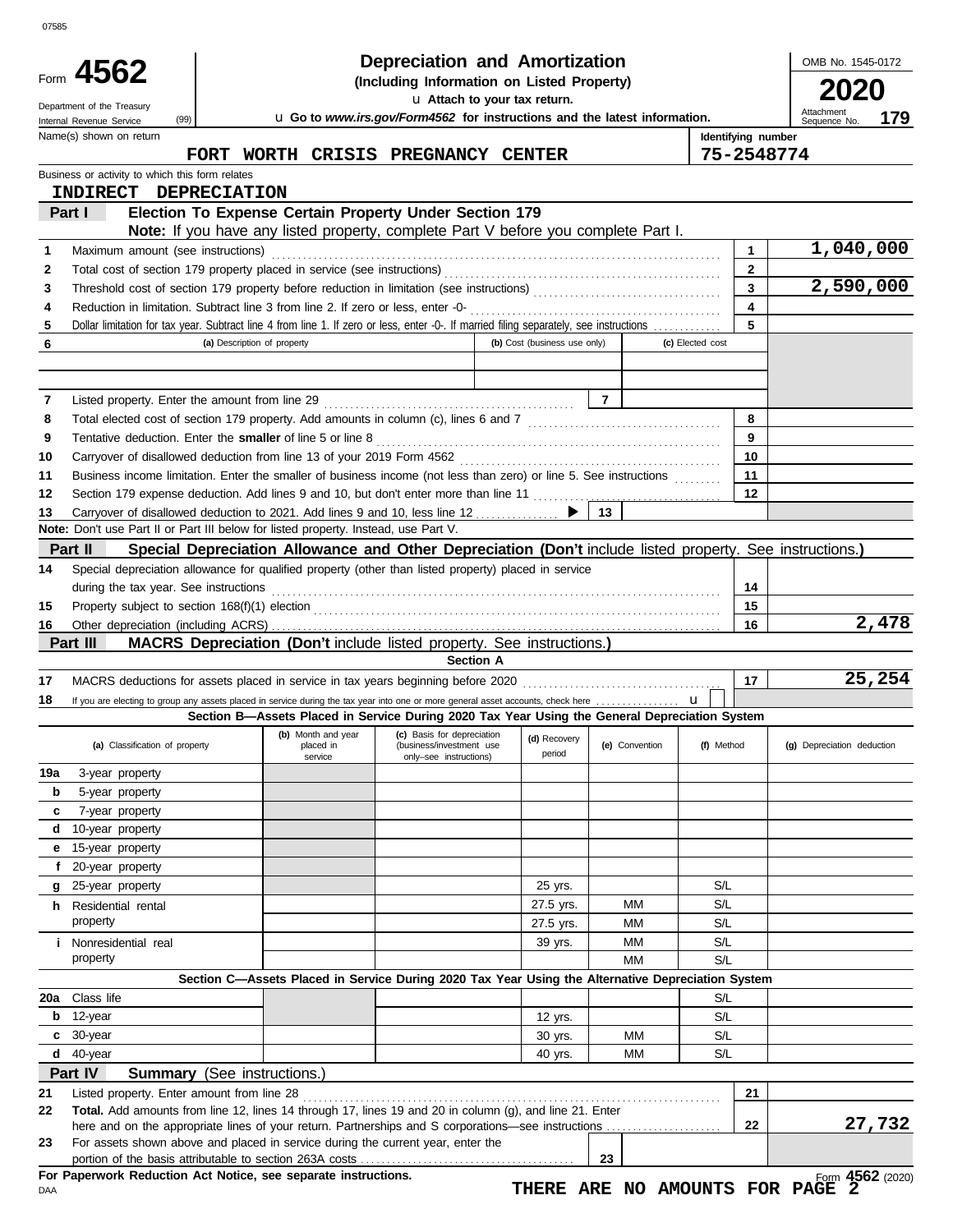# 75-2548774 **Federal Asset Report**

| Asset    | Description                                                           | Date<br>In Service   | Cost              | Bus Sec<br>%<br>179 Bonus for Depr | <b>Basis</b> | PerConv Meth             | Prior            | Current                              |
|----------|-----------------------------------------------------------------------|----------------------|-------------------|------------------------------------|--------------|--------------------------|------------------|--------------------------------------|
|          |                                                                       |                      |                   |                                    |              |                          |                  |                                      |
|          | <b>Prior MACRS:</b><br>New BLDG-Travis                                | 10/31/09             |                   |                                    | 699,538      | 39 MM S/L                |                  |                                      |
| 2        | New A/C Unit                                                          | 4/10/14              | 699,538<br>21,280 | X                                  | 15,442       | 15 HY S/L                | 194,219<br>5,838 | 17,937<br>1,030                      |
| 3        | Desk & Cabinet                                                        | 1/02/08              | 216               | X                                  | 108          | 7 HY 200DB               | 216              | $\boldsymbol{0}$                     |
| 4        | <b>Displays</b>                                                       | 9/01/08              | 593               | $\mathbf X$                        | 296          | 7 HY 200DB               | 593              | $\mathbf{0}$                         |
| 5        | Shelving - Container Store                                            | 2/28/09              | 2,159             | X                                  | 1,079        | 7 HY 200DB               | 2,159            | $\boldsymbol{0}$                     |
| 6        | Displays 2 Go                                                         | 5/31/09              | 187               | $\mathbf X$                        | 93           | 7 HY 200DB               | 187              | $\mathbf{0}$                         |
| 7        | Entrance Area Rugs                                                    | 5/31/09              | 203               | $\mathbf X$                        | 101          | 7 HY 200DB               | 203              | $\boldsymbol{0}$                     |
|          | 2 Chairs - Asst Dir OFC                                               | 6/24/09              | 227               | $\mathbf X$                        | 113          | 7 HY 200DB               | 227              | $\boldsymbol{0}$                     |
| 9        | Sofa Table                                                            | 6/24/09              | 150               | $\mathbf X$                        | 75           | 7 HY 200DB               | 150              | $\boldsymbol{0}$                     |
| 10       | Wall Decor                                                            | 9/03/09<br>6/30/09   | 450<br>240        | $\mathbf X$<br>$\mathbf X$         | 225<br>120   | 7 HY 200DB<br>7 HY 200DB | 450<br>240       | $\boldsymbol{0}$                     |
| 11<br>12 | 3 Waiting Room Tables<br>Artworks                                     | 7/02/09              | 450               | $\mathbf X$                        | 225          | 7 HY 200DB               | 450              | $\boldsymbol{0}$<br>$\boldsymbol{0}$ |
| 13       | Office Furniture                                                      | 7/24/09              | 16,174            | $\mathbf X$                        | 8,087        | 7 HY 200DB               | 16,174           | $\boldsymbol{0}$                     |
| 14       | Royer & Schutts                                                       | 7/24/09              | 6,922             | $\mathbf X$                        | 3,461        | 7 HY 200DB               | 6,922            | $\boldsymbol{0}$                     |
| 15       | Mirror - Garden Ridge                                                 | 7/31/09              | 47                | $\mathbf X$                        | 23           | 7 HY 200DB               | 47               | $\boldsymbol{0}$                     |
| 16       | Table-Target                                                          | 7/31/09              | 80                | $\mathbf X$                        | 40           | 7 HY 200DB               | 80               | $\boldsymbol{0}$                     |
| 17       | Roomstore                                                             | 7/31/09              | 580               | $\mathbf X$                        | 290          | 7 HY 200DB               | 580              | $\boldsymbol{0}$                     |
| 18       | Pavlovsky                                                             | 12/01/12             | 3,400             | $\mathbf X$                        | 1,700        | 7 HY 200DB               | 3,400            | $\boldsymbol{0}$                     |
| 19       | Frames - Aaron Brother                                                | 7/31/09              | 80                | $\mathbf X$                        | 40           | 7 HY 200DB               | 80               | $\boldsymbol{0}$                     |
| 20       | Sculpture - Tree of Life                                              | 12/31/12             | 2,657             | $\mathbf X$                        | 1,328        | 7 HY 200DB               | 2,657            | $\mathbf{0}$                         |
| 21       | Office Desk & Chair                                                   | 6/01/12              | 856               | $\mathbf X$                        | 428          | 7 HY 200DB               | 856              | $\boldsymbol{0}$                     |
| 22<br>23 | File Cabinet                                                          | 1/22/13<br>4/11/14   | 219<br>615        | $\mathbf X$<br>$\mathbf X$         | 109<br>307   | 7 HY 200DB<br>7 HY 200DB | 206<br>514       | 13<br>67                             |
| 24       | New File Cabinet<br>Chairs                                            | 11/18/15             | 154               | $\mathbf X$                        | 77           | 7 HY 200DB               | 114              | 16                                   |
| 25       | Desk                                                                  | 11/18/15             | 157               | X                                  | 78           | 7 HY 200DB               | 117              | 16                                   |
| 26       | Landscaping                                                           | 8/20/09              | 19,975            |                                    | 19,975       | 39 MM S/L                | 14,702           | 512                                  |
| 27       | Parking Lot Improvements                                              | 4/29/10              | 795               | X                                  | 397          | 15 HY S/L                | 419              | 27                                   |
| 30       | Printer - Ex Director                                                 | 9/11/04              | 145               | X                                  | 72           | 7 HY 200DB               | 145              | $\overline{0}$                       |
| 31       | Vacuum Cleaner                                                        | 12/17/08             | 399               | X                                  | 199          | 7 HY 200DB               | 399              | $\boldsymbol{0}$                     |
| 32       | Advanced Telesystems Group                                            | 4/27/09              | 605               | $\mathbf X$                        | 302          | 7 HY 200DB               | 605              | $\mathbf{0}$                         |
| 33       | <b>ADT</b> Secutity Alarm System                                      | 7/21/09              | 1,854             | X                                  | 927          | 7 HY 200DB               | 1,854            | $\boldsymbol{0}$                     |
| 34       | Secutity Camera                                                       | 7/31/09              | 775               | $\mathbf X$                        | 387          | 7 HY 200DB               | 775              | $\boldsymbol{0}$                     |
| 35       | Communications Concepts                                               | 10/26/09             | 1,665             | X                                  | 832          | 7 HY 200DB               | 1,665            | $\boldsymbol{0}$                     |
| 36       | Computer Zones                                                        | 12/10/09             | 725               | X                                  | 362          | 5 HY 200DB               | 725              | $\boldsymbol{0}$                     |
| 37<br>38 | Computer Zones<br>Computer Database - Ekyros                          | 12/14/09<br>12/22/09 | 350<br>734        | X<br>X                             | 175<br>367   | 7 HY 200DB<br>7 HY 200DB | 350<br>734       | $\boldsymbol{0}$<br>$\boldsymbol{0}$ |
| 39       | 12 Televisions                                                        | 12/12/09             | 12,000            | X                                  | 6,000        | 7 HY 200DB               | 12,000           | $\boldsymbol{0}$                     |
| 40       | Laptop                                                                | 6/21/10              | 1,448             | X                                  | 724          | 5 HY 200DB               | 1,448            | $\boldsymbol{0}$                     |
| 41       | Panasonic Phone                                                       | 6/18/10              | 205               | X                                  | 102          | 7 HY 200DB               | 205              | $\boldsymbol{0}$                     |
| 42       | Computer and Equip                                                    | 6/21/10              | 1,133             | $\mathbf X$                        | 566          | 5 HY 200DB               | 1,133            | $\boldsymbol{0}$                     |
| 43       | Hard Drive                                                            | 11/14/11             | 200               | $\mathbf X$                        | $\theta$     | 5 HY 200DB               | <b>200</b>       | $\boldsymbol{0}$                     |
| 44       | Monitor & Backup Systems                                              | 7/06/10              | 298               | $\mathbf X$                        | 149          | 7 HY 200DB               | 298              | $\boldsymbol{0}$                     |
| 45       | <b>ICU</b> Mobile                                                     | 9/25/13              | 153,533           | X                                  | 76,766       | 5 HY 200DB               | 153,533          | $\theta$                             |
|          | Mass Sale: 9/14/20                                                    |                      |                   |                                    |              |                          |                  |                                      |
|          | 46 Banner                                                             | 10/25/13             | 360               | X                                  | 180          | 7 HY 200DB               | 335              | 25                                   |
| 47       | <b>Signs</b>                                                          | 2/07/12              | 5,651             | X                                  | 2,825        | 7 HY 200DB               | 5,651            | $\overline{0}$                       |
| 48       | Ice Maker                                                             | 9/10/14              | 2,148             | X                                  | 1,074        | 7 HY 200DB               | 1,768            | 253                                  |
| 49       | <b>ICU</b> Mobile<br>Mass Sale: 9/14/20                               | 1/01/14              | 6,359             | Χ                                  | 3,179        | 5 HY 200DB               | 6,359            | $\boldsymbol{0}$                     |
| 50       | Shelley's Printer HP OJ Pro 8610                                      | 4/28/15              | 130               | X                                  | 65           | 5 HY 200DB               | 122              | 8                                    |
| 51       | Office Printer HP OJO Pro 576X                                        | 4/28/15              | 350               | X                                  | 175          | 5 HY 200DB               | 328              | 22                                   |
| 52       | My Passport Ultra (4) Back up Hard Dr                                 | 8/03/15              | 180               | X                                  | 90           | 5 HY 200DB               | 168              | 12                                   |
| 53       | Janese's New Computer                                                 | 8/03/15              | 640               | X                                  | 320          | 5 HY 200DB               | 598              | 42                                   |
| 56       | Samsung 2015 Ultrasound                                               | 7/29/15              | 43,577            | $\mathbf X$                        | 21,788       | 5 HY 200DB               | 40,626           | 2,951                                |
| 58       | Microwave                                                             | 12/17/15             | 140               | X                                  | 70           | 7 HY 200DB               | 104              | 14                                   |
| 60       | Julie's Printer HP OJ Pro 8610                                        | 4/28/15              | 130               | X                                  | 65           | 5 HY 200DB               | 122              | 8                                    |
| 65       | Garden Ridge                                                          | 5/09/09              | 1,070             | X                                  | 535          | 15 HY S/L                | 1,070            | $\overline{0}$                       |
| 66       | Sonosource Sonogram Machine for Mobile 12/01/16<br>Mass Sale: 9/14/20 |                      | 26,000            | X                                  | 13,000       | 7 MQ200DB                | 21,432           | 815                                  |
| 67       | <b>ICU</b> Generator<br>Mass Sale: 9/14/20                            | 5/16/17              | 6,000             | X                                  | 3,000        | 7 HY 200DB               | 4,688            | 187                                  |
| 68       | Draperies and Flooring                                                | 1/23/17              | 6,287             | X                                  | 3,208        | 7 HY 200DB               | 3,079            | 917                                  |
| 69       | Lighting                                                              | 6/07/17              | 2,620             | X                                  | 1,337        | 7 HY 200DB               | 1,283            | 382                                  |
|          |                                                                       |                      | 1,056,115         |                                    | 892,596      |                          | 515,602          | 25,254                               |
|          |                                                                       |                      |                   |                                    |              |                          |                  |                                      |
|          |                                                                       |                      |                   |                                    |              |                          |                  |                                      |
|          | <b>Other Depreciation:</b>                                            |                      |                   |                                    |              |                          |                  |                                      |
|          | 29 Filmaker Software                                                  | 5/28/04              | 639               | X                                  | 319          | 3 MOAmort                | 639              | $\boldsymbol{0}$                     |
|          |                                                                       |                      |                   |                                    |              |                          |                  |                                      |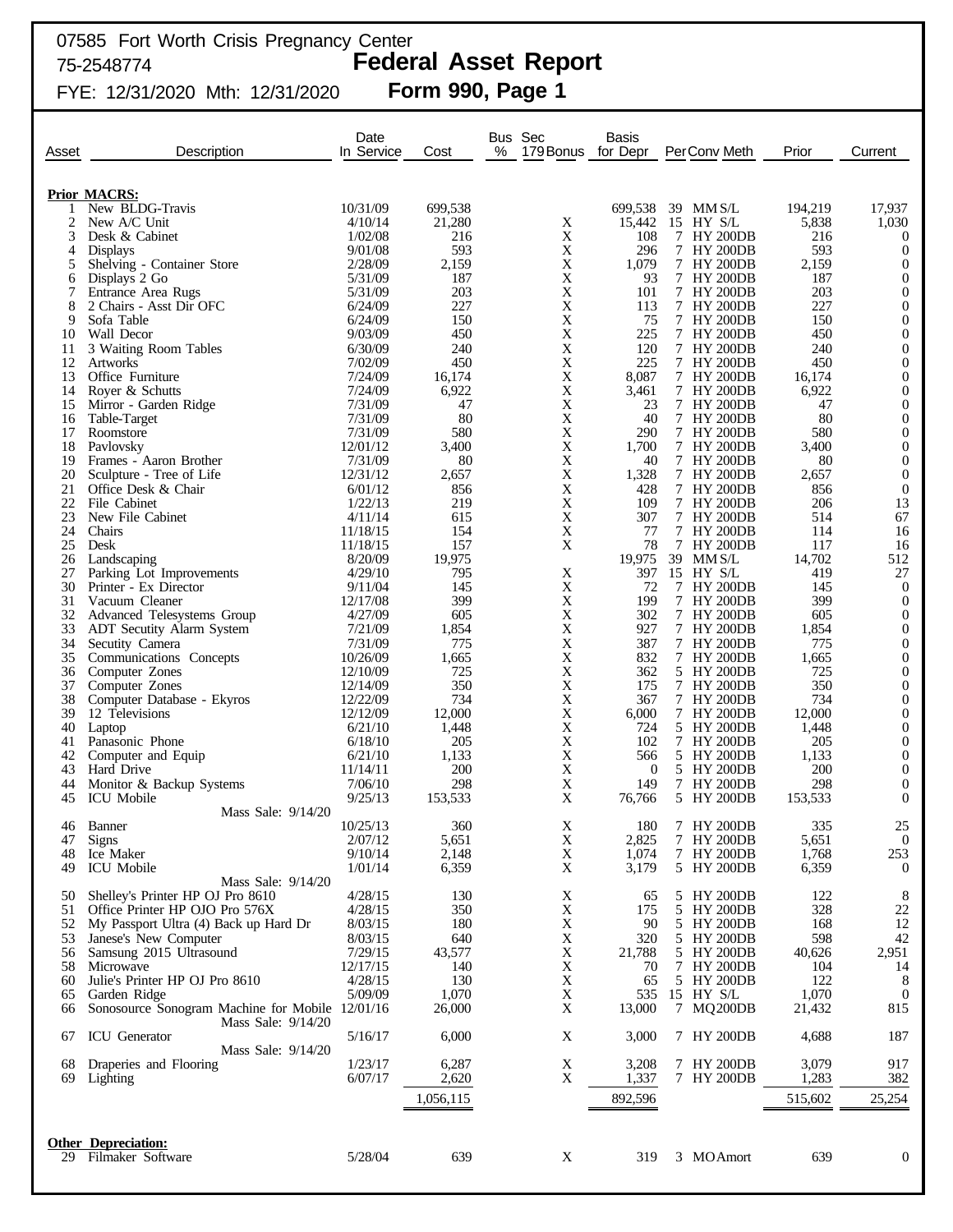| Asset | <b>Description</b>                                                                           | Date<br>In Service | Cost                 | <b>Bus</b><br>% | Sec<br>179 Bonus | <b>Basis</b><br>for Depr | PerConv Meth         | Prior              | Current                     |
|-------|----------------------------------------------------------------------------------------------|--------------------|----------------------|-----------------|------------------|--------------------------|----------------------|--------------------|-----------------------------|
| 54    | Ministry Sync Software                                                                       | 10/13/15           | 1,036                |                 | Χ                | 518                      | <b>MOAmort</b><br>3  | 959                | 77                          |
| 55    | Computer Upgrades                                                                            | 12/01/15           | 6,588                |                 | X                | 3,294                    | <b>MOAmort</b><br>3. | 5,905              | 683                         |
|       | 3D/4D Ultrasound Upgrades                                                                    | 7/15/15            | 13.700               |                 | X                | 6.850                    | <b>MOAmort</b>       | 12,613             | 1,087                       |
| 59    | Microsoft Software                                                                           | 12/01/15           | 1,324                |                 | X                | 662                      | <b>MOAmort</b>       | 1,193              | 131                         |
| 70    | Computer Equipment                                                                           | 12/31/18           | 2,500                |                 |                  | 2,500                    | HY S/L               | 500                | 500                         |
|       | <b>Total Other Depreciation</b>                                                              |                    | 25,787               |                 |                  | 14,143                   |                      | 21,809             | 2,478                       |
|       | <b>Total ACRS and Other Depreciation</b>                                                     |                    | 25,787               |                 |                  | 14,143                   |                      | 21,809             | 2,478                       |
|       | <b>Grand Totals</b><br><b>Less: Dispositions and Transfers</b><br>Less: Start-up/Org Expense |                    | 1,081,902<br>191,892 |                 |                  | 906,739<br>95,945        |                      | 537.411<br>186,012 | 27,732<br>1,002<br>$\theta$ |
|       | <b>Net Grand Totals</b>                                                                      |                    | 890,010              |                 |                  | 810,794                  |                      | 351,399            | 26,730                      |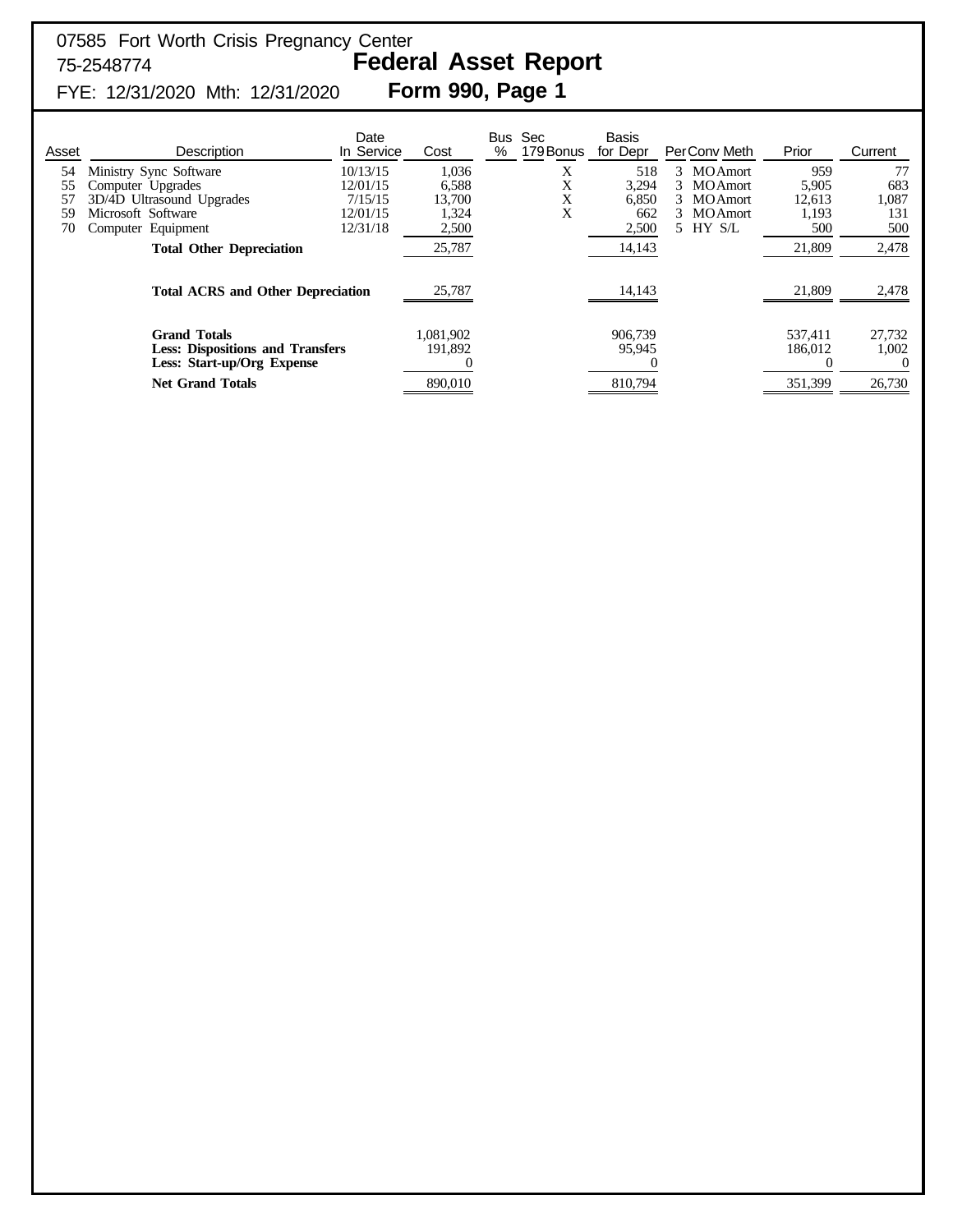| Asset    | Description                                                             | Date<br>In Service   | Cost             | Bus Sec<br>%<br>179 Bonus  | <b>Basis</b><br>for Depr | PerConv Meth             | Prior            | Current                          |
|----------|-------------------------------------------------------------------------|----------------------|------------------|----------------------------|--------------------------|--------------------------|------------------|----------------------------------|
|          | <b>Prior MACRS:</b>                                                     |                      |                  |                            |                          |                          |                  |                                  |
|          | New BLDG-Travis                                                         | 10/31/09             | 699,538          |                            | 699,538                  | 39 MMS/L                 | 183,106          | 17,936                           |
| 2        | New A/C Unit                                                            | 4/10/14              | 21,280           | X                          | 10,640                   | 15 HY S/L                | 14,541           | 710                              |
| 3<br>4   | Desk & Cabinet                                                          | 1/02/08<br>9/01/08   | 216<br>593       | X<br>X                     | 108<br>296               | 7 HY 200DB               | 216<br>593       | $\overline{0}$<br>$\overline{0}$ |
| 5        | <b>Displays</b><br>Shelving - Container Store                           | 2/28/09              | 2,159            | X                          | 1,079                    | 7 HY 200DB<br>7 HY 200DB | 2,159            | $\mathbf{0}$                     |
| 6        | Displays 2 Go                                                           | 5/31/09              | 187              | X                          | 93                       | 7 HY 200DB               | 187              | $\mathbf{0}$                     |
| 7        | Entrance Area Rugs                                                      | 5/31/09              | 203              | X                          | 101                      | 7 HY 200DB               | 203              | $\mathbf{0}$                     |
| 8        | 2 Chairs - Asst Dir OFC                                                 | 6/24/09              | 227              | X                          | 113                      | 7 HY 200DB               | 227              | $\mathbf{0}$                     |
| 9        | Sofa Table                                                              | 6/24/09              | 150              | X                          | 75                       | 7 HY 200DB               | 150              | $\boldsymbol{0}$                 |
| 10       | Wall Decor                                                              | 9/03/09              | 450              | X                          | 225                      | 7 HY 200DB               | 450              | $\mathbf{0}$                     |
| 11       | 3 Waiting Room Tables                                                   | 6/30/09              | 240              | X                          | 120                      | 7 HY 200DB               | 240              | $\boldsymbol{0}$                 |
| 12       | <b>Artworks</b>                                                         | 7/02/09              | 450              | X                          | 225                      | 7 HY 200DB               | 450              | $\mathbf{0}$                     |
| 13       | Office Furniture                                                        | 7/24/09              | 16,174           | X                          | 8,087                    | 7 HY 200DB               | 16,174           | $\boldsymbol{0}$                 |
| 14<br>15 | Royer & Schutts                                                         | 7/24/09<br>7/31/09   | 6,922<br>47      | $\mathbf X$<br>$\mathbf X$ | 3,461<br>23              | 7 HY 200DB<br>7 HY 200DB | 6,922<br>47      | $\mathbf{0}$<br>$\mathbf{0}$     |
| 16       | Mirror - Garden Ridge<br>Table-Target                                   | 7/31/09              | 80               | $\mathbf X$                | 40                       | 7 HY 200DB               | 80               | $\mathbf{0}$                     |
| 17       | Roomstore                                                               | 7/31/09              | 580              | $\mathbf X$                | 290                      | 7 HY 200DB               | 580              | $\boldsymbol{0}$                 |
| 18       | Pavlovsky                                                               | 12/01/12             | 3,400            | $\mathbf X$                | 1,700                    | 7 HY 200DB               | 3,400            | $\mathbf{0}$                     |
| 19       | Frames - Aaron Brother                                                  | 7/31/09              | 80               | $\mathbf X$                | 40                       | 7 HY 200DB               | 80               | $\mathbf{0}$                     |
| 20       | Sculpture - Tree of Life                                                | 12/31/12             | 2,657            | $\mathbf X$                | 1,328                    | 7 HY 200DB               | 2,657            | $\mathbf{0}$                     |
| 21       | Office Desk & Chair                                                     | 6/01/12              | 856              | X                          | 428                      | 7 HY 200DB               | 856              | $\mathbf{0}$                     |
| 22       | File Cabinet                                                            | 1/22/13              | 219              | X                          | 109                      | 7 HY 200DB               | 214              | 5                                |
| 23       | New File Cabinet                                                        | 4/11/14              | 615              | X                          | 307                      | 7 HY 200DB               | 574              | $27\,$                           |
| 24       | Chairs                                                                  | 11/18/15<br>11/18/15 | 154              | X<br>X                     | 77                       | 7 HY 200DB               | 137              | 7                                |
| 25<br>26 | Desk<br>Landscaping                                                     | 8/20/09              | 157<br>19,975    |                            | 78<br>19,975             | 7 HY 200DB<br>39 MMS/L   | 139<br>5,314     | 7<br>512                         |
| 27       | Parking Lot Improvements                                                | 4/29/10              | 795              | X                          | 397                      | 15 HY S/L                | 649              | 27                               |
| 30       | Printer - Ex Director                                                   | 9/11/04              | 145              | X                          | 72                       | 7 HY 200DB               | 145              | $\mathbf{0}$                     |
| 31       | Vacuum Cleaner                                                          | 12/17/08             | 399              | $\mathbf X$                | 199                      | 7 HY 200DB               | 399              | $\mathbf{0}$                     |
| 32       | Advanced Telesystems Group                                              | 4/27/09              | 605              | X                          | 302                      | 7 HY 200DB               | 605              | $\mathbf{0}$                     |
| 33       | <b>ADT</b> Secutity Alarm System                                        | 7/21/09              | 1,854            | $\mathbf X$                | 927                      | 7 HY 200DB               | 1,854            | $\mathbf{0}$                     |
| 34       | Secutity Camera                                                         | 7/31/09              | 775              | X                          | 387                      | 7 HY 200DB               | 775              | $\mathbf{0}$                     |
| 35       | Communications Concepts                                                 | 10/26/09             | 1,665            | $\mathbf X$                | 832                      | 7 HY 200DB               | 1,665            | $\boldsymbol{0}$                 |
| 36       | Computer Zones                                                          | 12/10/09             | 725              | X                          | 362                      | 5 HY 200DB               | 725              | $\mathbf{0}$                     |
| 37<br>38 | Computer Zones                                                          | 12/14/09<br>12/22/09 | 350<br>734       | $\mathbf X$<br>X           | 175<br>367               | 7 HY 200DB<br>7 HY 200DB | 350<br>734       | $\mathbf{0}$<br>$\mathbf{0}$     |
| 39       | Computer Database - Ekyros<br>12 Televisions                            | 12/12/09             | 12,000           | $\mathbf X$                | 6,000                    | 7 HY 200DB               | 12,000           | $\mathbf{0}$                     |
| 40       | Laptop                                                                  | 6/21/10              | 1,448            | X                          | 724                      | 5 HY 200DB               | 1,448            | $\mathbf{0}$                     |
| 41       | Panasonic Phone                                                         | 6/18/10              | 205              | X                          | 102                      | 7 HY 200DB               | 205              | $\mathbf{0}$                     |
| 42       | Computer and Equip                                                      | 6/21/10              | 1,133            | $\mathbf X$                | 566                      | 5 HY 200DB               | 1,133            | $\mathbf{0}$                     |
| 43       | Hard Drive                                                              | 11/14/11             | 200              | X                          | $\theta$                 | 5 HY 200DB               | 200              | $\mathbf{0}$                     |
| 44       | Monitor & Backup Systems                                                | 7/06/10              | 298              | $\mathbf X$                | 149                      | 7 HY 200DB               | 298              | $\mathbf{0}$                     |
| 45       | <b>ICU</b> Mobile                                                       | 9/25/13              | 153,533          | X                          | 76,766                   | 5 HY 200DB               | 153,533          | $\overline{0}$                   |
|          | Mass Sale: 9/14/20                                                      |                      |                  |                            |                          |                          |                  |                                  |
|          | 46 Banner                                                               | 10/25/13             | 360              | $\mathbf X$                | 180                      | 7 HY 200DB               | 352              | 8                                |
| 47<br>48 | <b>Signs</b><br>Ice Maker                                               | 2/07/12<br>9/10/14   | 5,651<br>2,148   | $\mathbf X$<br>X           | 2,825<br>1,074           | 7 HY 200DB<br>7 HY 200DB | 5,651<br>2,004   | $\overline{0}$                   |
| 49       | <b>ICU</b> Mobile                                                       | 1/01/14              | 6,359            | X                          | 3,179                    | 5 HY 200DB               | 6,359            | 96<br>$\overline{0}$             |
|          | Mass Sale: 9/14/20                                                      |                      |                  |                            |                          |                          |                  |                                  |
| 50       | Shelley's Printer HP OJ Pro 8610                                        | 4/28/15              | 130              | X                          | 65                       | 5 HY 200DB               | 126              | 4                                |
| 51       | Office Printer HP OJO Pro 576X                                          | 4/28/15              | 350              | X                          | 175                      | 5 HY 200DB               | 340              | 10                               |
| 52       | My Passport Ultra (4) Back up Hard Dr                                   | 8/03/15              | 180              | X                          | 90                       | 5 HY 200DB               | 175              | 5                                |
| 53       | Janese's New Computer                                                   | 8/03/15              | 640              | $\mathbf X$                | 320                      | 5 HY 200DB               | 622              | 18                               |
|          | 56 Samsung 2015 Ultrasound                                              | 7/29/15              | 43,577           | $\mathbf X$                | 21,788                   | 5 HY 200DB               | 42,322           | 1,255                            |
| 58       | Microwave                                                               | 12/17/15             | 140              | X                          | 70                       | 7 HY 200DB               | 124              | 7                                |
| 60       | Julie's Printer HP OJ Pro 8610                                          | 4/28/15              | 130              | X                          | 65                       | 5 HY 200DB               | 126              | $\overline{4}$                   |
| 65       | Garden Ridge                                                            | 5/09/09              | 1,070<br>26,000  | X<br>X                     | 535<br>13,000            | 15 HY S/L                | 910              | 35<br>815                        |
| 66       | Sonosource Sonogram Machine for Mobile 12/01/16<br>Mass Sale: $9/14/20$ |                      |                  |                            |                          | 7 MQ200DB                | 21,432           |                                  |
| 67       | <b>ICU</b> Generator                                                    | 5/16/17              | 6,000            | X                          | 3,000                    | 7 HY 200DB               | 4,688            | 187                              |
|          | Mass Sale: 9/14/20                                                      |                      |                  |                            |                          |                          |                  |                                  |
| 68       | Draperies and Flooring                                                  | 1/23/17              | 6,287            | X                          | 3,143                    | 7 HY 200DB               | 4,912            | 393                              |
| 69       | Lighting                                                                | 6/07/17              | 2,620            | X                          | 1,310                    | 7 HY 200DB               | 2,047            | 164                              |
|          |                                                                         |                      | 1,056,115        |                            | 887,702                  |                          | 508,604          | 22,232                           |
|          |                                                                         |                      |                  |                            |                          |                          |                  |                                  |
|          |                                                                         |                      |                  |                            |                          |                          |                  |                                  |
|          | <b>Other Depreciation:</b>                                              |                      |                  |                            |                          |                          |                  |                                  |
|          | 70 Computer Equipment                                                   | 12/31/18             | $\boldsymbol{0}$ |                            | $\overline{0}$           | $0$ HY                   | $\boldsymbol{0}$ | $\mathbf{0}$                     |
|          |                                                                         |                      |                  |                            |                          |                          |                  |                                  |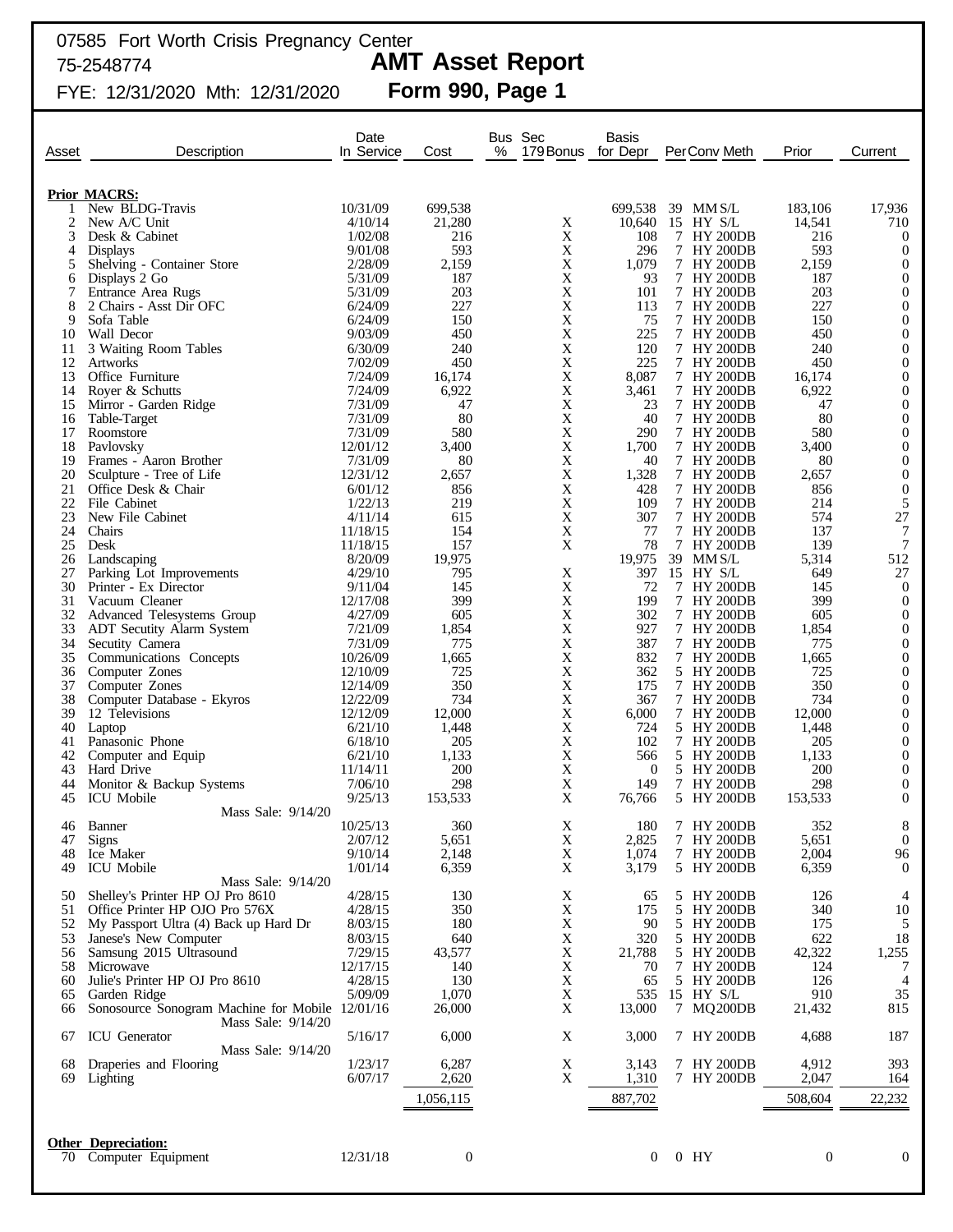| Asset | <b>Description</b>                             | Date<br>In Service                      | Cost | Bus Sec<br>179 Bonus<br>% | <b>Basis</b><br>for Depr<br>PerConv Meth | Prior                         | Current                   |
|-------|------------------------------------------------|-----------------------------------------|------|---------------------------|------------------------------------------|-------------------------------|---------------------------|
|       | <b>Total Other Depreciation</b>                |                                         |      |                           |                                          |                               |                           |
|       | <b>Total ACRS and Other Depreciation</b>       |                                         |      |                           |                                          |                               | 0                         |
|       | <b>Grand Totals</b><br><b>Net Grand Totals</b> | <b>Less: Dispositions and Transfers</b> |      |                           | 887,702<br>95,945<br>791,757             | 508,604<br>186,012<br>322,592 | 22,232<br>1,002<br>21,230 |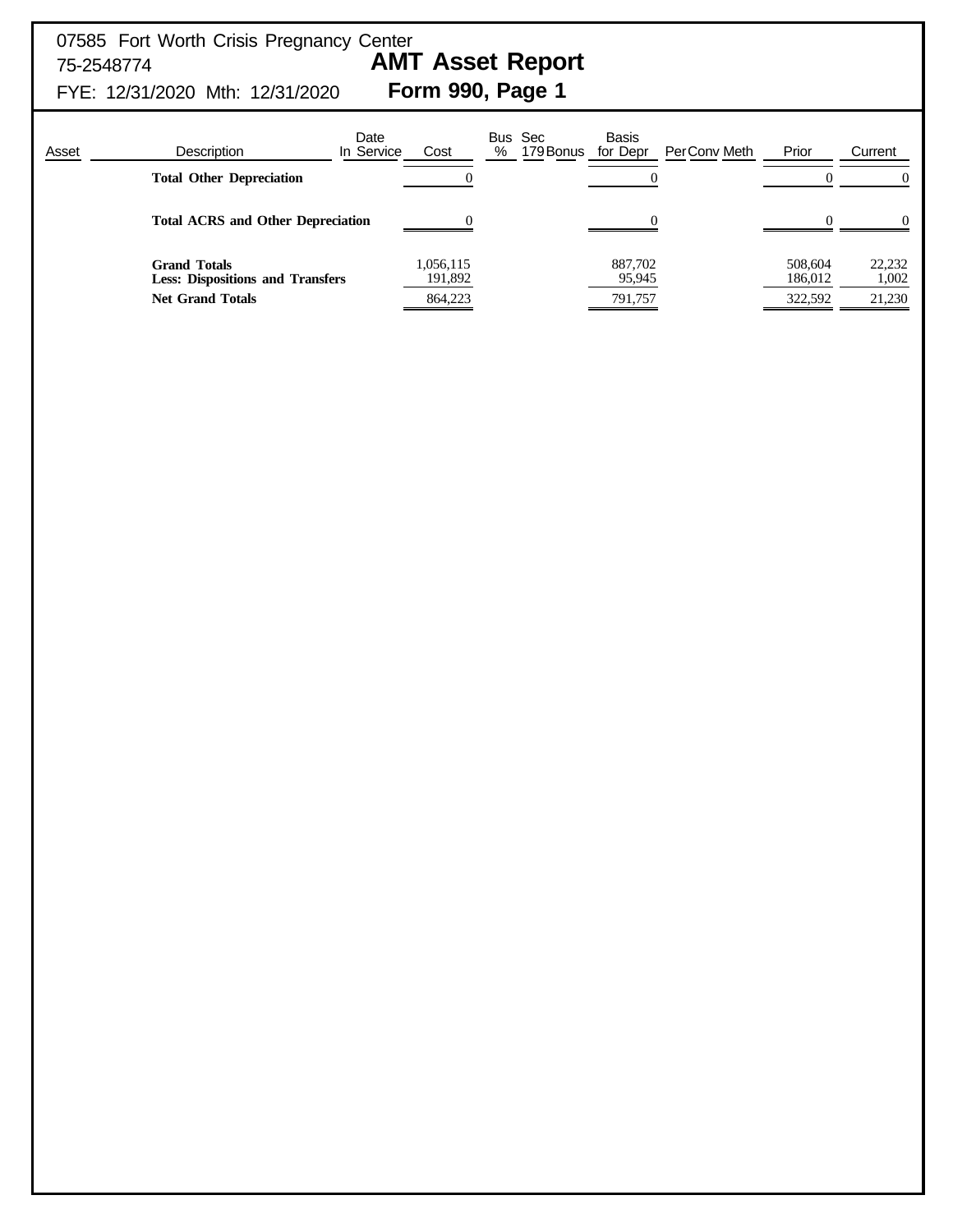# 07585 Fort Worth Crisis Pregnancy Center 75-2548774 **Bonus Depreciation Report** FYE: 12/31/2020 Mth: 12/31/2020 **Form 990, Page 1**

| Asset          | Description<br>Property                                        | Date In<br>Service     | Tax<br>Cost    | <b>Bus</b><br>Pct | Tax Sec<br>179 Exp               | Current<br><b>Bonus</b>              | Prior<br><b>Bonus</b> | Tax - Basis<br>for Depr |
|----------------|----------------------------------------------------------------|------------------------|----------------|-------------------|----------------------------------|--------------------------------------|-----------------------|-------------------------|
| $\overline{2}$ | New A/C Unit                                                   | 4/10/14                | 21,280         |                   | $\mathbf{0}$                     | $\boldsymbol{0}$                     | 5,838                 | 15,442                  |
|                | 3 Desk & Cabinet                                               | 1/02/08                | 216            |                   | 0                                | $\boldsymbol{0}$                     | 108                   | 108                     |
| 4              | Displays                                                       | 9/01/08                | 593            |                   | $\theta$                         | $\boldsymbol{0}$                     | 297                   | 296                     |
|                | 5 Shelving - Container Store                                   | 2/28/09                | 2,159          |                   | $\theta$                         | $\boldsymbol{0}$                     | 1,080                 | 1,079                   |
|                | 6 Displays 2 Go                                                | 5/31/09                | 187<br>203     |                   | $\theta$<br>$\theta$             | $\boldsymbol{0}$<br>$\theta$         | 94<br>102             | 93<br>101               |
| 8              | 7 Entrance Area Rugs<br>2 Chairs - Asst Dir OFC                | 5/31/09<br>6/24/09     | 227            |                   | $\overline{0}$                   | $\mathbf{0}$                         | 114                   | 113                     |
| 9              | Sofa Table                                                     | 6/24/09                | 150            |                   | 0                                | $\theta$                             | 75                    | 75                      |
|                | 10 Wall Decor                                                  | 9/03/09                | 450            |                   | $\overline{0}$                   | $\boldsymbol{0}$                     | 225                   | 225                     |
|                | 11 3 Waiting Room Tables                                       | 6/30/09                | 240            |                   | $\theta$                         | $\theta$                             | 120                   | 120                     |
|                | 12 Artworks                                                    | 7/02/09                | 450            |                   | $\overline{0}$                   | $\boldsymbol{0}$                     | 225                   | 225                     |
|                | 13 Office Furniture                                            | 7/24/09<br>7/24/09     | 16,174         |                   | 0                                | $\theta$                             | 8,087                 | 8,087                   |
|                | 14 Royer & Schutts<br>15 Mirror - Garden Ridge                 | 7/31/09                | 6,922<br>47    |                   | $\overline{0}$<br>$\theta$       | $\boldsymbol{0}$<br>$\theta$         | 3,461<br>24           | 3,461<br>23             |
|                | 16 Table-Target                                                | 7/31/09                | 80             |                   | $\overline{0}$                   | $\boldsymbol{0}$                     | 40                    | 40                      |
|                | 17 Roomstore                                                   | 7/31/09                | 580            |                   | 0                                | $\theta$                             | 290                   | 290                     |
|                | 18 Pavlovsky                                                   | 12/01/12               | 3,400          |                   | $\overline{0}$                   | $\boldsymbol{0}$                     | 1,700                 | 1,700                   |
|                | 19 Frames - Aaron Brother                                      | 7/31/09                | 80             |                   | $\theta$                         | $\mathbf{0}$                         | 40                    | 40                      |
| 20             | Sculpture - Tree of Life                                       | 12/31/12               | 2,657          |                   | $\overline{0}$                   | $\mathbf{0}$                         | 1,329                 | 1,328                   |
| 21             | Office Desk & Chair<br>22 File Cabinet                         | 6/01/12<br>1/22/13     | 856<br>219     |                   | $\theta$<br>$\overline{0}$       | $\mathbf{0}$<br>$\mathbf{0}$         | 428<br>110            | 428<br>109              |
|                | 23 New File Cabinet                                            | 4/11/14                | 615            |                   | $\Omega$                         | $\mathbf{0}$                         | 308                   | 307                     |
|                | 24 Chairs                                                      | 11/18/15               | 154            |                   | $\overline{0}$                   | $\mathbf{0}$                         | 77                    | 77                      |
|                | 25 Desk                                                        | 11/18/15               | 157            |                   | $\Omega$                         | $\theta$                             | 79                    | 78                      |
| 27             | Parking Lot Improvements                                       | 4/29/10                | 795            |                   | $\overline{0}$                   | $\mathbf{0}$                         | 398                   | 397                     |
|                | 29 Filmaker Software                                           | 5/28/04                | 639            |                   | $\Omega$                         | $\theta$                             | 320                   | 319                     |
|                | 30 Printer - Ex Director<br>31 Vacuum Cleaner                  | 9/11/04<br>12/17/08    | 145<br>399     |                   | $\overline{0}$<br>$\theta$       | $\mathbf{0}$<br>$\theta$             | 73<br>200             | 72<br>199               |
|                | 32 Advanced Telesystems Group                                  | 4/27/09                | 605            |                   | $\overline{0}$                   | $\mathbf{0}$                         | 303                   | 302                     |
|                | 33 ADT Secutity Alarm System                                   | 7/21/09                | 1,854          |                   | $\theta$                         | $\theta$                             | 927                   | 927                     |
| 34             | Secutity Camera                                                | 7/31/09                | 775            |                   | $\overline{0}$                   | $\mathbf{0}$                         | 388                   | 387                     |
|                | 35 Communications Concepts                                     | 10/26/09               | 1,665          |                   | $\theta$                         | $\theta$                             | 833                   | 832                     |
|                | 36 Computer Zones                                              | 12/10/09               | 725            |                   | $\overline{0}$                   | $\boldsymbol{0}$                     | 363                   | 362                     |
|                | 37 Computer Zones                                              | 12/14/09               | 350            |                   | $\theta$                         | $\theta$                             | 175                   | 175                     |
| 39             | 38 Computer Database - Ekyros<br>12 Televisions                | 12/22/09<br>12/12/09   | 734<br>12,000  |                   | $\theta$<br>$\theta$             | $\mathbf{0}$<br>$\boldsymbol{0}$     | 367<br>6,000          | 367<br>6,000            |
|                | 40 Laptop                                                      | 6/21/10                | 1,448          |                   | $\theta$                         | $\boldsymbol{0}$                     | 724                   | 724                     |
|                | 41 Panasonic Phone                                             | 6/18/10                | 205            |                   | $\theta$                         | $\theta$                             | 103                   | 102                     |
|                | 42 Computer and Equip                                          | 6/21/10                | 1,133          |                   | $\theta$                         | $\theta$                             | 567                   | 566                     |
|                | 43 Hard Drive                                                  | 11/14/11               | 200            |                   | $\theta$                         | $\boldsymbol{0}$                     | 200                   | $\boldsymbol{0}$        |
|                | 44 Monitor & Backup Systems                                    | 7/06/10                | 298            |                   | $\theta$                         | $\theta$<br>$\theta$                 | 149                   | 149                     |
|                | 45 ICU Mobile<br>46 Banner                                     | 9/25/13<br>10/25/13    | 153,533<br>360 |                   | $\theta$<br>$\theta$             | $\theta$                             | 76,767<br>180         | 76,766<br>180           |
| 47             | <b>Signs</b>                                                   | 2/07/12                | 5,651          |                   | $\theta$                         | $\theta$                             | 2,826                 | 2,825                   |
|                | 48 Ice Maker                                                   | 9/10/14                | 2,148          |                   | $\boldsymbol{0}$                 | $\boldsymbol{0}$                     | 1,074                 | 1,074                   |
| 49.            | <b>ICU</b> Mobile                                              | 1/01/14                | 6,359          |                   | $\theta$                         | $\boldsymbol{0}$                     | 3,180                 | 3,179                   |
|                | 50 Shelley's Printer HP OJ Pro 8610                            | 4/28/15                | 130            |                   | $\Omega$                         | $\Omega$                             | 65                    | 65                      |
|                | 51 Office Printer HP OJO Pro 576X                              | 4/28/15                | 350            |                   | $\mathbf{0}$                     | 0                                    | 175                   | 175                     |
| 52<br>53       | My Passport Ultra (4) Back up Hard Dr<br>Janese's New Computer | 8/03/15<br>8/03/15     | 180<br>640     |                   | $\overline{0}$<br>$\theta$       | $\boldsymbol{0}$<br>$\boldsymbol{0}$ | 90<br>320             | 90<br>320               |
|                | 54 Ministry Sync Software                                      | 10/13/15               | 1,036          |                   | $\theta$                         | $\boldsymbol{0}$                     | 518                   | 518                     |
|                | 55 Computer Upgrades                                           | 12/01/15               | 6,588          |                   | $\overline{0}$                   | $\boldsymbol{0}$                     | 3,294                 | 3,294                   |
| 56             | Samsung 2015 Ultrasound                                        | 7/29/15                | 43,577         |                   | $\overline{0}$                   | $\boldsymbol{0}$                     | 21,789                | 21,788                  |
| 57             | 3D/4D Ultrasound Upgrades                                      | 7/15/15                | 13,700         |                   | $\overline{0}$                   | $\boldsymbol{0}$                     | 6,850                 | 6,850                   |
|                | 58 Microwave                                                   | 12/17/15               | 140            |                   | $\overline{0}$                   | $\boldsymbol{0}$                     | 70                    | 70                      |
|                | 59 Microsoft Software<br>Julie's Printer HP OJ Pro 8610        | 12/01/15<br>4/28/15    | 1,324<br>130   |                   | $\overline{0}$<br>$\overline{0}$ | $\boldsymbol{0}$<br>$\boldsymbol{0}$ | 662<br>65             | 662<br>65               |
| 60<br>65       | Garden Ridge                                                   | 5/09/09                | 1,070          |                   | $\overline{0}$                   | $\boldsymbol{0}$                     | 535                   | 535                     |
|                | 66 Sonosource Sonogram Machine for Mobile                      | 12/01/16               | 26,000         |                   | $\overline{0}$                   | $\boldsymbol{0}$                     | 13,000                | 13,000                  |
|                | 67 ICU Generator                                               | 5/16/17                | 6,000          |                   | $\overline{0}$                   | $\boldsymbol{0}$                     | 3,000                 | 3,000                   |
|                | 68 Draperies and Flooring                                      | 1/23/17                | 6,287          |                   | $\boldsymbol{0}$                 | $\boldsymbol{0}$                     | 3,079                 | 3,208                   |
|                | 69 Lighting                                                    | 6/07/17                | 2,620          |                   | $\boldsymbol{0}$                 | $\boldsymbol{0}$                     | 1,283                 | 1,337                   |
|                |                                                                | <b>Grand Total</b>     | 359,889        |                   | $\mathbf{0}$                     | $\boldsymbol{0}$                     | 175,163               | 184,726                 |
|                | <b>Less: Dispositions and Transfers</b>                        |                        | 191,892        |                   | $\theta$                         | 0                                    | 95,947                | 95,945                  |
|                |                                                                | <b>Net Grand Total</b> | 167,997        |                   | $\mathbf{0}$                     | $\boldsymbol{0}$                     | 79,216                | 88,781                  |
|                |                                                                |                        |                |                   |                                  |                                      |                       |                         |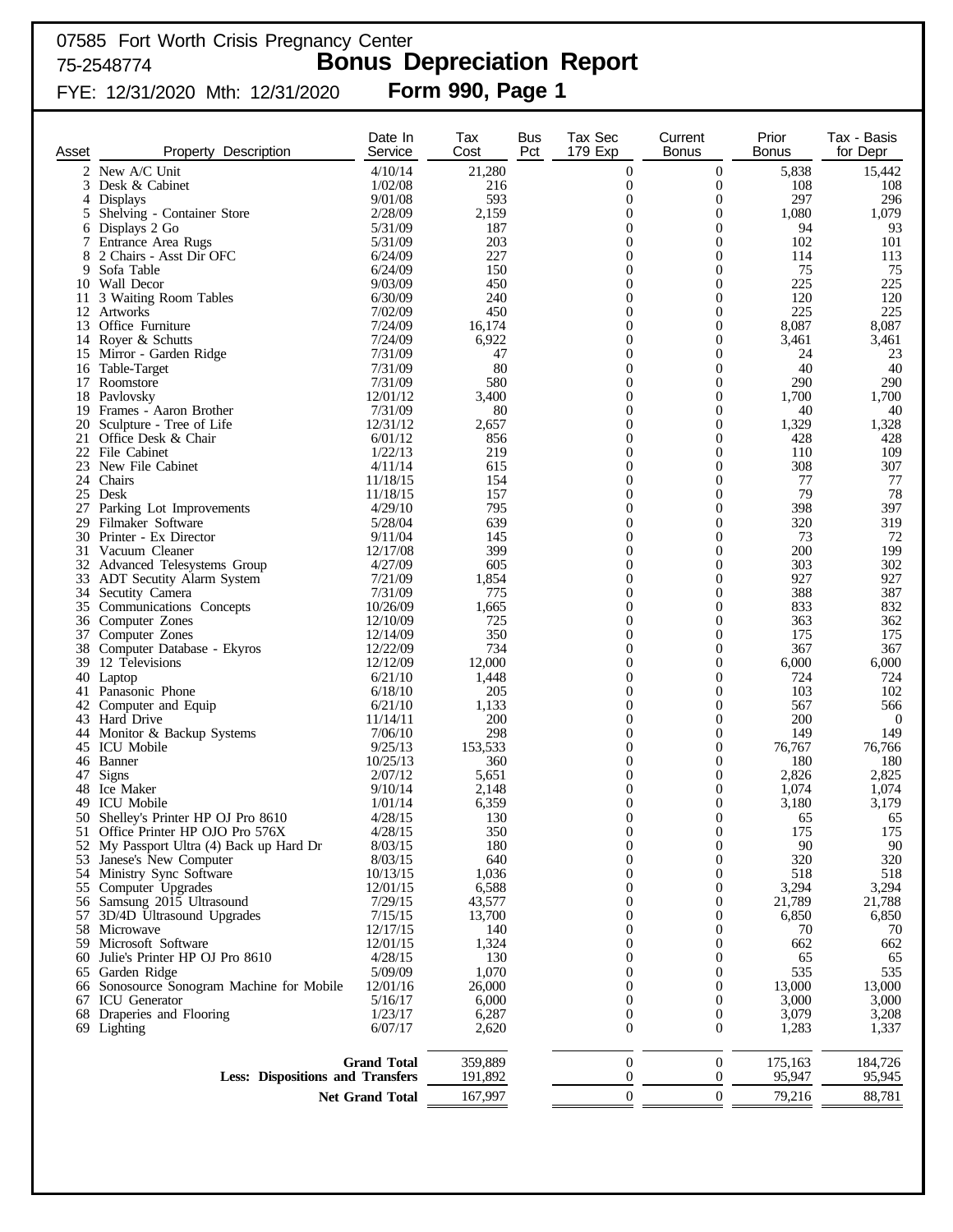# 07585 Fort Worth Crisis Pregnancy Center 75-2548774 **Depreciation Adjustment Report**

FYE: 12/31/2020 Mth: 12/31/2020 **All Business Activities**

|                  |                              |                           |                                                                    |                              |                                | <b>AMT</b><br>Adjustments/   |
|------------------|------------------------------|---------------------------|--------------------------------------------------------------------|------------------------------|--------------------------------|------------------------------|
| Form             | Unit                         | Asset                     | Description                                                        | Tax                          | <b>AMT</b>                     | Preferences                  |
|                  |                              |                           |                                                                    |                              |                                |                              |
|                  |                              | <b>MACRS</b> Adjustments: |                                                                    |                              |                                |                              |
| Page 1           | -1                           | 1                         | New BLDG-Travis                                                    | 17,937                       | 17,936                         | 1                            |
| Page 1           | $\mathbf{1}$                 | $\overline{c}$            | New A/C Unit                                                       | 1,030                        | 710                            | 320                          |
| Page 1           | $\mathbf{1}$                 | 3                         | Desk & Cabinet                                                     | 0                            | 0                              | $\boldsymbol{0}$             |
| Page 1           | $\mathbf{1}$                 | 4                         | <b>Displays</b>                                                    | $\boldsymbol{0}$             | $\mathbf{0}$                   | $\boldsymbol{0}$             |
| Page 1<br>Page 1 | $\mathbf{1}$<br>$\mathbf{1}$ | 5<br>6                    | Shelving - Container Store<br>Displays 2 Go                        | $\theta$<br>$\theta$         | 0<br>$\overline{0}$            | $\mathbf{0}$<br>$\mathbf{0}$ |
| Page 1           | $\mathbf{1}$                 | 7                         | Entrance Area Rugs                                                 | $\theta$                     | $\overline{0}$                 | $\mathbf{0}$                 |
| Page 1           | $\mathbf{1}$                 | 8                         | 2 Chairs - Asst Dir OFC                                            | $\theta$                     | $\overline{0}$                 | $\mathbf{0}$                 |
| Page 1           | $\mathbf{1}$                 | 9                         | Sofa Table                                                         | $\theta$                     | $\overline{0}$                 | $\mathbf{0}$                 |
| Page 1           | $\mathbf{1}$                 | 10                        | Wall Decor                                                         | $\theta$                     | 0                              | $\mathbf{0}$                 |
| Page 1           | $\mathbf{1}$                 | 11                        | 3 Waiting Room Tables                                              | $\theta$                     | 0                              | $\mathbf{0}$                 |
| Page 1           | 1                            | 12                        | <b>Artworks</b>                                                    | $\theta$                     | 0                              | $\mathbf{0}$                 |
| Page 1<br>Page 1 | $\mathbf{1}$<br>1            | 13<br>14                  | Office Furniture<br>Royer & Schutts                                | $\theta$<br>$\theta$         | 0<br>0                         | $\mathbf{0}$<br>$\mathbf{0}$ |
| Page 1           | $\mathbf{1}$                 | 15                        | Mirror - Garden Ridge                                              | $\theta$                     | 0                              | $\mathbf{0}$                 |
| Page 1           | $\mathbf{1}$                 | 16                        | Table-Target                                                       | $\theta$                     | 0                              | $\mathbf{0}$                 |
| Page 1           | $\mathbf{1}$                 | 17                        | Roomstore                                                          | $\theta$                     | 0                              | $\mathbf{0}$                 |
| Page 1           | 1                            | 18                        | Pavlovsky                                                          | $\theta$                     | 0                              | $\mathbf{0}$                 |
| Page 1           | $\mathbf{1}$                 | 19                        | Frames - Aaron Brother                                             | $\theta$                     | 0                              | $\mathbf{0}$                 |
| Page 1           | 1                            | 20                        | Sculpture - Tree of Life                                           | $\theta$                     | $\mathbf{0}$                   | $\mathbf{0}$                 |
| Page 1           | $\mathbf{1}$                 | 21                        | Office Desk & Chair                                                | $\boldsymbol{0}$             | $\boldsymbol{0}$               | $\mathbf{0}$                 |
| Page 1           | 1<br>$\mathbf{1}$            | 22<br>23                  | File Cabinet<br>New File Cabinet                                   | 13<br>67                     | 5<br>27                        | $\,8\,$<br>40                |
| Page 1<br>Page 1 | 1                            | 24                        | Chairs                                                             | 16                           | 7                              | 9                            |
| Page 1           | $\mathbf{1}$                 | 25                        | Desk                                                               | 16                           | 7                              | $\mathbf{9}$                 |
| Page 1           | 1                            | 26                        | Landscaping                                                        | 512                          | 512                            | $\mathbf{0}$                 |
| Page 1           | $\mathbf{1}$                 | 27                        | Parking Lot Improvements                                           | 27                           | 27                             | $\mathbf{0}$                 |
| Page 1           | 1                            | 30                        | Printer - Ex Director                                              | $\boldsymbol{0}$             | $\theta$                       | $\mathbf{0}$                 |
| Page 1           | $\mathbf{1}$                 | 31                        | Vacuum Cleaner                                                     | $\boldsymbol{0}$             | $\boldsymbol{0}$               | $\mathbf{0}$                 |
| Page 1           | 1                            | 32                        | Advanced Telesystems Group                                         | $\theta$                     | $\overline{0}$                 | $\mathbf{0}$                 |
| Page 1<br>Page 1 | $\mathbf{1}$<br>1            | 33<br>34                  | ADT Secutity Alarm System<br>Secutity Camera                       | $\boldsymbol{0}$<br>$\theta$ | 0<br>$\overline{0}$            | $\mathbf{0}$<br>$\mathbf{0}$ |
| Page 1           | 1                            | 35                        | Communications Concepts                                            | $\theta$                     | 0                              | $\mathbf{0}$                 |
| Page 1           | 1                            | 36                        | Computer Zones                                                     | $\theta$                     | $\overline{0}$                 | $\mathbf{0}$                 |
| Page 1           | $\mathbf{1}$                 | 37                        | Computer Zones                                                     | $\overline{0}$               | 0                              | $\mathbf{0}$                 |
| Page 1           | 1                            | 38                        | Computer Database - Ekyros                                         | $\theta$                     | $\overline{0}$                 | $\mathbf{0}$                 |
| Page 1           | 1                            | 39                        | 12 Televisions                                                     | 0                            | 0                              | $\mathbf{0}$                 |
| Page 1           | 1                            | 40                        | Laptop                                                             | 0                            | $\overline{0}$                 | $\mathbf{0}$                 |
| Page 1           | 1                            | 41                        | Panasonic Phone                                                    | 0<br>0                       | 0<br>$\overline{0}$            | $\mathbf{0}$<br>$\mathbf{0}$ |
| Page 1<br>Page 1 | 1<br>1                       | 42<br>43                  | Computer and Equip<br>Hard Drive                                   | 0                            | 0                              | $\mathbf{0}$                 |
| Page 1           | 1                            | 44                        | Monitor & Backup Systems                                           | $\theta$                     | $\overline{0}$                 | $\mathbf{0}$                 |
| Page 1           | 1                            | 45                        | ICU Mobile                                                         | $\boldsymbol{0}$             | $\boldsymbol{0}$               | $\boldsymbol{0}$             |
| Page 1           | 1                            | 46                        | Banner                                                             | 25                           | 8                              | 17                           |
| Page 1           | 1                            | 47                        | <b>Signs</b>                                                       | $\mathbf{0}$                 | $\boldsymbol{0}$               | $\boldsymbol{0}$             |
| Page 1           | 1                            | 48                        | Ice Maker                                                          | 253                          | 96                             | 157                          |
| Page 1           | 1                            | 49<br>50                  | ICU Mobile                                                         | $\boldsymbol{0}$             | $\mathbf{0}$<br>$\overline{4}$ | $\mathbf{0}$                 |
| Page 1<br>Page 1 | 1<br>1                       | 51                        | Shelley's Printer HP OJ Pro 8610<br>Office Printer HP OJO Pro 576X | 8<br>22                      | 10                             | 4<br>12                      |
| Page 1           | 1                            | 52                        | My Passport Ultra (4) Back up Hard Dr                              | 12                           | 5                              | 7                            |
| Page 1           | 1                            | 53                        | Janese's New Computer                                              | 42                           | 18                             | 24                           |
| Page 1           | 1                            | 56                        | Samsung 2015 Ultrasound                                            | 2,951                        | 1,255                          | 1,696                        |
| Page 1           | 1                            | 58                        | Microwave                                                          | 14                           | 7                              |                              |
| Page 1           | 1                            | 60                        | Julie's Printer HP OJ Pro 8610                                     | 8                            | 4                              | $\overline{4}$               |
| Page 1           | 1                            | 65                        | Garden Ridge                                                       | $\theta$                     | 35                             | $-35$                        |
| Page 1           | 1                            | 66                        | Sonosource Sonogram Machine for Mobile                             | 815                          | 815                            | $\overline{0}$               |
| Page 1<br>Page 1 | 1<br>1                       | 67<br>68                  | ICU Generator<br>Draperies and Flooring                            | 187<br>917                   | 187<br>393                     | $\mathbf{0}$<br>524          |
| Page 1           | 1                            | 69                        | Lighting                                                           | 382                          | 164                            | 218                          |
|                  |                              |                           |                                                                    |                              |                                |                              |
|                  |                              |                           |                                                                    | 25,254                       | 22,232                         | 3,022                        |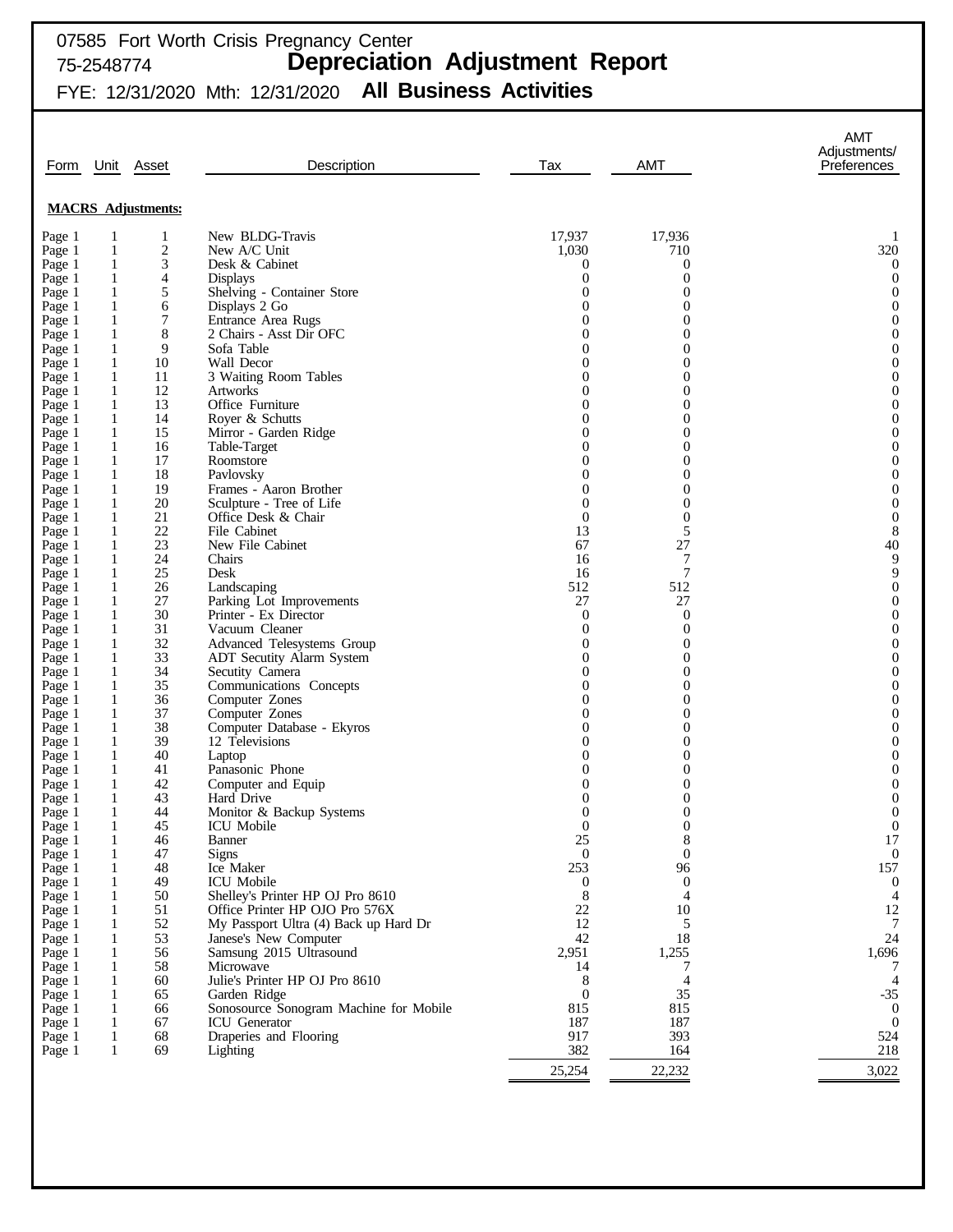|                     |                                                                | Date In             |                 |                                      |                                      |
|---------------------|----------------------------------------------------------------|---------------------|-----------------|--------------------------------------|--------------------------------------|
| Asset               | Description                                                    | Service             | Cost            | Tax                                  | <b>AMT</b>                           |
| <b>Prior MACRS:</b> |                                                                |                     |                 |                                      |                                      |
| 1                   | New BLDG-Travis                                                | 10/31/09            | 699,538         | 17,937                               | 17,937                               |
| $\overline{c}$      | New A/C Unit                                                   | 4/10/14             | 21,280          | 961                                  | 709                                  |
| 3<br>4              | Desk & Cabinet<br><b>Displays</b>                              | 1/02/08<br>9/01/08  | 216<br>593      | $\mathbf{0}$<br>$\overline{0}$       | 0<br>$\mathbf{0}$                    |
| 5                   | Shelving - Container Store                                     | 2/28/09             | 2,159           | $\overline{0}$                       | $\boldsymbol{0}$                     |
| 6                   | Displays 2 Go                                                  | 5/31/09             | 187             | $\overline{0}$                       | $\boldsymbol{0}$                     |
| 7                   | Entrance Area Rugs                                             | 5/31/09             | 203             | $\mathbf{0}$                         | $\boldsymbol{0}$                     |
| 8<br>9              | 2 Chairs - Asst Dir OFC<br>Sofa Table                          | 6/24/09<br>6/24/09  | 227<br>150      | $\overline{0}$<br>$\mathbf{0}$       | $\boldsymbol{0}$<br>$\boldsymbol{0}$ |
| 10                  | Wall Decor                                                     | 9/03/09             | 450             | $\overline{0}$                       | $\boldsymbol{0}$                     |
| 11                  | 3 Waiting Room Tables                                          | 6/30/09             | 240             | $\mathbf{0}$                         | $\boldsymbol{0}$                     |
| 12                  | <b>Artworks</b>                                                | 7/02/09             | 450             | $\overline{0}$                       | $\boldsymbol{0}$                     |
| 13                  | Office Furniture                                               | 7/24/09             | 16,174          | $\mathbf{0}$                         | $\boldsymbol{0}$                     |
| 14<br>15            | Royer & Schutts<br>Mirror - Garden Ridge                       | 7/24/09<br>7/31/09  | 6,922<br>47     | $\overline{0}$<br>$\overline{0}$     | $\boldsymbol{0}$<br>$\boldsymbol{0}$ |
| 16                  | Table-Target                                                   | 7/31/09             | 80              | $\overline{0}$                       | $\boldsymbol{0}$                     |
| 17                  | Roomstore                                                      | 7/31/09             | 580             | $\mathbf{0}$                         | $\boldsymbol{0}$                     |
| 18                  | Pavlovsky                                                      | 12/01/12            | 3,400           | $\overline{0}$                       | $\boldsymbol{0}$                     |
| 19                  | Frames - Aaron Brother                                         | 7/31/09             | 80              | $\overline{0}$                       | $\boldsymbol{0}$                     |
| 20<br>21            | Sculpture - Tree of Life<br>Office Desk & Chair                | 12/31/12<br>6/01/12 | 2,657<br>856    | $\overline{0}$<br>$\mathbf{0}$       | $\boldsymbol{0}$<br>$\boldsymbol{0}$ |
| 22                  | File Cabinet                                                   | 1/22/13             | 219             | $\overline{0}$                       | $\boldsymbol{0}$                     |
| 23                  | New File Cabinet                                               | 4/11/14             | 615             | 34                                   | 14                                   |
| 24                  | Chairs                                                         | 11/18/15            | 154             | 16                                   | 7                                    |
| 25<br>26            | Desk                                                           | 11/18/15            | 157             | 16<br>512                            | $\,8\,$<br>512                       |
| 27                  | Landscaping<br>Parking Lot Improvements                        | 8/20/09<br>4/29/10  | 19,975<br>795   | 26                                   | 26                                   |
| 30                  | Printer - Ex Director                                          | 9/11/04             | 145             | $\boldsymbol{0}$                     | $\boldsymbol{0}$                     |
| 31                  | Vacuum Cleaner                                                 | 12/17/08            | 399             | $\boldsymbol{0}$                     | $\boldsymbol{0}$                     |
| 32                  | Advanced Telesystems Group                                     | 4/27/09             | 605             | $\boldsymbol{0}$                     | $\boldsymbol{0}$                     |
| 33<br>34            | <b>ADT</b> Secutity Alarm System<br>Secutity Camera            | 7/21/09<br>7/31/09  | 1,854<br>775    | $\overline{0}$<br>$\boldsymbol{0}$   | $\boldsymbol{0}$<br>0                |
| 35                  | Communications Concepts                                        | 10/26/09            | 1,665           | $\overline{0}$                       | $\boldsymbol{0}$                     |
| 36                  | Computer Zones                                                 | 12/10/09            | 725             | $\boldsymbol{0}$                     | 0                                    |
| 37                  | Computer Zones                                                 | 12/14/09            | 350             | $\boldsymbol{0}$                     | $\boldsymbol{0}$                     |
| 38<br>39            | Computer Database - Ekyros<br>12 Televisions                   | 12/22/09            | 734             | $\boldsymbol{0}$                     | 0<br>$\boldsymbol{0}$                |
| 40                  | Laptop                                                         | 12/12/09<br>6/21/10 | 12,000<br>1,448 | $\boldsymbol{0}$<br>$\boldsymbol{0}$ | 0                                    |
| 41                  | Panasonic Phone                                                | 6/18/10             | 205             | $\overline{0}$                       | $\boldsymbol{0}$                     |
| 42                  | Computer and Equip                                             | 6/21/10             | 1,133           | $\overline{0}$                       | $\boldsymbol{0}$                     |
| 43                  | Hard Drive                                                     | 11/14/11            | 200             | $\overline{0}$                       | $\boldsymbol{0}$                     |
| 44<br>46            | Monitor & Backup Systems<br><b>Banner</b>                      | 7/06/10             | 298<br>360      | $\overline{0}$<br>$\overline{0}$     | 0<br>$\boldsymbol{0}$                |
| 47                  | Signs                                                          | 10/25/13<br>2/07/12 | 5,651           | $\boldsymbol{0}$                     | $\boldsymbol{0}$                     |
| 48                  | Ice Maker                                                      | 9/10/14             | 2,148           | 127                                  | 48                                   |
| 50                  | Shelley's Printer HP OJ Pro 8610                               | 4/28/15             | 130             | $\mathbf{0}$                         | $\mathbf{0}$                         |
| 51                  | Office Printer HP OJO Pro 576X                                 | 4/28/15             | 350             | $\mathbf{0}$                         | $\boldsymbol{0}$                     |
| 52<br>53            | My Passport Ultra (4) Back up Hard Dr<br>Janese's New Computer | 8/03/15<br>8/03/15  | 180<br>640      | $\mathbf{0}$<br>$\overline{0}$       | $\boldsymbol{0}$<br>$\boldsymbol{0}$ |
| 56                  | Samsung 2015 Ultrasound                                        | 7/29/15             | 43,577          | $\mathbf{0}$                         | $\boldsymbol{0}$                     |
| 58                  | Microwave                                                      | 12/17/15            | 140             | 15                                   | 6                                    |
| 60                  | Julie's Printer HP OJ Pro 8610                                 | 4/28/15             | 130             | $\boldsymbol{0}$                     | $\mathbf{0}$                         |
| 65<br>68            | Garden Ridge                                                   | 5/09/09<br>1/23/17  | 1,070           | $\mathbf{0}$                         | 36                                   |
| 69                  | Draperies and Flooring<br>Lighting                             | 6/07/17             | 6,287<br>2,620  | 654<br>273                           | 281<br>117                           |
|                     |                                                                |                     |                 |                                      |                                      |
|                     |                                                                |                     | 864,223         | 20,571                               | 19,701                               |
|                     | <b>Other Depreciation:</b>                                     |                     |                 |                                      |                                      |
| 29                  | Filmaker Software                                              | 5/28/04             | 639             | $\boldsymbol{0}$                     | 0                                    |
| 54                  | Ministry Sync Software                                         | 10/13/15            | 1,036           | 0                                    | 0                                    |
| 55                  | Computer Upgrades                                              | 12/01/15            | 6,588           | $\overline{0}$                       | $\boldsymbol{0}$                     |
| 57                  | 3D/4D Ultrasound Upgrades                                      | 7/15/15             | 13,700          | $\boldsymbol{0}$                     | $\boldsymbol{0}$                     |
| 59<br>70            | Microsoft Software                                             | 12/01/15            | 1,324           | $\mathbf{0}$                         | $\boldsymbol{0}$<br>$\boldsymbol{0}$ |
|                     | Computer Equipment                                             | 12/31/18            | 2,500           | 500                                  |                                      |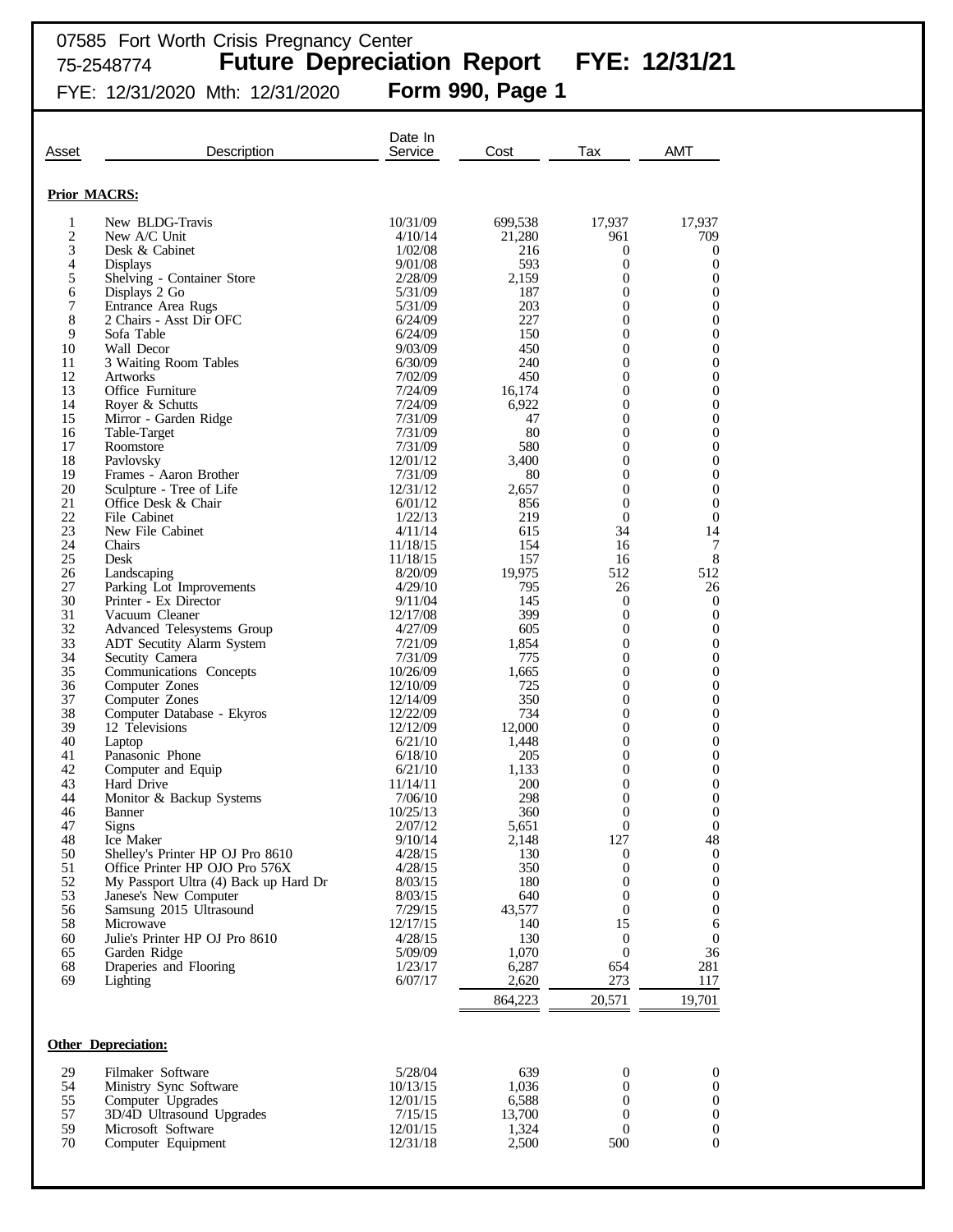# 07585 Fort Worth Crisis Pregnancy Center 75-2548774 **Future Depreciation Report FYE: 12/31/21** FYE: 12/31/2020 Mth: 12/31/2020 **Form 990, Page 1**

| Asset | Description                              | Date In<br>Service | Cost    | Tax    | AMT               |
|-------|------------------------------------------|--------------------|---------|--------|-------------------|
|       | <b>Total Other Depreciation</b>          |                    | 25,787  | 500    | $\mathbf{\Omega}$ |
|       | <b>Total ACRS and Other Depreciation</b> |                    | 25,787  | 500    | 0                 |
|       | <b>Grand Totals</b>                      |                    | 890,010 | 21,071 | 19,701            |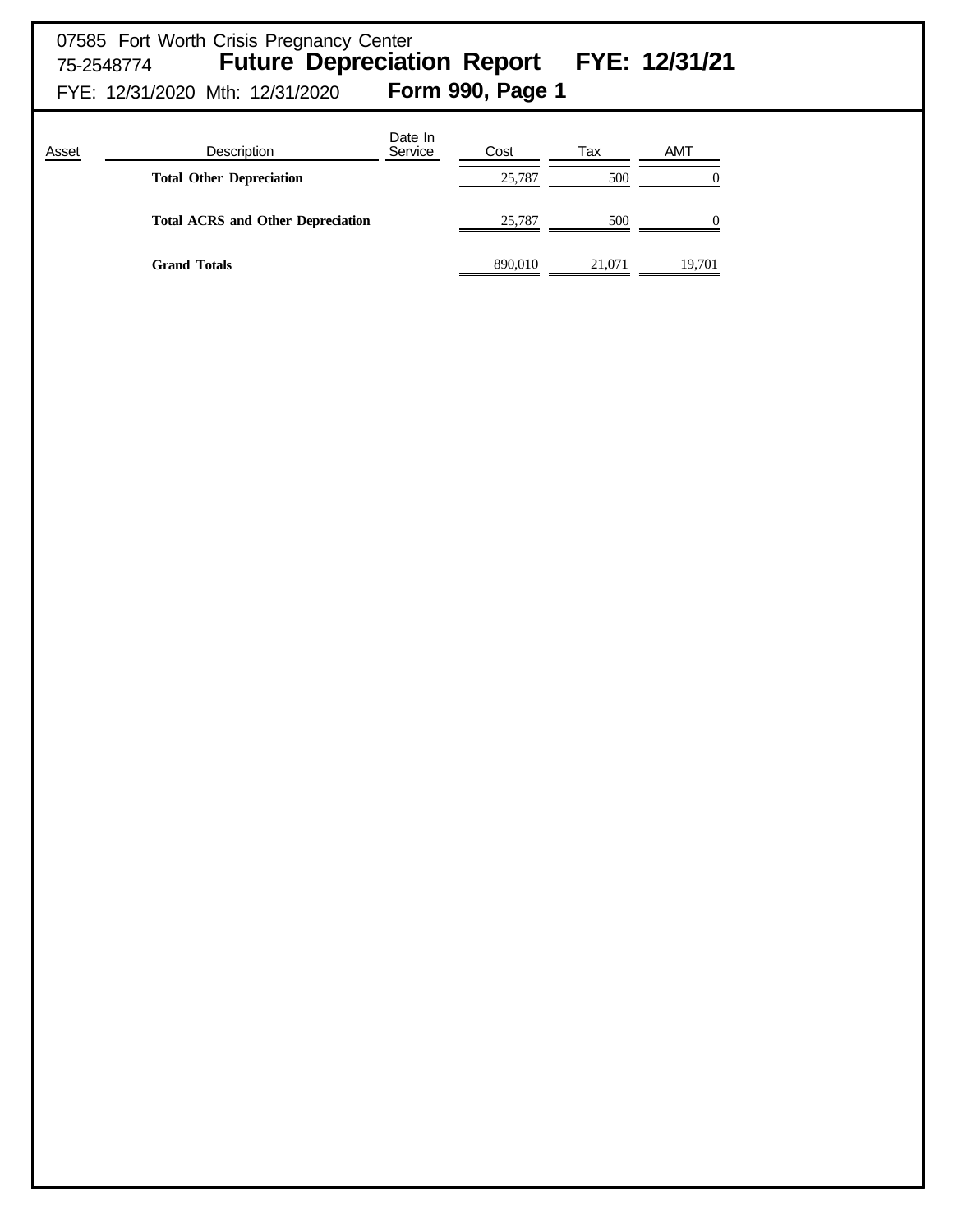## Description **STARLIGHT BALL** Form **990 Event Income and Deduction Worksheet 2020**

Name **Taxpayer Identification Number** Number 1999 and the United States of Taxpayer Identification Number

#### **FORT WORTH CRISIS PREGNANCY CENTER 75-2548774**

Use this worksheet to verify data entered for a specific activity on your form 990/990EZ

#### **Income & Expense Summary:**

|                                                | 123,702 |
|------------------------------------------------|---------|
| 7. Total revenue. Add lines 1 through 6 7.     | 123,702 |
|                                                |         |
|                                                |         |
|                                                |         |
|                                                |         |
| 12. Depreciation Expense 12.                   |         |
|                                                |         |
|                                                | 5,167   |
| 15. Total expenses. Add lines 8 through 14 15. | 5,167   |
| 16. Net Income/Loss. Line 7 minus Line 15 16.  | 118,535 |
|                                                |         |

#### **Expense Details - Cost of Goods Sold:**

| Beginning inventory             |
|---------------------------------|
| Purchases                       |
| Labor                           |
| Section 263A costs              |
| Other costs                     |
| Ending inventory                |
| <b>Total Cost of Goods Sold</b> |
|                                 |

#### **Expense Details - Employment Expense:**

| Compensation of officers                                                                                    |  |
|-------------------------------------------------------------------------------------------------------------|--|
| Other salaries and wages<br>the contract of the contract of the contract of the contract of the contract of |  |
| Pension plan contributions                                                                                  |  |
| Other employee benefits                                                                                     |  |
| Payroll taxes                                                                                               |  |
| <b>Total Employment Expense</b>                                                                             |  |
|                                                                                                             |  |

#### **Expense Details - Fees for Services:**

| Management                     |  |
|--------------------------------|--|
|                                |  |
| Accounting                     |  |
|                                |  |
|                                |  |
|                                |  |
| Other                          |  |
| <b>Total Fees for Services</b> |  |
|                                |  |

#### **Information is indicated for use on Form 990-T, Schedule A:**

- Part V, Debt Financing Part VI, Controlled Org Income Part VII, Investments for C(7)(9)(17)
- Part VIII, Exploited Activities
- 
- Part IX, Advertising Income

#### **Expense Details - Indirect Expense:**

| Office                                                                            |                     |
|-----------------------------------------------------------------------------------|---------------------|
| Printing/publication/postage                                                      |                     |
|                                                                                   |                     |
|                                                                                   |                     |
|                                                                                   |                     |
|                                                                                   |                     |
|                                                                                   |                     |
|                                                                                   |                     |
|                                                                                   |                     |
|                                                                                   |                     |
|                                                                                   |                     |
|                                                                                   |                     |
| <b>Expense Details - Depreciation Expense:</b>                                    |                     |
|                                                                                   |                     |
|                                                                                   |                     |
|                                                                                   |                     |
|                                                                                   |                     |
| Total Depreciation Expense <b>container the Contract Control Contract Control</b> |                     |
|                                                                                   |                     |
| <b>Expense Details - Exempt Activity Expense:</b>                                 |                     |
|                                                                                   |                     |
|                                                                                   |                     |
|                                                                                   |                     |
|                                                                                   |                     |
|                                                                                   |                     |
|                                                                                   |                     |
|                                                                                   |                     |
| Total Exempt Activity Expense <b>Material Activity</b>                            |                     |
|                                                                                   |                     |
| <b>Expense Details - Fundraising Expense:</b>                                     |                     |
|                                                                                   |                     |
|                                                                                   |                     |
|                                                                                   |                     |
|                                                                                   | 70                  |
|                                                                                   |                     |
|                                                                                   | 5,097               |
| Total Fundraising Expense <b>Material Properties</b>                              | $\overline{5}$ ,167 |

#### **Allocation of Expense to Program Service Accomplishments:**

| First<br>.     |
|----------------|
| Second<br>.    |
| Third<br>.     |
| All other<br>. |
|                |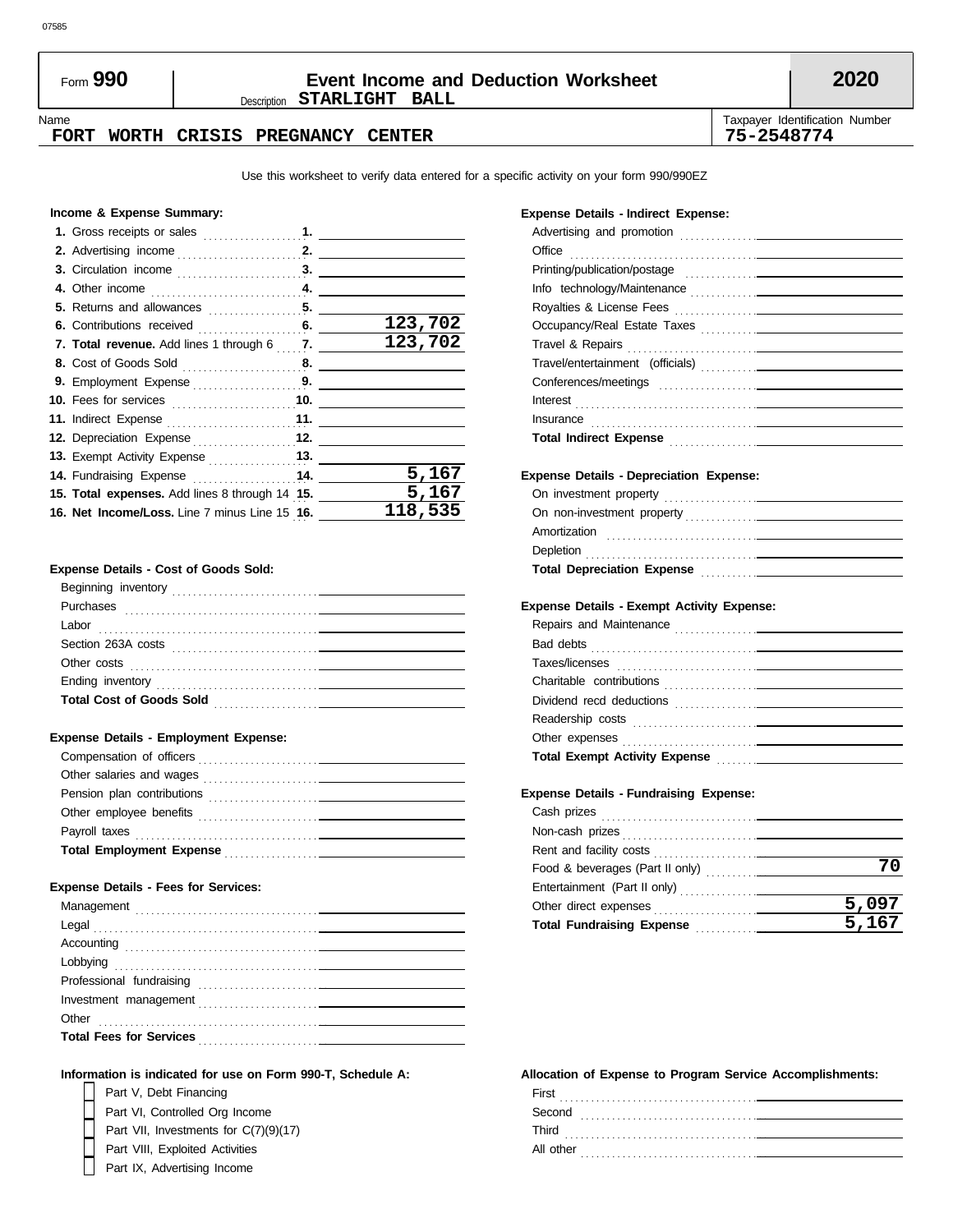## Description **5K RUN / FUN RUN** Form **990 Event Income and Deduction Worksheet 2020**

#### **FORT WORTH CRISIS PREGNANCY CENTER 75-2548774**

Name **Taxpayer Identification Number** Number 1999 and the United States of Taxpayer Identification Number

Use this worksheet to verify data entered for a specific activity on your form 990/990EZ

#### **Income & Expense Summary:**

|                                                            | 318  |
|------------------------------------------------------------|------|
| 7. Total revenue. Add lines 1 through 6  7. ______________ | 318  |
|                                                            |      |
| 9. Employment Expense 9.                                   |      |
|                                                            |      |
|                                                            |      |
| 12. Depreciation Expense 12.                               |      |
|                                                            |      |
| 14. Fundraising Expense  14.                               | 907  |
| 15. Total expenses. Add lines 8 through 14 15.             | 907  |
| 16. Net Income/Loss. Line 7 minus Line 15 16.              | -589 |
|                                                            |      |

#### **Expense Details - Cost of Goods Sold:**

| Beginning inventory<br>the contract of the contract of the contract of the contract of the contract of the contract of the contract of |
|----------------------------------------------------------------------------------------------------------------------------------------|
| Purchases                                                                                                                              |
| Labor                                                                                                                                  |
| Section 263A costs                                                                                                                     |
| Other costs                                                                                                                            |
| Ending inventory                                                                                                                       |
| <b>Total Cost of Goods Sold</b>                                                                                                        |
|                                                                                                                                        |

#### **Expense Details - Employment Expense:**

| Compensation of officers<br><u>and the state of the state of the state of the state of the state of the state of the state of the state of the state of the state of the state of the state of the state of the state of the state of the state of the state</u> |  |
|------------------------------------------------------------------------------------------------------------------------------------------------------------------------------------------------------------------------------------------------------------------|--|
| Other salaries and wages                                                                                                                                                                                                                                         |  |
| Pension plan contributions<br>the contract of the contract of the contract of the                                                                                                                                                                                |  |
| Other employee benefits<br>the contract of the contract of the contract of                                                                                                                                                                                       |  |
| Payroll taxes                                                                                                                                                                                                                                                    |  |
| <b>Total Employment Expense</b><br>the control of the control of the control of                                                                                                                                                                                  |  |
|                                                                                                                                                                                                                                                                  |  |

#### **Expense Details - Fees for Services:**

| Management                     |  |  |  |
|--------------------------------|--|--|--|
|                                |  |  |  |
|                                |  |  |  |
|                                |  |  |  |
| Professional fundraising       |  |  |  |
|                                |  |  |  |
| Other                          |  |  |  |
| <b>Total Fees for Services</b> |  |  |  |
|                                |  |  |  |

#### **Information is indicated for use on Form 990-T, Schedule A:**

- Part V, Debt Financing Part VI, Controlled Org Income Part VII, Investments for C(7)(9)(17)
- Part VIII, Exploited Activities
	- Part IX, Advertising Income

#### **Expense Details - Indirect Expense:**

| Office                                                                                                                                                                                                                              |                             |
|-------------------------------------------------------------------------------------------------------------------------------------------------------------------------------------------------------------------------------------|-----------------------------|
|                                                                                                                                                                                                                                     |                             |
|                                                                                                                                                                                                                                     |                             |
|                                                                                                                                                                                                                                     |                             |
| Occupancy/Real Estate Taxes                                                                                                                                                                                                         |                             |
|                                                                                                                                                                                                                                     |                             |
|                                                                                                                                                                                                                                     |                             |
|                                                                                                                                                                                                                                     |                             |
|                                                                                                                                                                                                                                     |                             |
| Insurance in the community of the community of the community of the community of the community of the community of the community of the community of the community of the community of the community of the community of the c      |                             |
| Total Indirect Expense <b>Construction</b> Construction of the Construction of the Construction of the Construction of the Construction of the Construction of the Construction of the Construction of the Construction of the Cons |                             |
|                                                                                                                                                                                                                                     |                             |
| <b>Expense Details - Depreciation Expense:</b>                                                                                                                                                                                      |                             |
|                                                                                                                                                                                                                                     |                             |
|                                                                                                                                                                                                                                     |                             |
|                                                                                                                                                                                                                                     |                             |
|                                                                                                                                                                                                                                     |                             |
| Total Depreciation Expense Manual According Depreciation Expense Manual According Department                                                                                                                                        |                             |
|                                                                                                                                                                                                                                     |                             |
| <b>Expense Details - Exempt Activity Expense:</b>                                                                                                                                                                                   |                             |
|                                                                                                                                                                                                                                     |                             |
|                                                                                                                                                                                                                                     |                             |
|                                                                                                                                                                                                                                     |                             |
|                                                                                                                                                                                                                                     |                             |
|                                                                                                                                                                                                                                     |                             |
|                                                                                                                                                                                                                                     |                             |
| Total Exempt Activity Expense <b>Construct Activity</b>                                                                                                                                                                             |                             |
|                                                                                                                                                                                                                                     |                             |
| <b>Expense Details - Fundraising Expense:</b>                                                                                                                                                                                       |                             |
| Cash prizes                                                                                                                                                                                                                         |                             |
|                                                                                                                                                                                                                                     |                             |
|                                                                                                                                                                                                                                     | $\sim$ $\sim$ $\sim$ $\sim$ |

|                                                                                                 | 100 |
|-------------------------------------------------------------------------------------------------|-----|
|                                                                                                 |     |
|                                                                                                 | 35  |
|                                                                                                 | 772 |
| <b>Total Fundraising Expense</b><br>the control of the control of the control of the control of | 907 |
|                                                                                                 |     |

#### **Allocation of Expense to Program Service Accomplishments:**

| First<br>$\cdot$ $\cdot$ |  |
|--------------------------|--|
| Second<br>.              |  |
| Third<br>.               |  |
| All other                |  |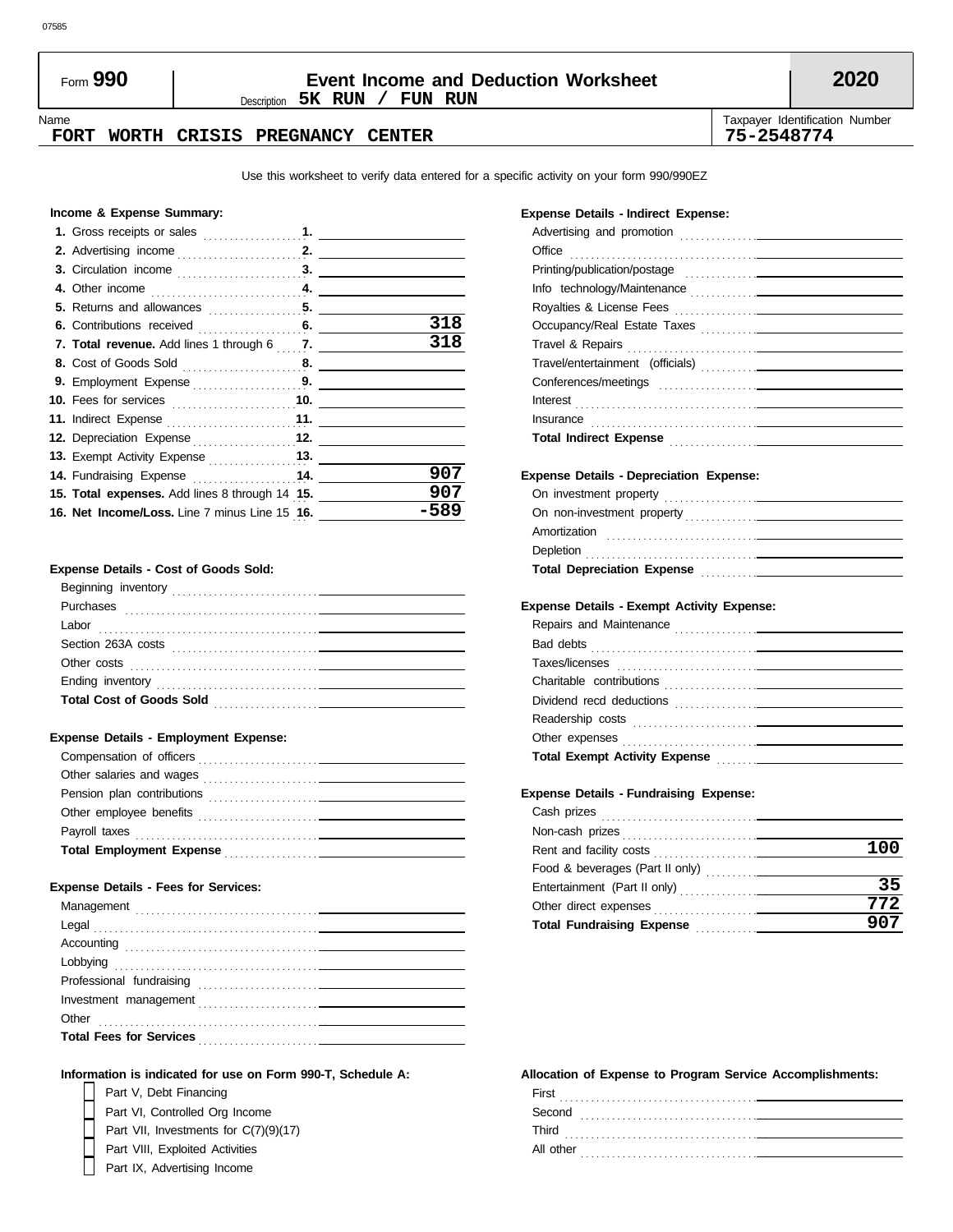# **Two Year Comparison Report 2019 & 2020**

For calendar year 2020, or tax year beginning , ending , ending

| Name                |             |                                                                                  |                  |           |           |          | Taxpayer Identification Number |
|---------------------|-------------|----------------------------------------------------------------------------------|------------------|-----------|-----------|----------|--------------------------------|
|                     | <b>FORT</b> | WORTH CRISIS PREGNANCY CENTER                                                    |                  |           |           |          | 75-2548774                     |
|                     |             |                                                                                  |                  | 2019      | 2020      |          | <b>Differences</b>             |
|                     |             |                                                                                  | 1.               | 632,561   |           | 595,075  | $-37,486$                      |
|                     |             | 2. Membership dues and assessments                                               | 2.               |           |           |          |                                |
|                     |             | 3. Government contributions and grants                                           | 3.               |           |           |          |                                |
| Φ<br>$\overline{a}$ |             |                                                                                  | 4.               |           |           |          |                                |
| c                   |             | 5. Investment income                                                             | 5.               | 2,005     |           | 644      | $-1,361$                       |
| Φ<br>>              |             | 6. Proceeds from tax exempt bonds                                                | 6.               |           |           |          |                                |
| $\propto$           |             | 7. Net gain or (loss) from sale of assets other than inventory                   | $\overline{7}$ . |           |           | $-4,877$ | $-4,877$                       |
|                     |             | 8. Net income or (loss) from fundraising events                                  | 8.               | $-60,341$ |           | $-6,074$ | 54, 267                        |
|                     |             |                                                                                  | 9.               |           |           |          |                                |
|                     |             | 10. Net gain or (loss) on sales of inventory [1111111111111111111111111111111111 | 10.              |           |           |          |                                |
|                     |             |                                                                                  | 11.              |           |           |          |                                |
|                     |             | 12. Total revenue. Add lines 1 through 11                                        | 12.              | 574,225   |           | 584,768  | $\frac{10,543}{-720}$          |
|                     |             |                                                                                  | 13.              | 720       |           |          |                                |
|                     |             |                                                                                  | 14.              |           |           |          |                                |
|                     |             | 15. Compensation of officers, directors, trustees, etc.                          | 15.              | 90,790    |           | 88,112   | $-2,678$                       |
| S,                  |             | 16. Salaries, other compensation, and employee benefits                          | 16.              | 274,776   |           | 320,406  | 45,630                         |
|                     |             |                                                                                  | 17.              |           |           |          |                                |
| $\mathbf{Q}$        |             |                                                                                  | 18.              | 6,356     |           | 6,223    | $-133$                         |
| ш                   |             | 19. Occupancy, rent, utilities, and maintenance [                                | 19.              | 18,249    |           | 22,654   | 4,405                          |
|                     |             |                                                                                  | 20.              | 34,989    |           | 22,636   | $-12,353$                      |
|                     |             |                                                                                  | 21.              | 100,189   |           |          | $-100,189$                     |
|                     |             | 22. Total expenses. Add lines 13 through 21                                      | 22.              | 526,069   |           | 460,031  | $-66,038$                      |
|                     |             | 23. Excess or (Deficit). Subtract line 22 from line 12                           | 23.              | 48,156    |           | 124,737  | 76,581                         |
|                     |             |                                                                                  | 24.              | 574,225   |           | 584,768  | 10,543                         |
|                     |             |                                                                                  | 25.              |           |           |          |                                |
|                     |             |                                                                                  | 26.              | 2,005     |           | $-4,233$ | $-6,238$                       |
| Information         |             |                                                                                  | 27.              | 837,683   | 1,059,881 |          | 222,198                        |
|                     |             |                                                                                  | 28.              | 33        |           | 78,664   | 78,631                         |
|                     |             | 29. Retained earnings                                                            | 29.              | 837,650   |           | 981,217  | 143,567                        |
| Other               |             | 30. Number of voting members of governing body                                   | 30.              | 11        | 11        |          |                                |
|                     |             | 31. Number of independent voting members of governing body                       | 31.              | 11        | 11        |          |                                |
|                     |             | 32. Number of employees                                                          | 32.              | 12        | 9         |          |                                |
|                     |             | 33. Number of volunteers                                                         | 33.              | 20        | 23        |          |                                |

Form **990**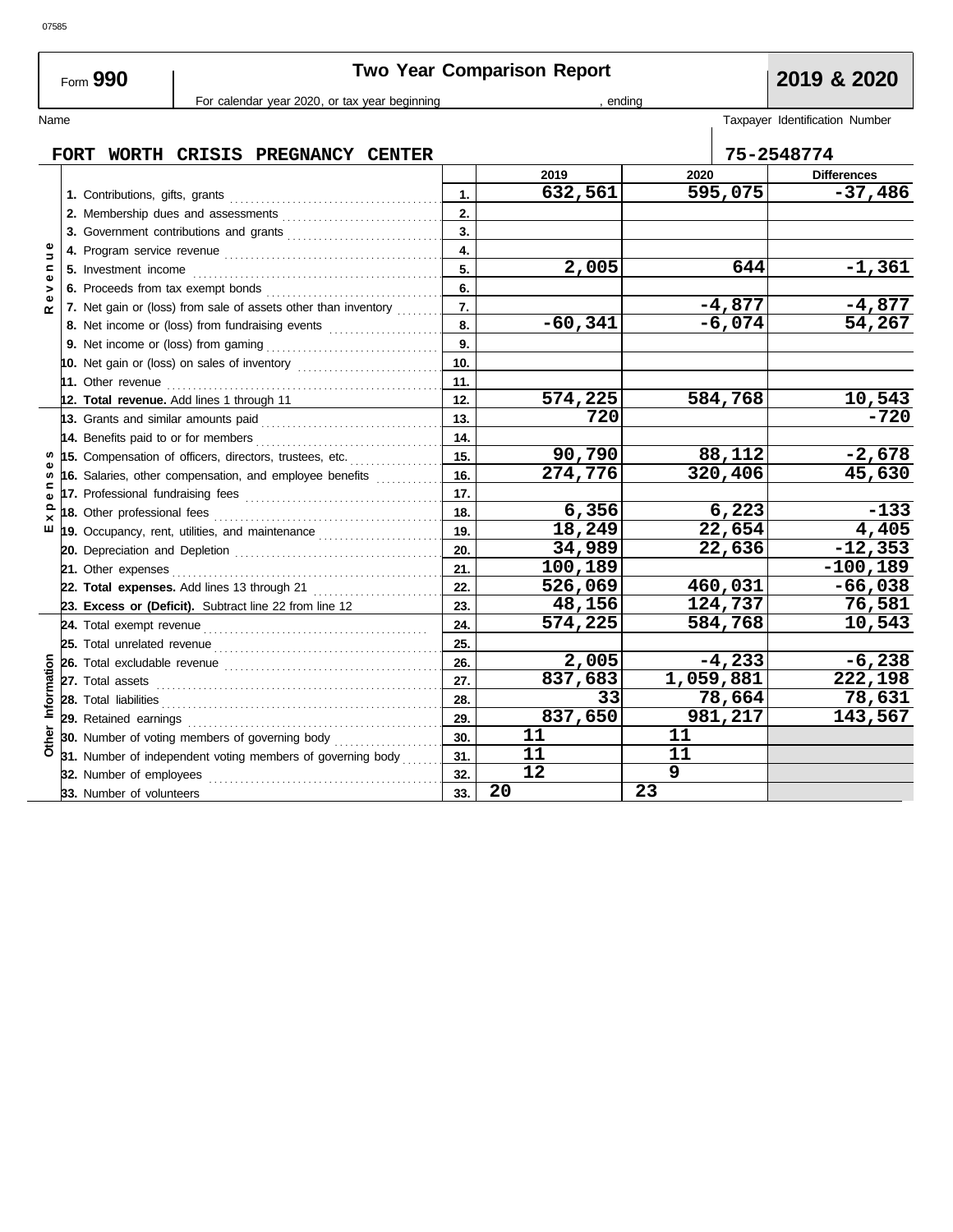# Form **990 Tax Return History 2020**

### Name FORT WORTH CRISIS PREGNANCY CENTER **Employer Identification Number** FORT WORTH CRISIS PREGNANCY CENTER

|                                                                                                                                                                                                                                     | 2016                 | 2017      | 2018      | 2019      | 2020      | 2021 |
|-------------------------------------------------------------------------------------------------------------------------------------------------------------------------------------------------------------------------------------|----------------------|-----------|-----------|-----------|-----------|------|
|                                                                                                                                                                                                                                     | 394,424              | 439,045   | 431,966   | 632,561   | 595,075   |      |
|                                                                                                                                                                                                                                     |                      |           |           |           |           |      |
| Program service revenue                                                                                                                                                                                                             |                      |           |           |           |           |      |
|                                                                                                                                                                                                                                     |                      |           |           |           | $-4,877$  |      |
|                                                                                                                                                                                                                                     | $\overline{37}$      | 89        | 74        | 2,005     | 644       |      |
| Fundraising revenue (income/loss)                                                                                                                                                                                                   | 44,793               | 7,501     | 33,720    | $-60,341$ | -6,074    |      |
|                                                                                                                                                                                                                                     |                      |           |           |           |           |      |
|                                                                                                                                                                                                                                     |                      |           | 2,500     |           |           |      |
| Total revenue <i>communication</i> and the communications are all the communications and the communications of the communications of the communications of the communications of the communications of the communications of the co | $\overline{439,254}$ | 446,635   | 468,260   | 574,225   | 584,768   |      |
|                                                                                                                                                                                                                                     | 660                  | 786       | 720       | 720       |           |      |
|                                                                                                                                                                                                                                     |                      |           |           |           |           |      |
| Compensation of officers, etc.                                                                                                                                                                                                      | 78,615               | 82,126    | 85,145    | 90,790    | 88,112    |      |
| Other compensation                                                                                                                                                                                                                  | 217,360              | 218,876   | 274,219   | 274,776   | 320,406   |      |
|                                                                                                                                                                                                                                     | 5,807                | 5,728     | 7,111     | 6,356     | 6,223     |      |
|                                                                                                                                                                                                                                     | 17,769               | 16,937    | 17,825    | 18,249    | 22,654    |      |
| Depreciation and depletion                                                                                                                                                                                                          | 99,992               | 84,175    | 56,710    | 34,989    | 22,636    |      |
|                                                                                                                                                                                                                                     | 99,971               | 85,104    | 107,468   | 100,189   |           |      |
| Total expenses                                                                                                                                                                                                                      | 520,174              | 493,732   | 549,198   | 526,069   | 460,031   |      |
|                                                                                                                                                                                                                                     | $-80,920$            | $-47,097$ | $-80,938$ | 48,156    | 124,737   |      |
|                                                                                                                                                                                                                                     |                      |           |           |           |           |      |
| Total exempt revenue                                                                                                                                                                                                                | 439,254              | 446,635   | 468,260   | 574,225   | 584,768   |      |
| Total unrelated revenue                                                                                                                                                                                                             |                      |           |           |           |           |      |
|                                                                                                                                                                                                                                     | $\overline{37}$      | 89        | 2,574     | 2,005     | $-4,233$  |      |
|                                                                                                                                                                                                                                     | 925,510              | 873,703   | 789,507   | 837,683   | 1,059,881 |      |
|                                                                                                                                                                                                                                     | 7,994                | 3,284     | 26        | 33        | 78,664    |      |
| Net Fund Balances                                                                                                                                                                                                                   | 917,516              | 870,419   | 789,481   | 837,650   | 981,217   |      |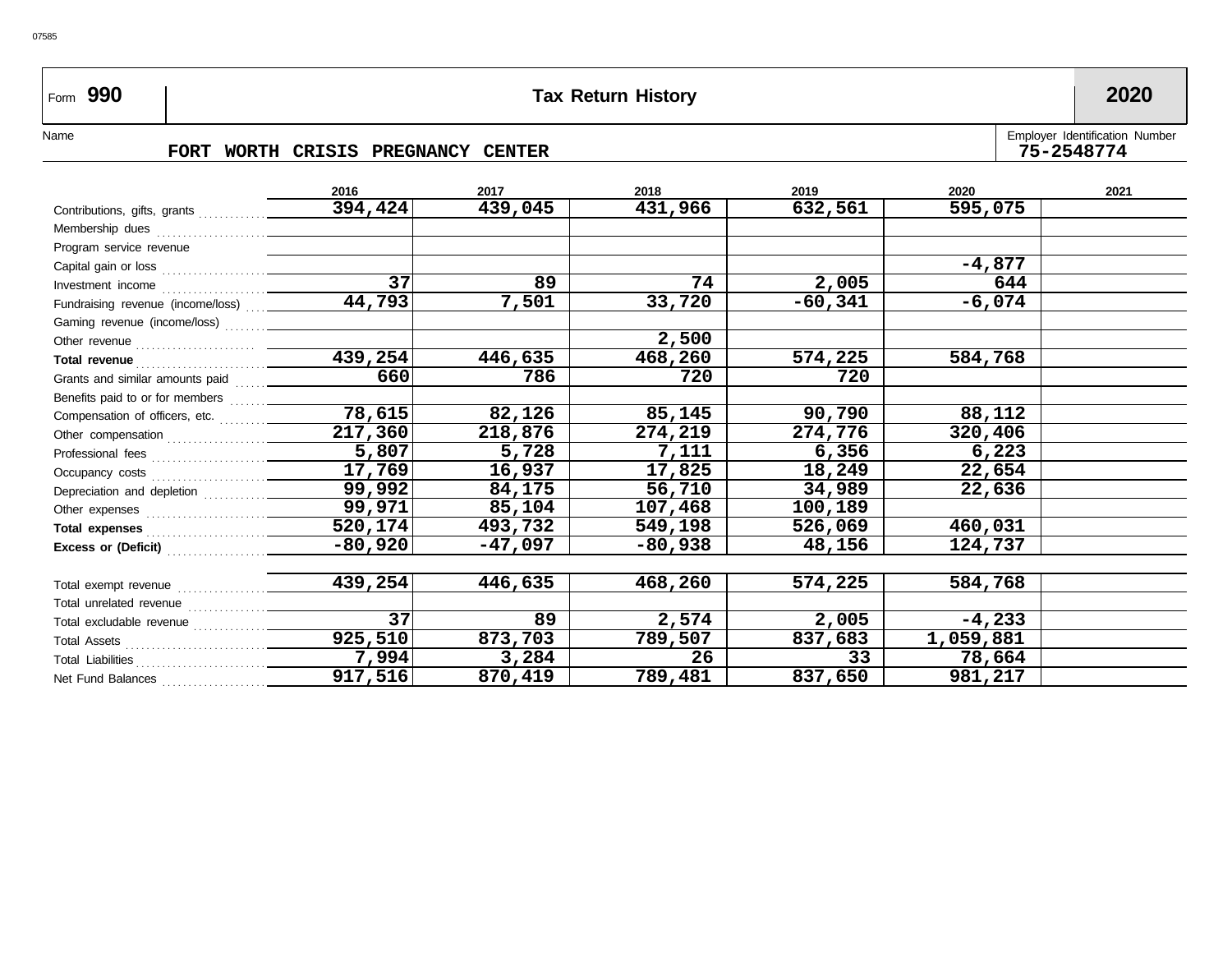| 07585 Fort Worth Crisis Pregnancy Center<br><b>Federal Statements</b><br>75-2548774<br>FYE: 12/31/2020 |                                        |  |        |  |                                                                         |                      |
|--------------------------------------------------------------------------------------------------------|----------------------------------------|--|--------|--|-------------------------------------------------------------------------|----------------------|
|                                                                                                        | <b>Taxable Interest on Investments</b> |  |        |  |                                                                         |                      |
| Description                                                                                            |                                        |  |        |  | Unrelated Exclusion Postal Acquired after<br>Business Code Code 6/30/75 | US<br>Obs $($ or %)$ |
| TOTAL                                                                                                  | Amount<br>453<br>\$<br>453<br>\$       |  | $14\,$ |  |                                                                         |                      |
|                                                                                                        |                                        |  |        |  |                                                                         |                      |
|                                                                                                        |                                        |  |        |  |                                                                         |                      |
|                                                                                                        |                                        |  |        |  |                                                                         |                      |
|                                                                                                        |                                        |  |        |  |                                                                         |                      |
|                                                                                                        |                                        |  |        |  |                                                                         |                      |
|                                                                                                        |                                        |  |        |  |                                                                         |                      |
|                                                                                                        |                                        |  |        |  |                                                                         |                      |
|                                                                                                        |                                        |  |        |  |                                                                         |                      |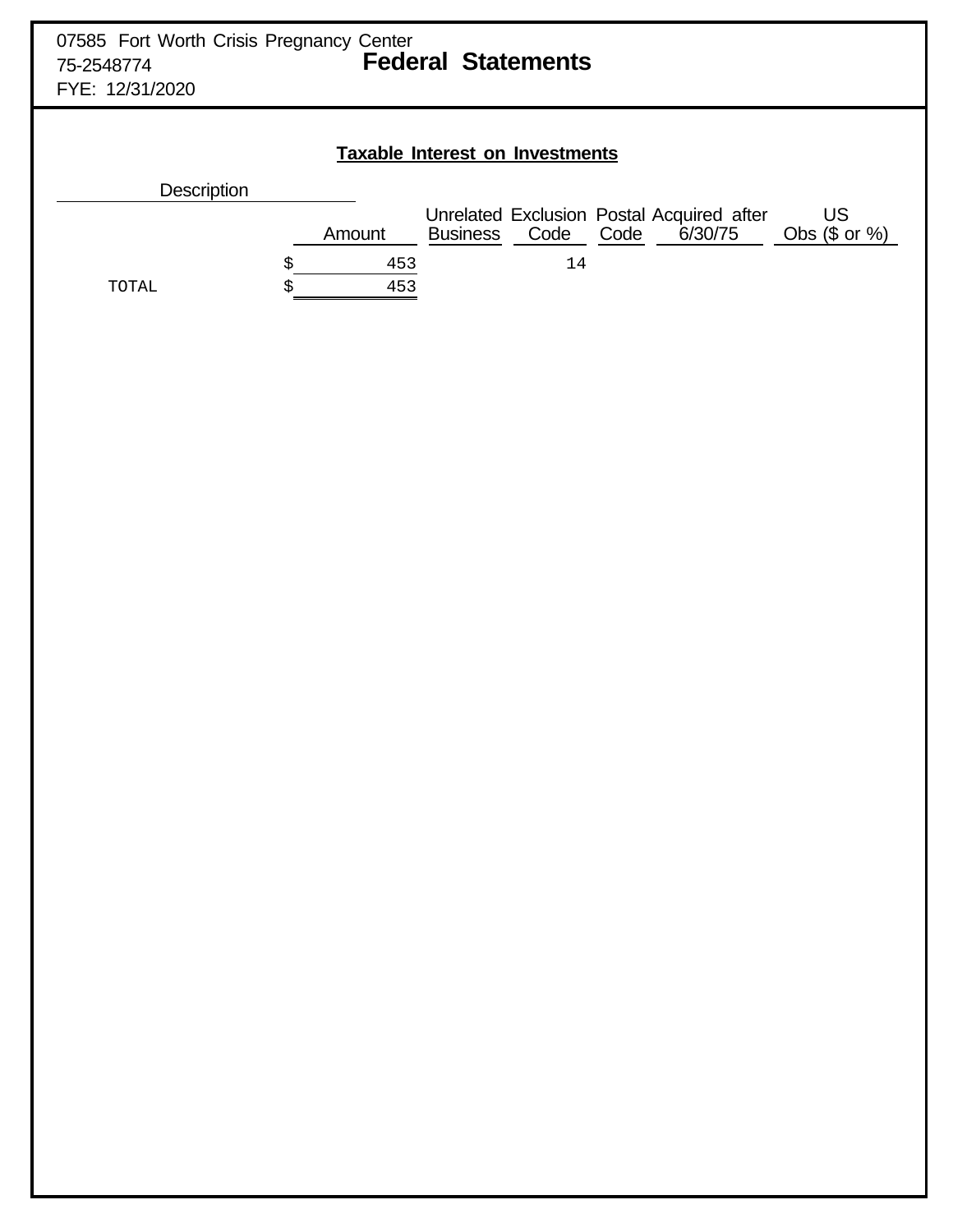# 07585 Fort Worth Crisis Pregnancy Center 75-2548774 **Federal Statements** FYE: 12/31/2020

| Form 990, Part IX, Line 24e - All Other Expenses |  |                          |  |                    |   |                         |                 |
|--------------------------------------------------|--|--------------------------|--|--------------------|---|-------------------------|-----------------|
| <b>Description</b>                               |  | Total<br><b>Expenses</b> |  | Program<br>Service |   | Management &<br>General | Fund<br>Raising |
| EXPENSES<br>MOBILE<br>UNTT.                      |  | 4,175                    |  | 4,175              | S |                         |                 |
| EXPENSE<br>EDUCATION                             |  | 1,902                    |  | 1,902              |   |                         |                 |
| RELATIONS<br>VOLUNTEER                           |  | 1,088                    |  | 979                |   | 109                     |                 |
| PROCESSING<br>FEES<br>PAYROLL                    |  | 988                      |  | 644                |   | 166                     | 178             |
| SUPPORT<br>MTSSTON                               |  | 780                      |  | 780                |   |                         |                 |
| ENTERTAINMENT<br>MEALS<br>AND                    |  | 110                      |  | 64                 |   | 26                      | 20              |
| REIMBURSEMENT<br>LESS:<br>TPCN                   |  | $-125, 425$              |  | $-125, 425$        |   |                         |                 |
| TOTAL                                            |  | $-116,382$               |  | $-116,881$         |   | 301                     | 198             |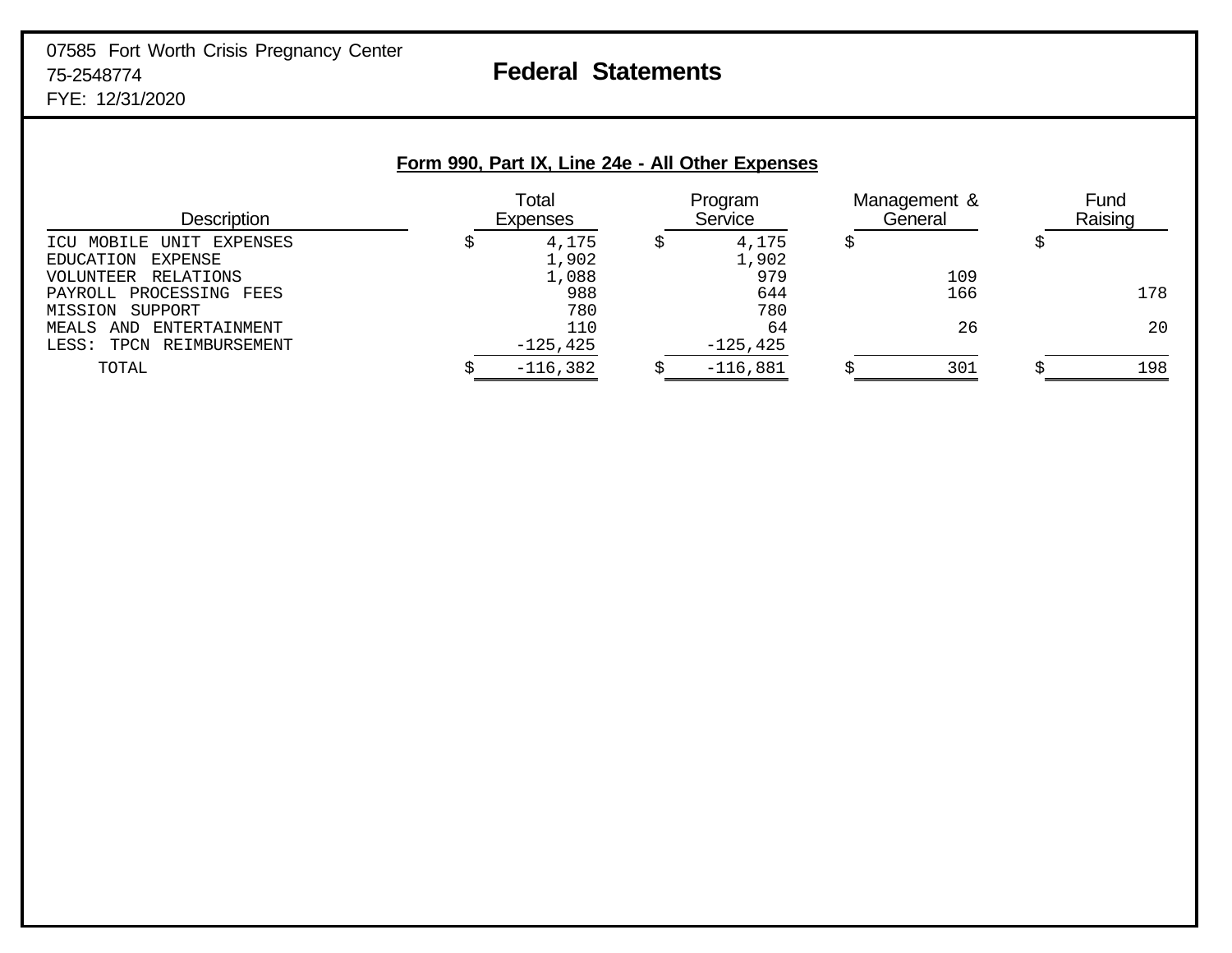# 07585 Fort Worth Crisis Pregnancy Center 75-2548774 **Federal Statements** FYE: 12/31/2020

**Schedule A, Part II, Line 5 - Excess Gifts**

| Donor Name                                           | Total            | <b>Excess</b> |
|------------------------------------------------------|------------------|---------------|
| ASSEMBLIES OF GOD FOUNDATION                         | \$<br>25,000     | \$            |
| BAKER COMMUNITY FOUNDATION                           | 50,000           | 82            |
| BENJAMIN AND CATHY THOMAS                            | 6,000            |               |
| BNSF RAILWAY FOUNDATION                              | 5,600            |               |
| CHARITIES AID FOUNDATION OF AMERICA                  | 10,000           |               |
| CHARLES AND JAMIE ERWIN                              | 21,900           |               |
| CHRIST CHAPEL BIBLE CHURCH                           | 86,450           | 36,532        |
| CITYVIEW AUDIOLOGY & HEARING AIDS                    | 5,000            |               |
| CLAY CAMMACK                                         | 5,000            |               |
| COMMUNITIES FOUNDATION OF TEXAS                      | 68,308           | 18,390        |
| COUCIL FOR LIFE FT WORTH                             | 42,550           |               |
| DAVID AND MISSY WATTS                                | 21,700           |               |
| FIDELITY CHARITABLE GIFT FUND                        | 44,250           |               |
| HALEY AND JARRETT ADAMS                              | 25,675           |               |
| HALLMARK BAPTIST CHURCH                              | 31,127           |               |
| HARVEST ROCK PROPERTY MANAGEMENT                     | 10,000           |               |
| INTERNATIONAL<br>HEARTBEAT                           | 20,000           |               |
| HOPE CHURCH                                          | 26,965           |               |
| J BRANDON AND EMILY WAITS                            | 25,000           |               |
| JANET AND MARK SADLER                                | 19,060           |               |
| KEN DAVIS FOUNDATION                                 | 10,000           |               |
| LARRY AND JOELLA BRAZILE                             | 60,761           | 10,843        |
| LEE AND CHARLOTTE LONG                               | 23,996           |               |
| LEE AND JACQUIN MATTHEWS                             | 47,320           |               |
| MARK AND JENNIFER SMITH                              | 17,640           |               |
| MARY LOU AND JOHN RYAN                               | 16,500           |               |
| MELANIE AND STEVE SIMPSON                            | 15,000           |               |
| MICAH & RACHEL FIKES                                 | 16,801           |               |
| MICHAEL AND RIENKE RADLER                            | 10,050           |               |
| MICHAEL AND SHELLEY LEE                              | 38,193           |               |
| MISSION PREBORN                                      | 41,219           |               |
| MORGAN STANLEY GIFT FUND<br>MYRON AND MARGARET JONES | 25,000           |               |
| NORTH TEXAS COMMUNITY FOUNDATION                     | 16,000<br>23,000 |               |
| PARADOX CHURCH                                       | 42,000           |               |
| PAT AND JOHN CARLSON                                 | 20,000           |               |
| RICK AND MARY KUBES                                  | 6,120            |               |
| RONALD AND SHERRI BURKE                              | 12,315           |               |
| RYAN FOUNDATION                                      | 18,000           |               |
| SARAH GREEN                                          | 5,000            |               |
| SCOTT AND MARGIE BAIRD                               | 7,050            |               |
| STEFAN AND JILLIAN JACKSON                           | 6,200            |               |
| STEVE AND MELANIE SIMPSON                            | 10,000           |               |
| THE DALLAS FOUNDATION                                | 25,050           |               |
| THE NINNIE L BAIRD FOUNDATION                        | 11,602           |               |
| THE RADLER FOUNDATION                                | 52,500           | 2,582         |
| THE SIDWELL FOUNDATION                               | 20,000           |               |
| TRAVIS AVENUE BAPTIST CHURCH                         | 73,519           | 23,601        |
| VANESSA ANDERSON                                     | 23,000           |               |
| VINCE AND DEBBIE BORRELLO                            | 6,020            |               |
| WILL AND CATY PICKETT                                | 23,000           |               |
| AMERICAN ENDOWMENT                                   | 12,500           |               |
| HEAVENLY FATHERS FOUNDATION                          | 11,532           |               |
| E-TECH GALAXY                                        | 10,414           |               |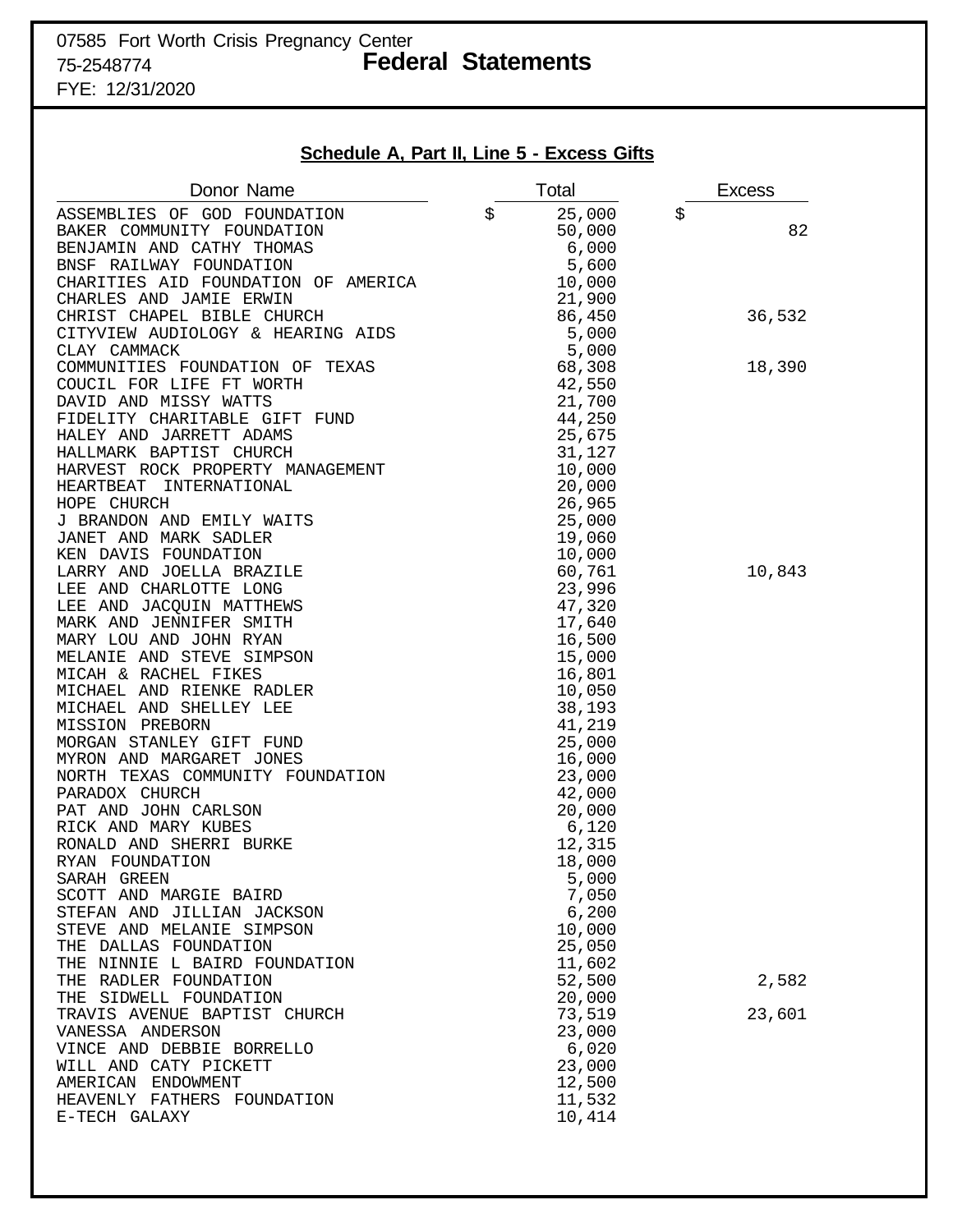# **Schedule A, Part II, Line 5 - Excess Gifts (continued)**

| Donor Name                                             | Total           | Excess |
|--------------------------------------------------------|-----------------|--------|
| DR. AND MRS. ROBERT ANDERSON<br>CHRIS AND LAURA ROOKER | 10,175<br>6,200 |        |
| SCOTT AND LESLEY SLAUGHTER                             | 5,000           |        |
| TRADEMARK CHURCH<br>ALEX AND JULIA LIPARI              | 5,000           |        |
| CHARITABLE FOUNDATION<br>WCM                           | 5,000<br>5,000  |        |
| MARK AND CHRISTINA JOHNSON                             | 5,000           |        |
| TOTAL                                                  | 1,348,262       | 92,030 |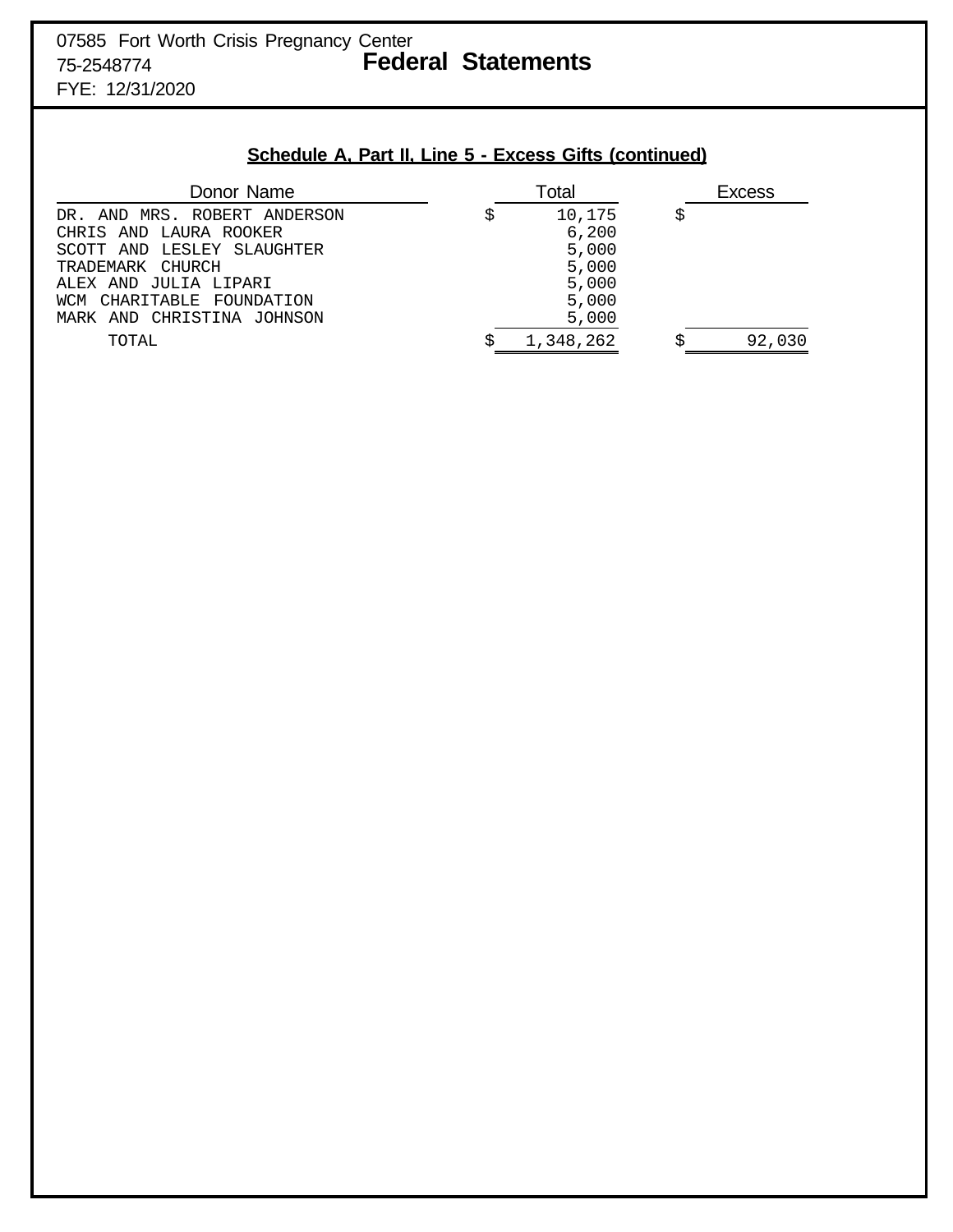# **Schedule A, Part II, Line 12 - Current year**

| <b>Description</b>                                                                   | Amount |
|--------------------------------------------------------------------------------------|--------|
| TAXABLE DIVIDENDS AND INTEREST FROM SECURITIES<br>STARLIGHT BALL<br>5K RUN / FUN RUN | 191    |
| TOTAL                                                                                | 191    |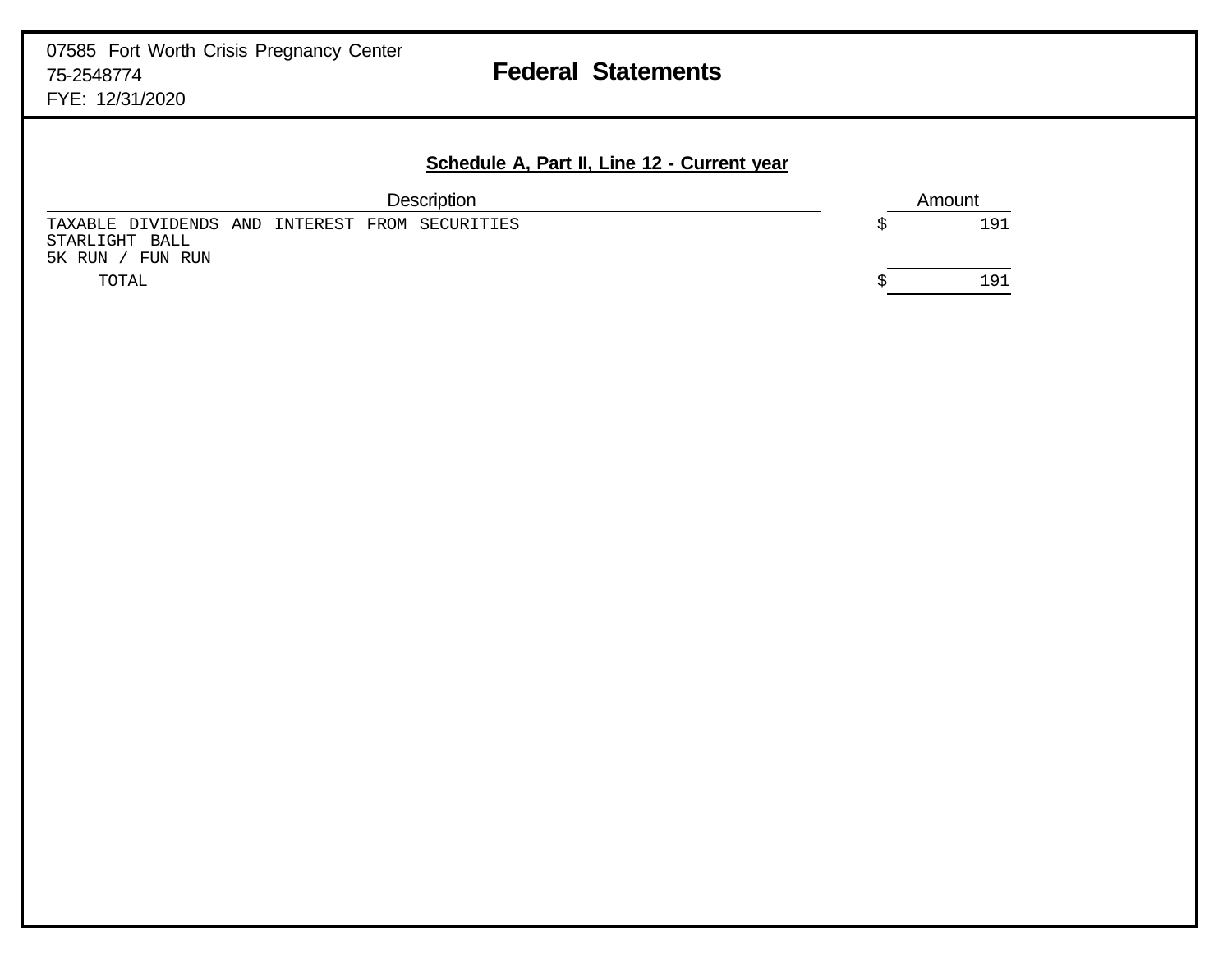# **Starlight Ball**

# **Other Direct Fundraising or Gaming Expenses**

| <b>Description</b> | Amount |
|--------------------|--------|
| MARKETING          | 941    |
| MISC EXPENSES      | 447    |
| REGISTRATION       | 559    |
| VIDEO              | 3,150  |
| TOTAL,             | 5.097  |